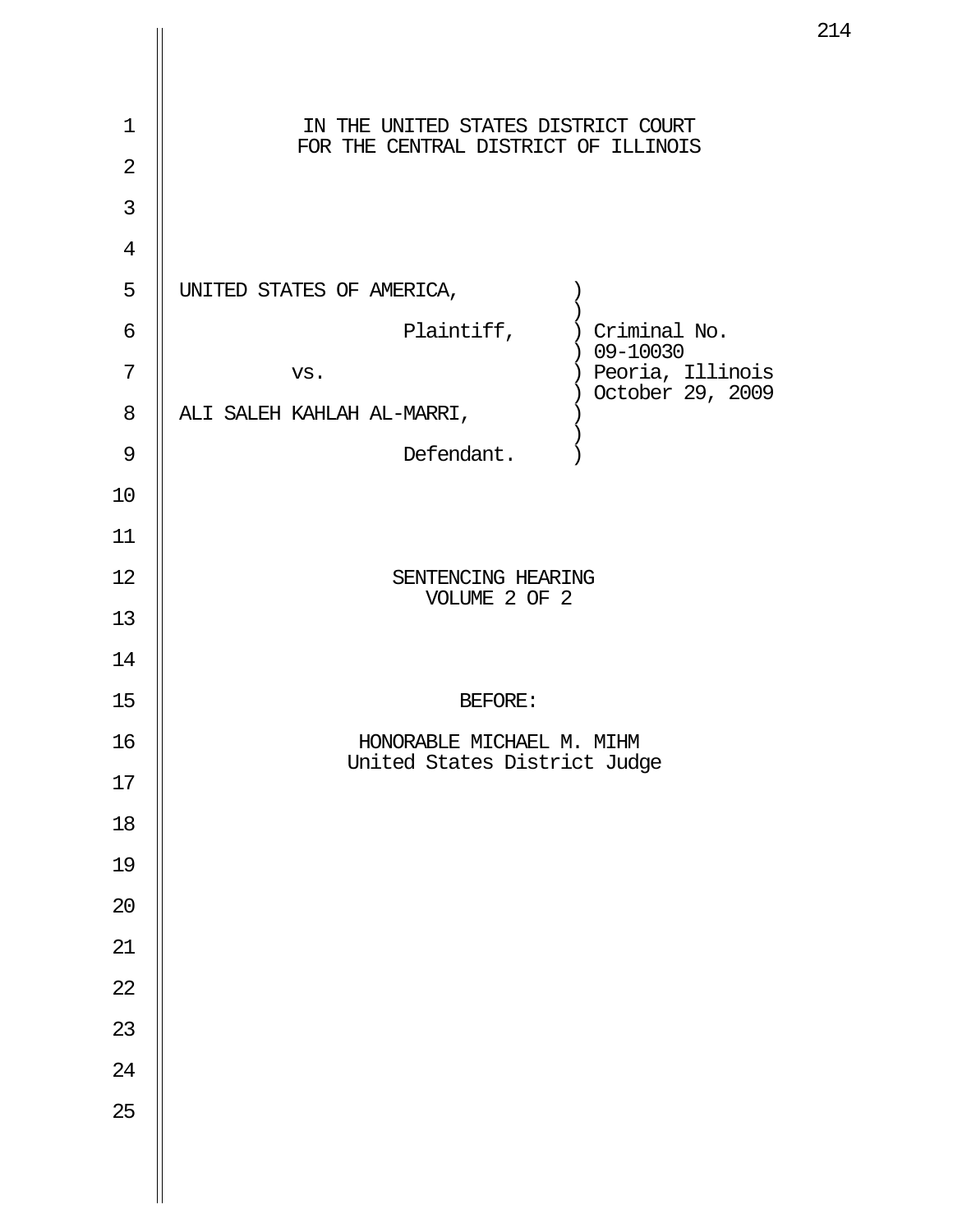|                |                                                                                            | 21 |
|----------------|--------------------------------------------------------------------------------------------|----|
|                |                                                                                            |    |
| 1              | APPEARANCES:                                                                               |    |
| $\overline{2}$ |                                                                                            |    |
| 3              | DAVID E. RISLEY, ESQ.                                                                      |    |
| 4              | Assistant United States Attorney<br>318 S. Sixth Street                                    |    |
| 5              | Springfield, Illinois 62701                                                                |    |
| 6              | $--$ and $--$                                                                              |    |
| 7              | MS. JOANNA BALTES<br>Department of Justice                                                 |    |
| 8              | Counterterrorism Section<br>950 Pennsylvania Avenue NW                                     |    |
| 9              | Washington, DC 20530<br>(Appeared on Behalf of the Government)                             |    |
| 10             |                                                                                            |    |
| 11             | L. LEE SMITH, ESQ.<br>Hinshaw & Culbertson                                                 |    |
| 12             | 416 Main Street, Suite 600<br>Peoria, Illinois 61602                                       |    |
| 13             | $--$ and $--$                                                                              |    |
| 14             | ANDREW J. SAVAGE III, ESQ.<br>Savage & Savage, P.A.                                        |    |
| 15             | 15 Prioleau Street<br>Charleston, South Carolina<br>29401                                  |    |
| 16             | $--$ and $--$                                                                              |    |
| 17             | LAWRENCE S. LUSTBERG, ESQ.                                                                 |    |
| 18             | Gibbons PC<br>One Gateway Center                                                           |    |
| 19             | Newark, New Jersey 07204<br>(Appeared on Behalf of the Defendant)                          |    |
| 20             |                                                                                            |    |
| 21             |                                                                                            |    |
| 22             |                                                                                            |    |
| 23             | Karen S. Hanna, C.S.R.<br>U.S. District Court Reporter                                     |    |
| 24             | Central District of Illinois<br>Proceedings recorded by mechanical stenography, transcript |    |
| 25             | produced by computer                                                                       |    |
|                |                                                                                            |    |
|                |                                                                                            |    |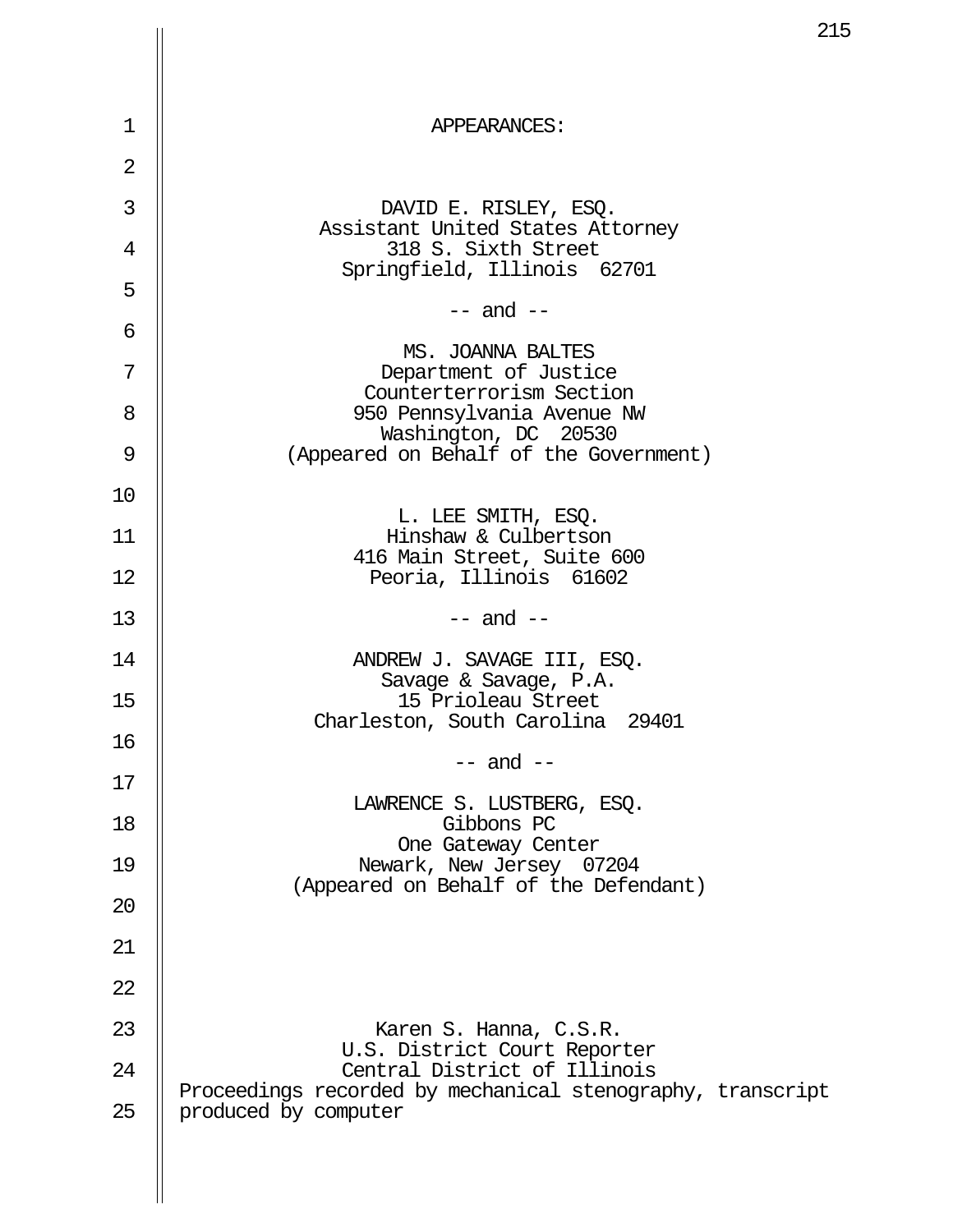1 THE COURT: Good morning. My understanding is 2  $\parallel$  that you have a video to show and then after that we 3  $\parallel$  will -- I will hear your arguments on the role in the 4 | offense objection and I'll rule on that.

 $5$   $\parallel$  The two other issues, that is whether there  $6$  || should be a downward departure because the criminal 7 history category VI overstates the criminal history and 8 likelihood to recidivate and whether there should be a 9 downward departure because of the length and harshness of 10  $\parallel$  the conditions of confinement, I think you can just, as 11 far as I'm concerned, address those in your statement on 12 || sentencing. Is that agreeable to everyone? Then I'll 13 | effectively rule on them when I impose sentence.

14 || MR. RISLEY: Your Honor, theoretically that 15  $\parallel$  sounds good, but we actually had decided we would  $-$ -that 16 Ms. Baltes will be giving the closing statements and I was 17 || going to address that particular argument, so we would 18 have to rearrange some things. If it's permissible to do 19  $\parallel$  it in the main body, we would prefer doing that. But if 20  $\parallel$  the Court really wants to do that, we'll adjust.

21 THE COURT: I don't care if you each do part of 22  $\parallel$  the presentation. I just would prefer to do it this way. 23  $\parallel$  Do you have any objection to that?

24 || MR. LUSTBERG: No objection to that. The only 25  $\parallel$  thing, the only minor modification I would request is that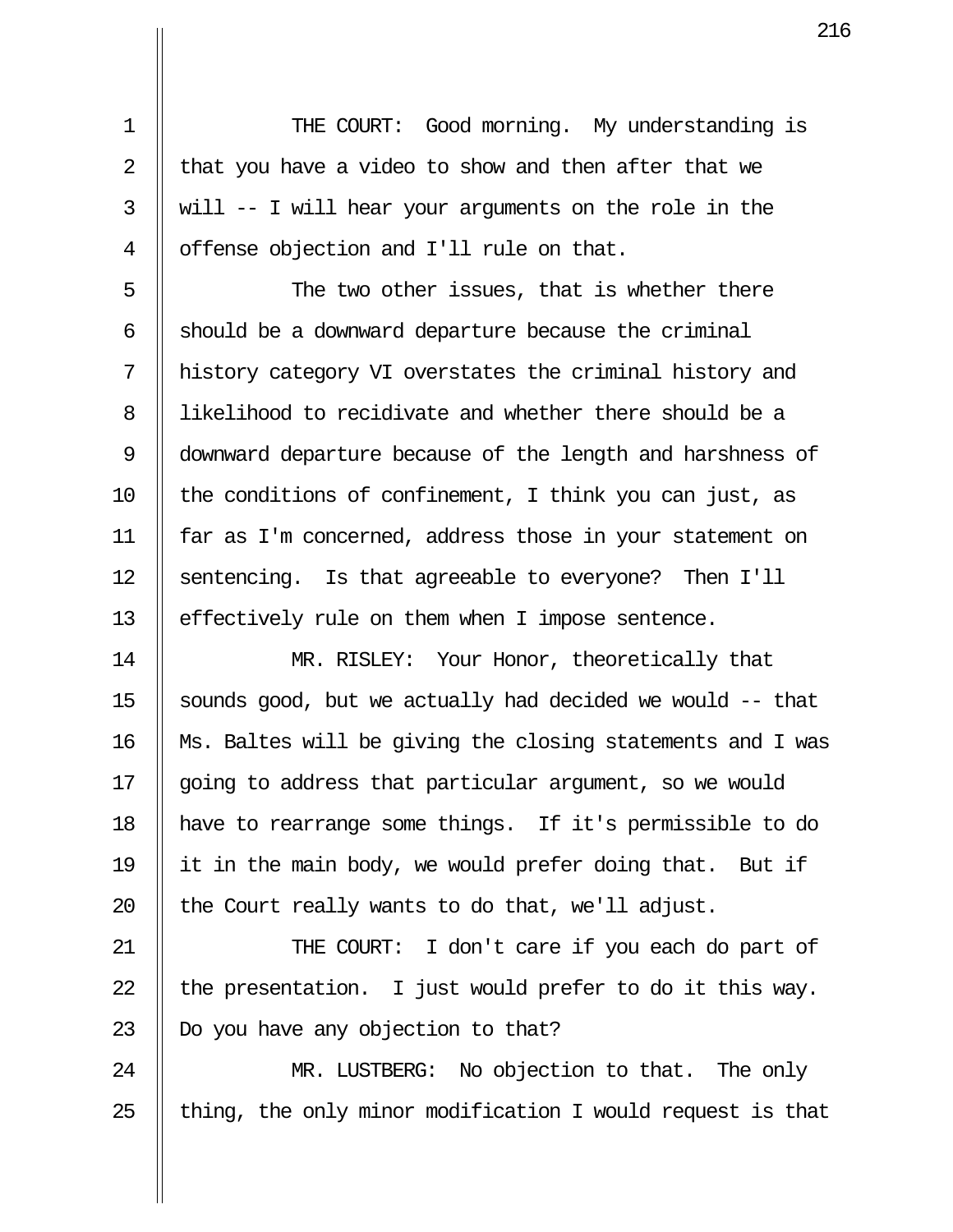$1 \parallel$  the video actually fits in more with our final 2 || presentation. If we could do it as part of that, it's  $3 \parallel \text{not} --$ 

4 || THE COURT: That's fine. Fair enough. All  $5 \parallel$  right. Then let's begin by discussing the objection, your 6 | second objection, which is to page 16, paragraph 58, 7 || concerning role in the offense.

8 || MR. LUSTBERG: Thank you, Judge. Obviously the 9 || issue of role in the offense is one that this Court 10 || confronts, I would assume, fairly regularly. It's a 11 sentencing guidelines issue that arises in many cases in 12 || which there are multiple participants for which there are, 13 || for example, conspiracies. This of course is just such a 14  $\parallel$  case.

15 || The Court is well aware of the quideline,  $16$  Section 3B1.2, which allows the Court to adjust the 17 || offense level down by two, three or four points, two for 18 minor participant, four for minimal participant and three 19 || for something in between. We recognize that with respect 20  $\parallel$  to this issue that we bear the burden of persuasion.

21 Of course the Court is also aware of the case  $22$   $\parallel$  law that holds that this is a determination that's based 23  $\parallel$  on the totality of the circumstances and in particular on 24  $\parallel$  the defendant's position within the conspiracy, his 25 || knowledge or understanding of the scope and structure of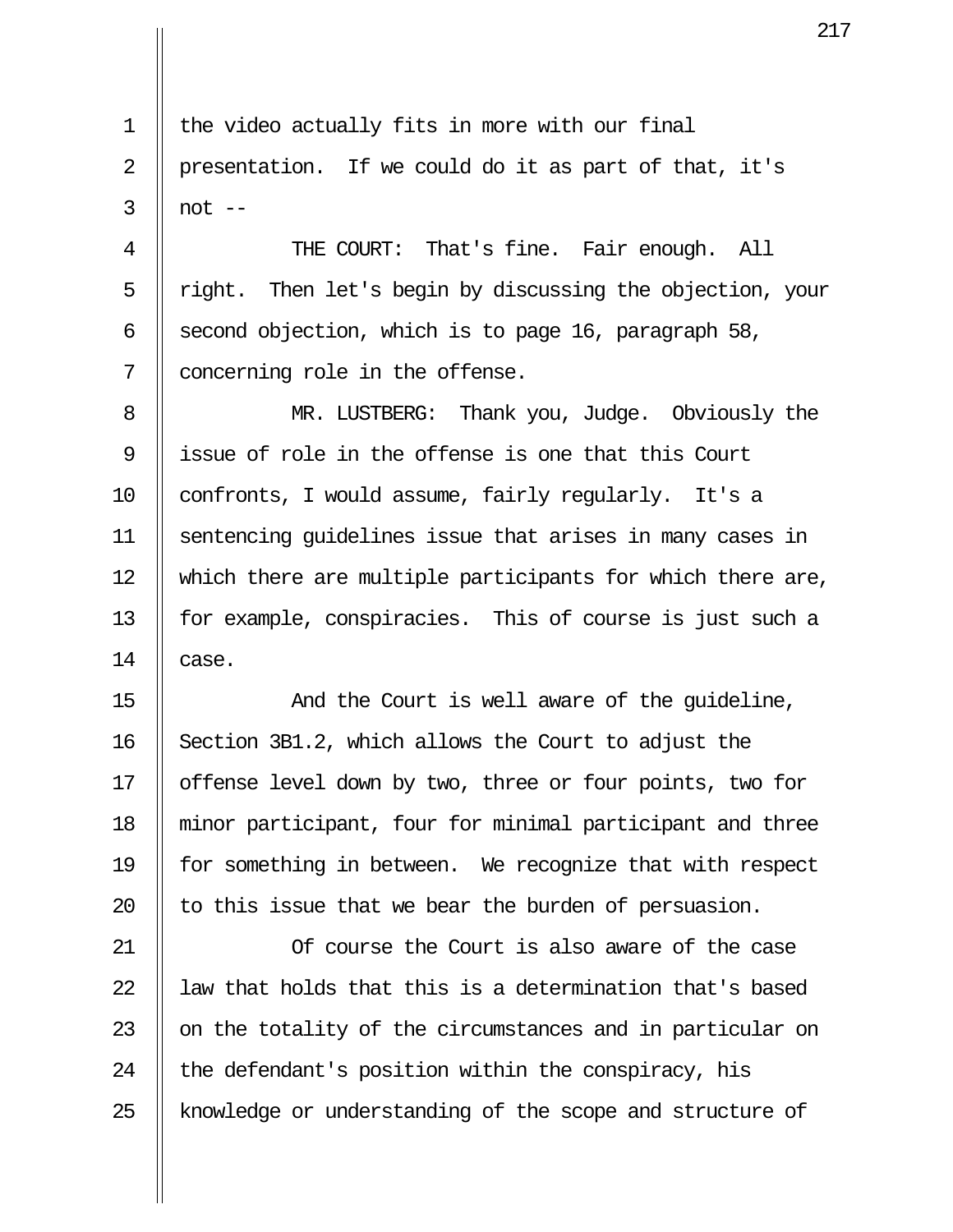1 || the enterprise and the activities of others and his 2  $\parallel$  relationship with the principal members of the conspiracy.

 3 Here there really are three different ways to 4 || look at it. We propose two and the Government proposes a 5 | third. And I think based upon Mr. Risley's submission, 6  $\parallel$  the Government's submission, again we sort of are at a  $7 \parallel$  point where this is largely a matter of legal 8 | interpretation.

9 || There are, we submit, two different ways of 10 || looking at this, either of which would result in an 11 appropriate consideration of Mr. al-Marri as a minor or 12 minimal participant. First: If we look at al-Qaeda as a 13 whole. And second: If we look simply at the conspiracy 14  $\parallel$  that's set forth in detail in the factual basis that's 15 appended to the plea agreement here. Under either of 16 || these, we respectfully submit, Mr. al-Marri is 17 || appropriately characterized as one with a mitigating role.

18 || The Government's position, which I will address 19  $\parallel$  in a little more detail in a minute or two, is that 20 || actually you just look to his own participation and since 21 || essentially that because he agreed then he could not 22 || possibly have had a mitigating role because the issue is 23  $\parallel$  his agreement. For reasons I'll discuss in a moment, I  $24$  || think respectfully that analysis is incorrect and  $25$  || inconsistent with, in particular, the law of the Seventh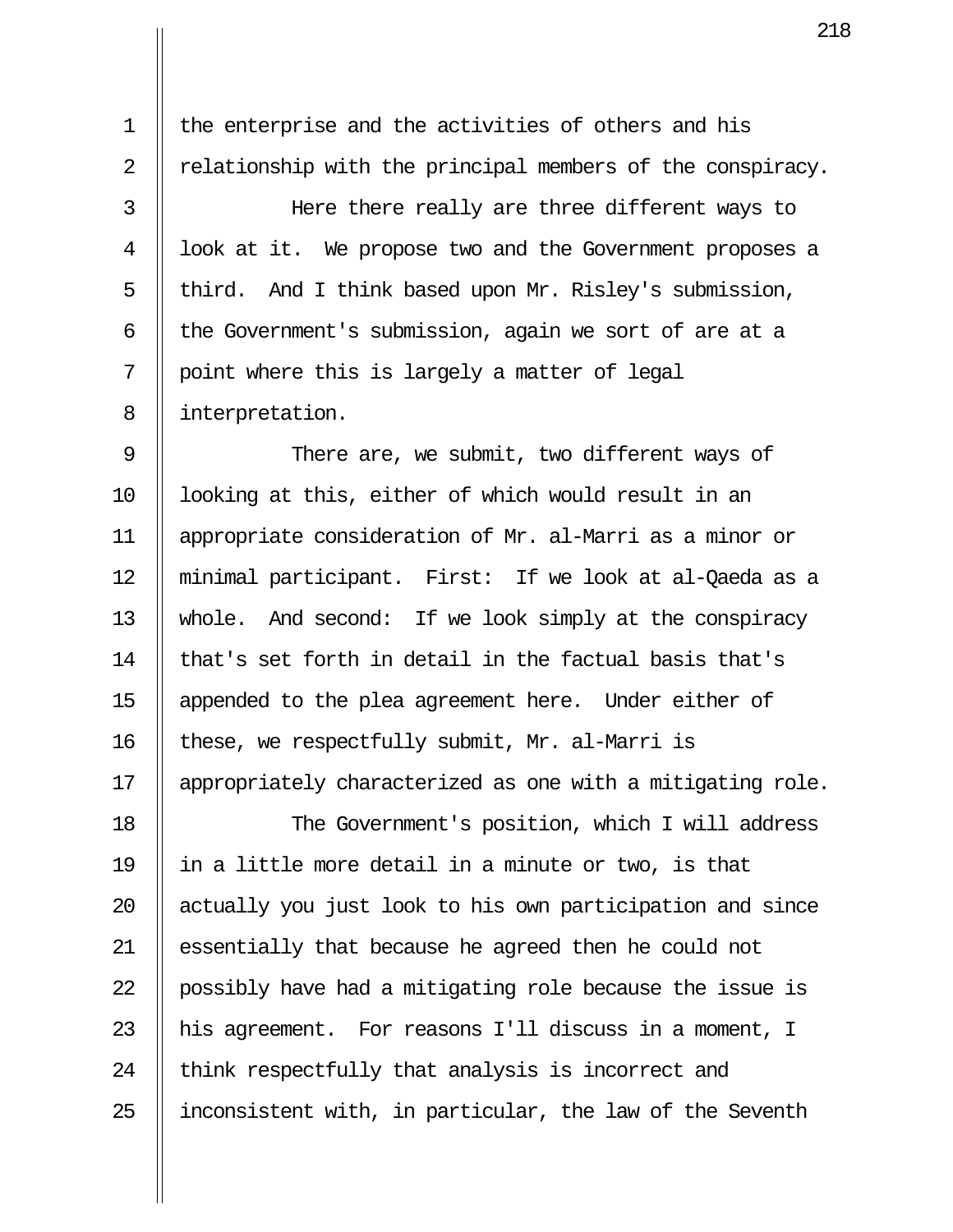1 Circuit.

2 || The question before the Court is whether 3 Mr. al-Marri is substantially less culpable than other 4 | participants in either of the two conspiracies. With 5 || respect to al-Qaeda, that could not be clearer. To say  $6$  || he's anywhere in the hierarchy would be an extraordinary 7 || overstatement.

 8 We know a lot about the structure of al-Qaeda 9  $\parallel$  and these arguments are set forth in detail in our brief,  $10$  | but let's be clear. Mr. al-Marri in the overall structure 11 of al-Qaeda was a sleeper agent who was entrusted with 12 almost no information, who was not given any particular 13 mission, who was consistently accepting directions from 14 | others and he did not even know, as the evidence shows --15  $\parallel$  actually there's a lack of evidence that he knew anything 16 about 9-11 before it took place even though he was already 17  $\parallel$  in touch with the relevant people then. It makes really 18  $\parallel$  clear what his overall role was in al-Qaeda, but let's be 19 more specific in terms of what his role was in the 20 || conspiracy that is this case.

21 The people that he dealt with were Khalid Sheikh 22 || Mohammed who was the chief of external operations for 23  $\parallel$  al-Oaeda and the architect of 9-11 and Mustafa al-Hawsawi 24 || who was the financier of those attacks. To say that  $25$  || and those are the people whose names are actually in the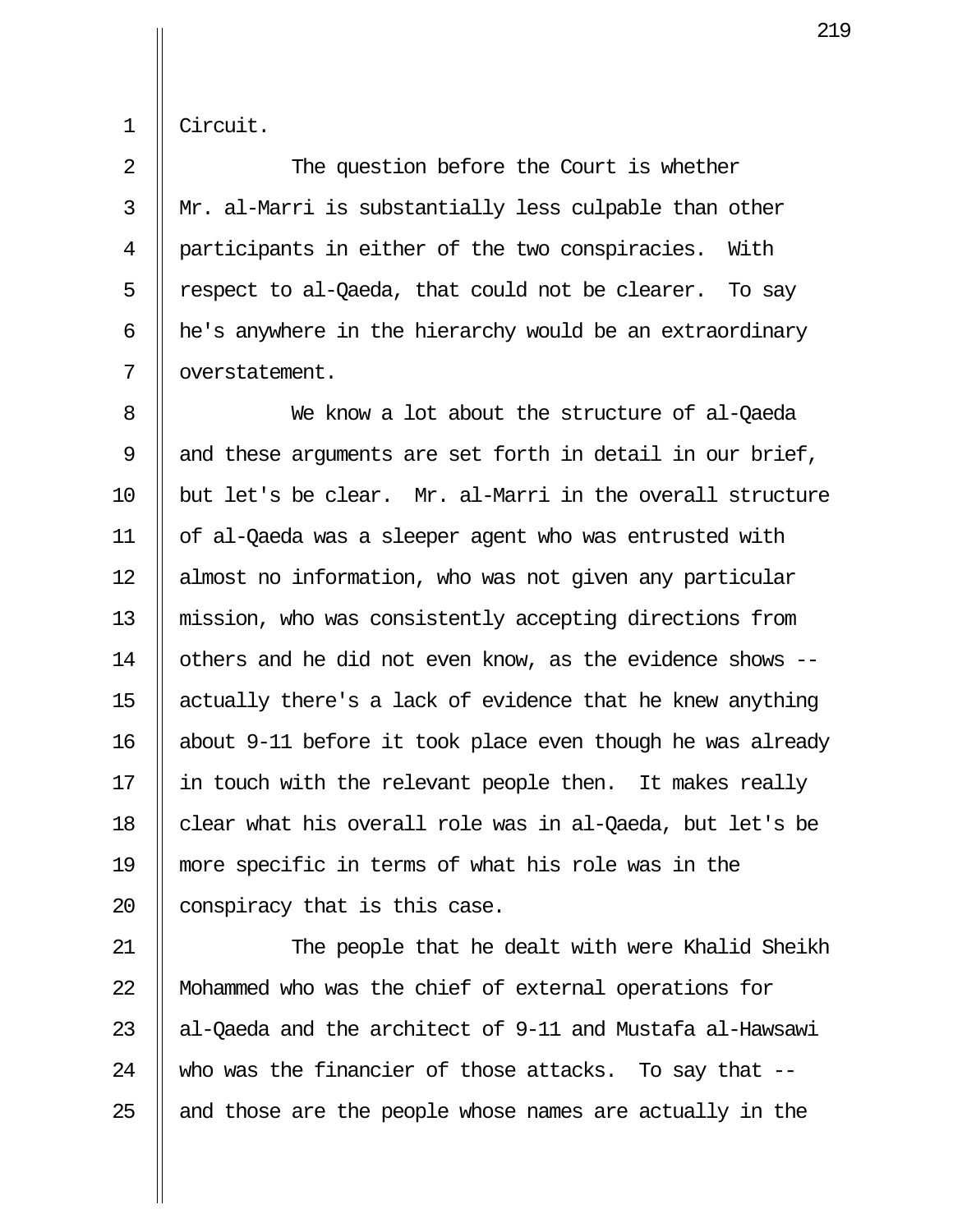1 factual basis in this case. Those are people who are 2  $\parallel$  actually part of, according to the Government and  $3$  || according to what Mr. al-Marri has admitted, who were part  $4 \parallel$  of the same conspiracy that is at issue here.

 5 When the Court thinks about this and looks at  $6$  || the question of role, necessarily it's a comparative 7 || analysis and the relevant comparison is between 8 Mr. al-Marri on the one hand and those individuals on the 9 | other. Of course it's patently obvious Mr. al-Marri 10 played a role nothing like either of those two people. He 11 attended training camps. He offered his services.

12 || THE COURT: I want to stop you there for a 13 moment. I'm looking at the appendix to the pre-sentence 14 | report. It's page 30 of my copy where it sets out your 15 position concerning this objection and it says: "The 16 defendant traveled to Pakistan to gain military training 17  $\parallel$  to defend his country, a pilgrimage that was motivated by 18 beliefs about religious duties", etcetera, "not the desire 19 || to join any terrorist operation." That's not in the 20 | record to my knowledge.

21 MR. LUSTBERG: No, nor is it relevant to this  $\parallel$  position and that's not -- we're not backing away -- I  $\parallel$  think for purposes of this analysis, Your Honor, the Court || should completely credit every single aspect of the plea  $\parallel$  agreement as it's written and as Mr. al-Marri admitted to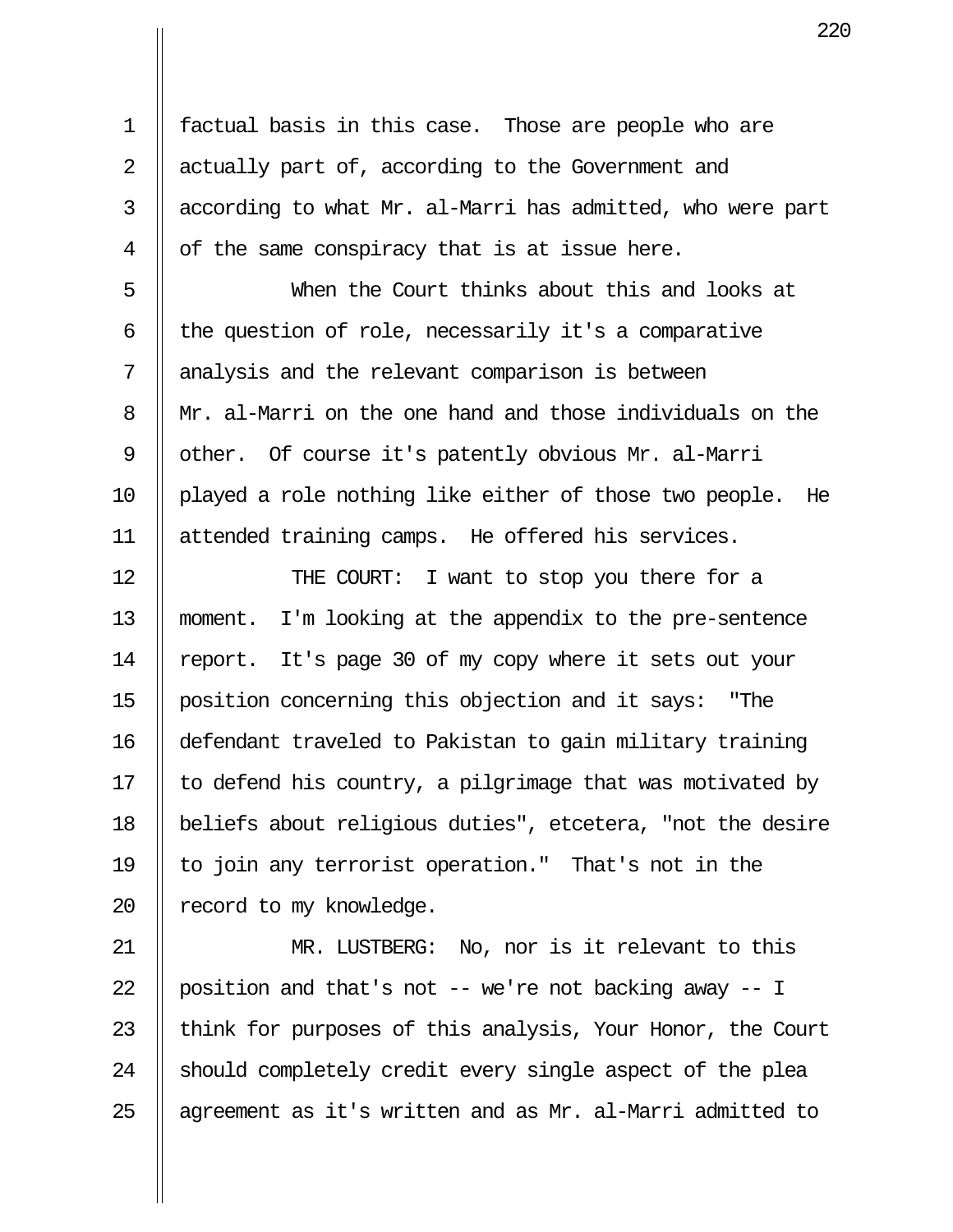1 it in the course of his colloquy with the Court. To the 2  $\parallel$  extent there is anything additional -- in other words, let 3  $\parallel$  me put it to you this way. Just based upon those things, 4 Mr. al-Marri's role is simply substantially less than that 5  $\parallel$  of KSM and al-Hawsawi. Those are the other two  $6 \parallel \text{co-conspirators.}$  And in any conspiracy when the Court  $7 \parallel$  evaluates relative roles, that's what it looks to.

8 || THE COURT: Let me ask you a question. In the 9 Government's submission they cite to a Seventh Circuit 10  $\parallel$  case, U.S. vs. McKee, and that was a case  $-$  let me get to 11 || that. The description at the beginning of that case: 12 "McKee was part of a conspiracy to smuggle ecstasy from 13  $\parallel$  the Netherlands to Chicago. His co-conspirators, 14 || MacIntosh and MacNac, lived in the Netherlands and 15 || arranged for couriers to deliver ecstasy to Chicago. His 16 || role was to provide housing, transportation", etcetera, 17 || "while they were in Chicago."

18 In that case the Court says: "As McKee sees 19 || things, he was entitled to the reduction because", quote, 20  $\parallel$  "all of the other participants were higher up the food 21  $\parallel$  chain than he was." End quote.

22 || But then it says: "However, where each person  $\parallel$  was an essential component in the conspiracy, the fact || that other members of the conspiracy were more involved  $\parallel$  does not entitle a defendant to a reduction in the offense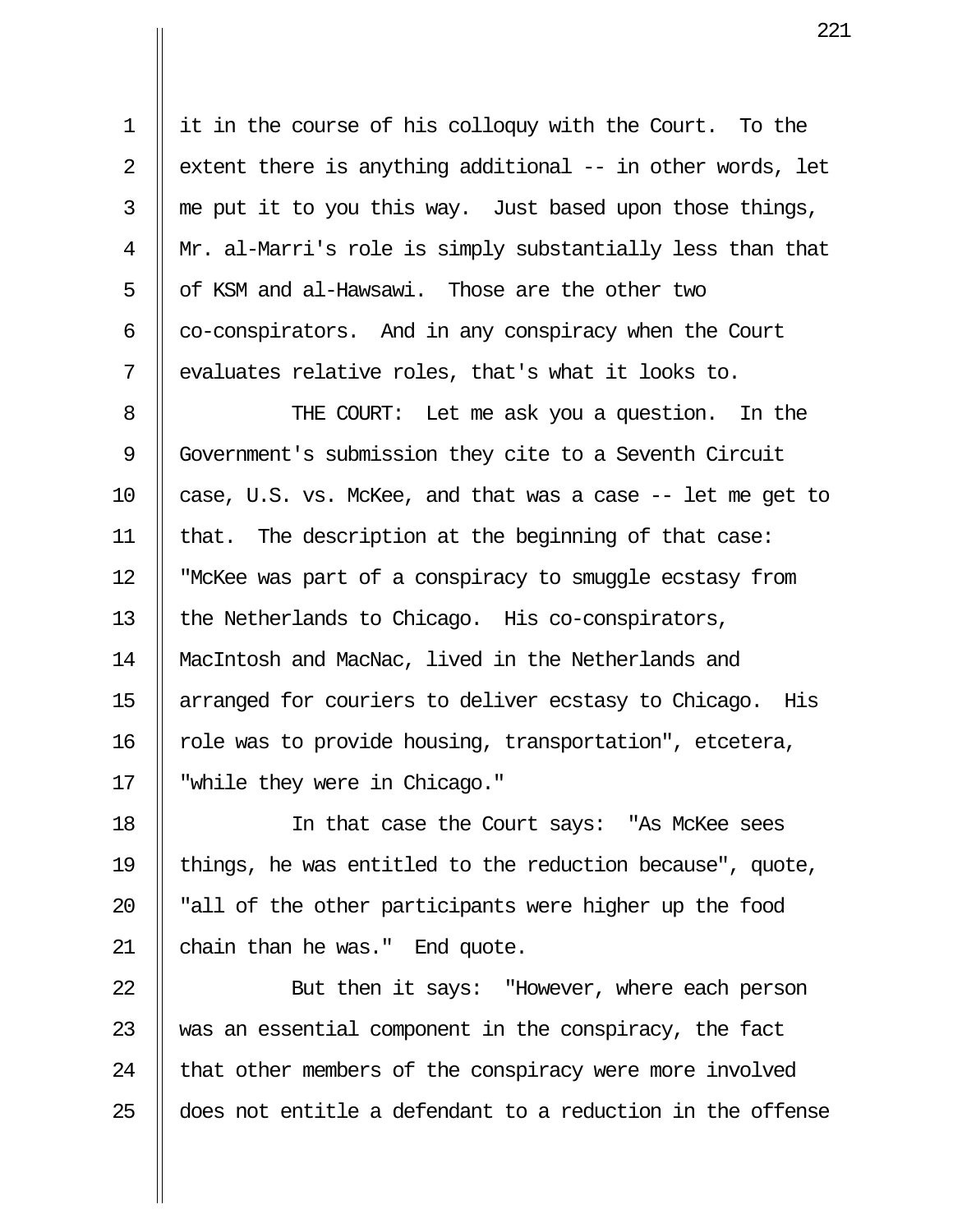1 level." The Court found McKee was an average participant 2 || because of his role in making the arrangements. Could you 3 || comment on that case in relation to this issue? 4 MR. LUSTBERG: Certainly, Your Honor. The 5 question is one of context and there's also some question, 6  $\parallel$  I think, as to whether cases like McKee survive the 7 decision of the Seventh Circuit earlier this year in 8 United States vs. Hill which both parties cite to the 9 Court. 10 In Hill, the defendant pleaded guilty to -- or I 11 can't remember whether it was a trial or guilty plea, but, 12 || in any event, was convicted of being a felon in possession 13  $\parallel$  of a firearm, a very discrete offense. Certainly one 14 | could argue that he was essential to that offense, but the 15  $\parallel$  facts of the case were that it was part of a much broader 16 || gun running or gun smuggling type of operation. That's 17 || the case here. And the Court found, the Court ruled, that 18  $\parallel$  a role adjustment was appropriate. 19 || The Court will have to of course determine --20  $\parallel$  and I'll address in a moment the question of whether --21 || the question that's raised by McKee as to whether 22  $\parallel$  Mr. al-Marri was essential. But the question is essential

23  $\parallel$  to what. Was he essential to the operations of al-Qaeda? 24  $\parallel$  Clearly not. Was he essential to the conspiracy that's at 25  $\parallel$  issue here? It's hard to arque that he was when he was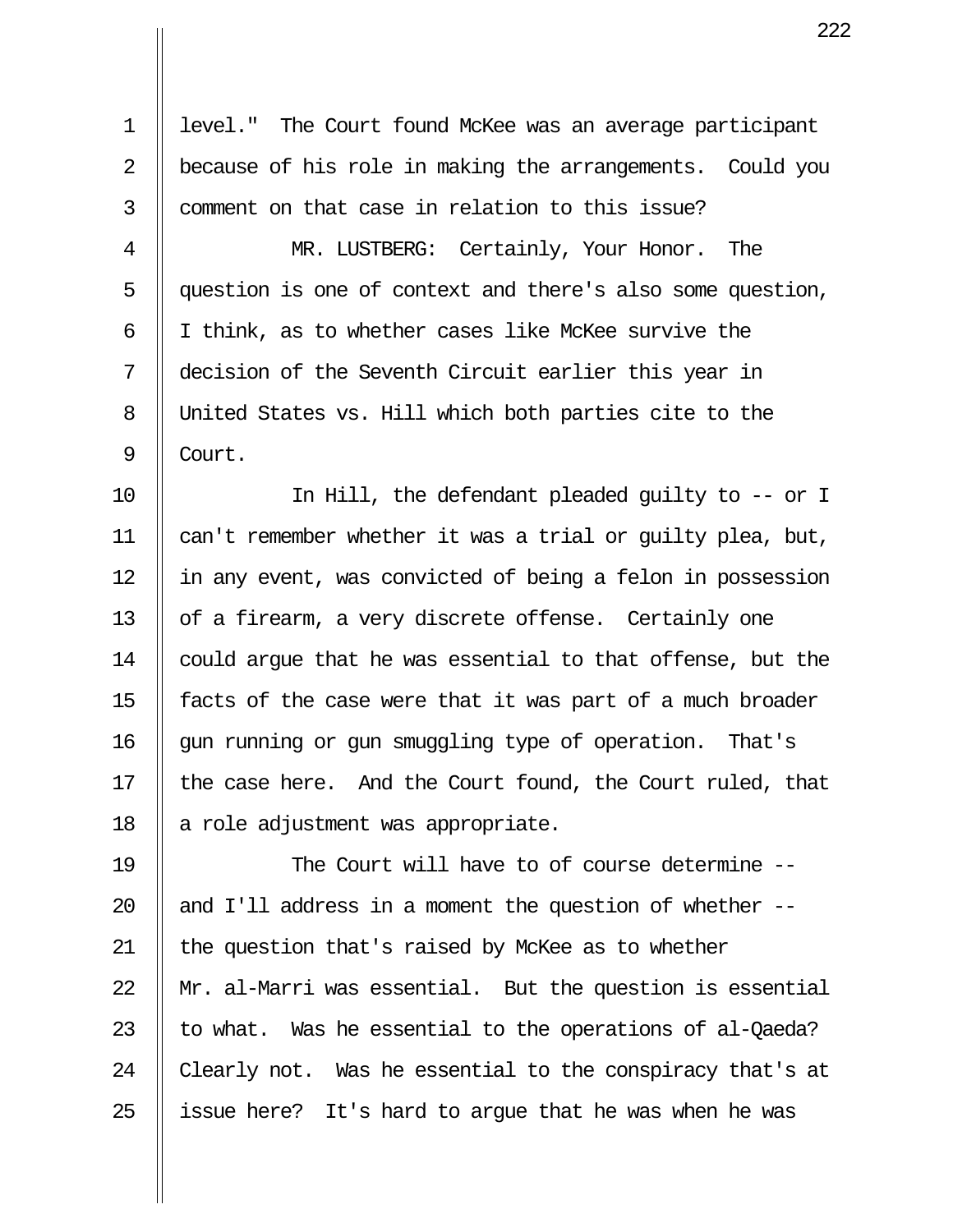1 not entrusted with any mission, when he was not directed 2  $\parallel$  to do anything, but, more to the point, when he was the 3 person who was the object of those directions. He was not  $4 \parallel$  giving orders. He was receiving them. He was not coming  $5 \parallel$  up with the mission. He was going to do whatever he was 6  $\parallel$  going to do when he was ordered to do that.

7 || The Mand along those lines, it's relevant to consider 8 what actually occurred, which is to say that he was not 9 || able to engage in the communications that he was told to 10  $\parallel$  do. In fact, the entire thing basically went awry. He 11 was, as it turns out, relatively unskilled in the computer 12 || work that he was entrusted to do as we see from the way he 13 used the anonymizer program.

14 And the issue of whether one is essential 15 necessarily turns under all these cases on the question of 16 what the scope of his knowledge was. That's really what 17 McKee, if you look at it, and a whole line of cases turn 18  $\parallel$  on, which is you can't be essential unless you know that 19 what you're doing is -- where it fits into the overall 20  $\parallel$  scheme of things.

21 || THE COURT: One of the fascinating things about  $22$   $\parallel$  this case that for whatever reason neither side focuses 23  $\parallel$  on, I'm looking at -- excuse me just a moment.

24 | Paragraph 36 of the pre-sentence report makes reference to 25  $\parallel$  the fact that he made a trip here actually the year before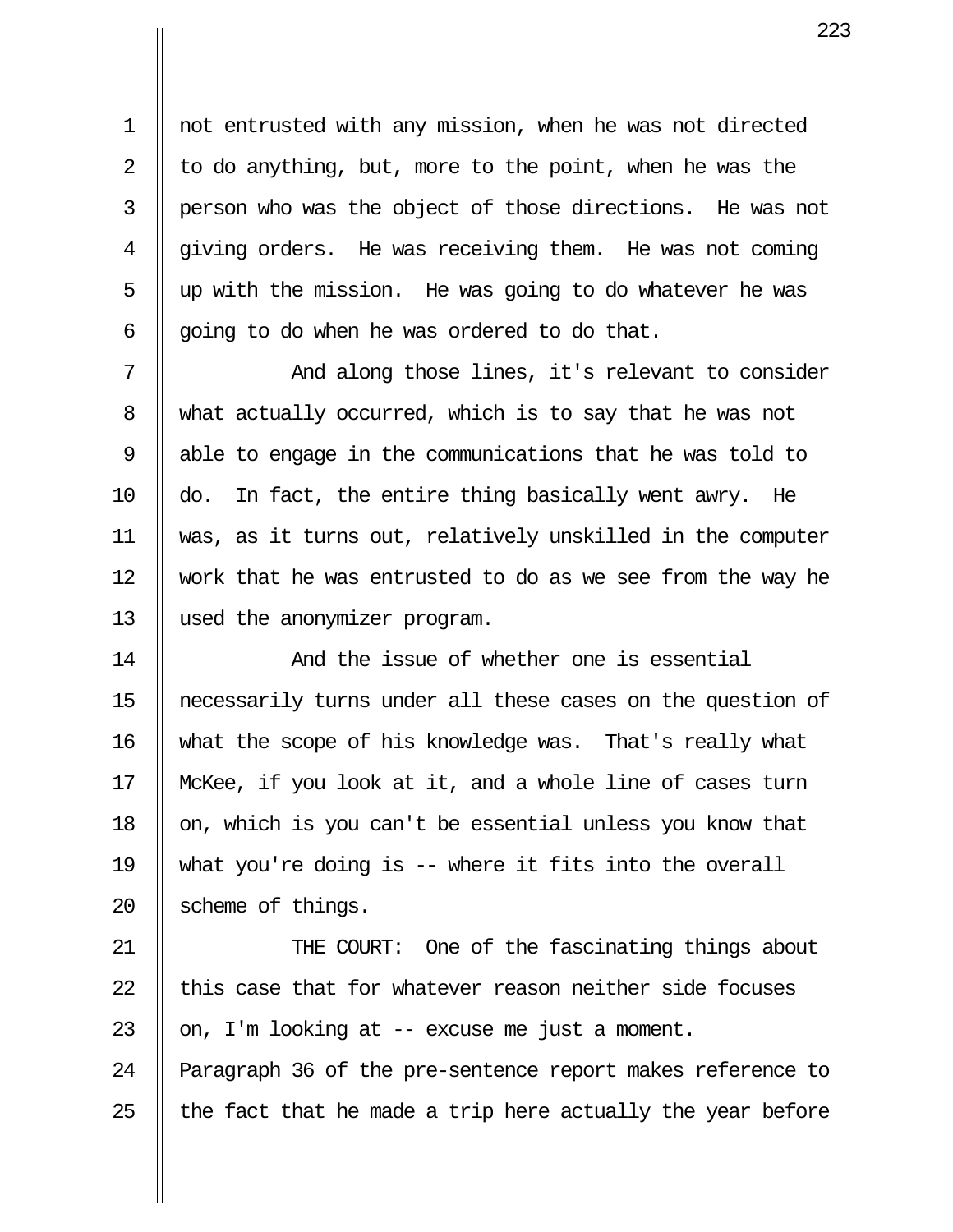1 in 2000 and it doesn't provide -- what I see in here 2 doesn't provide much information. I don't know how long  $3$  || he was in the country. I don't know whether he came with 4  $\parallel$  his family or not. I'm quessing that maybe he didn't.  $5$  || But it indicates that once he arrived here he established 6  $\parallel$  a fictitious business, AAA Carpet, using a false name and 7 || a stolen security card and obtained a number of credit 8  $\parallel$  cards. I think that was over in Macomb if I'm not 9 mistaken. I'm just curious about how that fits into all  $10$  | this.

11 MR. LUSTBERG: I think what we've been told is 12 || that the Government does not take the position that it 13  $\parallel$  fits in with it at all. There's no evidence that that 14 episode in 2000 had anything whatsoever to do with what 15 happened in 2001 to which Mr. al-Marri --

16 THE COURT: So he just came over here in 2000 17  $\parallel$  for the purpose of setting up a phony carpet cleaning 18 business?

19 MR. LUSTBERG: As the Court may recall, that was 20  $\parallel$  the subject of the charges that this Court dealt with --

21 || THE COURT: I understand that, but I'm just 22  $\parallel$  saying the fact that those charges were dismissed with 23  $\parallel$  prejudice doesn't mean that it has to be totally ignored. 24 || MR. LUSTBERG: No, and it shouldn't be ignored

25  $\parallel$  by the Court to the extent that it bears at all upon the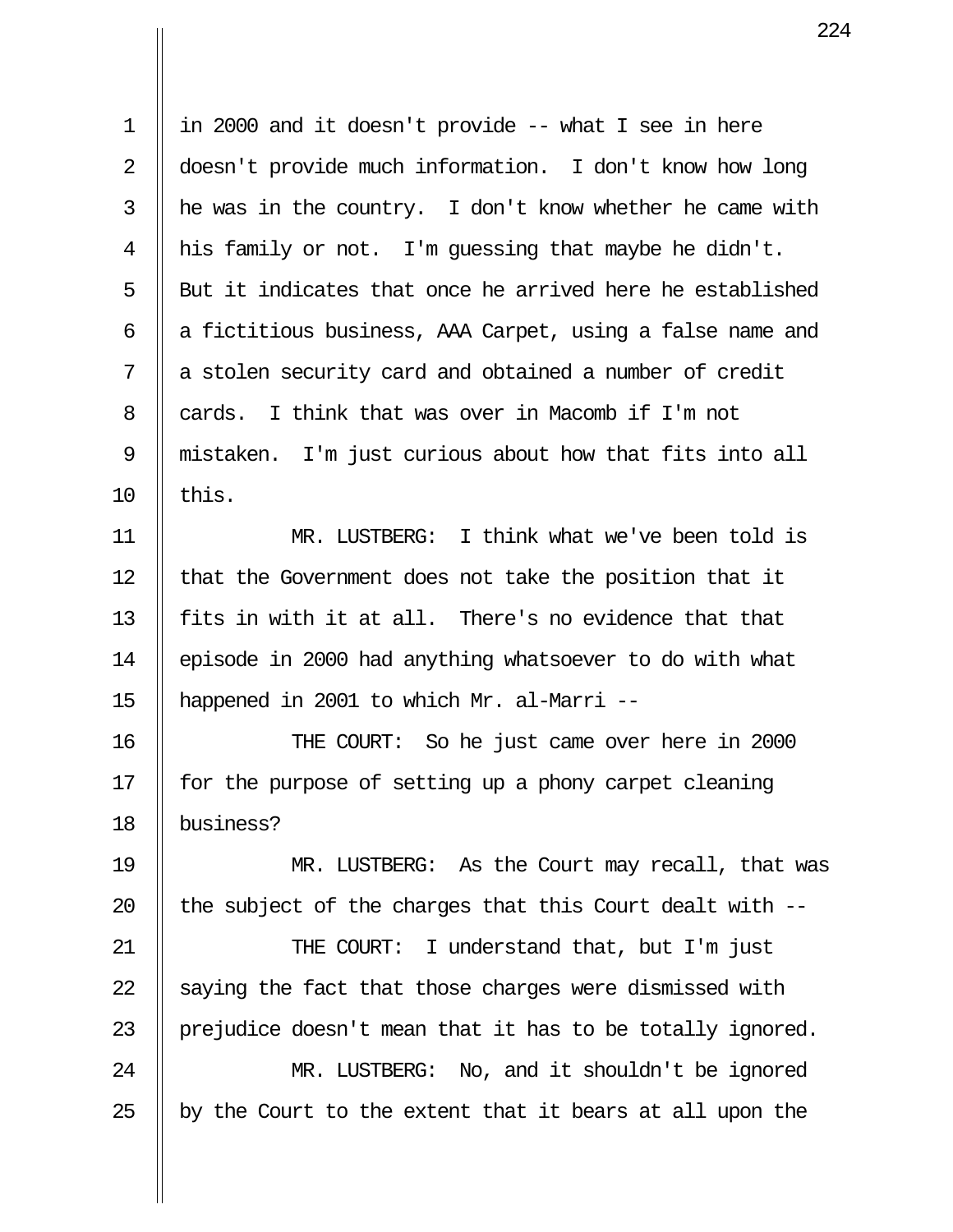1 facts of this case, but neither side, particularly the 2 | Government who bears the burden with respect to that, has 3 || adduced any evidence that it has anything whatsoever to do 4 || with this case.

 5 Our theory all along has been that because he  $6$  || had come to the United States in 2000 he was a good 7 candidate, and I think this was some of what was in the 8 || factual basis, that essentially al-Qaeda saw him as a 9 || person who could come into the United States, had done so 10  $\parallel$  recently, so they would exploit that.

11 THE COURT: One of the things I found 12 || interesting about that, I believe it's set out in here, 13 was that when he came here in 2000 he came here on a Saudi 14 | Arabian passport and that he gave false information on the 15 visa application.

16 MR. LUSTBERG: There's no question and those are 17 matters that the Court can consider, but they are not 18  $\parallel$  relevant to the conspiracy here. They may be relevant to 19  $\parallel$  the Court's ultimate sentencing in this matter, but they 20  $\parallel$  are not relevant to the question of role in the offense.

21 || THE COURT: Go ahead.

22 MR. LUSTBERG: Let me explain. Our view all  $\parallel$  along, and I think this is confirmed by the factual basis  $\parallel$  in this case, is that al-Qaeda saw Mr. al-Marri, having  $\parallel$  done that, as a good candidate to be the sleeper agent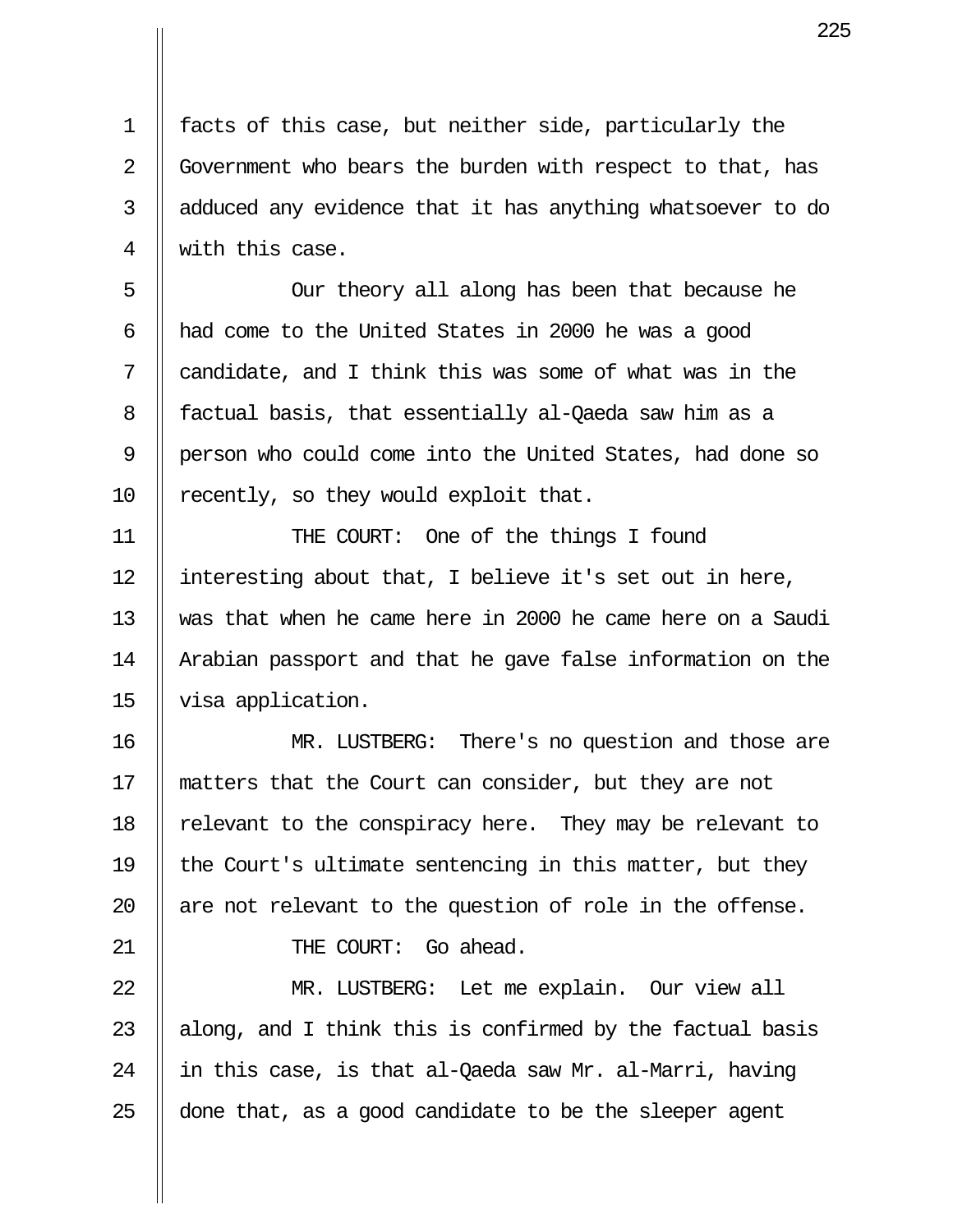1 that they recruited him to be, but there's no evidence 2  $\parallel$  that he did those things at that time in order to qualify  $3 \parallel$  for that. There's been no proof of that. In our 4 discussion with the Government, I think they concede there  $5 \parallel$  is no proof of that. The inference that we have always 6  $\parallel$  drawn from it is that that made him someone that al-Qaeda  $7 \parallel$  could take advantage of for that purpose.

8 || But it's important to note that even after that, 9 he's provided with no information. He's completely 10 directed by others. He doesn't even do that which he's 11 || supposed to be doing. And for those reasons when one does 12 || a straightforward analysis under Section 3B1.2, there's 13  $\parallel$  just no question but that his role is less than the 14 || average participant. The average participant in this 15  $\parallel$  offense is at a much higher level than him. That's what 16 distinguishes this case from cases like McKee or any case.

17 || THE COURT: You would say in order to have a 18 | conspiracy you have to have an agreement between two or 19 more persons and in this case the persons that the 20 || Government is asserting that he conspired with were Khalid 21 Sheikh Mohammed and al-Hawsawi?

22 || MR. LUSTBERG: Correct. Those are the people 23  $\parallel$  according to the quilty plea that Mr. al-Marri has entered 24 || into, according to the facts that have been adduced by the 25  $\parallel$  Government, and I don't believe there are any other facts.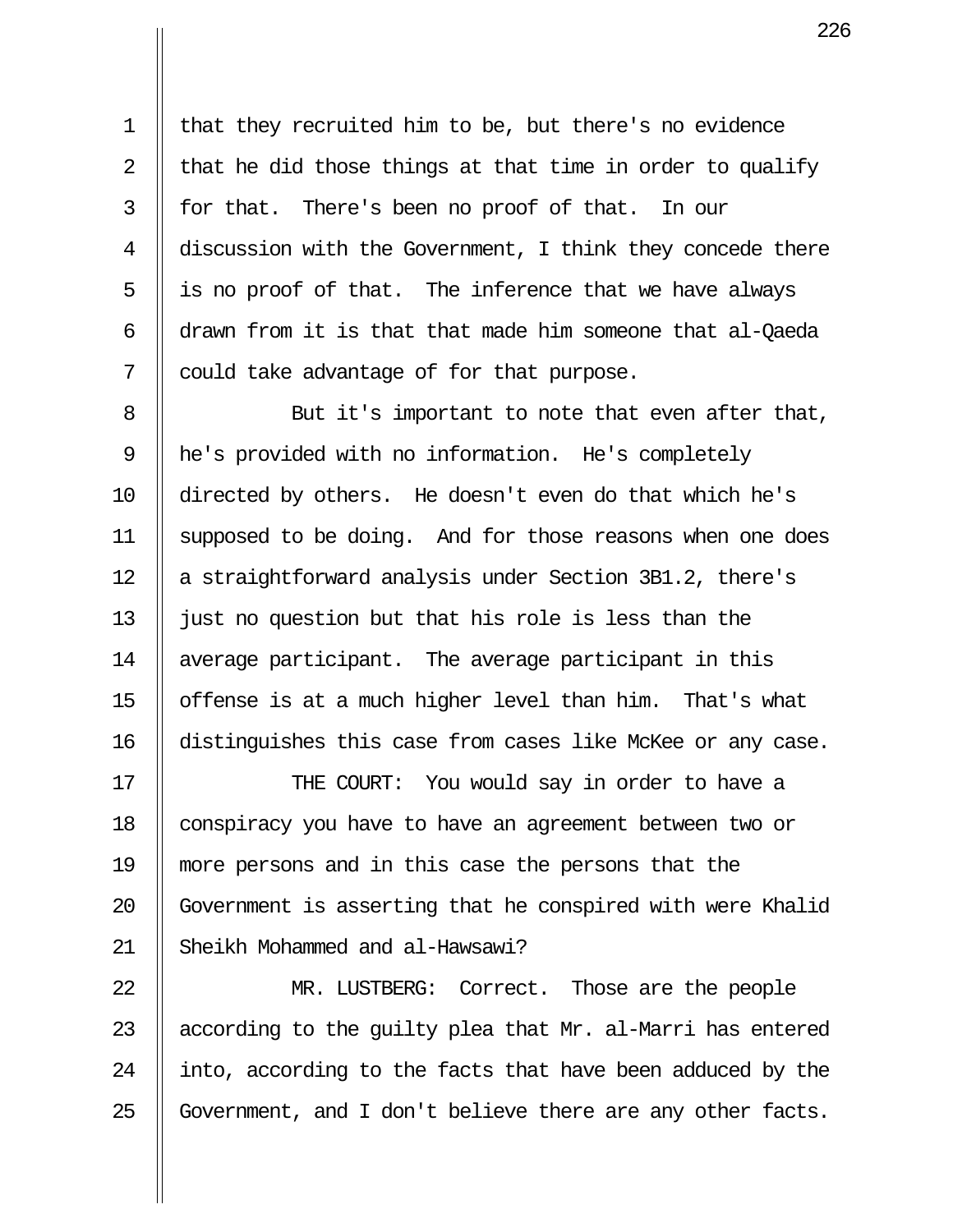1 || And that really fundamentally is where we part 2 | company with the Government because the Government says 3  $\parallel$  there's this agreement between Mr. al-Marri and these 4 | other people and of course he's essential to that 5  $\parallel$  agreement. That certainly is true. But if that were to  $6$  || disqualify somebody for a role in the offense adjustment, 7 || then there would never, ever be, ever, a role in the 8 | offense adjustment in a conspiracy because in order to be 9 || convicted of a conspiracy you have to have entered into an 10 agreement and conspiracies, far from being the type of 11 situation where role in the offense adjustments don't 12 | occur, are exactly where they do. What Courts do under 13 || those circumstances is take a look at the entire scope, 14  $\parallel$  the entire context, which respectfully, we submit here, 15  $\parallel$  really is all of al-Qaeda and saying where did 16 Mr. al-Marri fit into this.

17 || This case, Your Honor, has always been about 18 || al-Qaeda and about Mr. al-Marri's association with 19 al-Qaeda. It is al-Qaeda that he's alleged and admitted 20  $\parallel$  to providing material support to, to conspire to provide 21 material support to. And under Hill, the Court should 22  $\parallel$  look at that entire context the same as the Seventh 23  $\parallel$  Circuit did in that case and slot Mr. al-Marri into where 24  $\parallel$  he belongs in that organization.

25  $\parallel$  And I don't think that there's  $-$  I don't think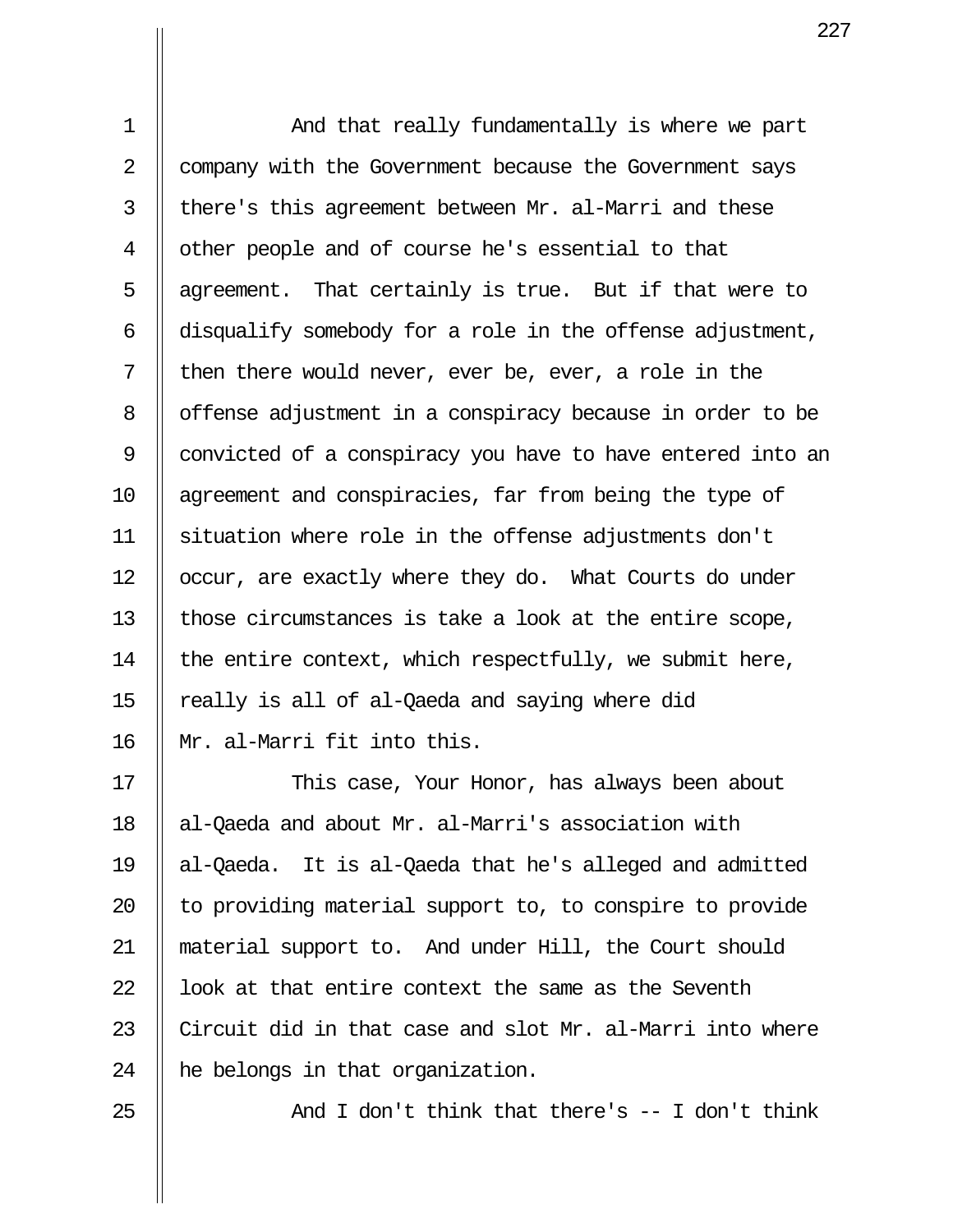1 there's a reasonable position that could be taken that in 2  $\parallel$  the structure of al-Qaeda that Mr. al-Marri is anything 3 || other than the most minimal participant, somebody who did 4  $\parallel$  not even know what al-Qaeda -- the most horrible thing  $5 \parallel$  that al-Qaeda was going to do and did do until after it 6  $\parallel$  had occurred, somebody who was completely -- was one of 7 literally thousands of people who went to these camps and 8 Who was recruited into that mission, somebody who came to 9  $\parallel$  the United States without specific directions and was only  $10$  | told to communicate with people so he could receive them 11 and be told what to do. The notion that he's essential in 12 || a situation in which nothing happened is counterintuitive. 13 || But beyond that, it's simply wrong as a matter

14 | of law to remove him from that context in making this role 15 in the offense determination. That's really what Hill  $16$  | says. Hill bases it on amendments to the sentencing 17 || quidelines that make that perfectly clear. And the 18 Government's position that this is just his offense and 19  $\parallel$  that he, therefore, is an average participant in this 20 || offense is contrary to the law the way the Seventh Circuit 21 has pronounced it.

22 || So it's for that reason and based upon a fair 23  $\parallel$  view of all of the facts of this case that Mr. al-Marri is 24 || appropriately viewed as having a mitigating role and, 25  $\parallel$  respectfully, when you look at him within the context of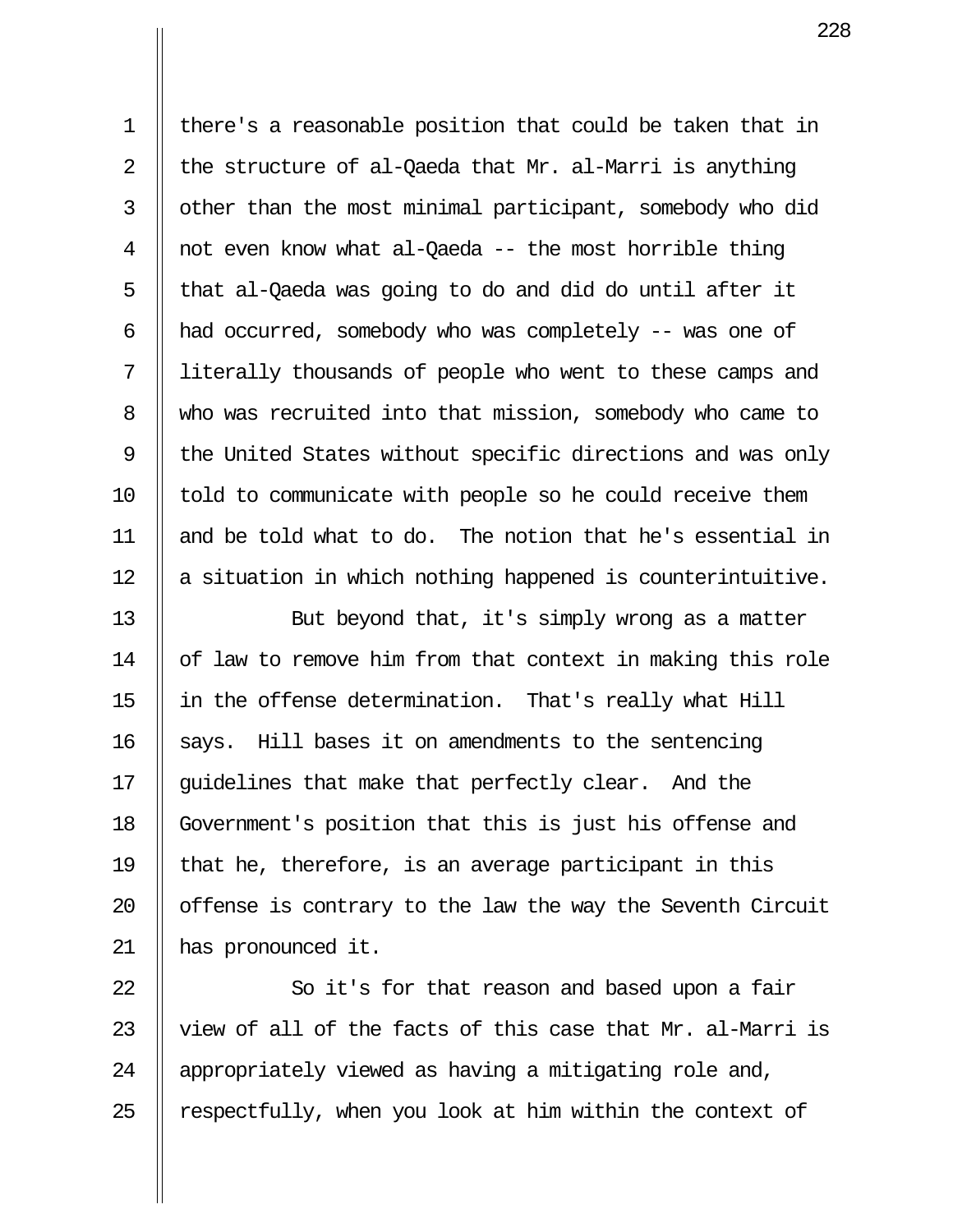1 al-Qaeda as a whole, a truly minimal role. There's no 2  $\parallel$  real other way to view these facts. I will be happy to  $3$  | respond to whatever arguments Mr. Risley makes. 4 || THE COURT: Thank you. I may have some other 5 questions. What's the Government's response? 6 MS. BALTES: Your Honor, if the Government had 7 charged Mr. al-Marri in an over-arching al-Qaeda 8 | conspiracy and charged his coming into the United States 9 || and all of the conduct associated with that as one of the 10  $\parallel$  overt acts in the conspiracy, it's possible that he would 11 be eligible for a minor role in this case, but that's not 12 what the Government charged here. The Government did not 13 charge him as part of an over-arching conspiracy, charging 14 || everything that al-Qaeda has done in the United States or 15 abroad.

16 The defendant committed all of the conduct in 17  $\parallel$  this case. He did take direction from KSM, but he was the 18 || one who prepared himself to be an ideal candidate for 19 al-Qaeda to send to the United States. He attended 20 || multiple training camps, received multiple training in 21 military type training, poisons research, how to conceal  $22$   $\parallel$  his communication. These are all actions that the 23 defendant himself undertook.

24 || In addition, the 2000 trip, the Government's 25  $\parallel$  theory on the case is that it probably was a test run. It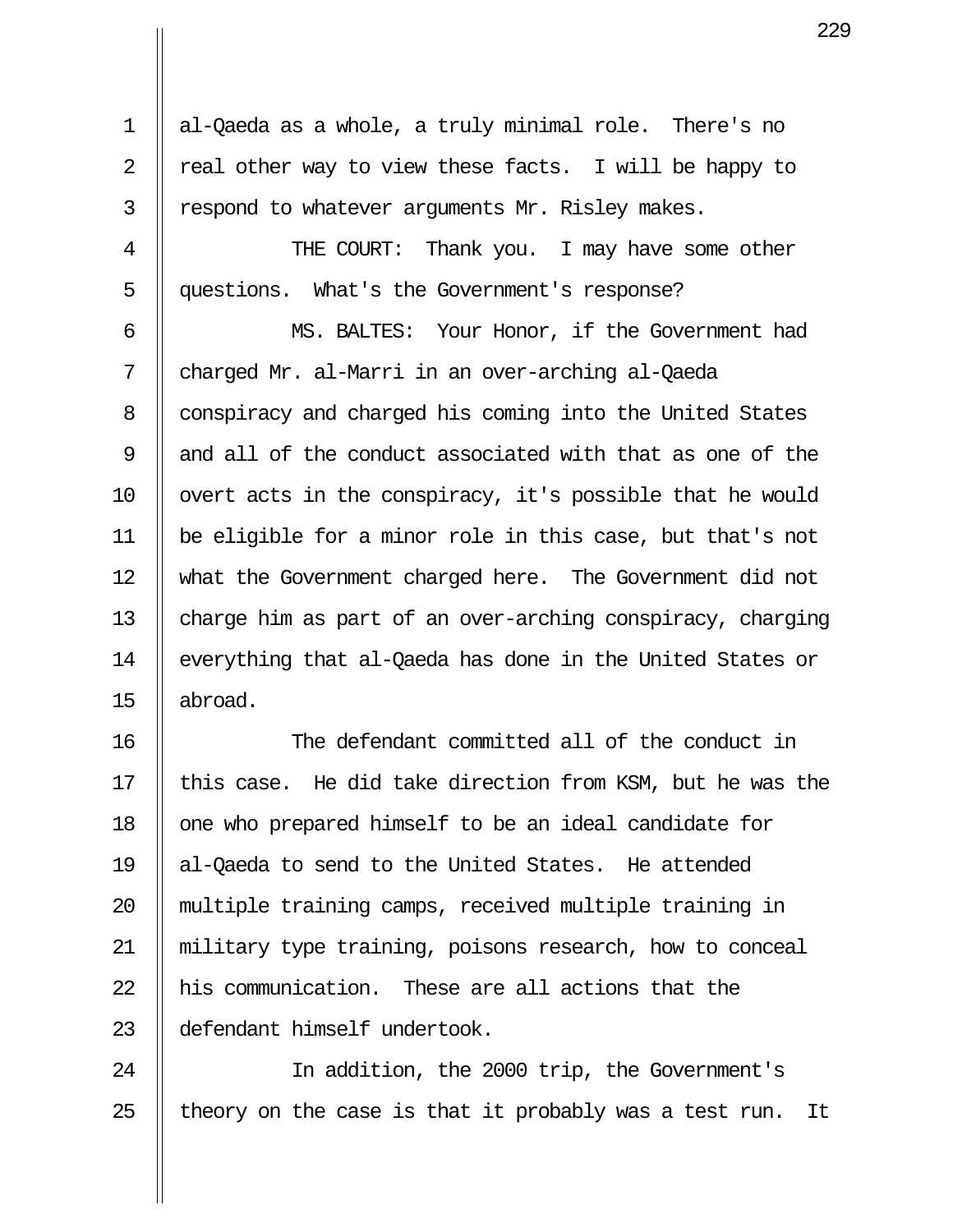1 was an example that he could take to al-Qaeda leadership 2  $\parallel$  to show he had the ability to come into the United States.

3 || THE COURT: But you have not -- I mean, that may 4 be a reasonable inference, but as I understand it you  $5$  | clearly have not presented any evidence into the record, 6 || direct evidence into the record.

7 || MS. BALTES: And that's absolutely correct. 8 This is a plea situation. The defendant pled quilty to 9  $\parallel$  the relevant facts supporting the material support charge. 10 Mr. Lustberg provided his theory to the Court. The 11 Government's theory is somewhat consistent with that. 12 Yes, that's probably what the 2000 trip was for, but 13 || that's just one part of what the defendant himself did to 14 prepare himself for the mission for al-Qaeda. He learned 15 about communications code. He did. He went and met with 16 || KSM. He kept in contact with KSM and he took direction 17 || from KSM. But absent his specific conduct in this case 18  $\parallel$  and action that he took, there would never have been a 19  $\parallel$  conspiracy to charge the defendant with. He was --

20 || THE COURT: But that logic concerns me a little  $\parallel$  bit because let's take, for example, the situation that I  $\parallel$  get in this court quite commonly, the large drug  $\parallel$  conspiracy. We've got people at the top, middle, then  $\parallel$  you've got the person down at the bottom who has the task  $\parallel$  of driving the semi full of cocaine from point A to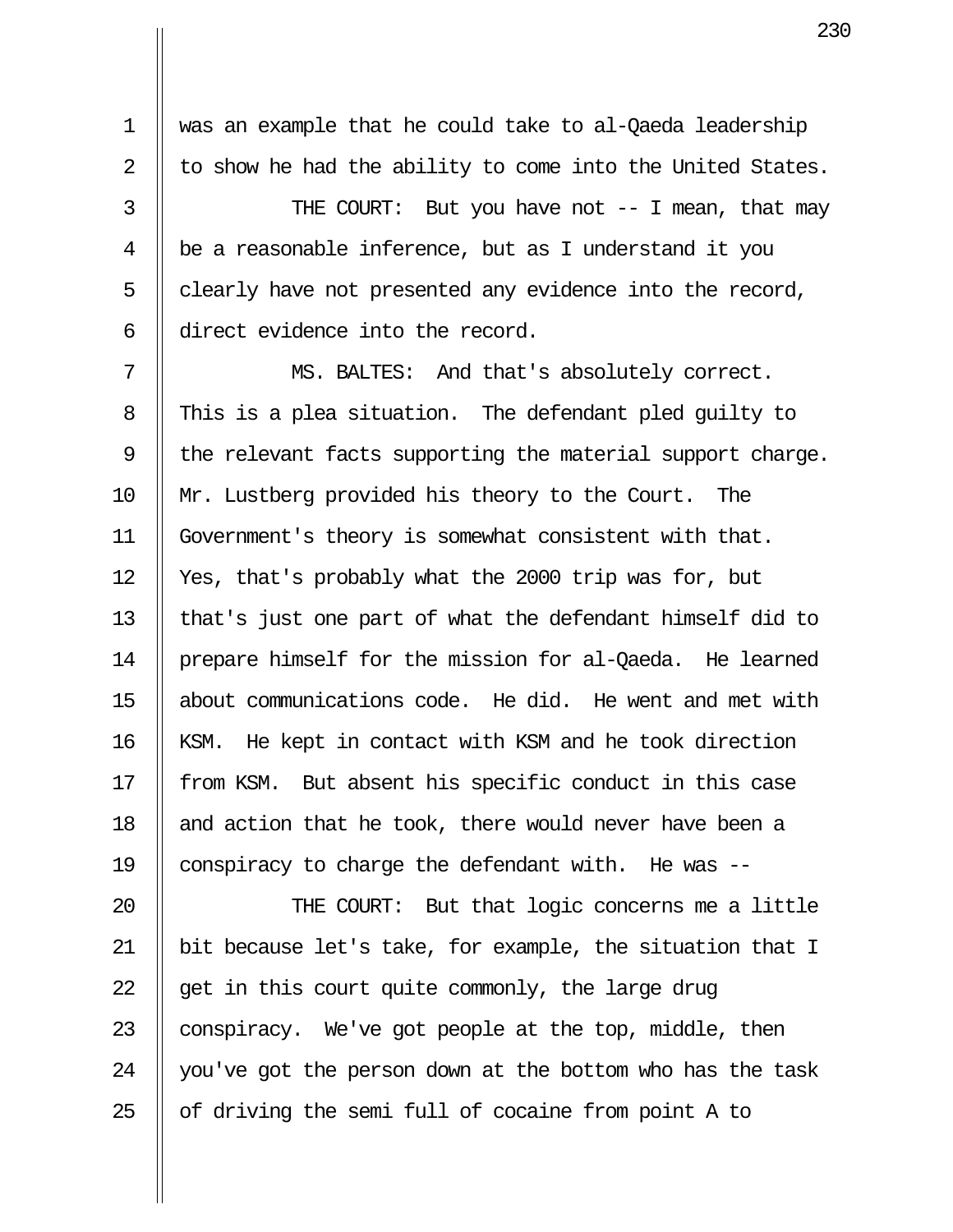1 point B. That person doesn't know about the ultimate 2 || plans of the conspiracy, is not an equity  $-$  doesn't have  $3$  || an equity interest in it, and yet you could make the same 4 || argument that that person was essential to the conspiracy  $5$  | because unless they can move the cocaine from point A to 6 | point B they don't have an operation. Isn't that correct? 7 MS. BALTES: That's absolutely correct. 8 || THE COURT: That person typically gets a 9 || reduction for role in the offense. 10 MS. BALTES: Absolutely, and the Government 11 doesn't disagree with that proposition at all, but what 12 | the defendant has been charged with is coming to the 13 United States and being a sleeper agent to wait for 14 further instructions from al-Qaeda to assist al-Qaeda in 15 || some operation in the United States. That's what he was  $16$  charged with. Yes, there are other people that directed 17 him, but in any conspiracy involving al-Qaeda that's 18 || always going to be the case. There is the leadership of 19 al-Qaeda that includes Bin Laden who issues his fatwas and 20  $\parallel$  then there are the people like KSM who were the 21 operational planners who directed.

22 || All the operations are very compartmentalized 23  $\parallel$  and not everyone in al-Qaeda knows about other operations, 24 Which is consistent with the Government's theory and the 25  $\parallel$  fact that there is no evidence to suggest that the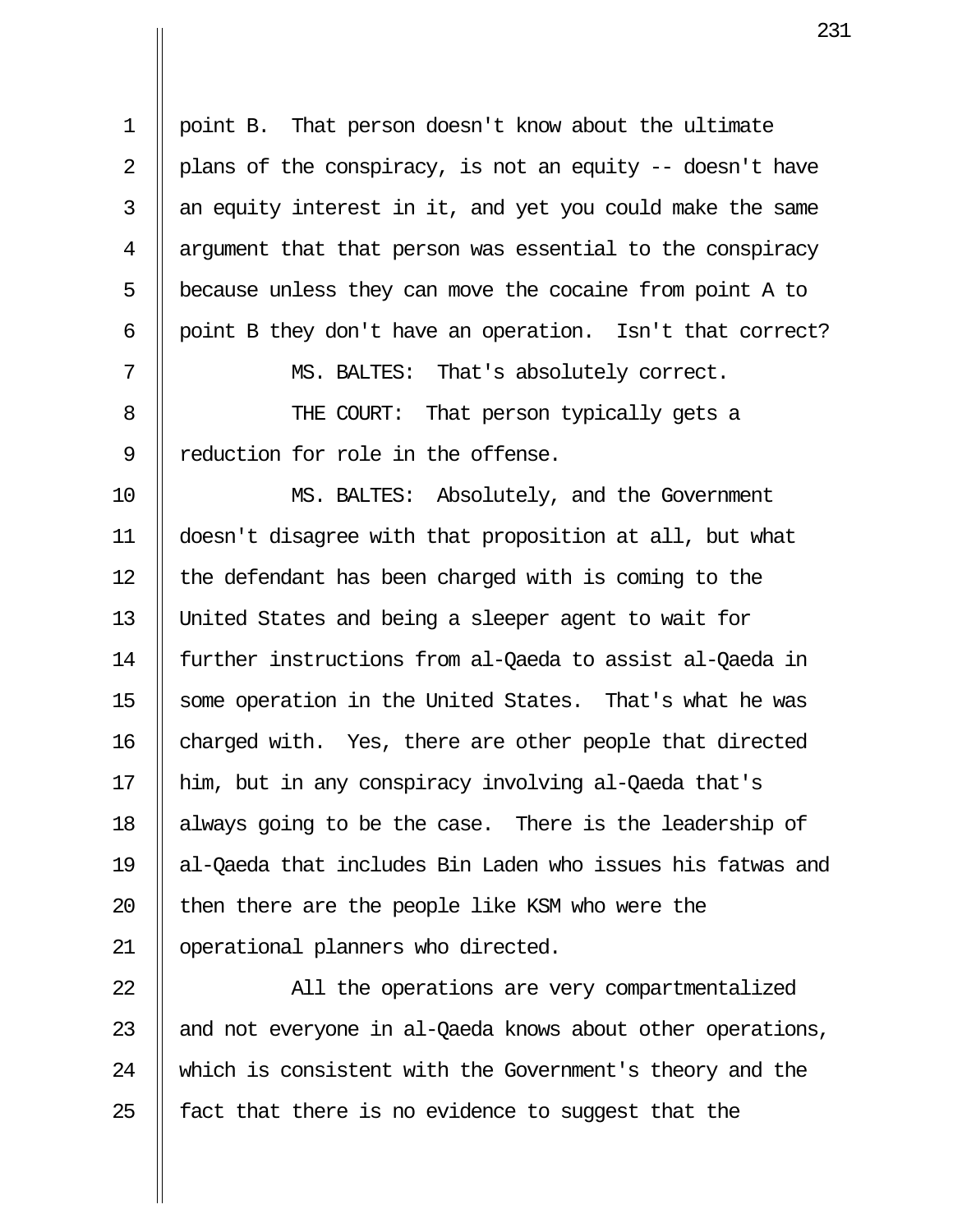1 defendant knew about the 9-11 attacks. Various 9-11 2 || highjackers didn't even know what their role was going to  $3 \parallel$  be until the morning of the attacks, but still they were  $4 \parallel$  an essential part of the conspiracy and probably would not 5 || have been given a minor role had they been captured before 6  $\parallel$  they committed those acts on September 11.

 7 But the defendant committed significant acts as 8 | part of this conspiracy and if KSM was charged in this 9 || conspiracy clearly he would be eligible for a leadership 10  $\parallel$  role. But the defendant shouldn't get the benefit of 11 getting a downward role for his role in the offense when 12 he's the one that committed all of the acts for the 13 | conduct that he was charged with. Certainly, again, if 14  $\parallel$  this was an over-arching conspiracy, it would be more 15 appropriate because Mr. al-Marri's conduct would be 16  $\parallel$  relative to other people's conduct within al-Qaeda.

17 || THE COURT: The indictment itself charges him 18 with providing material support to al-Qaeda.

19 MS. BALTES: That's absolutely correct. And if 20 || the Sentencing Commission thought that every time someone 21 | only provided material support that they would 22  $\parallel$  automatically be -- a role adjustment would be 23  $\parallel$  appropriate, certainly that might be in the sentencing 24  $\parallel$  quidelines, but it's not. The material support charge  $25$  | covers a wide range of conduct.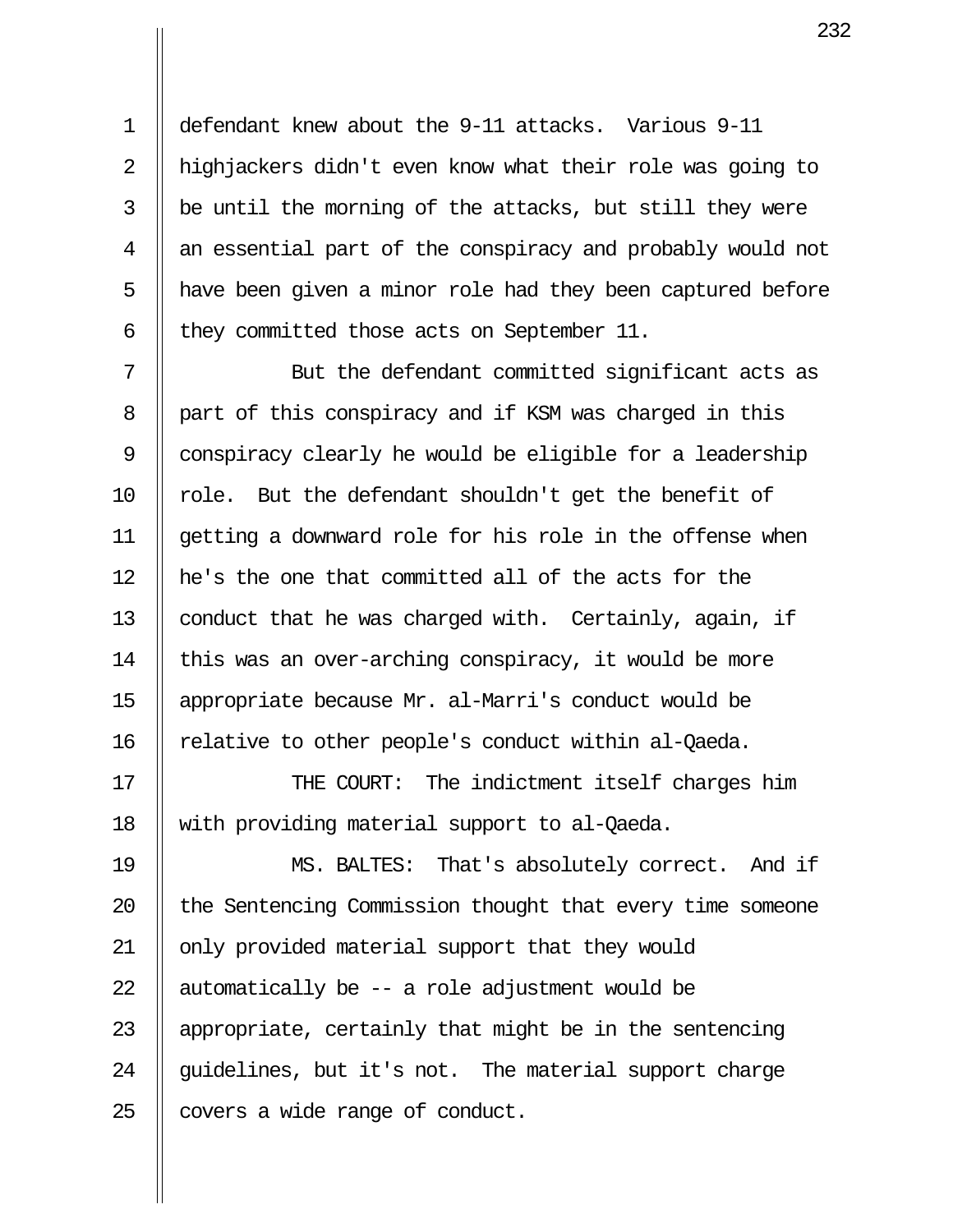1 || THE COURT: Well, they like to leave a few 2  $\parallel$  things for us bunch of trial lawyers to figure out. 3 MS. BALTES: Agreed. Agreed. But the material 4 Support was essential to al-Qaeda's further missions in  $5$   $\parallel$  the United States and the defendant's actions certainly  $6$  || support that he was a vigorous participant and the only 7 participant in this particular conspiracy even though he 8 || took his direction from al-Qaeda or from KSM which is not 9 || unlike any other al-Qaeda operation. 10 || THE COURT: All right. Thank you. 11 MR. LUSTBERG: Thank you, Your Honor. Briefly, 12 | I would again commend to the Court's attention the Hill 13 || case and on page 578 of the Seventh Circuit's opinion in 14 | that case the Court addresses exactly this situation. 15 Ms. Baltes started her remarks by saying what we 16 charged here was not an over-arching conspiracy, but a 17 limited one. And what Hill makes absolutely clear is the 18  $\parallel$  fact that that was charged or even the fact that that was 19  $\parallel$  the basis of the conviction is fundamentally 20 || non-dispositive of the role in the offense issue. In 21 particular, what the Court says is it was precisely the 22 || District Court's rationale that the Court reversed there 23 || because Hill was charged with, convicted of and sentenced  $24$  || for only his own possession of the firearms and not the 25 || burglary or sale of those firearms, that's the bigger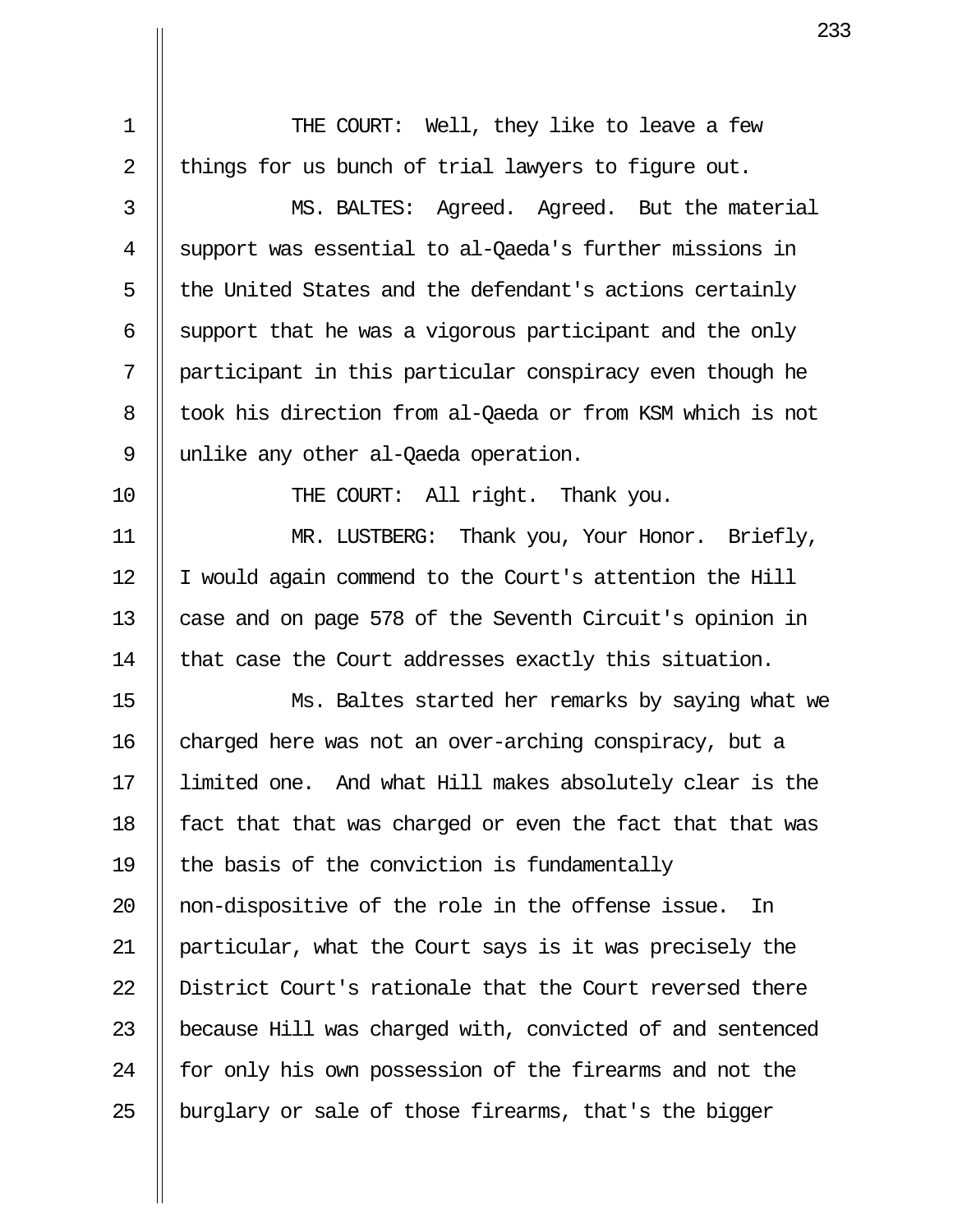1 Scheme, that the Court could not credit him for his lesser  $2 \parallel$  role in the broader scheme to obtain and distribute the  $3$  || firearms. And this is precisely the view that the 4 Sentencing Commission has rejected. That is, there was a  $5 \parallel$  split in the circuits on this very question. Where 6  $\parallel$  somebody was essential to their little conspiracy or their 7 Smaller crime, the question was can you consider the 8 | over-arching, uncharged, unconvicted conduct in 9 determining role in the offense and the Seventh Circuit 10 has said in no uncertain terms you can and you must.

11 So what this Court has to do is to determine was 12 Mr. al-Marri an essential participant in al-Qaeda. The 13  $\parallel$  fact that he -- the fact that he committed many acts, the 14  $\parallel$  acts that Ms. Baltes talks about, really distinguishes, 15 || and when you look at those acts, distinguishes him from  $16$  || the usual case where somebody is deemed to be essential.

17 || I was a public defender for a while and we did a 18  $\parallel$  lot of bank robbery cases and the issue would arise, for 19  $\parallel$  example, with respect to the lookout who, by the way, 20 || sometimes would get a downward role adjustment, but that 21 person was arguably essential.

22 || The question here is what did Mr. Al-Marri do  $\parallel$  that was essential. It would be one thing if we were  $\parallel$  talking about 9-11 highjackers and you could say this is  $\parallel$  the thing that they did or this is the thing that they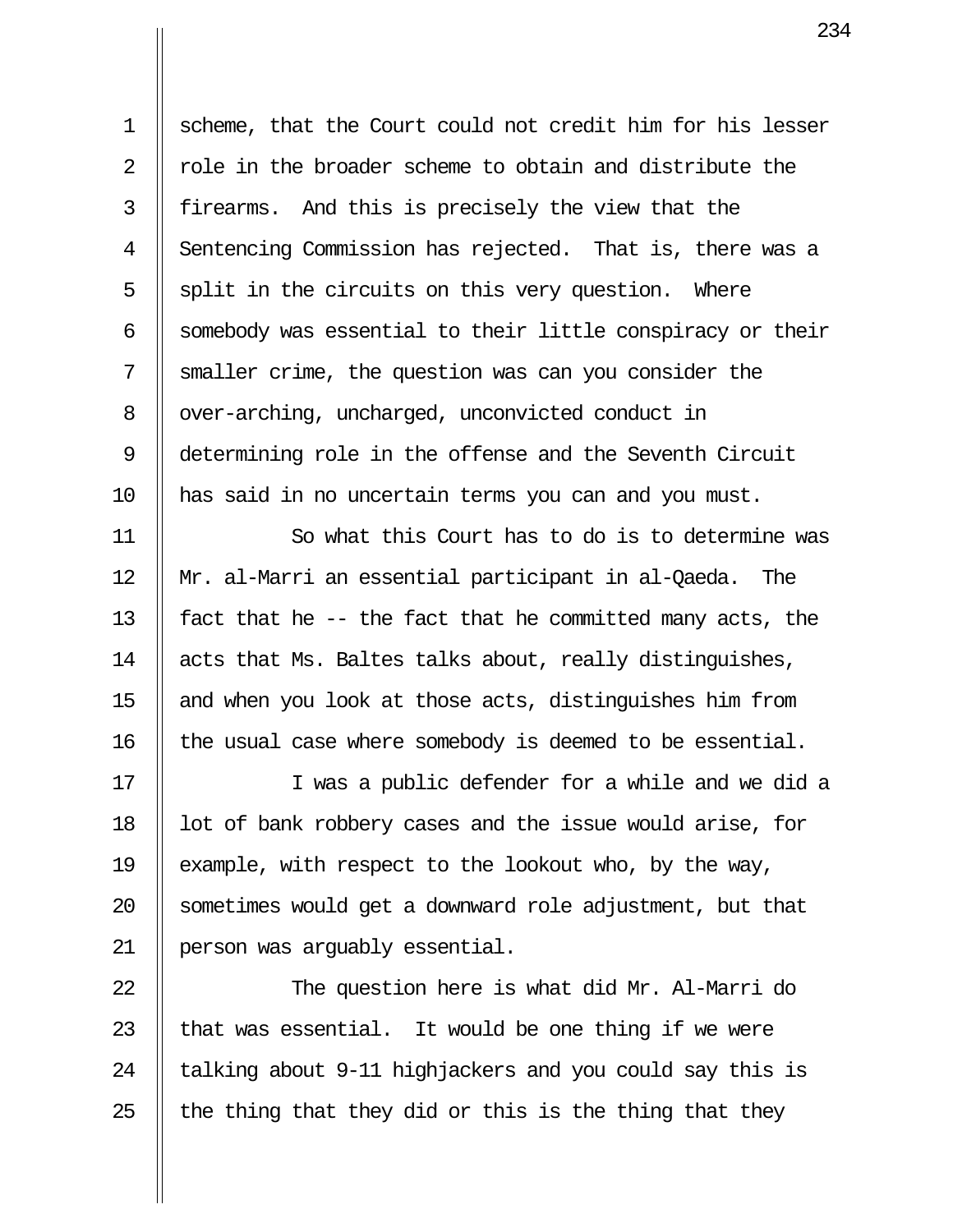1 were going to do. But there is no evidence of the thing 2  $\parallel$  that Mr. al-Marri did or the thing that Mr. al-Marri was  $3 \parallel$  going to do. That's what makes this case unique. You  $4 \parallel$  can't really assess his role as being anything more than  $5$   $\parallel$  minor or minimal because there has never been a particular 6  $\parallel$  theory or evidence as to what it was he was going to do  $7 \parallel$  and there certainly is no evidence as to anything that he  $8 \parallel$  did do.

 9 Now the Government says, well, you know, that's 10 | because he got caught. And that may be. But now we're 11 talking about a role adjustment. And so with respect to 12  $\parallel$  that role adjustment, one has to look at what he actually 13 was going to do and what he actually did. And viewed in 14  $\parallel$  the larger context that this Court is required to look at 15 under Hill and under the sentencing guidelines, there 16 || really is no other conclusion other than it warrants a 17 || mitigating role.

18 Ms. Baltes' final remark was that this was his 19 conspiracy. He was the only participant in it. Obviously  $\parallel$  as a matter of law that doesn't stand up. In order to 21 || conspire, you have to conspire with someone else. And  $\parallel$  under the terms of this plea agreement, under the factual  $\parallel$  basis that the parties worked out and that Mr. al-Marri  $\parallel$  set forth at the time of his quilty plea, he conspired  $\parallel$  with these two other people and the Court has to evaluate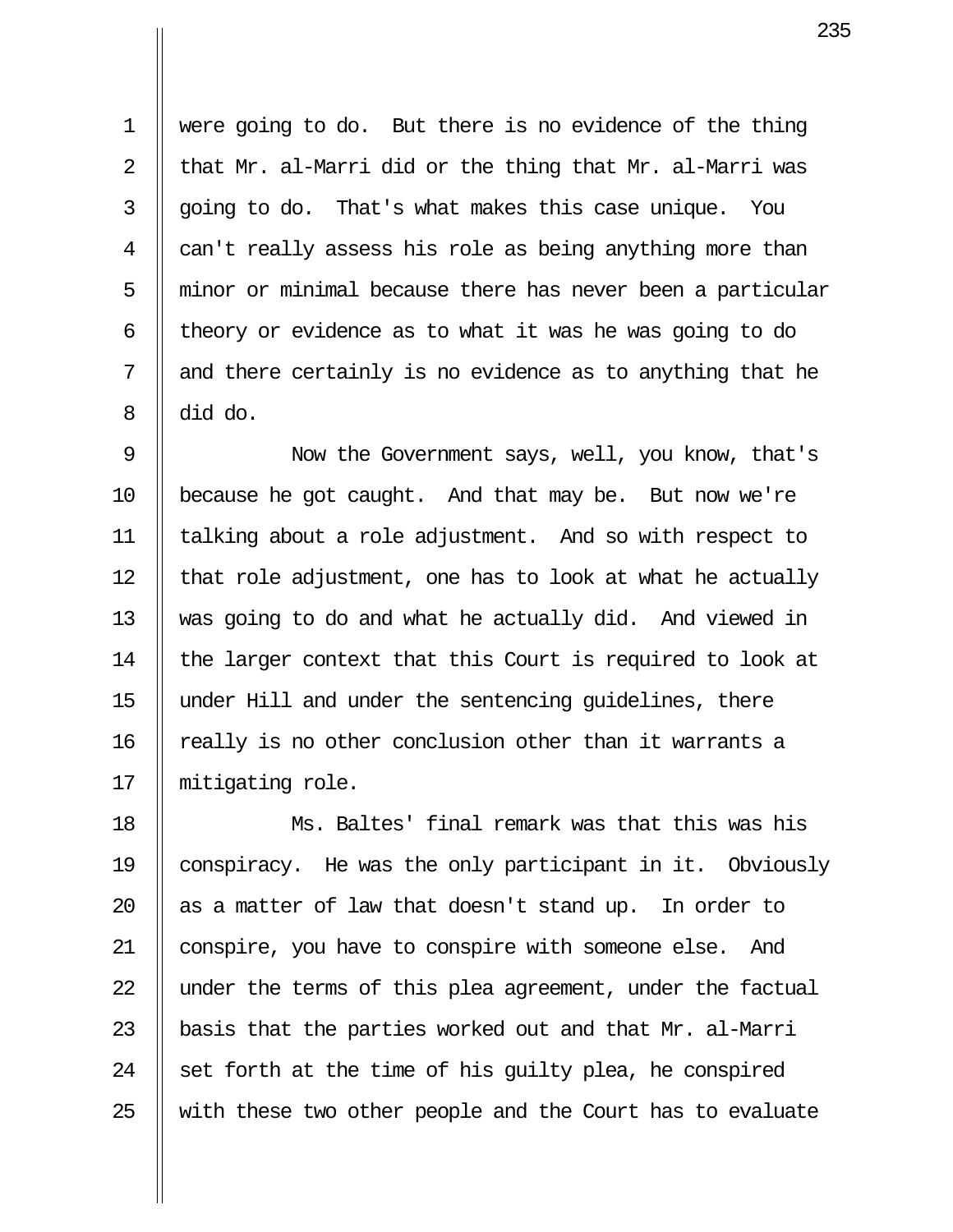1 || his role vis-a-vis those two other people.

2 || For sure, the fact that they might deserve 3 upward role adjustments may mean that he doesn't get one, 4 | but you have to look at the whole context here under the  $5$   $\parallel$  law of this circuit. And I think once the Court does 6  $\parallel$  that -- it's not that the Sentencing Commission should 7 have done anything special on this issue with respect to 8 || material support. I can see a material support case where 9 || a person could get an aggravated role adjustment, one 10 where someone could get no role adjustment. In a case 11 like this, when you look at the facts of the case as they  $12$  || are agreed upon by the parties and set forth in the plea 13 || agreement, a downward role adjustment is appropriate and 14  $\parallel$  fair and an accurate way of evaluating the acts that he 15 actually did and the agreement he actually entered into in 16 || the broader context.

17 || THE COURT: What is the language on page 578 18  $\parallel$  that you were referring to?

19 MR. LUSTBERG: Okay. So on 578 there's citation 20  $\parallel$  to a case called Perez and that language is right below 21  $\parallel$  that or near that which says that --

22 THE COURT: Hold on a minute. I don't see that. 23 MR. LUSTBERG: Well, I'm working off of a 24  $\parallel$  Lexis --25 || THE COURT: There's language I see that says: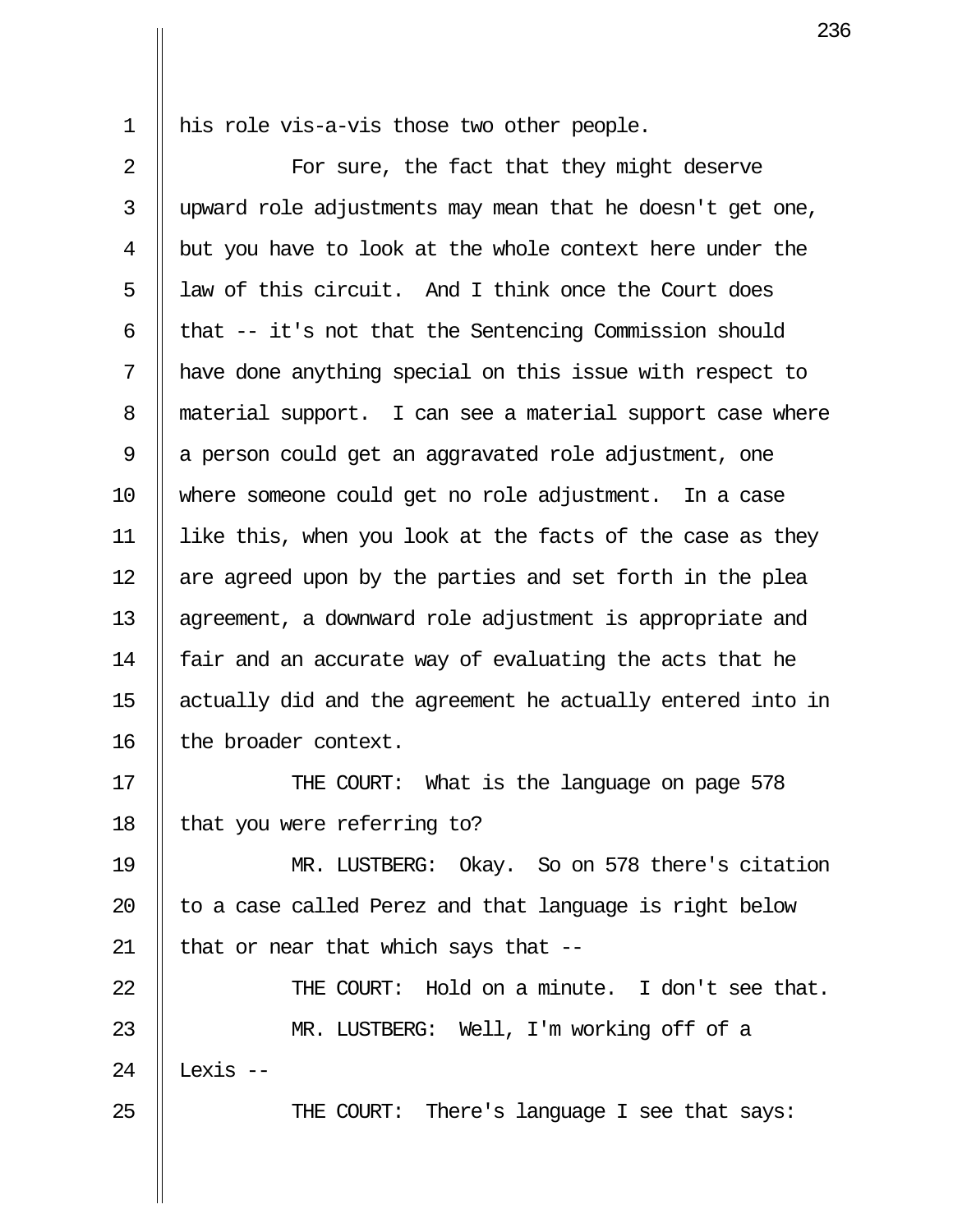1 "Determination of a defendant's role in the offense is to 2  $\parallel$  be made on the basis of all conduct within the scope of 3 || 1B1.3 and not solely on the basis of elements and acts 4 cited in the count of conviction." Is that the kind of 5 | wording you're talking about?

 6 MR. LUSTBERG: The paragraph I'm reading from, 7 || Your Honor -- and I apologize. We're working off of 8 different versions of this case in the sense you're 9  $\parallel$  looking at it in the book and I'm looking at it in a Lexis 10 || print-out. The paragraph begins with the phrase  $-1$ 11 believe that paragraph starts on 577 and goes over onto 12 || 578. It starts: "In view of the amended commentary." So 13  $\parallel$  it's that paragraph and it's further down that paragraph 14  $\parallel$  that the language I read to the Court -- that's where the 15 language appears that I read to the Court.

16 THE COURT: All right. I have that. Thank you. 17 Let me take a moment and read this again. Well, the 18  $\parallel$  resolution of this I think is a pretty close question, but 19 I'm going to grant the objection.

20 || Iooking first at the wording of the indictment 21 itself, as I said a few minutes ago, the charge is that  $22$   $\parallel$  the defendant knowingly conspired with others unindicted 23  $\parallel$  to provide material support and resources, namely 24 | personnel, to a foreign terrorist organization, namely  $25$  || al-Qaeda. Now the personnel that's referenced in the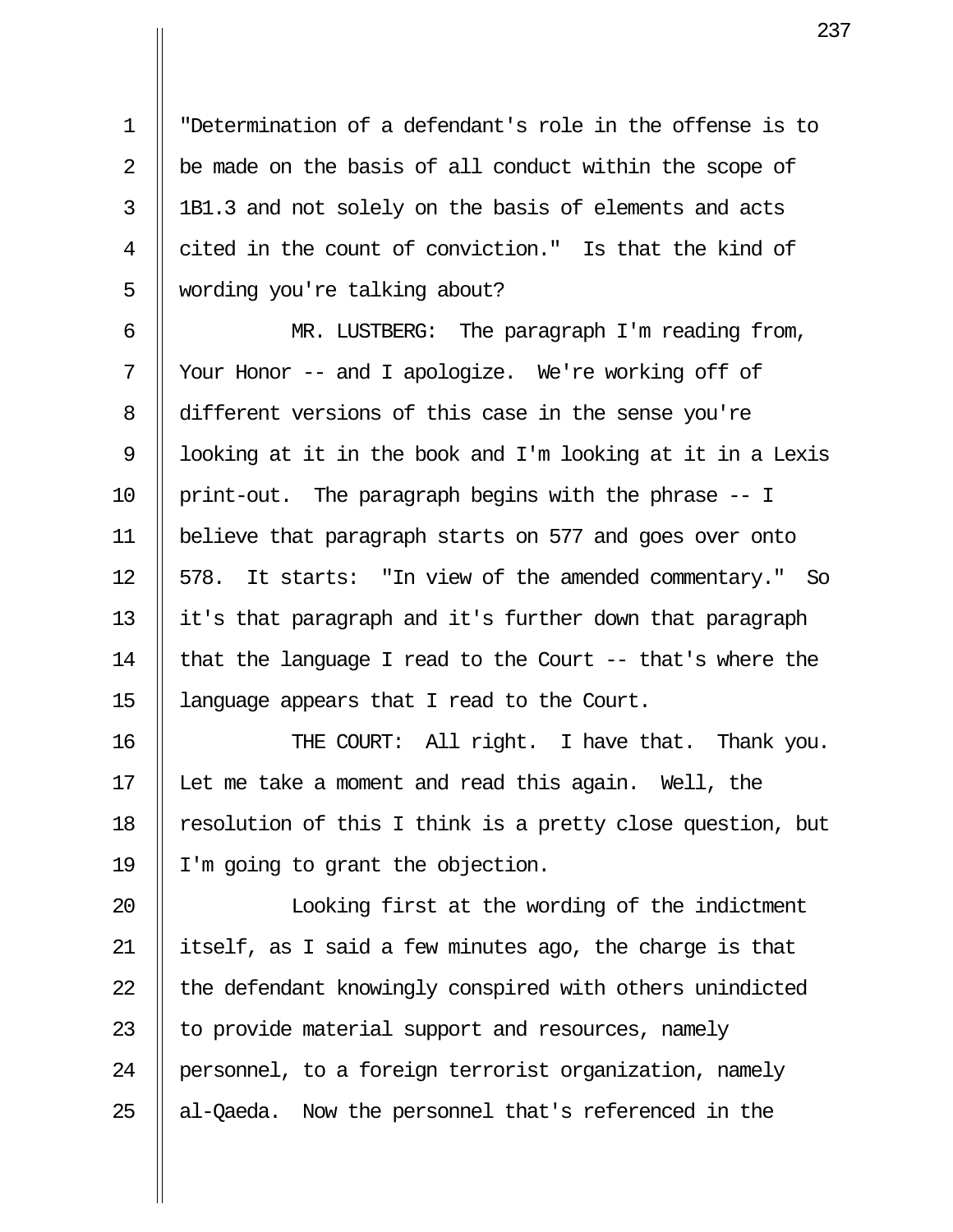1 indictment, as I understand it, is the defendant himself. 2 || In terms of characterizing his involvement here, 3 || I agree with the Government in many respects. I mean, 4 || this was  $-$  it's not, for example, a good comparison to  $5$  | compare this person with a person driving the cocaine from  $6$  | point A to point B. Here we have someone who, if you  $7$  || would, trained for the role that he was to play by going  $8$  | through the military training in camps, training on not 9 || just the use of weapons and poisons but also the use of 10 || codes. In fact, when he came to this country he had codes 11  $\parallel$  that he was supposed to use to carry out his assignment. 12 Whether or not he knew exactly what he was going to do 13  $\parallel$  after he got here, we don't know. There's nothing in the 14 | record to suggest that he specifically knew. And it would 15  $\parallel$  be unlikely, I would think, that he did know because to 16 | the extent to which he's fairly characterized as a sleeper 17  $\parallel$  agent, that is the nature of that type of operation as I 18 understand it. Everything is done on a need-to-know 19 basis. So, for example, if someone is arrested, then they 20  $\parallel$  are not capable of giving up, if you would, what was 21 || supposed to happen.

22 || But it is clear to me that based not just on the 23 || indictment but on the statement of facts that the people 24  $\parallel$  that he's effectively charged with conspiring with were 25  $\parallel$  the two that we've already referred to. Those people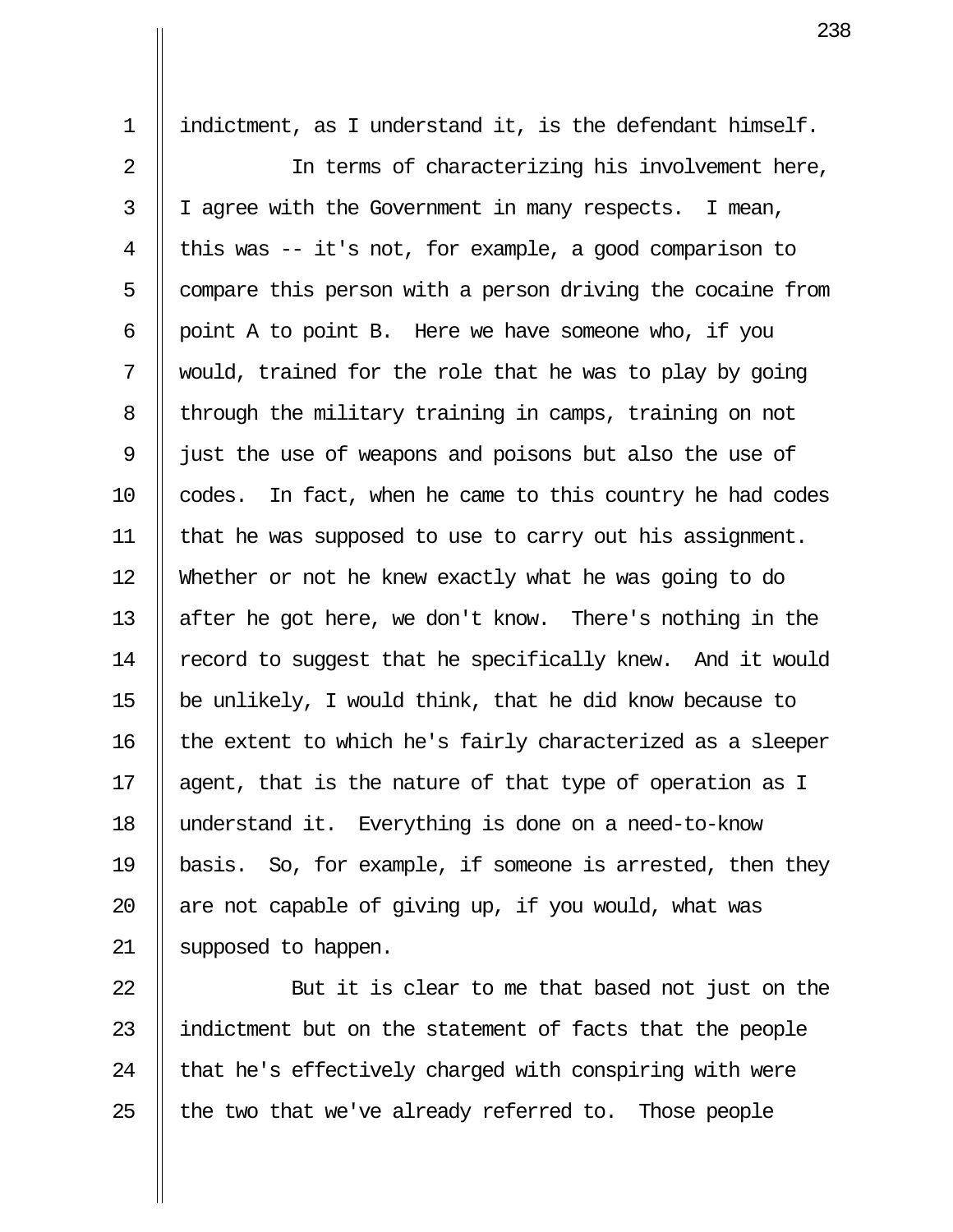1 certainly were much higher up the al-Qaeda chain than he 2  $\parallel$  was. And I'm not minimizing in any way what he could have  $3 \parallel$  done while he was here. I'm simply saying in the context 4 || of the sentencing quidelines, my understanding of them and  $5$  || the application of the case law, that it's appropriate to 6  $\parallel$  say that in relation to them his involvement was 7 || substantially less and so for that reason I'm going to 8 | qive him a two-level downward adjustment as a minor 9 participant.

10 Because of all -- everything that was involved 11 in preparing him to come here and everything that was 12 || expected of him, while we don't know the details, but he 13 || was certainly sent here as an agent, as a representative 14 of al-Qaeda, I think it would be inappropriate to say that 15  $\parallel$  his role was minimal. But comparatively speaking, it was, 16  $\parallel$  I believe, minor for purposes of the guidelines, so that 17 || adjustment will be made.

18 And the effect of that -- excuse me just a 19 moment. That would change paragraph 56 -- I'm sorry. I 20  $\parallel$  apologize. Paragraph 58, which is the adjustment for role 21 in the offense, that would change from zero to a minus 2, 22  $\parallel$  which would change the total offense level from a 37 to a 23  $\parallel$  35. That would change the quidelines. The range would 24 || now be 292 to 365, which is still very substantially above 25  $\parallel$  the limit of 180 months, the 15-year limit of the statute.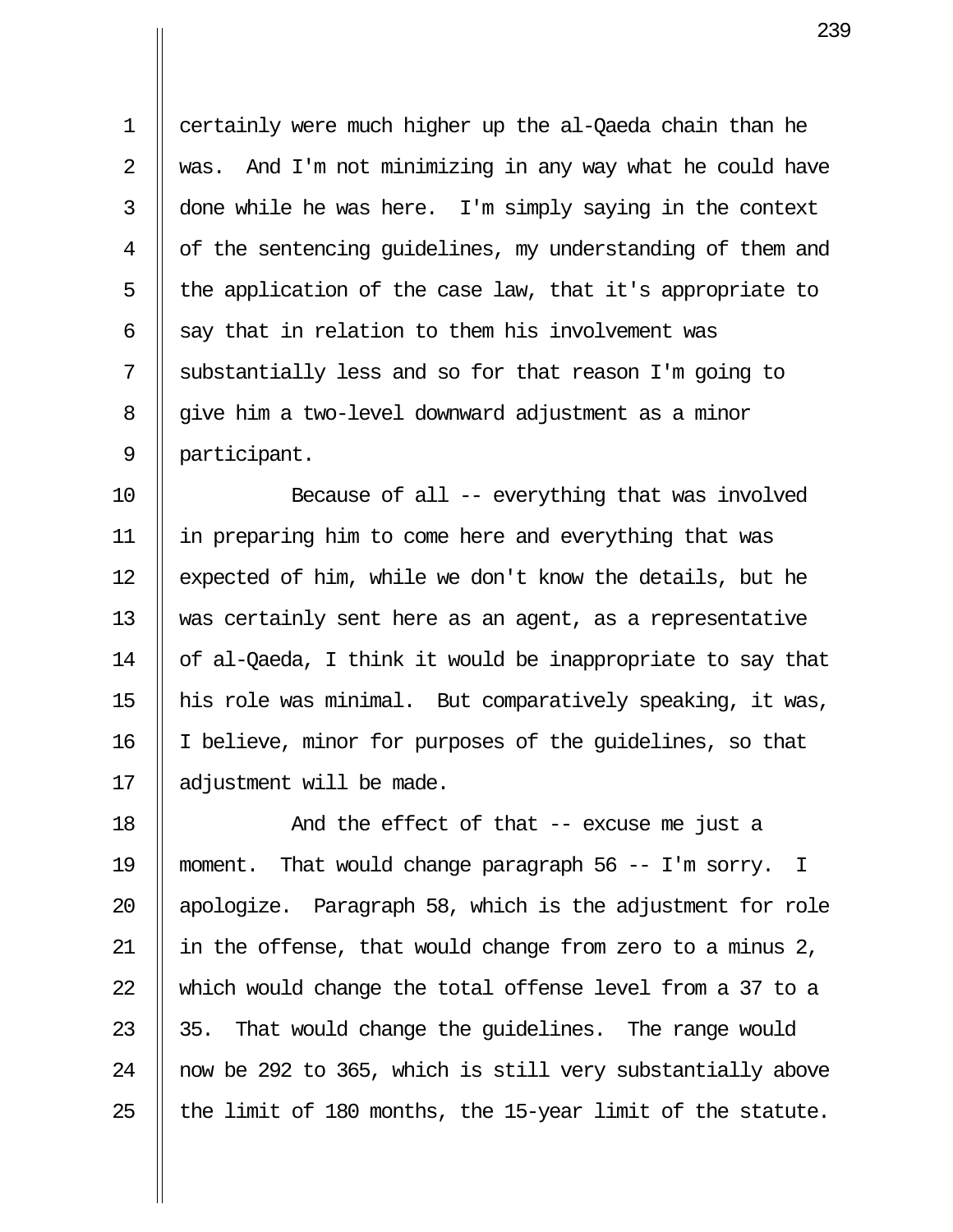| $\mathbf 1$ | Now concerning these other matters, as I said, I           |
|-------------|------------------------------------------------------------|
| 2           | would prefer to deal with the other two by simply having   |
| 3           | you address them in your final statement. If you want to   |
| 4           | bifurcate that in some way, that's fine. And then because  |
| 5           | I'm doing it that way, the Government gives its statement, |
| 6           | defense gives its, if you want to go back and forth after  |
| 7           | that, I'll certainly allow some of that. What I would      |
| 8           | like to start with then is the Government's statement      |
| 9           | regarding sentence.                                        |
| 10          | MR. RISLEY: Your Honor, we're going to take you            |
| 11          | up on your offer about bifurcating.                        |
| 12          | THE COURT: That's fine.                                    |
| 13          | MR. RISLEY: What I'll do, if it please the                 |
| 14          | Court, is to address the issue of whether the criminal     |
| 15          | history category of VI, which is automatic under the       |
| 16          | sentencing quidelines for an offense in which the          |
| 17          | defendant qualifies for the terrorism enhancement and it's |
| 18          | been stipulated by the defense that the defendant does,    |
| 19          | and of course it's a separate question even though he      |
| 20          | qualifies for that does it overstate the criminal history. |
| 21          | So what I'm going to do is first of all address the        |
| 22          | theoretical point. What is the criminal history category   |
| 23          | supposed to -- what is the purpose of it and how does that |
| 24          | relate to this case and then turn to the practical         |
| 25          | defendant specific issues.                                 |

 $\mathbf{\mathsf{I}}$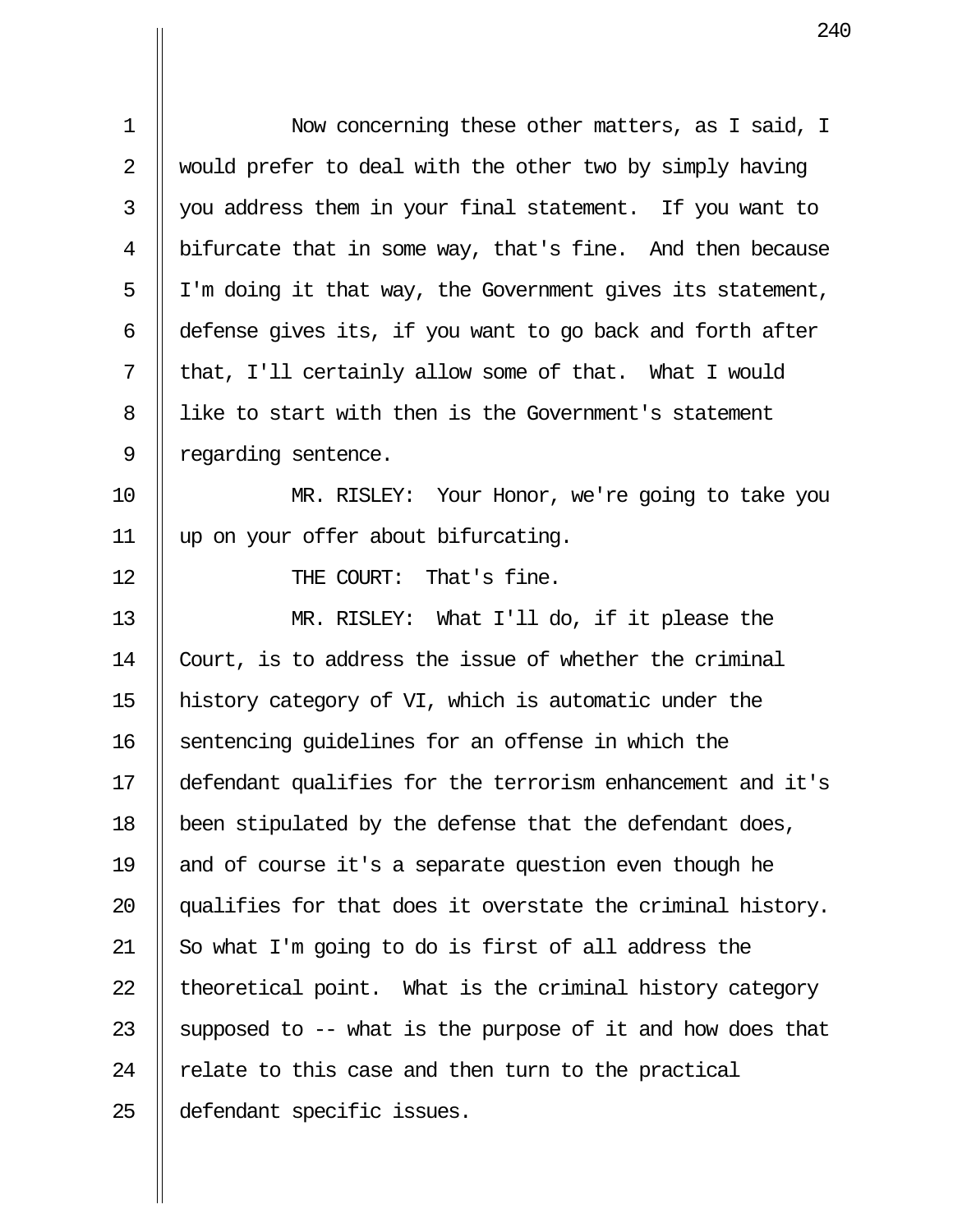1 || First of all, the sentencing quidelines 2 | expressly state a purpose and then they implicitly have a 3 | purpose for the sentencing quidelines. The expressly  $4 \parallel$  stated purpose is that the criminal history category 5 | represents the Sentencing Commission's best judgment of 6  $\parallel$  factors that would predict -- predictive factors about the  $7 \parallel$  chances of recidivism. How likely is it that the 8 defendant would go back and do the same -- commit the same 9 | or similar offense or pose a danger to the community? So 10  $\parallel$  that's a predictive element to it.

11 There's another implicit element to this, a 12 vector that intersects in the ultimate criminal history 13  $\parallel$  category, and that is the degree of risk that would be 14 || associated if the defendant does recidivate. And that's 15 illustrated in such things as the career offender 16 | provisions where a defendant all of a sudden because of 17 || certain particular types of offenses jumps to the head of 18  $\parallel$  the class so to speak and becomes a criminal history 19 || category VI.

**And so there's two elements.** One is predictive 21 || and the other one is consequence, degree, the extent of  $\parallel$  the damage if the defendant did become a recidivist. All  $\parallel$  of that amounts to classic risk assessment factors.

24 || Now turning to the practical as it relates --25 || well, before we leave the theoretical, Section  $4A1.3$  of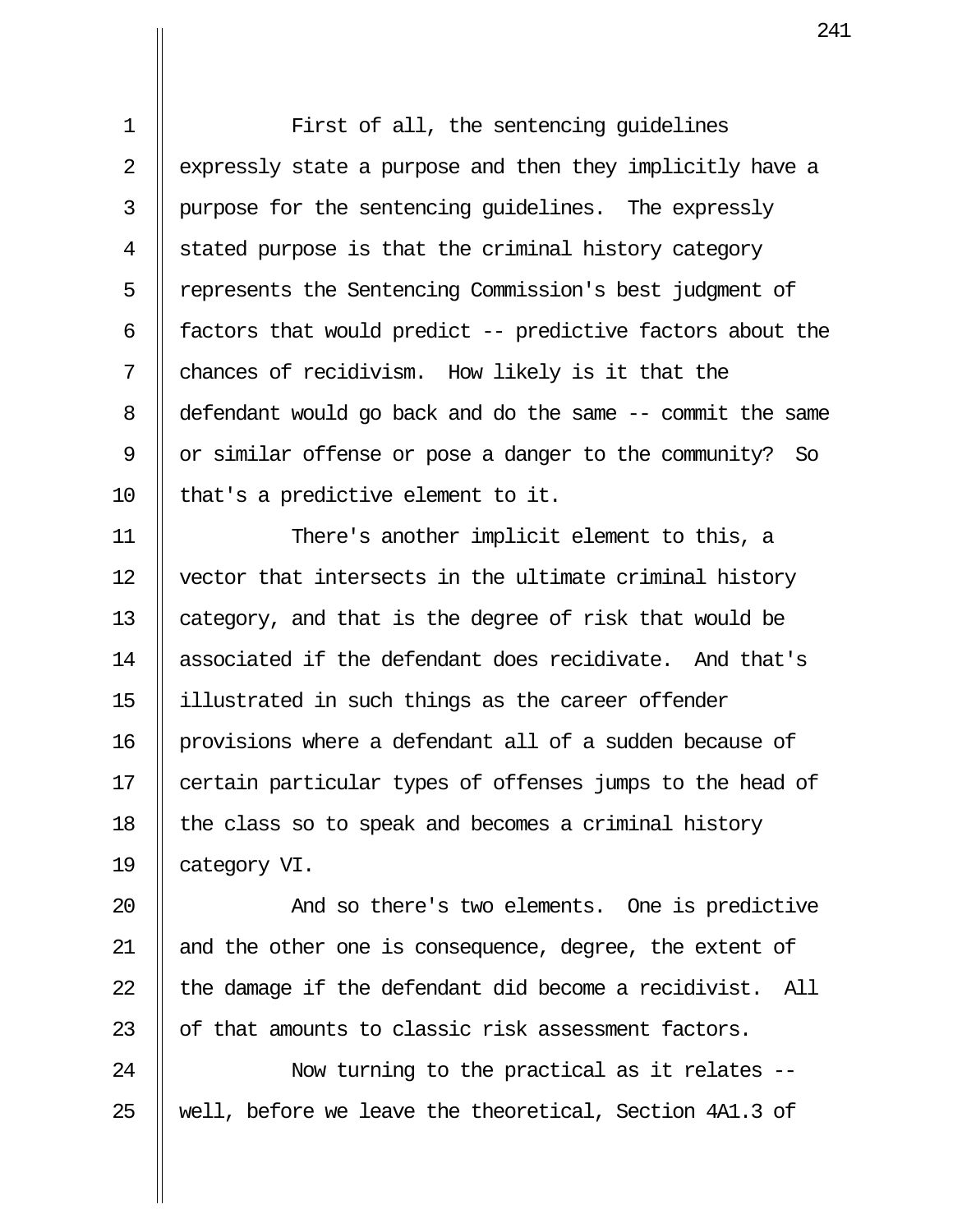1 the sentencing guidelines talks about the standard for 2 || downward departure and it begins: "If reliable 3 information indicates that the defendant's criminal 4 | history category substantially overrepresents the 5 S eriousness of the defendant's criminal history or the 6 | likelihood that he will commit other crimes, a downward 7 departure may be warranted."

 8 That's the standard that we're talking about. 9 The two operative words there which in the Government's 10 view are virtually dispositive, the first is the word 11 "reliable" information and the second is the word 12 "substantially" overrepresents. It's not enough just to 13 | overrepresent. It has to substantially overrepresent it. 14 Otherwise deference is given to the Sentencing 15 Commission's formulation. And that conclusion has to be 16 based on reliable information.

17 || So now let's turn to this particular defendant  $\parallel$  and the information before the Court about him. Speaking 19 broadly, the gist of the defendant's argument, position is  $\parallel$  that because there are people who have observed that he --21 || okay, I don't mean to be flippant about this, but  $\parallel$  basically that he's a nice guy, that because of that he's  $\parallel$  not likely to be a terrorist or return to any sort of  $\parallel$  terrorist activity, including lending material support to  $\parallel$  terrorism.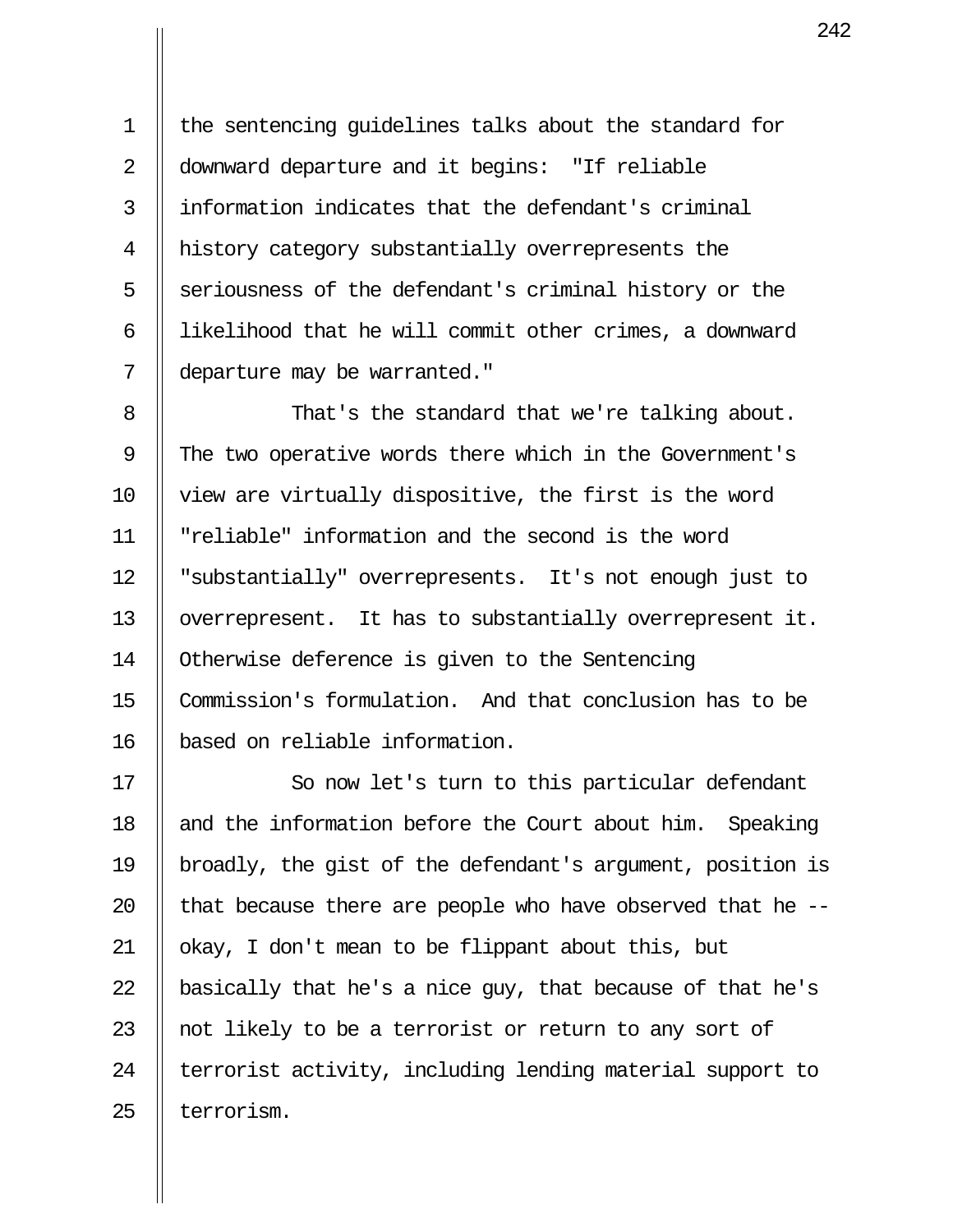1 Your Honor, even if -- okay. They've talked to 2  $\parallel$  the defendant. There are people in the Brig that have  $3$  | talked to the defendant. There are people in the prison 4 System who have talked to the defendant. And the evidence 5 is, and the Government does not controvert it, that the 6 defendant has on many occasions showed all sorts of signs  $7 \parallel$  of being an affable guy, sometimes humorous guy. We don't  $8$  | contest the assertion that he's a family oriented man, any 9  $\parallel$  of those sorts of things. To then reach the conclusion  $10$  || that based upon that, even if you accept all that picture 11 as being true, that the defendant does not pose a risk of 12  $\parallel$  recidivism is an irrational jump in logic.

13 || To use an extreme example, and it's not 14 completely apt here, but Ted Bundy was by all accounts an 15  $\parallel$  extremely charming, likable guy, if it wasn't for that 16 Serial killer part of him.

17 || The criminologists, when they try to predict 18 || future behavior, don't look to whether the defendant has 19 personality characteristics like, you know, family 20  $\parallel$  oriented, although that's a factor, whether they're a nice 21 guy but for their criminal activity, but it's particularly 22  $\parallel$  true with terrorism. There is a growing body of well 23 || publicized and well recognized research about the 24 || psychological profile of a terrorist and the bottom line 25  $\parallel$  of all that and I cite as one example, probably the most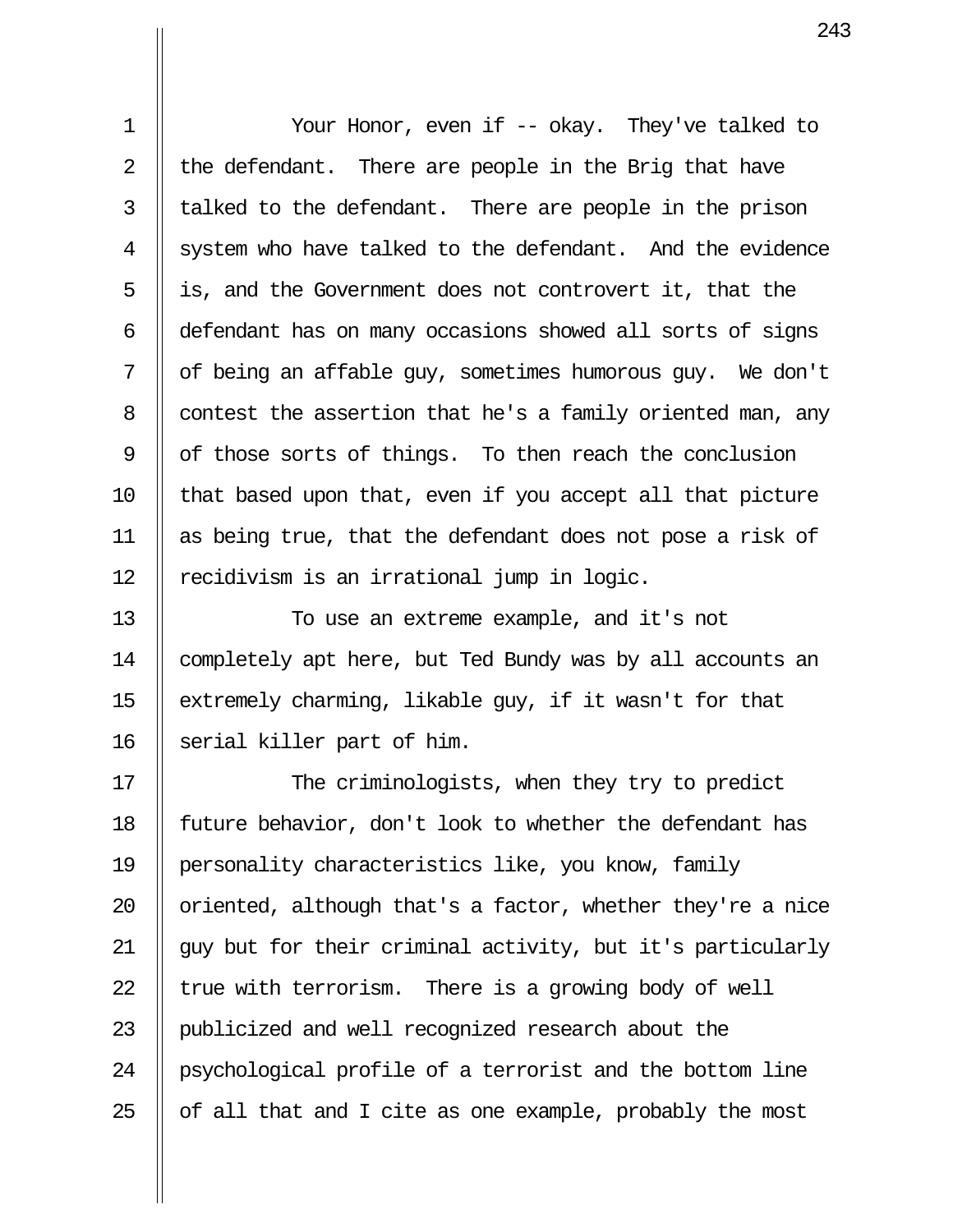1 notable example, a book by Mark Sageman written in 2004 2 | called Understanding Terrorist Networks and works that he  $3 \parallel$  cited in that, Mark Sageman being a forensic psychiatrist 4 with a background in the CIA. He was a CIA officer who 5 || worked in Afghanistan while he was a CIA officer. But it  $6$  || took an empirical look at a large body of terrorists and 7 what is the psychological profile. Basically the bottom 8 || line is it debunked all the usual assumptions about the 9 || psychological makeup of a terrorist and ends up with the 10 picture that the defendant's attorneys paint of the 11 defendant is entirely consistent with, not inconsistent 12 || with, being a terrorist. Now I'm not saying the reverse 13  $\parallel$  is true, that because the defendant has this he's more 14 | likely to be a terrorist. My point is there is nothing 15 inconsistent about that picture and being a terrorist, 16 much less someone who would lend material support to 17 | terrorism, one step essentially removed.

18 Let's look at what we do know about the 19 defendant on the other side. Now we heard from the view 20  $\parallel$  of Dr. Sirratt yesterday. Now, okay, she didn't make the 21 best witness that this Court has ever seen or that we've 22  $\parallel$  ever seen. Nevertheless, I think that it's fair to say 23  $\parallel$  that when the Court considers what she reported that the 24 defendant said to her on certain subjects, it's credible, 25  $\parallel$  believable. And the important part of her testimony is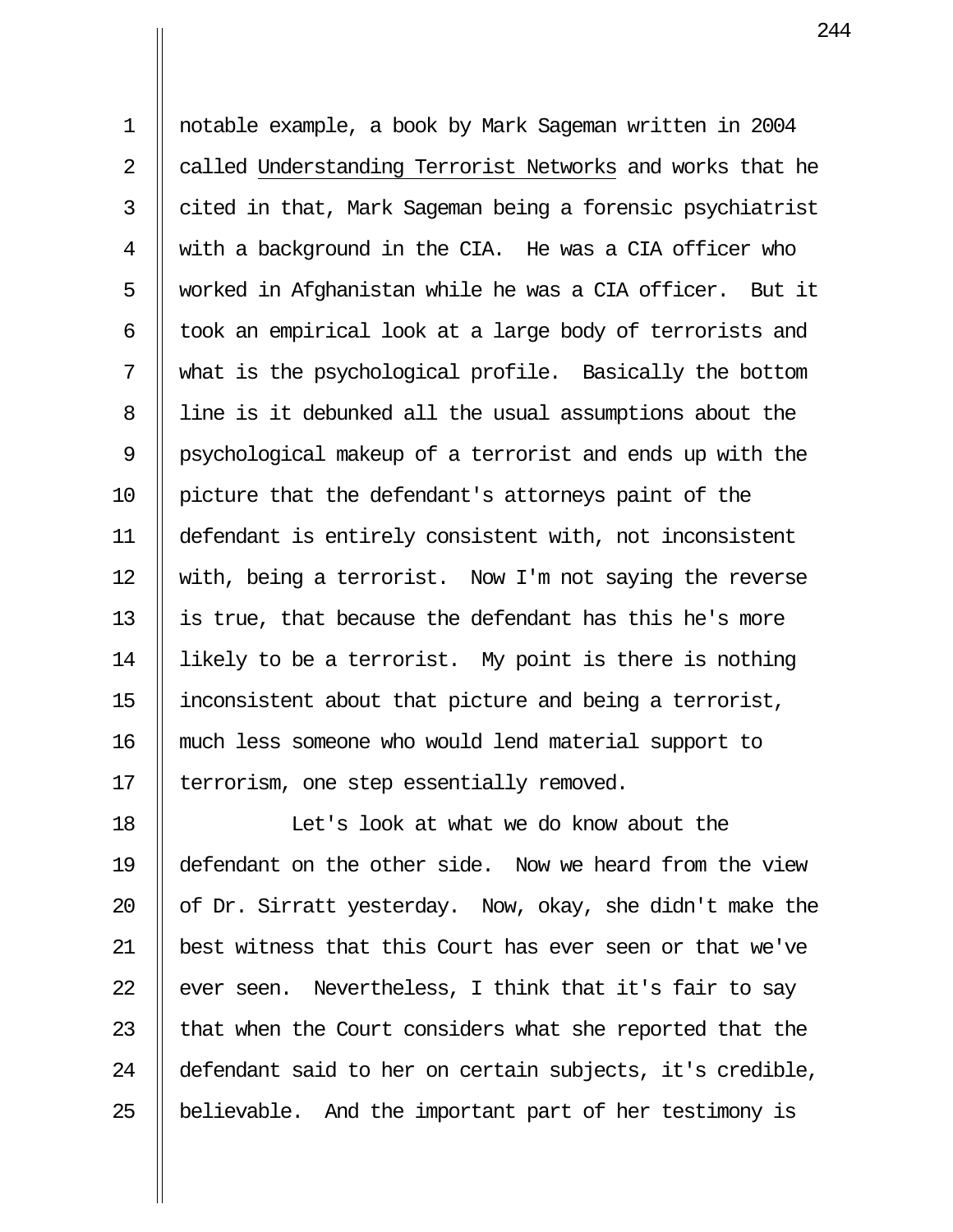1 not the opinion she expressed at the end because, as I 2 || indicated to the Court, there's no scientific basis for a 3 || professional opinion as to a defendant's potential to be a  $4 \parallel$  danger. 5 || THE COURT: I've heard testimony of that type 6  $\parallel$  several times in certain contexts of other cases. 7 || MR. RISLEY: And it's an imperfect science. 8 || THE COURT: I agree with that. 9 || MR. RISLEY: And I do not want to overstate  $10$  || that. It is what it is. I think the Court understands 11 what I mean when I say you take those qualifying factors 12 || into the weight to be given to it. That was not  $-$ - it may 13 have been the last thing she said in her testimony on 14 direct examination, but it's not the most important thing. 15 || Int's go back to the really critical things and 16 | that were the statements that she reported that the 17 defendant made to her about his attitude towards the 18 infidels, which would be everybody except Muslims, and 19  $\parallel$  they need to be -- need to get rid of them. Now she said 20  $\parallel$  that she didn't remember the exact words he used, but the 21 gist of it was they needed to be killed. That was the 22  $\parallel$  context. That was what he was saying. He made  $-$  now 23  $\parallel$  then you look at the statement that he made about the 24  $\parallel$  Shi'a. What about if you get rid of anybody else and you  $25$  || only have Muslims himself left? What then? Well, then we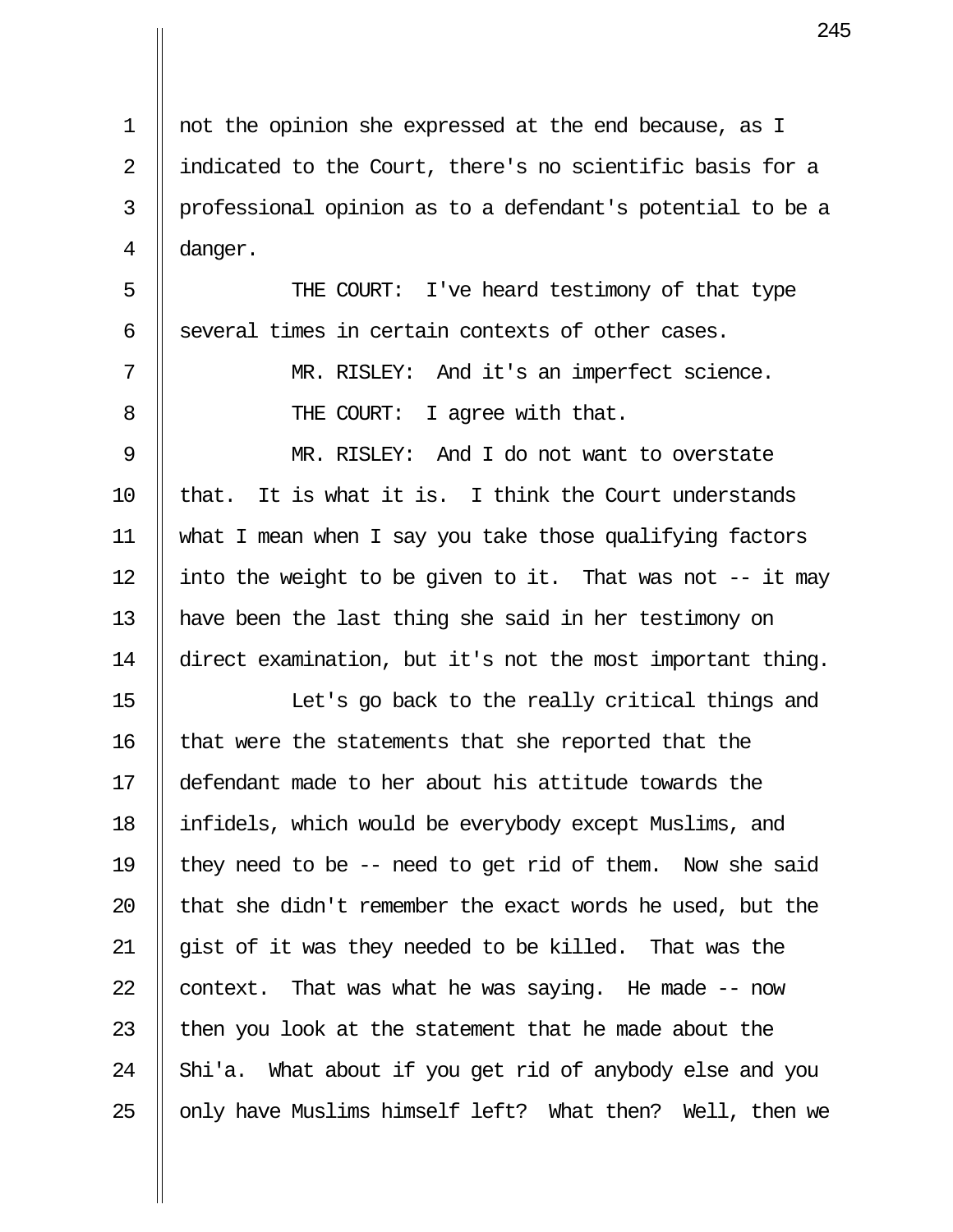1 have to, you know, kill the Shi'a.

2 || Those things, Your Honor, are really powerful | key indicators of a person who has bought into and still  $\parallel$  adheres to the terrorist -- the legitimizing ideology of 5 || al-Qaeda and similar terrorist organizations. I say that  $\parallel$  because it is so aberrational even among Muslims holding || extremist views that it stands out. It just screams to 8 Someone who has that understanding, that perspective, that  $\parallel$  this man has a world view, an ideology that is entirely 10 || consistent with being a terrorist and inconsistent with 11 any other course in his life.

12 And just to illustrate that -- I mean, the 13 infidel part is obvious, but let's focus in on the remark 14 about Shi'a, okay? Now there is a well known, well 15 publicized, historical conflict between the Suni and the  $\parallel$  Shi'a. The question isn't, however, whether there's a || religious or cultural conflict between them, but whether || as a matter of religious principle is it permissible to  $\parallel$  target the Shi'a to be killed simply because of their  $\parallel$  religion -- not because of their politics or anything  $\parallel$  else, but simply because of their religion. And the  $\parallel$  ideology of al-Qaeda is that the Shi'a are apostates.  $\parallel$  They're not true Muslims. They are apostates. They then  $\parallel$  bootstrap from that to a proposition because they are  $\parallel$  apostates, they assert the dubious proposition that the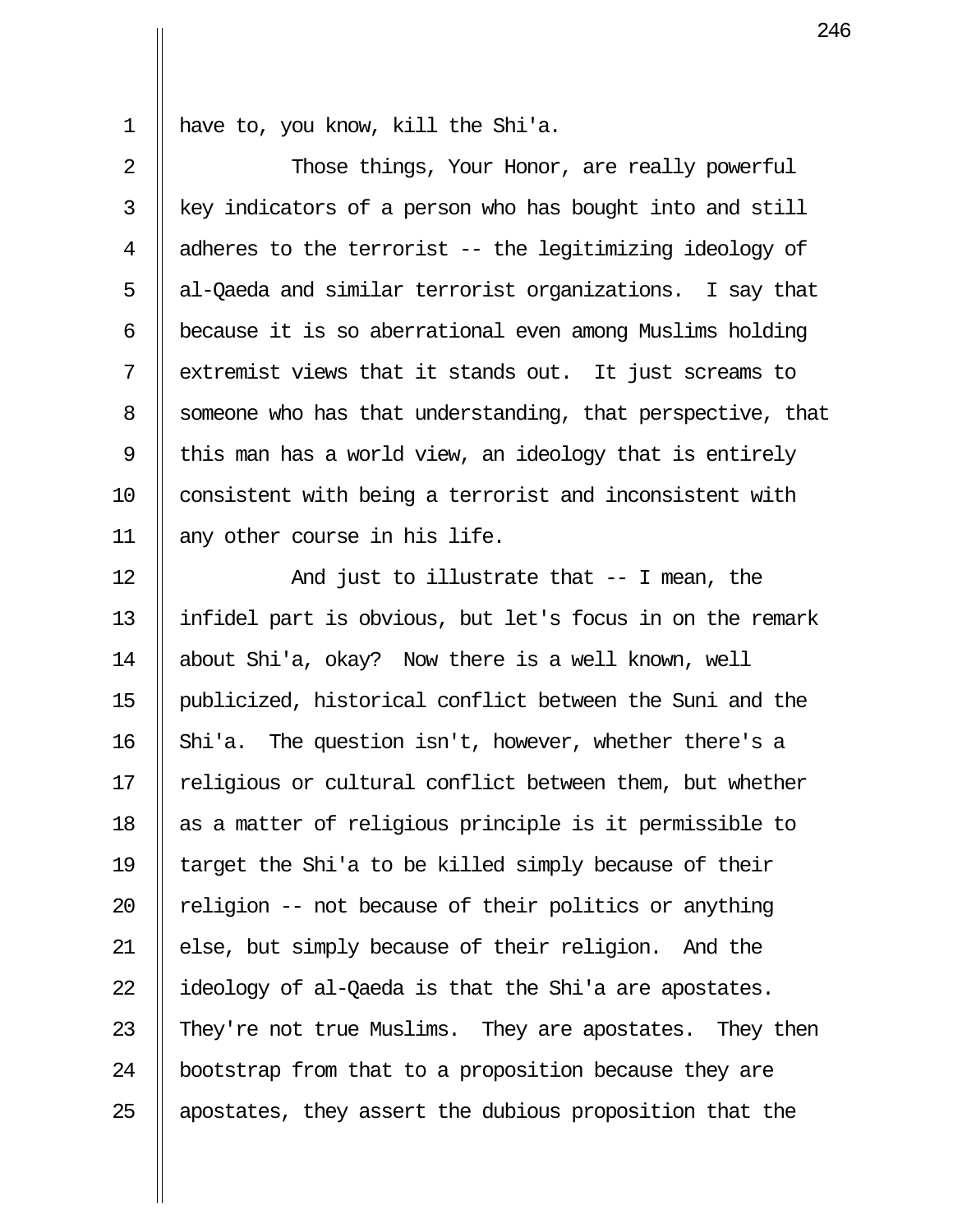1 punishment for apostasy in Islam is death and, therefore, 2  $\parallel$  they are legitimately executed as apostates. Now that  $3$  || ignores the fact that this doctrine of death for apostasy 4 is rooted in historical roots in Islamic law to a period  $5 \parallel$  of time in which apostasy from Islam is the functional 6  $\parallel$  equivalent of treason and punishable as such.

 $7$   $\parallel$   $\qquad$  There are other instances, there's at least one 8 Weith the Prophet Muhammad, that are entirely inconsistent 9 with that view that that's a general principle, that it 10 applies in all contexts. It's been an item of some 11 controversy because al-Qaeda and similar organizations 12 have asserted this idea that the Shi'a are targetable as 13  $\parallel$  Shi'a, as apostates, and they can be executed basically on 14  $\parallel$  sight, if anything worse than infidels, and that was very 15 notable in the al-Qaeda insurrection in Iraq where the 16 | Shi'a were targeted as Shi'a.

17 || Now I will contrast that, just to show you how 18 aberrational that thinking is within Islam itself, with 19 the Amman Message. Now there isn't a lot known about the 20 || Amman Message in the United States, but there is within 21 Islam. In the principle of Islamic law, one of the bases 22  $\parallel$  for determining -- making legal rulings is to determine 23 Whether a proposition is  $-$  whether there's consensus, the 24 || Islamic term is ijma, on that subject. And if there is, 25 || then it's regarded as a principle of law, of just  $-$  if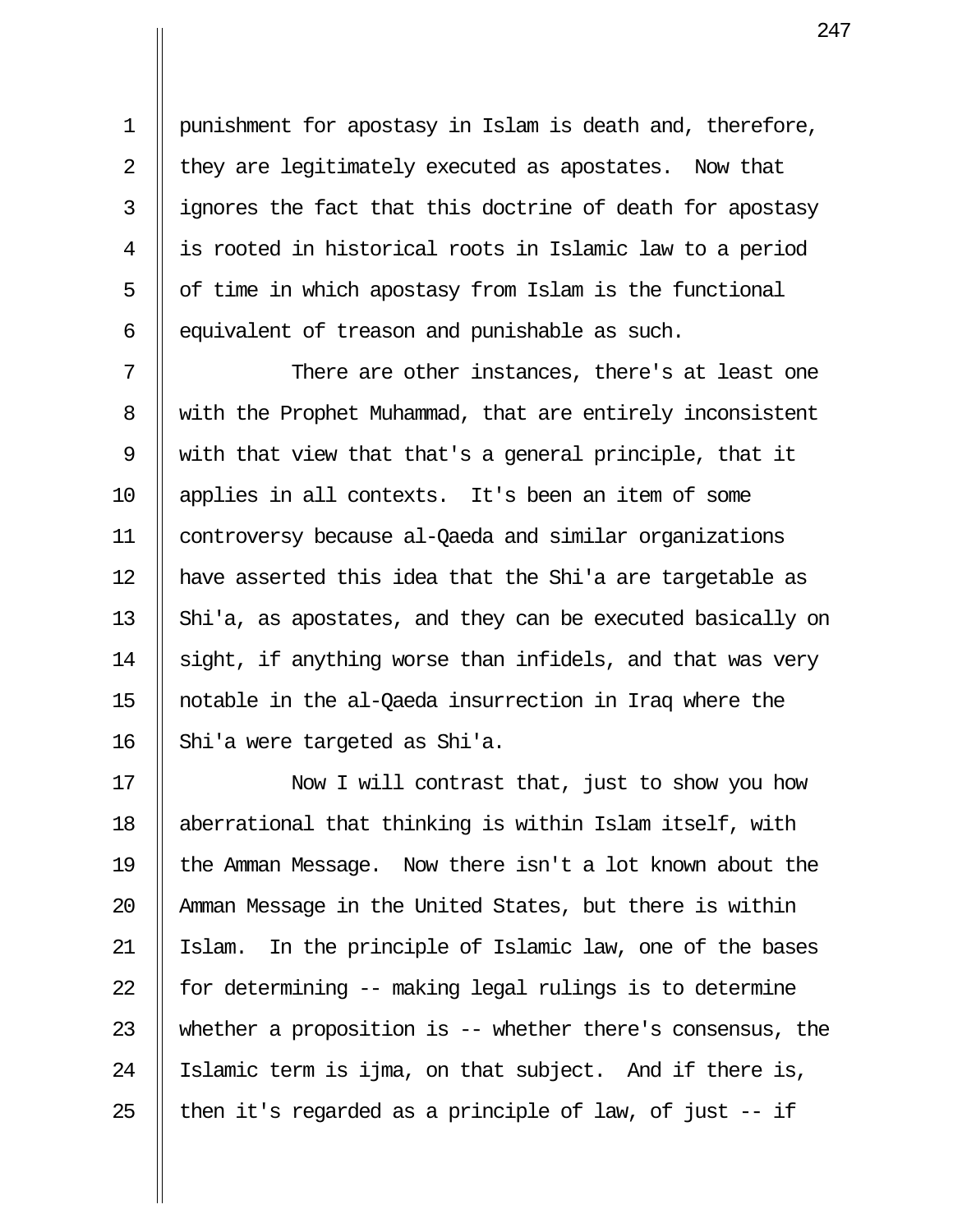1 there's unanimity, then it's accepted as law. And there's 2  $\parallel$  a principle -- there is a set of principles that the Amman 3 Declaration set forth about which there is today not only  $4 \parallel i$  ijma within a particular school of thought, therefore main  $5 \parallel$  schools of Suni thought, but also all of several other 6  $\parallel$  schools, Shi'a and others, such that within those schools  $7$  || there is consensus. It makes it kind of a super 8 | consensus, super Islamic law today. And those 9 || propositions are these, that there is the conclusion --10  $\parallel$  and I have -- what I will do is give the Court, if I may 11 approach the bench, Government Exhibit 7 which is a copy 12 | of the published Amman Declaration.

13 || As you can see, there are different bodies of 14 Scholars, hundreds of scholars from all across the 15  $\parallel$  spectrum of Islam, that agree, proposition one, they 16 || specifically recognize the validity of all eight Mathhabs, 17 which are legal schools, of Suni, Shi'a and other 18 || traditional Islamic schools, including Sufism, and even 19  $\parallel$  true -- it says true Salifi thought. So that is in terms 20  $\parallel$  of defining who is a Muslim, Shi'a are defined as being 21 Muslim.

22 Number two: Based upon this definition, they 23  $\parallel$  forbid takfir, which is declarations of apostasy between 24 Muslims.

25 || Those two principles constitute incontrovertibly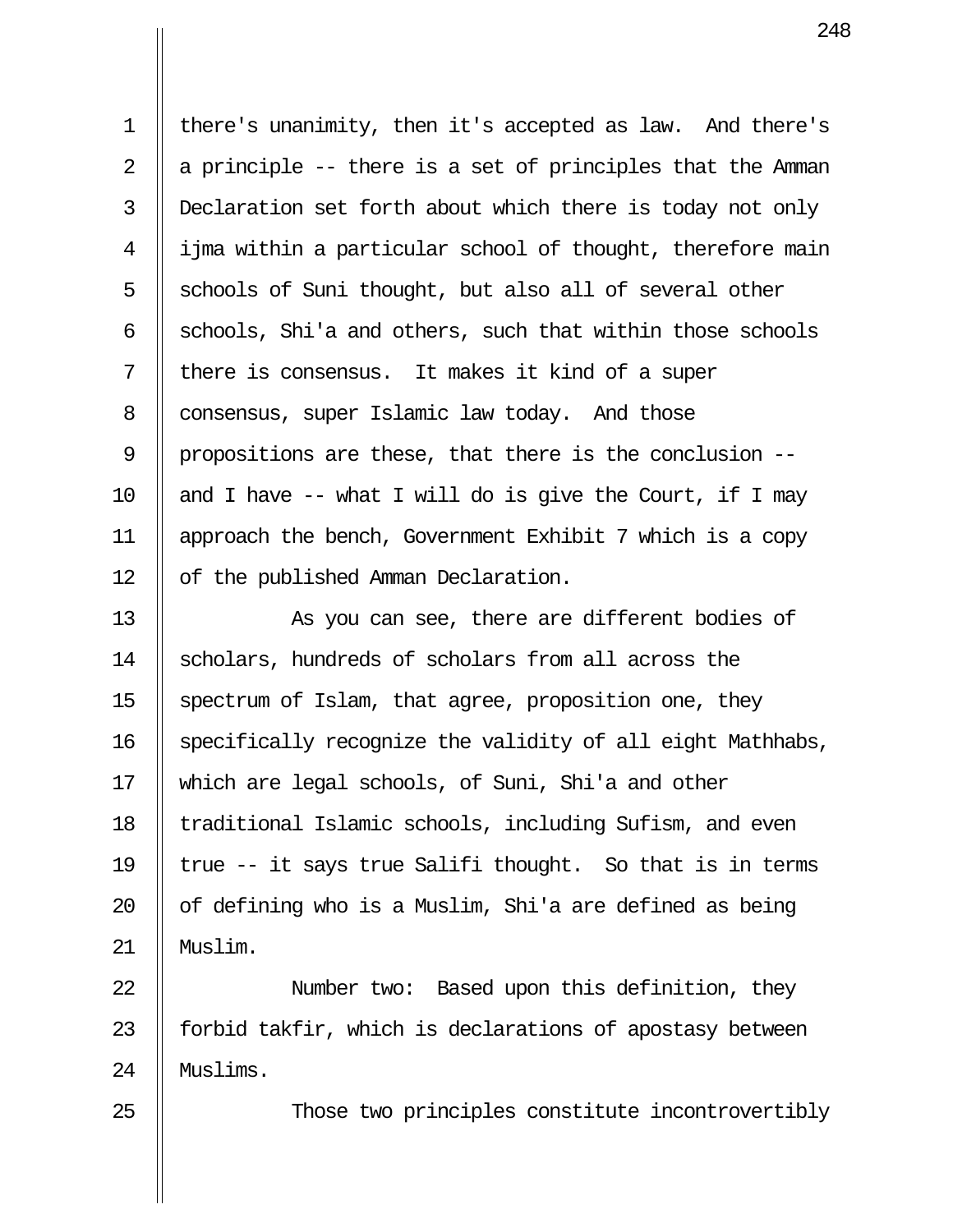1 not just the mainstream, but unanimity within the Muslim 2 | community. So for al-Qaeda to take the position, and its  $3$  || affiliates, that Shi'a are targetable as Shi'a and can be 4 killed is an extremist position that is just beyond the  $5$  || pale even within extremism and that is a view that was  $6$  || expressed apparently rather nonchalantly by the defendant 7 || to Major Sirratt.

8 || Now that is an indication that, nice quy, 9 || affable guy, sense of humor, family man, all those sorts 10  $\parallel$  of things, that he has a mind set such that future acts of 11 violence against the United States and others are likely,  $12$  || that their view is morally justified. And if the burden 13 || is to show by reliable evidence that there's a substantial 14 | reason to believe otherwise, well, the Government doesn't 15  $\parallel$  see that.

16 || THE COURT: Thank you. Do you have a separate 17 || response concerning the belief that there should be a 18 || reflection in the sentence for conditions of confinement?

19 MS. BALTES: Yes. Do you want me to discuss it 20  $\parallel$  or is the defense --

21 THE COURT: No. I would prefer you to finish 22  $\parallel$  and then I'll hear everything they have to say.

23 MS. BALTES: Would you like me to discuss that 24 | first and then go into the 3553 factors?

25 || THE COURT: Any way you want to do it is fine.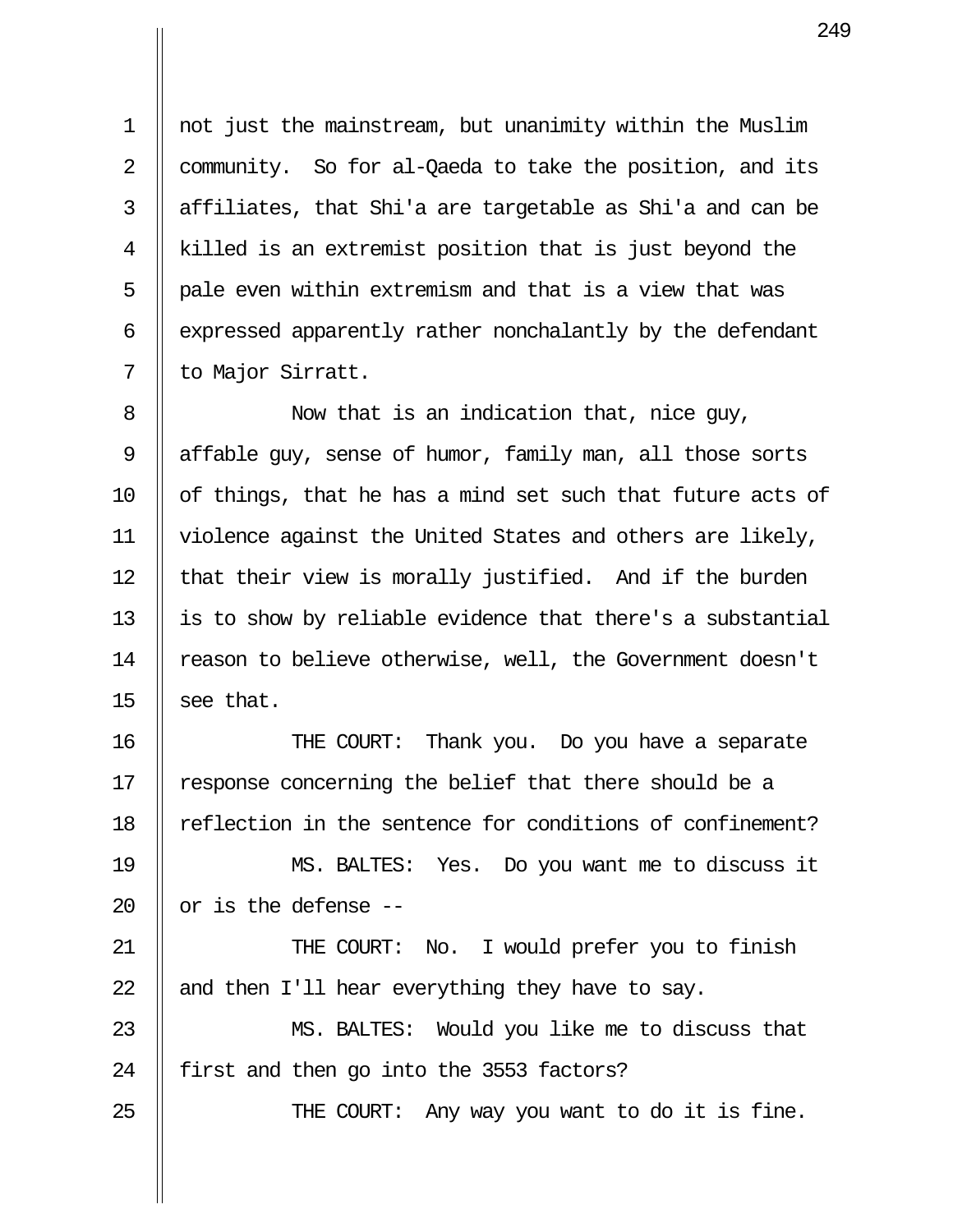1 MS. BALTES: Then I'll discuss it as I discuss  $2 \parallel$  the factors then.

 3 THE COURT: That's fine. 4 MS. BALTES: Your Honor, I know the Court is 5 || obviously well aware of the quideline range, but in 6 discussing the 3553 factors obviously one of the critical 7 || factors is what the applicable quideline range is and 8 | based on the departures that the Court has already ruled 9  $\parallel$  on the quideline range would be 292 to 365 months, which 10 obviously is far in excess of the statutory maximum in 11 this case of 180 months. The Government does assert that 12 || the appropriate quideline range then is 180 months and it 13 Should be nothing less and there should be no additional 14 departures in this case.

15 The nature and the circumstances of the offense 16 | I think probably provide the Court with extremely 17 Significant factors in determining whether or not 18 || 180 months is appropriate.

19 As the Court is well aware and has been 20 discussed in the filings by the defense and the 21 Government, this is a case involving the defendant's 22  $\parallel$  participation with al-Qaeda. As the stipulated facts in 23  $\parallel$  the plea agreement and the plea colloguy clearly state, 24  $\parallel$  the defendant did a lot of preparation for his mission to  $25$   $\parallel$  the United States. He trained at various times in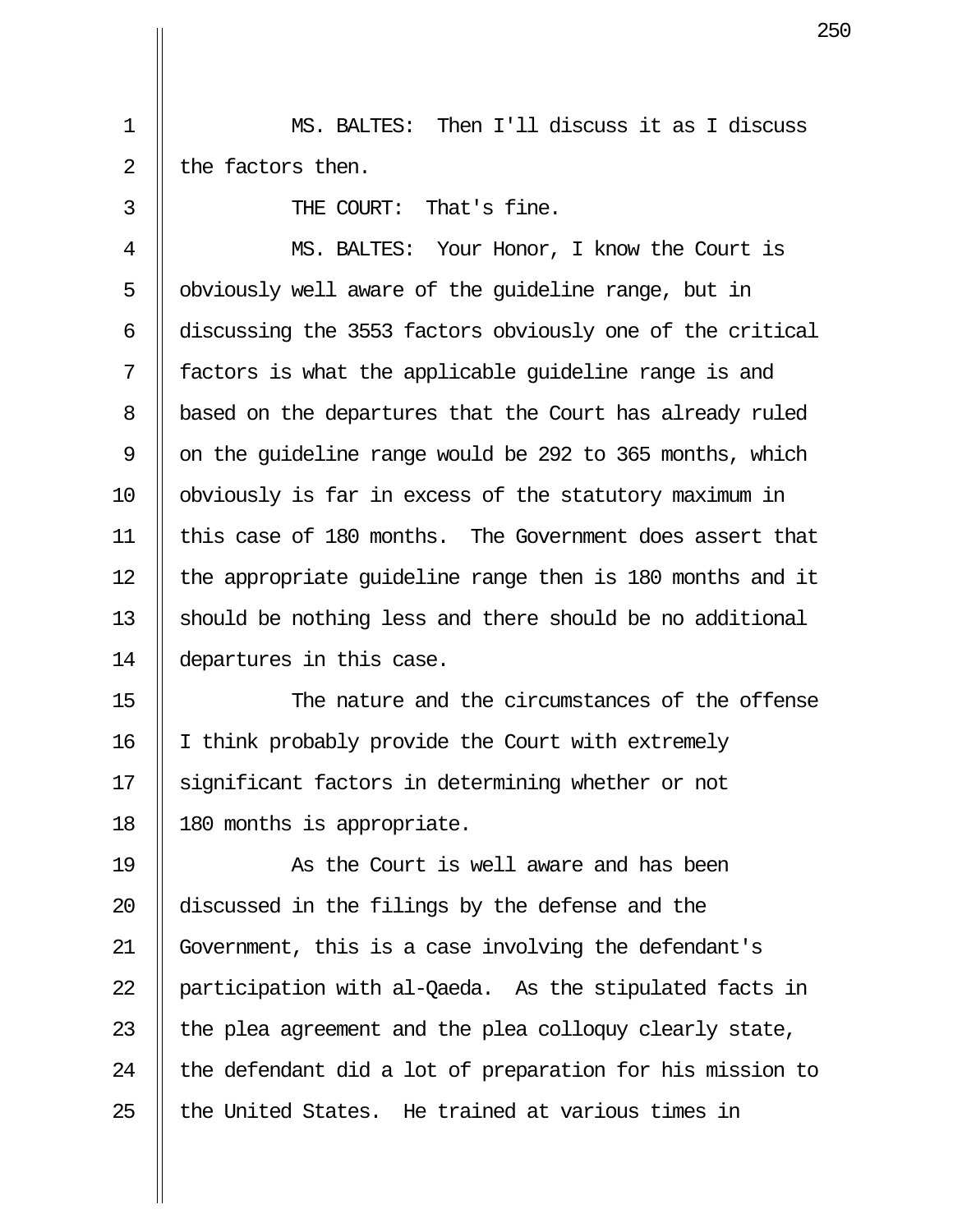1 al-Qaeda training camps where he learned about the use of 2 || weapons, he learned to communicate through codes so he 3 || would not be detected by law enforcement, he learned about 4 poisons research, all in preparation for his mission to  $5$   $\parallel$  the United States. He was directed by Khalid Sheikh 6 Mohammed to enter the United States on September 10, 2001. 7 Khalid Sheikh Mohammed is the principal architect of the 8 || 9-11 attacks and he was the external operations chief and 9  $\parallel$  the defendant admitted in his plea colloquy that he knew 10 || that that was KSM's role within al-Oaeda.

11 The defendant was well aware of al-Qaeda's 12 | violent philosophy against the United States. He agreed 13 in the plea agreement that he was aware of the 1996 fatwa 14 || issued by Osama Bin Laden and of the 1988 fatwa issued by  $15$  | al-Oaeda.

16 I think it's helpful to point out -- it's 17 possible that people do not even remember or people 18 haven't read what the fatwas say, but it's clear that 19 violence against the United States was the number one goal  $20$  | of al-Oaeda.

21 || In the 1996 fatwa, Bin Laden specifically stated 22  $\parallel$  that: "Terrorizing you while you are carrying arms on our 23  $\parallel$  land is a legitimate and morally demanded duty. It is a 24 || legitimate right well known to all humans and creatures." 25 He further provided: "Death is truth and ultimate destiny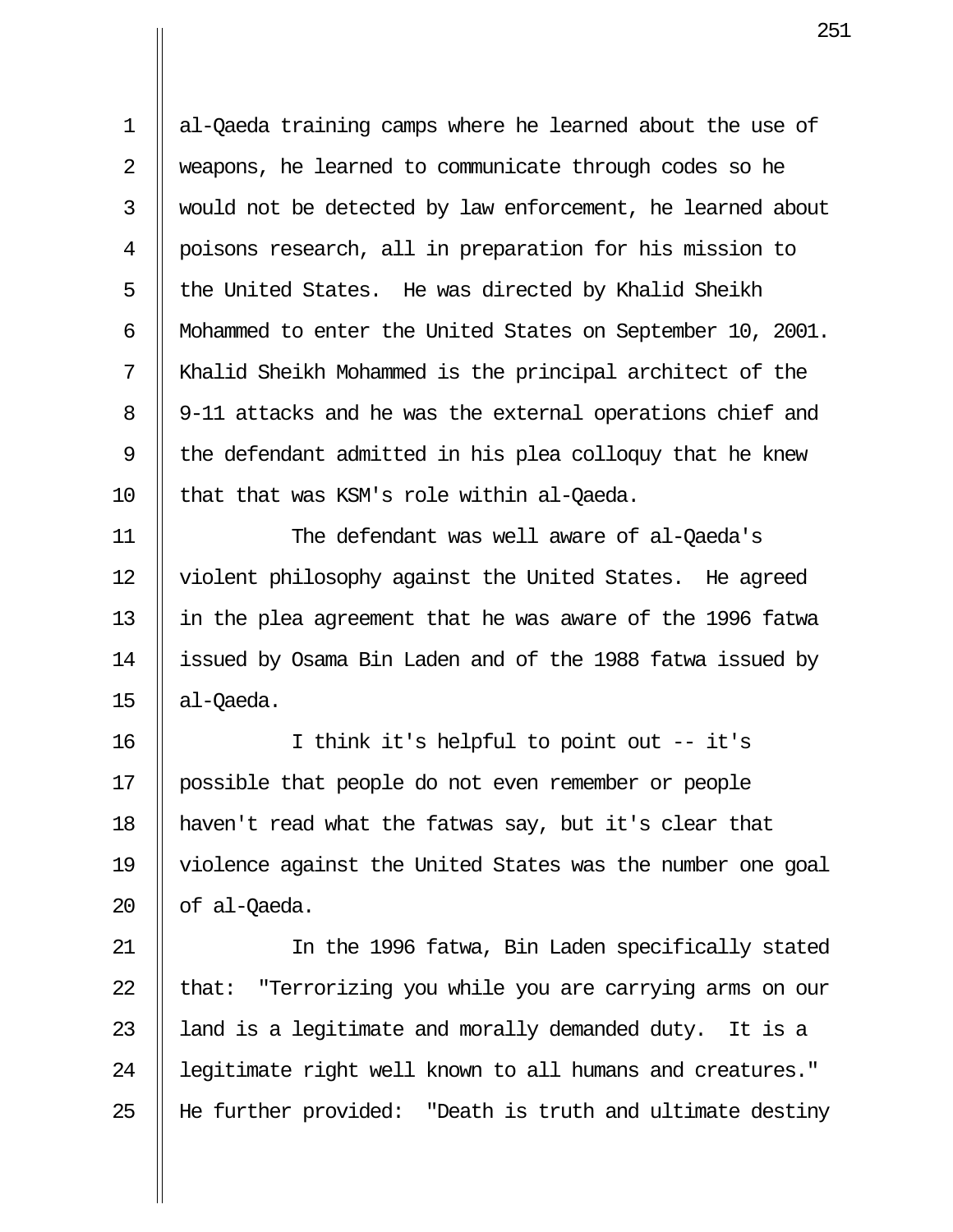1 || and life will end anyway. Without shedding blood, no 2 | degradation and branding can be removed from the forehead.  $3$  || These youths know that. If one is not to be killed, one 4 will die anyway and the most honorable death is to be  $5 \parallel$  killed in the way of Allah. They are even more determined 6  $\parallel$  after the martyrdom of the four heroes who bombed the 7 || Americans in Riyadh. My Muslim brothers of the world, 8 | your brothers in Palestine and in the land of the two holy 9 || places are calling upon your help in asking you to take 10 part in fighting against the enemy, your enemy and their 11 || enemy, the Americans and the Israelis."

12 || The defendant specifically applied to Bradley 13 University in the summer, in the mid-summer of 2001, so  $14$   $\parallel$  that he could obtain a student visa and enter the United 15  $\parallel$  States. There was no true purpose for him coming here to 16 | obtain an education. He had already obtained a bachelor's 17 degree from the same university in 1991. He applied for a 18 Second bachelor's degree specifically for the purpose so 19 he could obtain a student visa. It was a late admission 20  $\parallel$  to Bradley University. As soon as he was admitted, he was 21 || only interested in obtaining his visa. And even though he 22  $\parallel$  was in such a rush to gain admission to Bradley 23 University, he waited several weeks before coming to the 24 || United States and actually showed up several weeks late  $25$  || for class. This is all evidence that supports the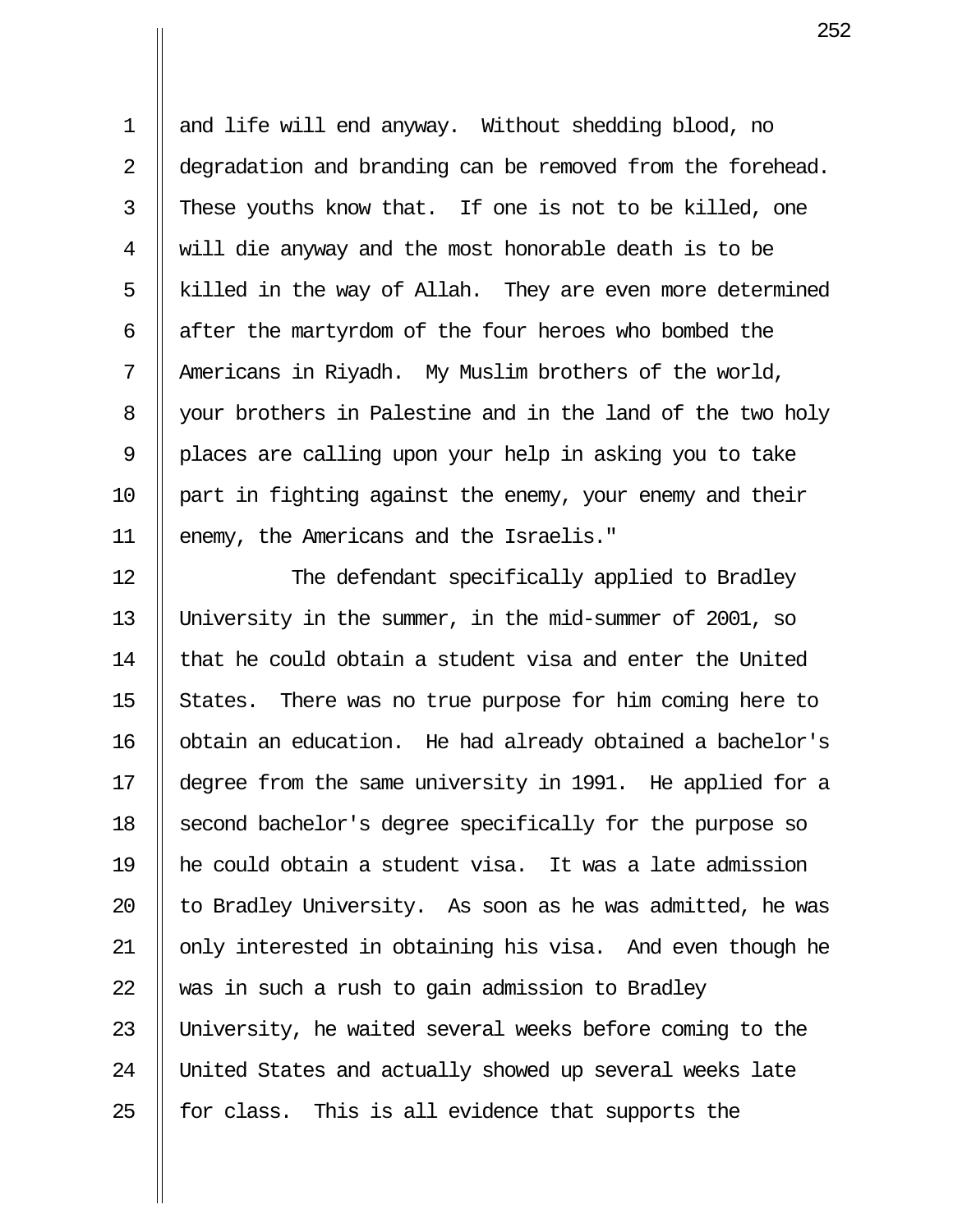1 Government's theory this was the only true purpose for him 2  $\parallel$  coming to the United States. It was as an agent of  $3 \parallel$  al-Qaeda, not to come to school.

4 || Before he came to the United States, he again 5 met with Khalid Sheikh Mohammed to receive additional 6 instructions and he met with Mustafa al-Hawsawi in Dubai 7 || where he received money and a laptop computer.

 8 Once the defendant entered the United States, he 9 went to Bradley University and he attempted to enroll in  $10$  || 6 credits even though he was supposed to enroll in 11 12 credits as an international student. The university 12 || let him enroll in 9 credits.

13 || Ten days later he traveled outside of Peoria to 14 || another university in the area and set up five e-mail 15 accounts under different names and sent an e-mail --  $16$   $\parallel$  created an e-mail for Khalid Sheikh Mohammed in which he 17 || told him, "I had to enroll in 9 credits," and provided his 18 || cell phone number in a previously determined code so that 19 Khalid Sheikh Mohammed would be able to contact him.

20 || This is despite the fact that on September 21 21 when he did this he was well aware of what al-Qaeda had 22 done to the United States on September 11 and that 2,973 23 || people had been murdered by al-Qaeda. He never disavowed  $24$  || al-Qaeda at this point and he continued to communicate or  $25$  || attempt to communicate with al-Qaeda to await his further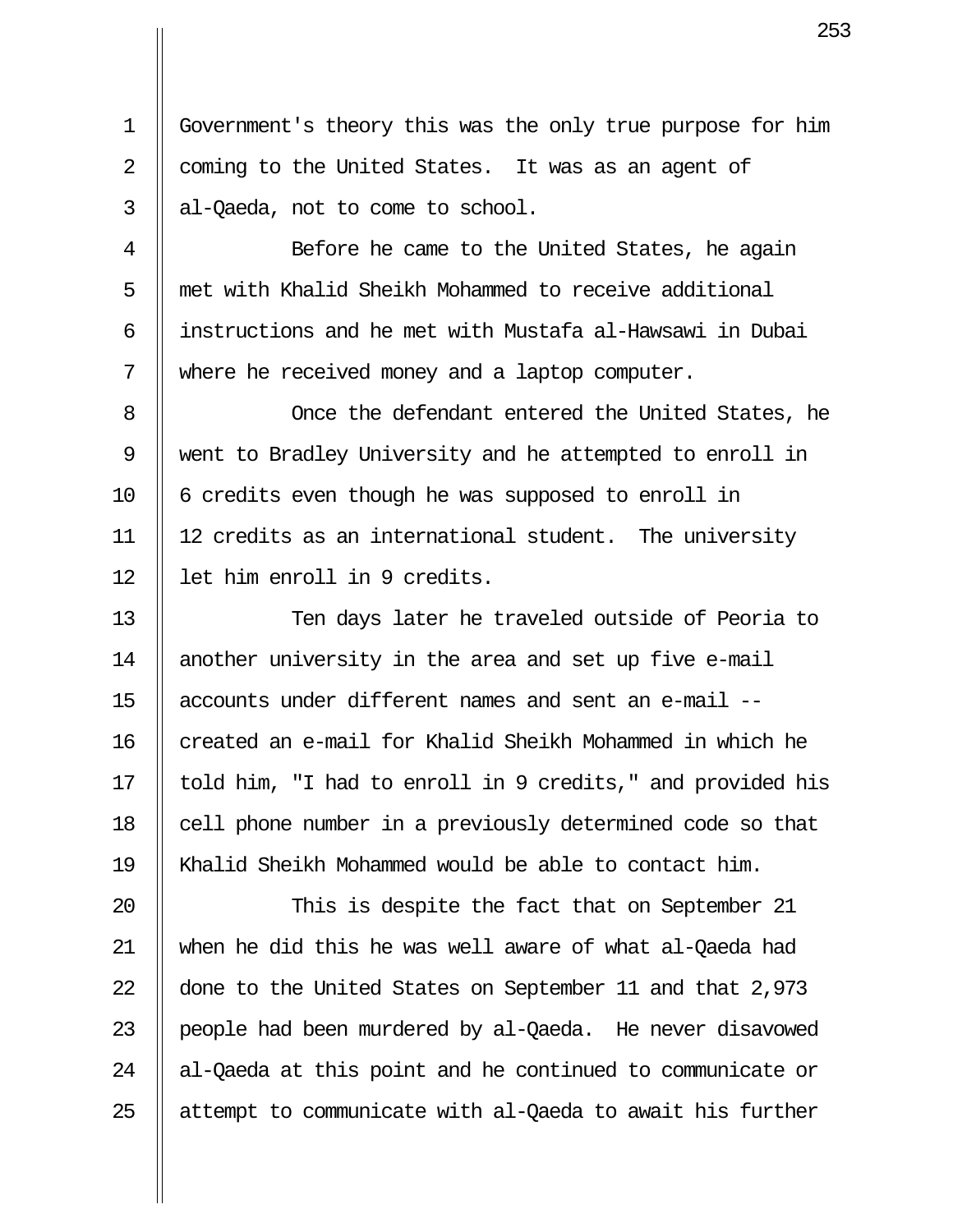1 mission.

2 || The fact that he was arrested in December of 3 || 2001 and has been charged with material support and not 4 With any other plot is something that the Court should  $5$  | also consider. He did not have an opportunity to 6 potentially carry out some other terrorist acts in the 7 United States, perhaps not because he didn't want to but 8 || because he was arrested in 2001.

 9 During this time also instead of spending his 10 || time going to class, he conducted research on his 11 computer. Now the defendant admitted this in his 12  $\parallel$  stipulated facts and plea colloquy. He admitted doing 13 || research into various cyanides and poisons. When the 14 | Court directly asked him whether this is the type of 15  $\parallel$  research that he had learned in training camps, the 16 defendant admitted that this was the type.

17 Whether or not this was going to be part of some 18 additional plot by al-Qaeda, certainly the Government 19 cannot assert at this point, but it is inescapable that he 20  $\parallel$  came to the United States upon the direction of al-Qaeda. 21 He clearly understood that al-Qaeda's mission against the 22 United States was violent and he committed -- he continued 23  $\parallel$  to attempt to contact al-Qaeda and maintain his status as  $24$  | a sleeper agent and conduct the research that was 25  $\parallel$  consistent with his training. He was employing the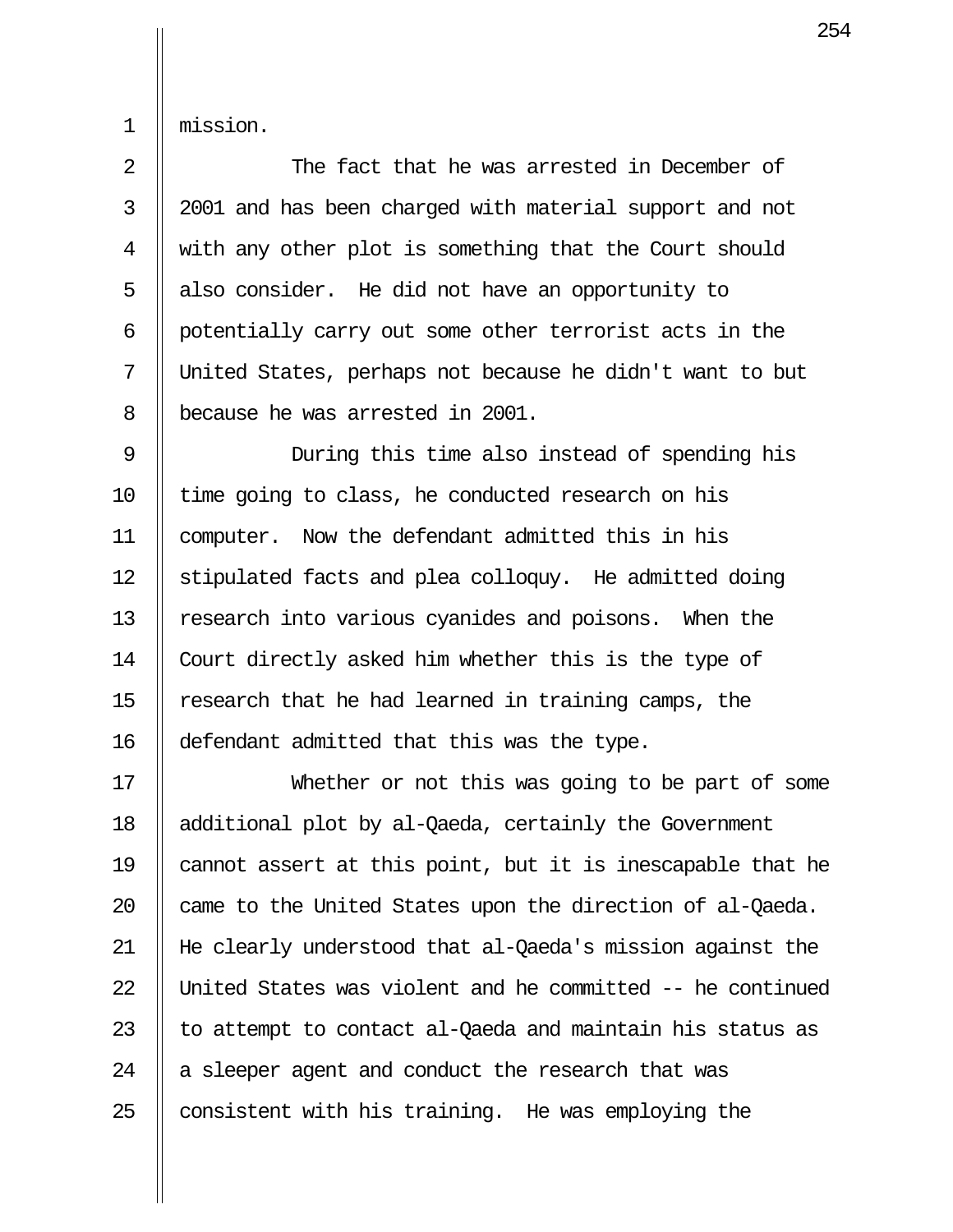1 | training that he had received on numerous attendance at  $2 \parallel$  training camps both in getting into the United States and  $3$   $\parallel$  once he was in the United States to avoid detection.

 4 Now the history and characteristics of the 5 defendant are also important to note here. The defense, I  $6$  || know, plans on putting forth a video that shows that he is 7 || certainly someone that loves his family and that has a 8 | family that loves him. There's no dispute that the 9 defendant probably does love his family, but I think it's 10 also important for the Court to note that as part of his 11 coming to the United States and part of what made him an 12 || ideal sleeper agent was that he was able to come with his 13 || family. He brought his wife and his children to the 14 United States on his mission for al-Qaeda. So he might be 15  $\parallel$  a loving family man, but he also brought his family to 16 participate in what he was doing and to provide him cover 17  $\parallel$  so that he would be unlikely to be detected by law 18 || enforcement.

19 || The defendant's history and characteristics 20  $\parallel$  certainly indicate that he had other opportunities. He 21 || came to the United States. He obtained a bachelor's 22 degree in 1991. He was provided all sorts of 23 || opportunities both educationally and professionally. He 24 Was employed as a banker in Qatar. He certainly had a lot 25  $\parallel$  going for him and would not -- I'm sure the Court has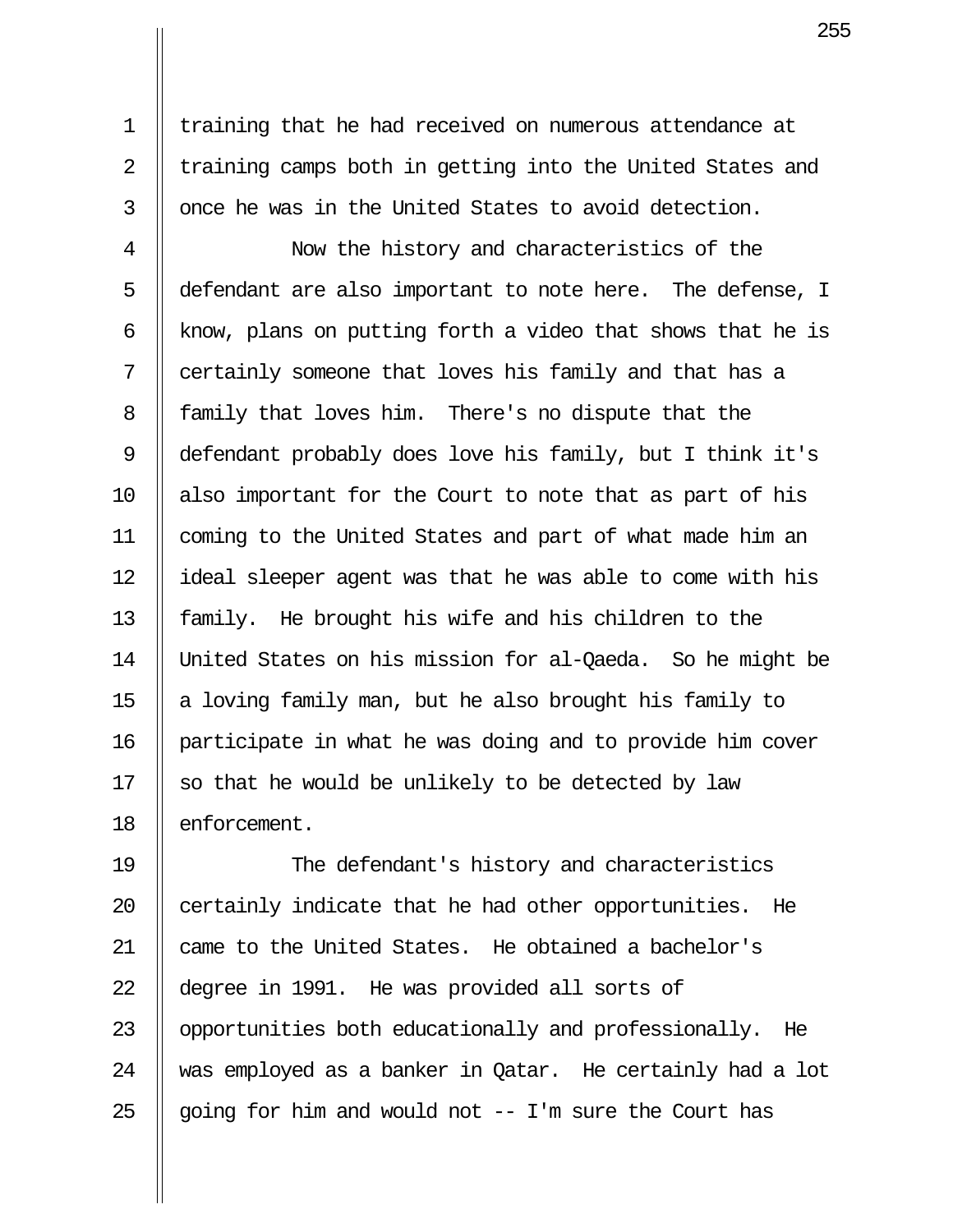1 sentenced individuals where they are pushed into a 2  $\parallel$  criminal life because of circumstances, maybe 3 Socioeconomic factors, but that's certainly not the type  $4 \parallel$  of defendant the Court would sentence today. He is 5 S someone that specifically chose to join al-Qaeda and to  $6$   $\parallel$  join their philosophy of militant extremist religion and 7 | come to the United States to pursue some type of violent  $8 \parallel$  act.

 9 The fourth factor that the Court considers in 10 Sentencing is that the sentence imposed reflect the 11  $\parallel$  seriousness of the offense. There is a wide-ranging 12 | conduct that certainly Courts would see in material 13 || support cases. Material support cases could run the gamut 14 | of someone that provided less support to a designated 15 || terrorist organization than what the defendant did here. 16 The defendant pled guilty to providing material support to 17 al-Qaeda and I think it's important to put in context the 18 || timing of this. This was in 2001, obviously when the 19 nation experienced the terrorist attacks of September 11.

20 || Again, the Government is certainly not asserting 21 || that there's any evidence that the defendant was aware of 22  $\parallel$  those attacks, but al-Qaeda was extremely active during 23  $\parallel$  2001 in its attacks on the United States and he was sent 24  $\parallel$  here as someone who could help in the post 9-11 25 || environment.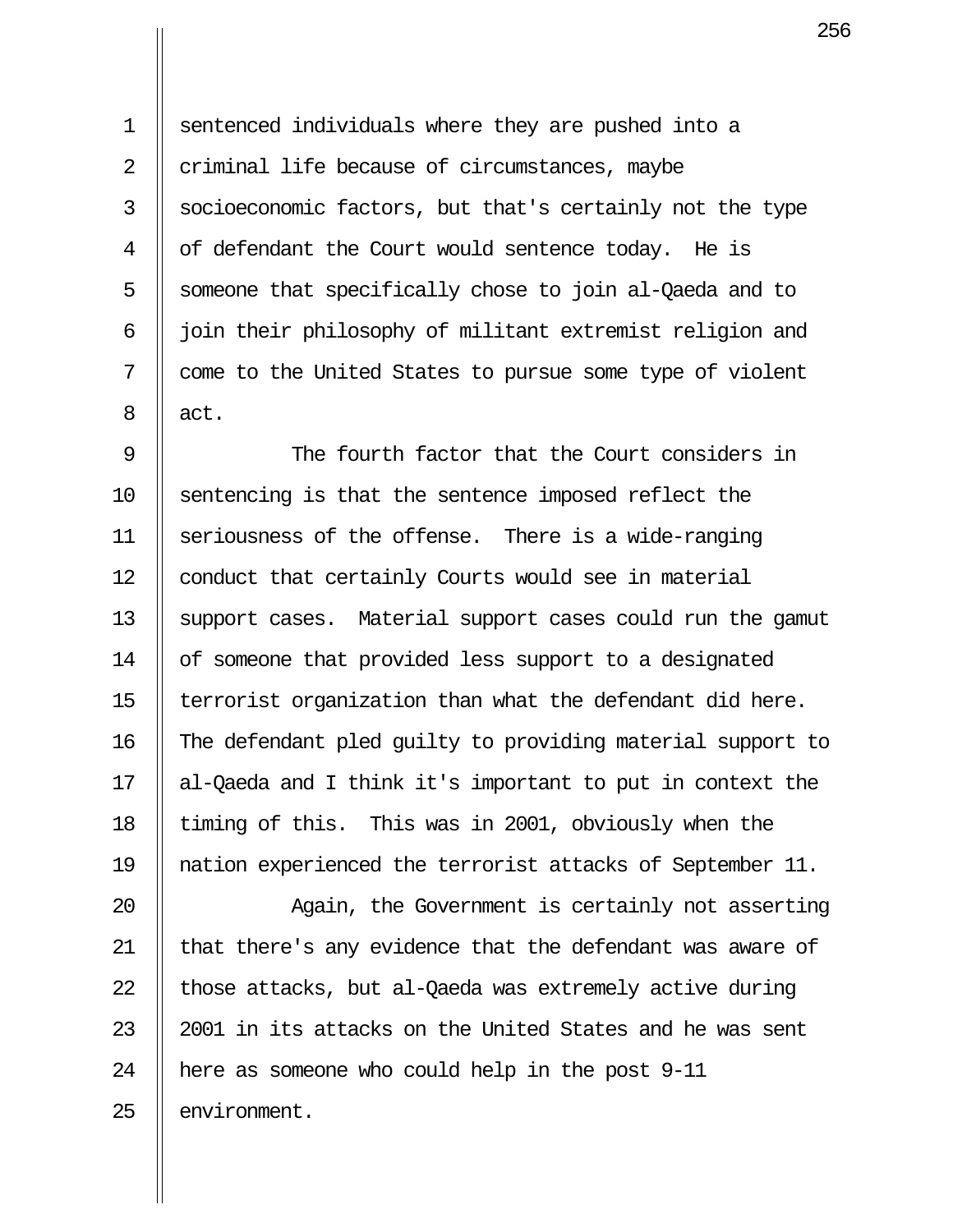1 I mean, there's a reason why KSM told the 2 || defendant that he had to get here on September 10. 3 Clearly once September 11 happened, al-Qaeda leadership  $4 \parallel$  knew that it would be very difficult to enter the country  $5$  || and that law enforcement would be on the alert for anyone  $6$  || they thought would be suspicious.

 $7$   $\parallel$  and what the defendant did, he attended multiple 8 | training camps. He conspired with the senior leadership 9 || of al-Qaeda. Al-Qaeda is a very highly compartmentalized 10 || organization. Not all the operators knew of the different 11 tasks. But this defendant was not some low level lackey. 12 || Low level lackeys would not have had access to al-Qaeda's 13 Senior leadership and they certainly would not have been 14 | entrusted with an operation to come into the United States 15 post 9-11. He must have had some role in al-Qaeda and 16  $\parallel$  they trusted him, whether it was based on his training, 17 || his ability to enter the United States which he had 18 demonstrated in 2000, but that is a very serious offense. 19 There is no way to minimize the potential for what could 20 || have happened had he not been arrested in 2001 and, 21 || therefore, the seriousness of this offense should not be 22 | understated by the Court.

23 Now I'm sure the defense will argue and have 24  $\parallel$  argued in their papers that the fact that he has been 25  $\parallel$  confined since 2001 should be a factor to reduce his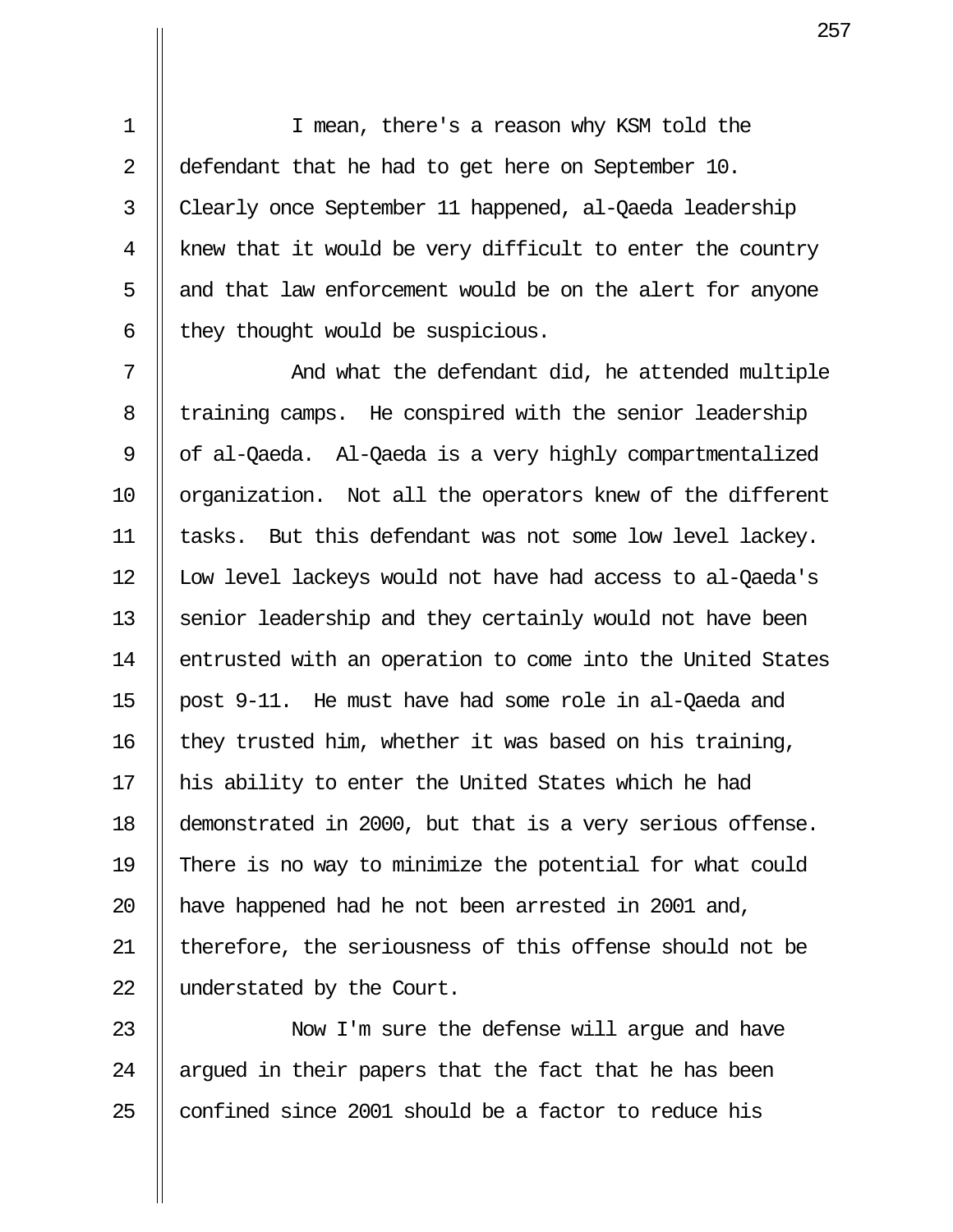1 sentence because he's been already punished based on the 2  $\parallel$  seriousness of his offense. There is no doubt that the 3 Il conditions of confinement that the defendant endured 4 during his time in the Brig were different than most other 5 inmates in the United States. The Government does not  $6$   $\parallel$  dispute any of the facts that were put forth yesterday in 7 || the testimony of Mr. Seymour or Mr. Pucciarelli. The DIA 8 | interrogations of the defendant that lasted until 9 || approximately October of 2004 certainly provided harsher 10 conditions for Mr. al-Marri than someone that would have 11 been in a state custody or Bureau of Prisons custody. He 12 wasn't provided with a mattress. He was in a cell by 13 himself. He was in solitary confinement. He was 14 | interrogated.

15 And at this point I would like to draw the 16  $\parallel$  Court's attention to one of the defense exhibits, 17 Exhibit 2, that the Government provided which is a summary 18 || of the interrogations. "Al-Marri was interrogated" --19 || THE COURT: I'm sorry. Is it your exhibit? 20 MS. BALTES: It's Defendant's Exhibit 2. 21 || THE COURT: All right. I've got it. 22 MS. BALTES: "Al-Marri was interrogated on 23 || 37 days from September 2003 through July 2004. With the 24  $\parallel$  exception of two conversations which occurred in his cell,  $25$  || all the interrogations were video recorded in an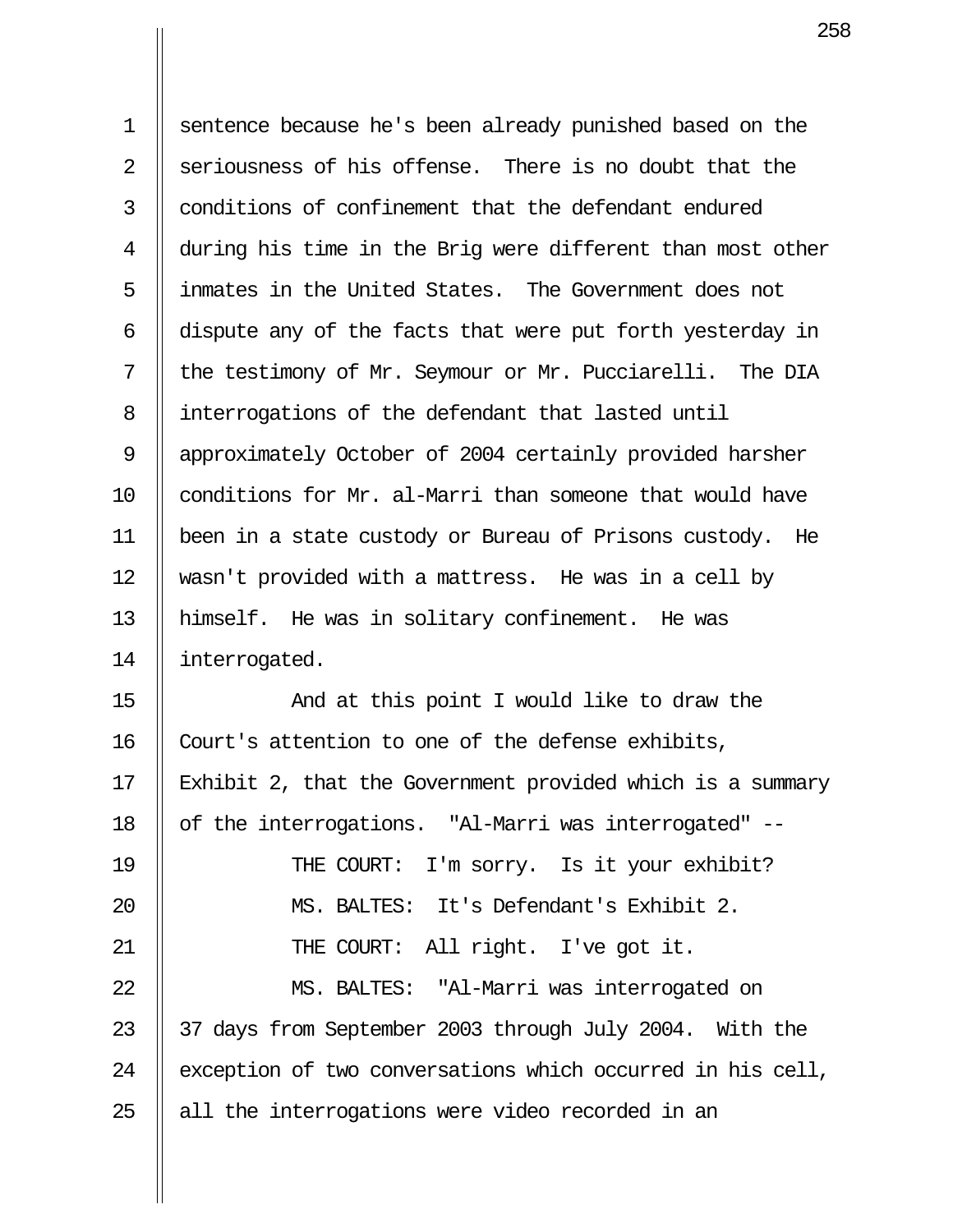1 interrogation room. Some of the sessions were 2 || extraordinarily brief, lasting just minutes, and other  $3$   $\parallel$  sessions lasted for hours. Retained recordings have 4 Session lengths varying from 38 minutes to just under 5 || 9 hours. During the almost 9-hour session there was a 6  $\parallel$  2 1/2 hour break and another short break. During the long 7 Sessions al-Marri was offered and took meals and prayer 8 || breaks. There was a session at least one a month 9 || typically with sessions on consecutive days, but there was 10 never more than five consecutive days of interrogation. 11 There was a 10-day period where there were nine 12 | interrogation sessions. With the exception of the use of 13  $\parallel$  the duct tape described in a separate memorandum, the 14 interrogators followed interrogation procedures consistent 15 with the Army Field Manual. No enhanced or extraordinary 16 interrogation techniques were employed. There was no use 17 | of sleep deprivation or stress positions. Interrogation 18 || sessions were conducted in a humane fashion."

19 || In addition, Exhibit 4, Defendant's Exhibit 4, 20 discusses information that was contained in a 2008 DIA 21 Joint General Counsel-Inspector General Report regarding 22 destruction of tapes that the defense has alluded to. 23 || Obviously the defense argument is that because there was 24 | destruction of tapes, there must be some bad faith purpose  $25$  || and there must have been other abusive techniques that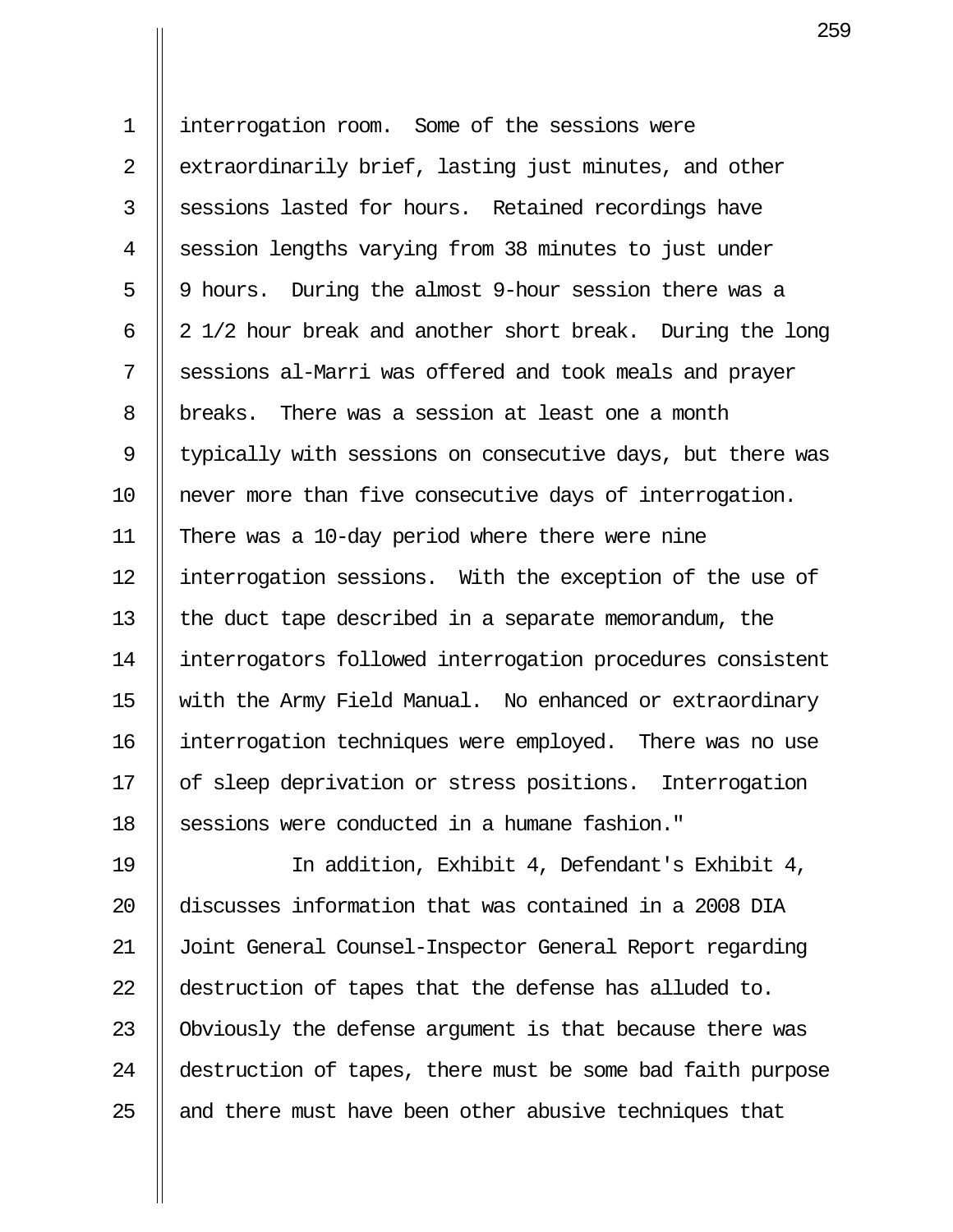1 were concealed because things were destroyed, but that 2  $\parallel$  simply is not the case.

3  $\parallel$  5 Evidence in the case showed that: "After the 4 interrogation of al-Marri concluded, the interrogation  $5$  || team destroyed what they believed to be all the recordings 6  $\parallel$  of the interrogation sessions. The interrogation team and 7 manager for the interrogation regarded the recordings as 8 Working materials similar to handwritten notes, 9 destruction of which they believed was required when no 10 || longer needed for intelligence purposes. This belief was 11 consistent with then DIA and DoD issuances concerning 12 | information security. During the course of the 13 interrogations the interrogation team chief asked about 14 disposition instructions for the al-Marri recordings and a 15 DIA attorney advised that there was no specific 16 instructions regarding retention or disposition of the 17 || al-Marri recordings. When the recordings were destroyed, 18 | there was no court order or executive agency preservation 19 || order requiring their retention."

20 While the defense might have a different 21 || interpretation of why, the Government certainly thinks 22  $\parallel$  it's important that the Court consider that this was an 23 || Inspector General Report that was issued that clearly 24 discussed why the recordings were destroyed and that there  $25$   $\parallel$  was no bad faith and there was no purpose. If there was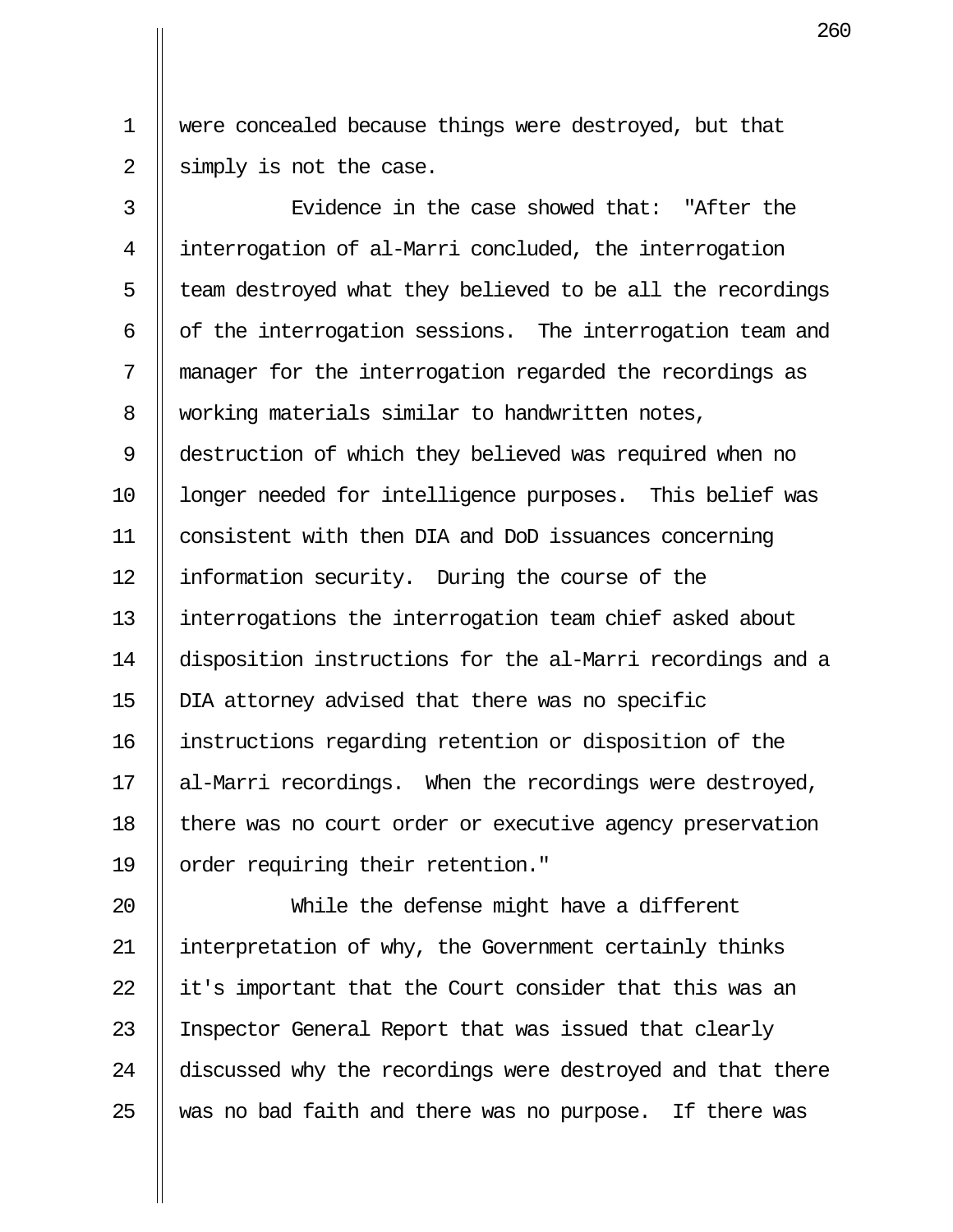1 Some bad faith or intent on the Government to destroy, 2 certainly everything would have been destroyed and the 3 | videotape which the Government provided a summary of to  $4$  | the defense in which the defendant's face was duct taped  $5$  || certainly would have been among the tapes that would have  $6$  || been destroyed and that's not the case.

7 || On Defense Exhibit 8, information contained in 8 | the document on October 21, 2003, the Government provided 9 I information regarding one of the interrogation sessions. 10  $\parallel$  Essentially this is -- I think this is important for the 11 Court to consider as well because there was a lot of 12 | testimony yesterday about the different treatment between 13 || the different enemy combatants that were at the Brig and 14 I the treatment that the defendant endured when he was 15 undergoing DIA interrogation and when he was under Brig 16 || control.

17 || But the report on the 21st of September 2003 18 | certainly indicates that he was provided socks. He 19 demanded socks, clock, dental floss and Q-tips. He had  $20$  || received socks due to feeling chilly and to minimize the 21 || bruising caused from the ankle shackles.

22 || THE COURT: Well, my understanding from my || reading of all those documents is that there were times  $\parallel$  that he was given things, say, for example, socks or a  $\parallel$  clock or the Quran, and then other times that those were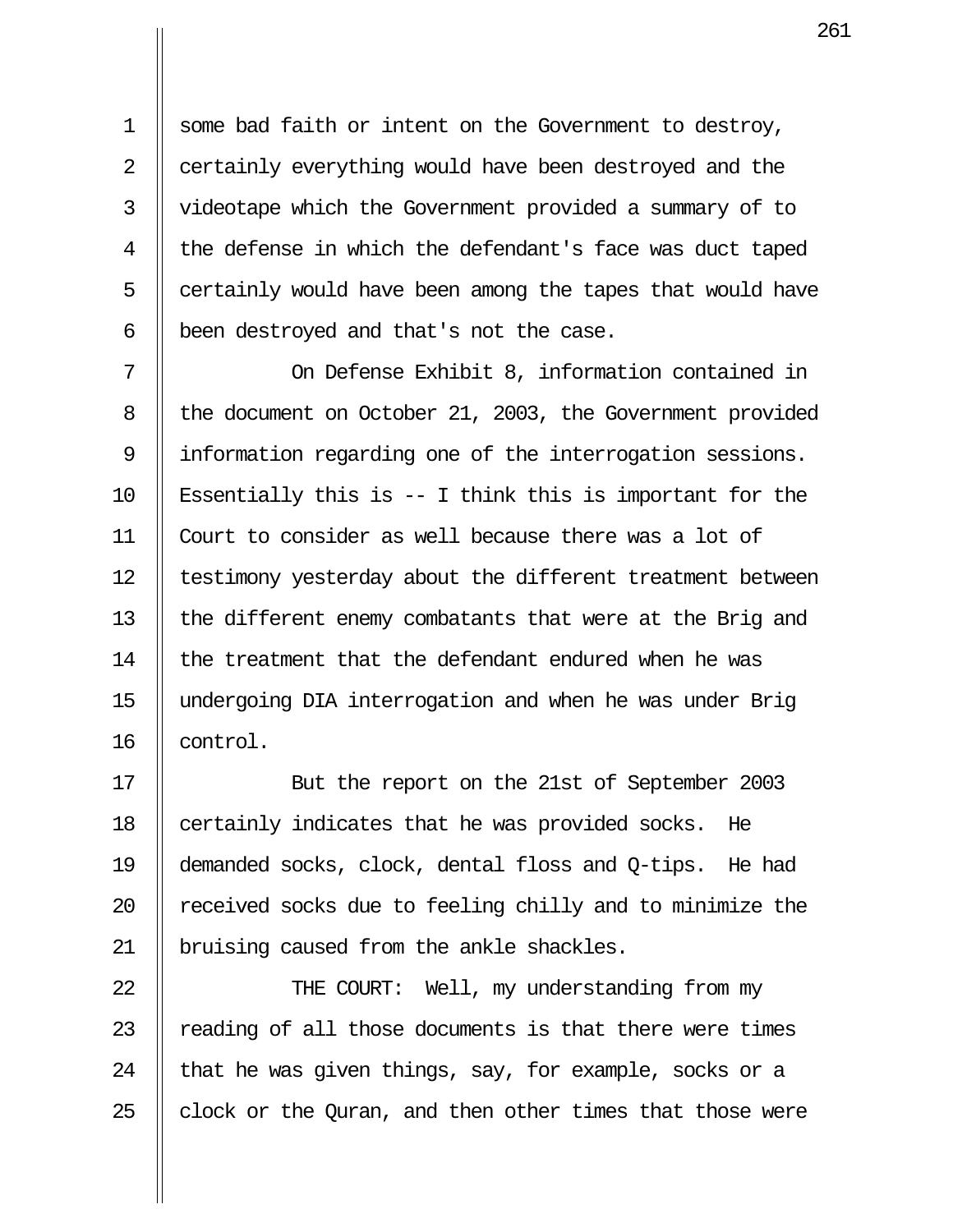1 taken away. The fact that he was provided socks on a 2 | particular date doesn't mean he always had them.

 3 MS. BALTES: And the Government certainly is not 4 asserting that, but I think it's important based on the 5 | evidence that the defense put forth yesterday that  $-$  I'm 6  $\parallel$  sure there were times during the interrogations where  $7$  || things were taken away and there was evidence that the 8 | Quran was taken away and this was all part of DIA's plan 9 in interrogating the defendant, but this was not inhumane 10 || treatment. It was pursuant to the standard Army Field 11 Manual. And although the defendant might have been 12 uncomfortable, he was never tortured. No enhanced 13 interrogation techniques were used.

14 And the Government certainly doesn't condone 15 | what happened or  $-$ - I mean, this is a criminal prosecution 16 | of the defendant and the conditions of his confinement 17 were certainly different than any other criminal 18 defendant, but it's very important to put in context about 19 why that happened.

20 In 2001 the defendant was arrested three months 21 || after the September 11 terrorist attacks. He was 22 || initially arrested because the Government found evidence 23  $\parallel$  that he had been in contact with Mustafa al-Hawsawi or 24 || attempted to contact Mustafa al-Hawsawi. At that point 25  $\parallel$  during the several months after the 9-11 terrorist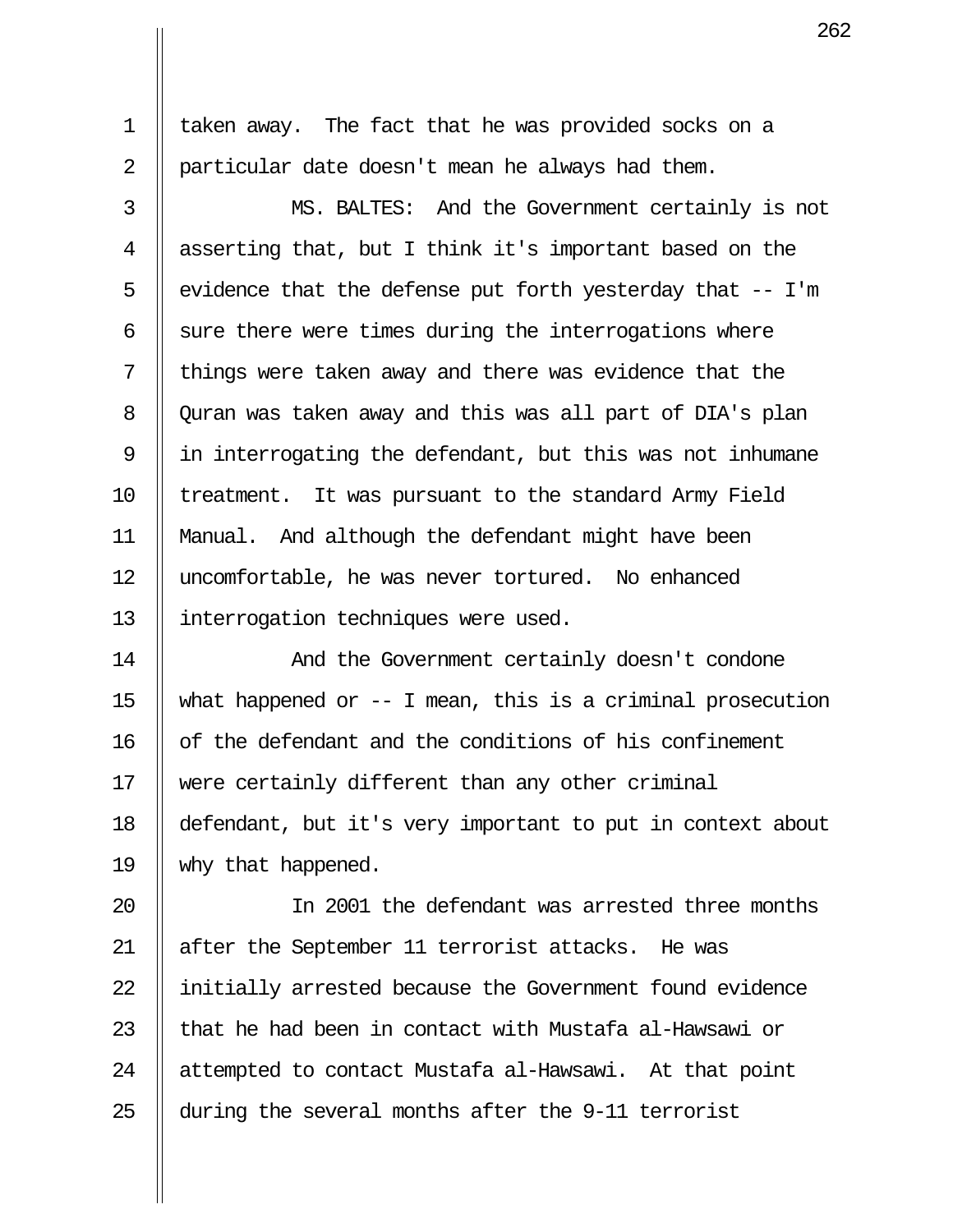1 attacks, the FBI had identified Mustafa al-Hawsawi as one 2  $\parallel$  of the persons who had assisted the 9-11 highjackers with 3 || money and with western style clothing so that they could 4 || enter the United States undetected and be available on 5 September 11 for terrorist attacks.

6 || Additionally, the Government at that point knew  $7$   $\parallel$  that the defendant had been in touch with Khalid Sheikh 8 | Mohammed. Again, the Government was aware that Khalid 9 Sheikh Mohammed had been involved in planning the 9-11 10 attacks.

11 So while the DIA interrogations of the defendant 12 | certainly would not be standard in any criminal case, it's 13 very important to put these in context in the post 9-11 14 | environment. It was DIA's job to assess the threats that 15 || the defendant might pose against the United States and 16 | that's why he was declared an enemy combatant in 2003, 17 || when the United States learned of information that they 18 believed at that point needed to be -- that he was a 19 member of al-Qaeda and that's why he was declared an enemy 20 || combatant.

21 || So the interrogations of the defendant are 22 definitely unique to a criminal case and are not something 23  $\parallel$  that Courts have seen very frequently. However, the post 24  $\parallel$  9-11 environment was a very different time in the United 25  $\parallel$  States and the Government's belief at that time that he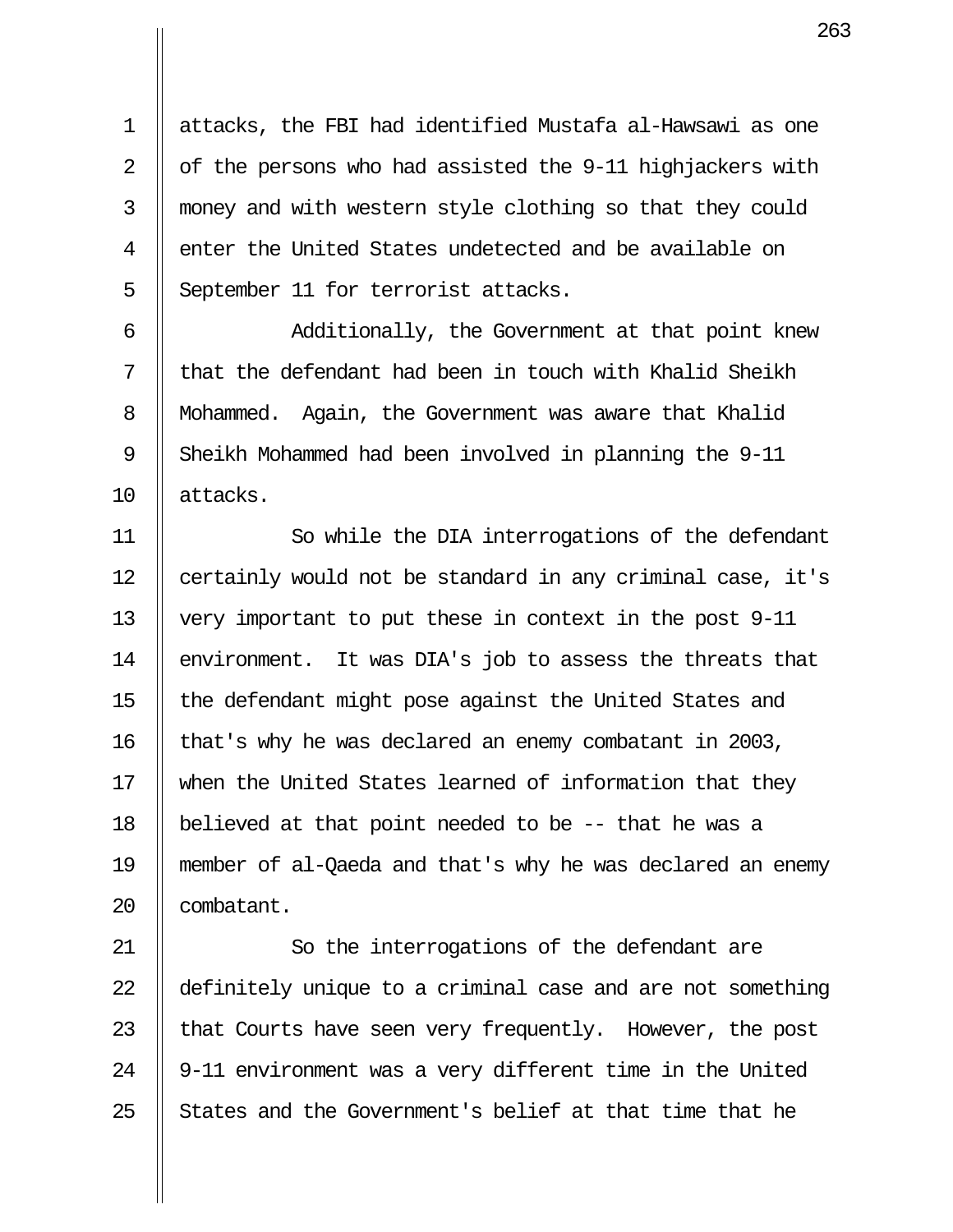1 was communicating with people that had planned the 9-11  $2 \parallel$  attacks was very, very significant and that's why he was  $3$  | treated the way he was.

4 || Now it's interesting to note obviously that 5 || that's not  $-$  it wasn't an incorrect conclusion. I mean, 6  $\parallel$  the defendant was in contact with Khalid Sheikh Mohammed  $7$   $\parallel$  and he was in contact with Mustafa al-Hawsawi. Obviously 8 | there is no evidence to suggest that he was part of the 9 || 9-11 attacks. But after 9-11 the Government was extremely 10 || concerned about what additional attacks could be happening 11 and the fact that a sleeper cell agent had managed to come 12 || into the country on September 10 and was positioned to 13 work for al-Qaeda was very threatening and still should be 14 || threatening. Al-Qaeda still harbors the same violent 15 philosophies against the United States that they did in 16 2001.

17 || So for these reasons, although the conditions of 18 || confinement were certainly not what a criminal defendant 19 would see and the defendant was not charged, he did not 20 || have access to his attorneys for the first couple of 21 years, the Government took all of that into account in the 22 determining the plea agreement in this case. There were 23  $\parallel$  two charges that the defendant was charged with. Had he 24  $\parallel$  gone to trial, clearly there would have been  $-$ - there's 25 || litigation risk for both sides. But if convicted at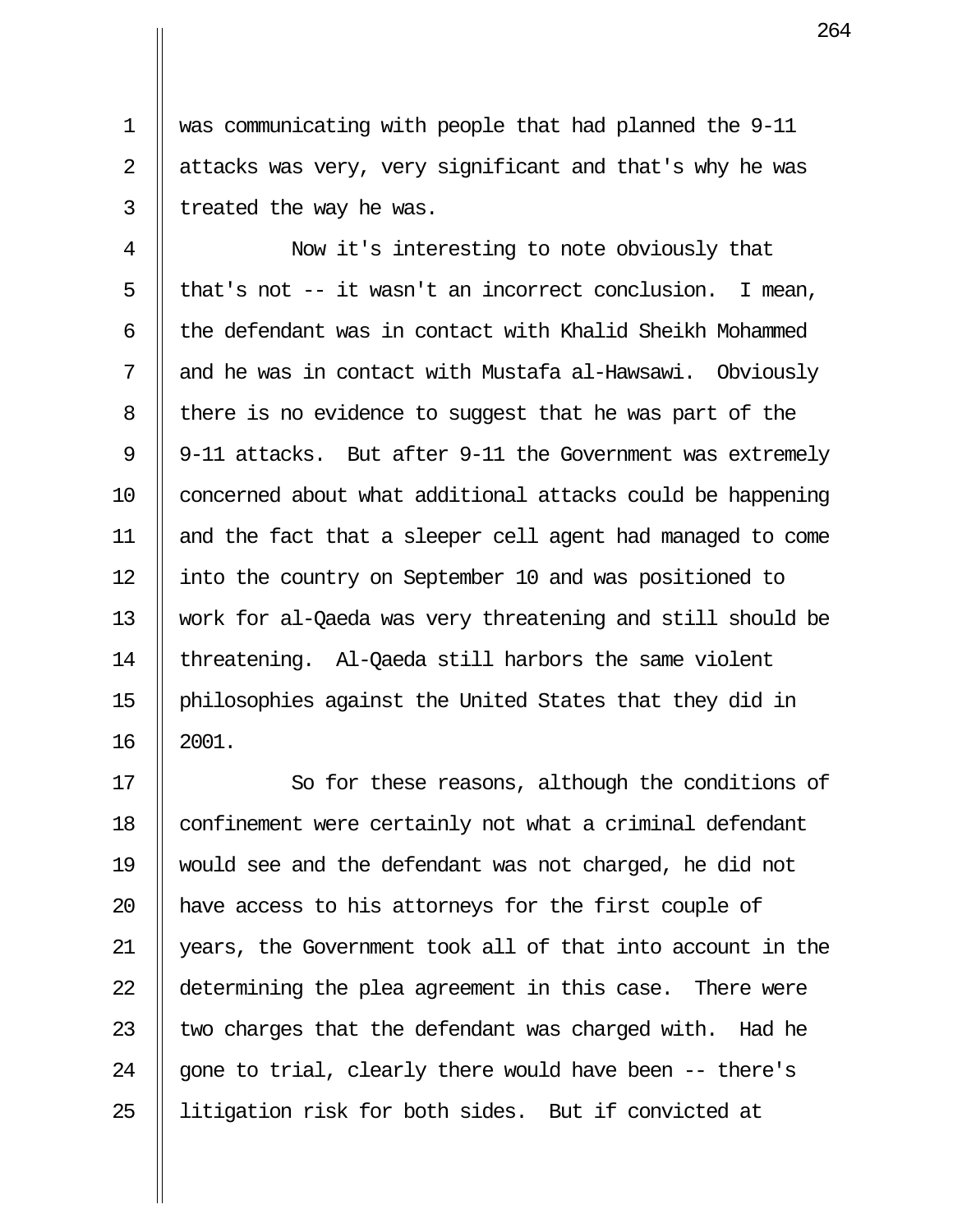|                | 2                                                         |
|----------------|-----------------------------------------------------------|
|                |                                                           |
| $\mathbf 1$    | trial, the defendant would have had a much greater        |
| $\overline{2}$ | exposure than the plea agreement that he pled to today.   |
| 3              | THE COURT: Well, I would like to ask you about            |
| 4              | that because I'm not sure I understand why that's so. He  |
| 5              | was convicted -- or he was charged in Count 1 with        |
| 6              | conspiracy. Count 2 was the substantive count of          |
| 7              | providing material support, correct?                      |
| 8              | MS. BALTES: Yes.                                          |
| 9              | THE COURT: But it's exactly the same conduct,             |
| 10             | correct?                                                  |
| 11             | MS. BALTES: That's true.                                  |
| 12             | THE COURT: And I don't recall in over 27 years            |
| 13             | on the bench ever imposing a consecutive sentence on a    |
| 14             | person for two different counts involving the same        |
| 15             | conduct. Am I missing something?                          |
| 16             | MS. BALTES: Certainly --                                  |
| 17             | THE COURT: If that's the point you were making,           |
| 18             | that he was theoretically exposed to 30 years rather than |
| 19             | just 15, I don't think I've ever done that in 27 years.   |
| 20             | MS. BALTES: There certainly is nothing in the             |
| 21             | guidelines that prohibits a judge from imposing a         |
| 22             | consecutive sentence. And given the conduct of this       |
| 23             | defendant, certainly if he had gone to trial the          |
| 24             | Government would have asserted that that would have been  |
| 25             | appropriate. But it is. It's a theoretical risk and       |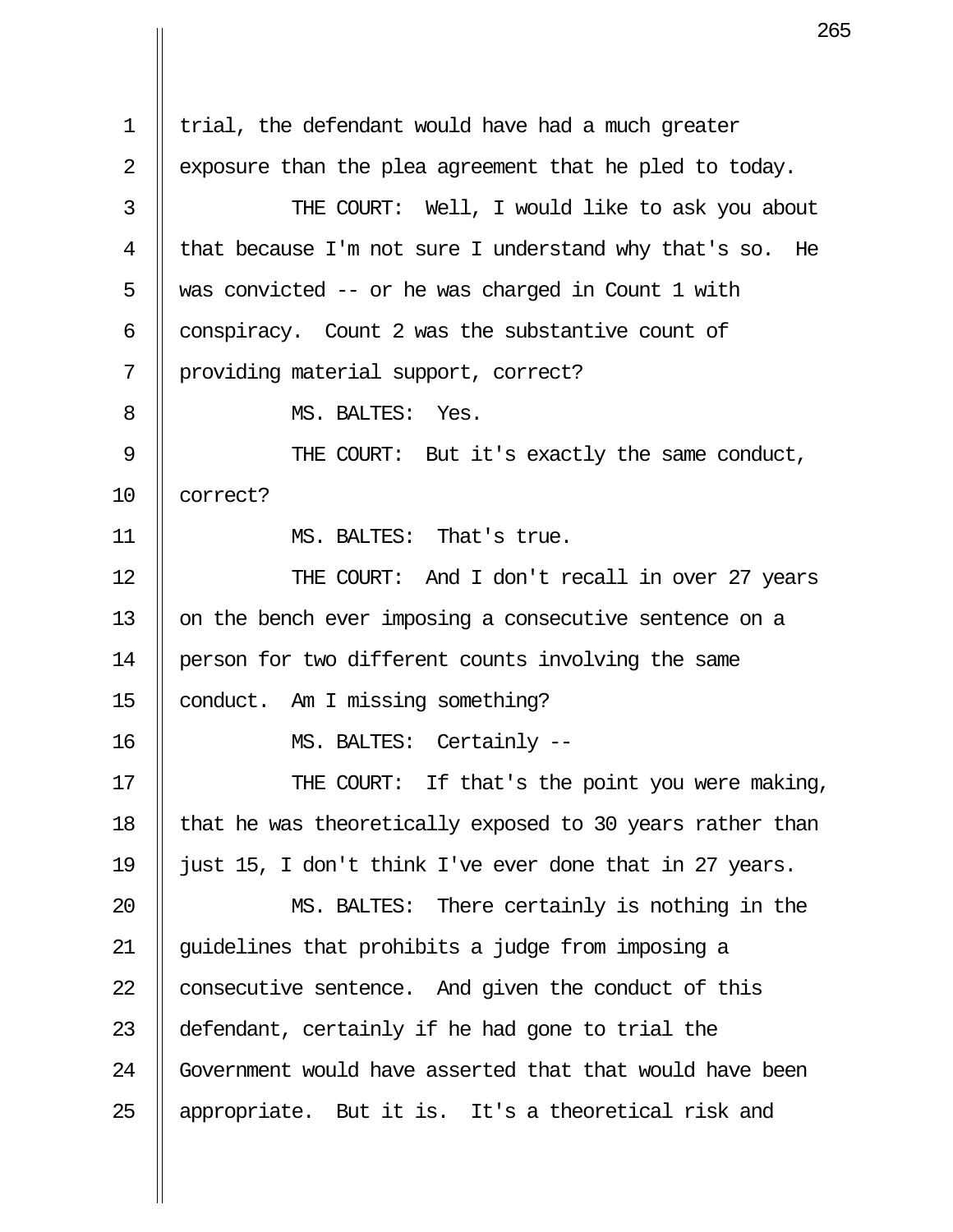1 | there are lots of litigation risks about going to trial. 2  $\parallel$  The fact is the defendant did plead quilty in this case. 3 || But the Government certainly was aware of the 4 || prior conditions of confinement that the defendant endured 5 in negotiating this plea agreement and that's the point 6  $\parallel$  the Government would like to take into account today, that 7 || those were already taken into account, so an additional 8 departure is something the Government objects to based on  $9$  || the prior conditions of confinement. 10 THE COURT: So you're saying to me you took it 11 into account by agreeing to drop Count 2? Is that 12 || correct? 13 MS. BALTES: That's correct. 14 || THE COURT: Anything else or is that it? 15 MS. BALTES: Well, certainly a sentence range  $16$  | could be different if someone goes to trial or if someone 17 || pleads guilty. I mean, I think that --18 THE COURT: But not in these circumstances 19 arguably because the guidelines come in twice greater than 20  $\parallel$  the statutory maximum. I don't recall ever having a 21 || situation like that before. 22 MS. BALTES: Certainly the situation is unique 23  $\parallel$  before the Court for many respects, but --24 THE COURT: I am a little curious about what he 25 We was charged with because it seems kind of ironic to me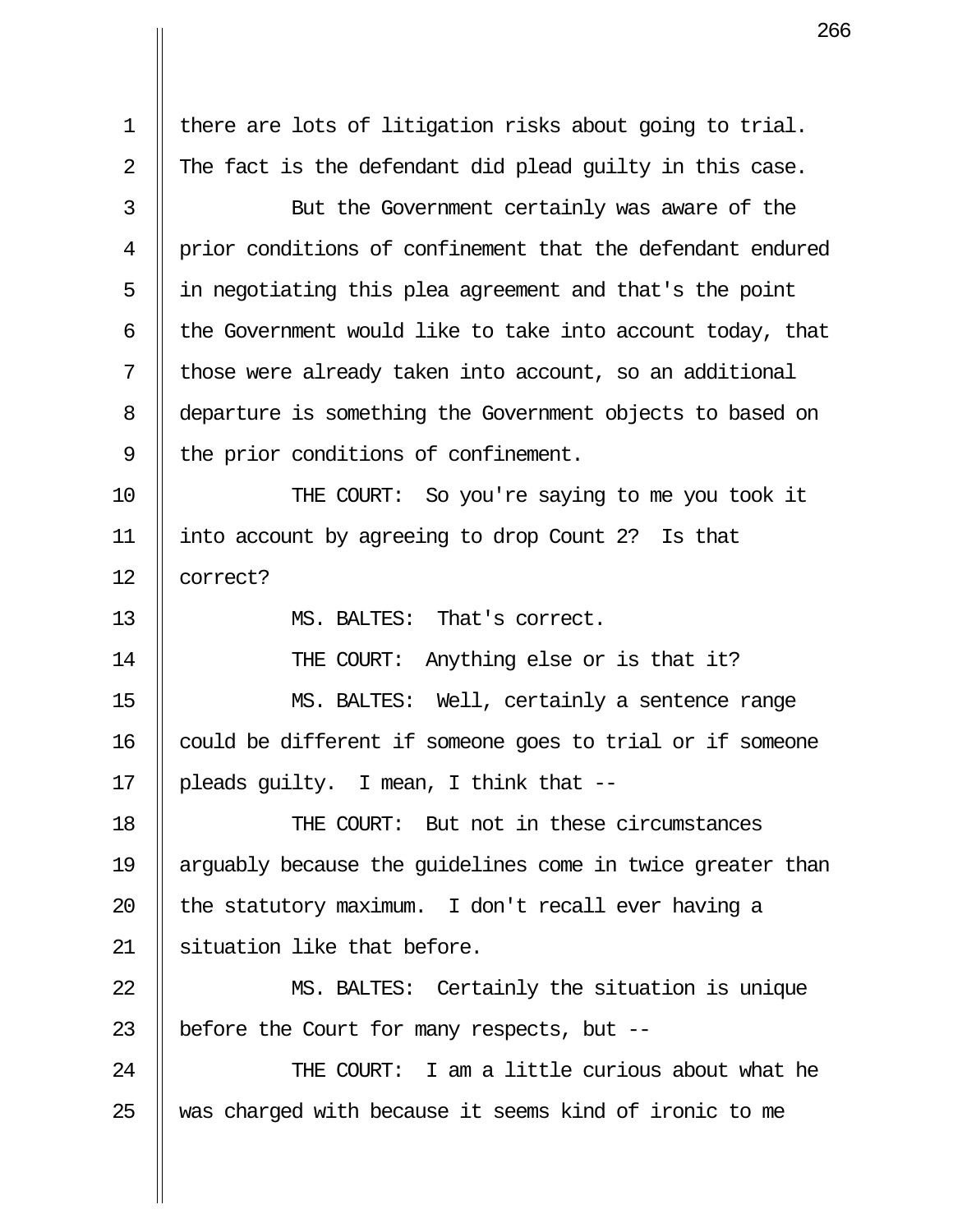1 | that he's facing a 15-year maximum sentence for this 2  $\parallel$  conduct and on a typical Friday I am routinely sentencing 3 many young adults to 20, 30 years, 40 years on drug 4  $\parallel$  charges. It seems like the statutory maximum in this case 5 || is ridiculously low.

6 MS. BALTES: Well --

7 || THE COURT: Is that factored into your decision? 8 MS. BALTES: I do and I think the Government 9 would agree that the statutory maximum of 15 years for 10 | conduct that supports the material support charge in this 11 case is ridiculously low, which is why the Government 12 highlights the fact that the guideline range absent the 13 Statutory maximum started at 360 months to life and even 14 || with the role adjustment that the Court granted this 15 morning it's still 292 months to 365. Obviously all those 16 || are factors that the Court will take into consideration 17 when sentencing this individual, but 180 months, yes, for 18 || the conduct that this defendant pled quilty to and 19 admitted in his colloquy does seem low, which is why if 20  $\parallel$  the Court was to grant some type of downward departure 21 || less than 180 months it would obviously reduce that and  $22$  || not reflect the seriousness of the offense for which he  $23$  || was charged.

24 And in the sentencing papers the Government 25 || filed, obviously the Court is aware of the Government's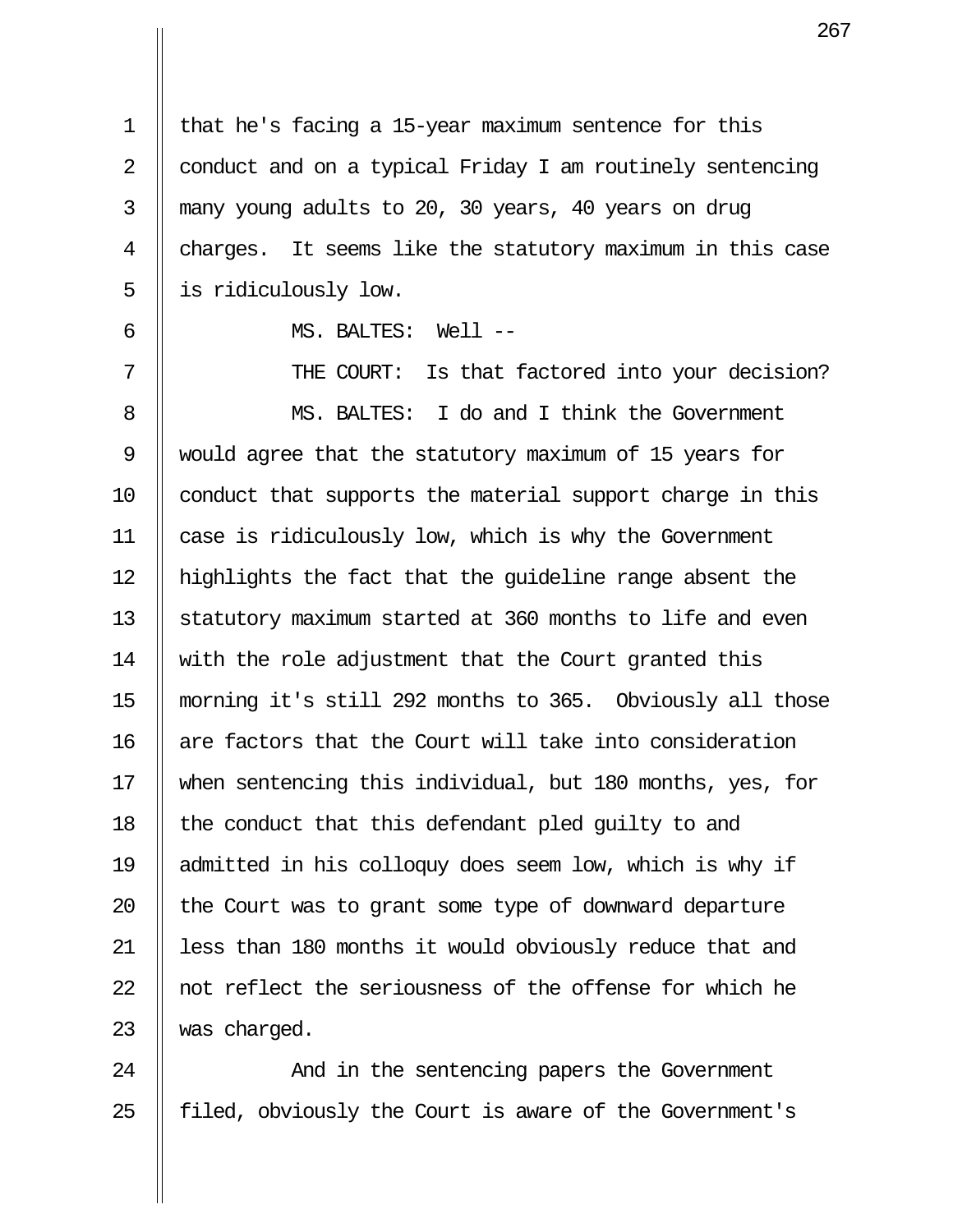1 | argument with respect to the credit for time served issue. 2 THE COURT: Well, I would like you to address  $3 \parallel$  that briefly. 4 MS. BALTES: The Government's position is that

5  $\parallel$  under the statute the authority rests with BOP to 6 determine the credit for time served for an individual.

 7 THE COURT: And I don't think the defense 8 challenges that. As I understand it, it's very clear that 9  $\parallel$  once he's sentenced here, goes into the Bureau of Prisons,  $10$  || the Bureau of Prisons is not, not going to give him any 11 || credit for time served when he was being held as a 12 material witness up until the time that he was indicted in 13 || the Southern District of New York. It's my understanding 14  $\parallel$  that they would give him credit for the period of time 15  $\parallel$  that he was under that first indictment up through -- up  $16$  || to the date that he was designated an enemy combatant in  $17$   $\parallel$  this court and then he would not be credited for the 18 period of time that he was held in the Brig from '03 to  $19$   $\parallel$   $09$ .

20 MS. BALTES: That's my understanding. The 21 Bureau of Prisons typically does not award credit for time 22  $\parallel$  served for time spent as a material witness. That's 23 || pursuant to their internal quidelines. It doesn't qualify 24 || under 18 U.S.C. 3585(b) as something that qualifies for  $25$  | credit for time served.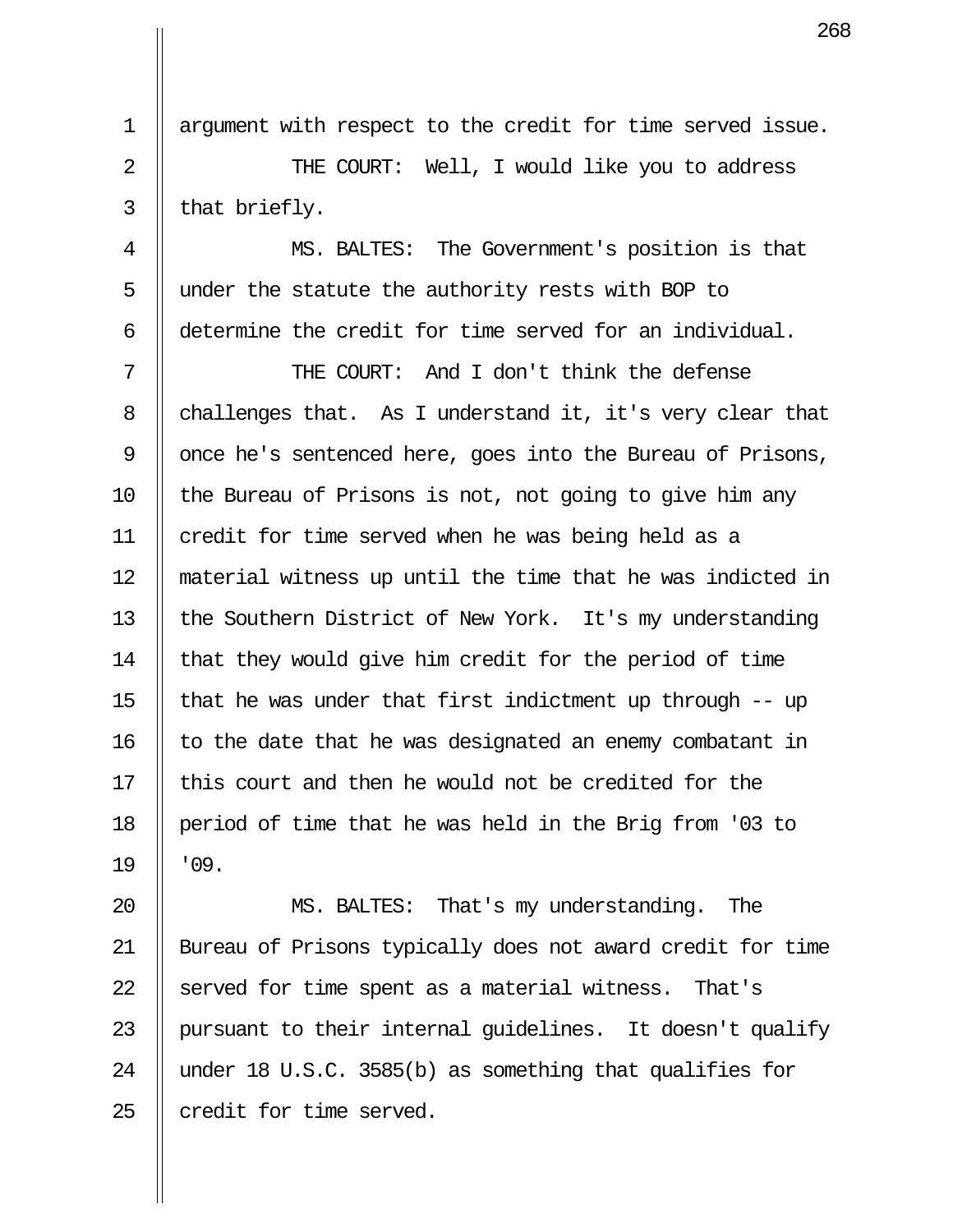1 || THE COURT: Do you agree with my understanding 2  $\parallel$  that he would be given credit for the time that he was 3 || under charge with the first indictment?

 4 MS. BALTES: Yes. Yes. BOP's interpretation 5  $\parallel$  and certainly the Government's interpretation of 3585(b)  $6 \parallel$  is consistent. Because he was charged in a federal  $7$   $\parallel$  criminal case, that qualifies under the statute for credit 8 | for time served. I'm not sure how the computation works 9  $\parallel$  out, but that time would be.

10 || THE COURT: Go ahead.

11 MS. BALTES: Now the time that he was in 12 military detention, however, also does not qualify as 13  $\parallel$  3585(b) credit for time served. The reasons for that the 14 Government laid out in the sentencing memorandum, but I 15  $\parallel$  think it's important to note that the same reasons why it 16 doesn't qualify for credit for time served are perfect 17 || factors for the Court to consider in whether to grant a 18 downward departure based on conditions of confinement.

19 I mean, essentially it's -- the defense 20 || obviously would like the defendant to receive credit for 21  $\parallel$  the time that he served in the Brig and if it's not a 22  $\parallel$  credit for time served sentence, then they are proposing 23 || it as a downward departure based on his conditions of 24  $\parallel$  confinement. And the reasons  $-$  the reasons why it's not 25  $\parallel$  appropriate under 3585(b) are that it's not -- obviously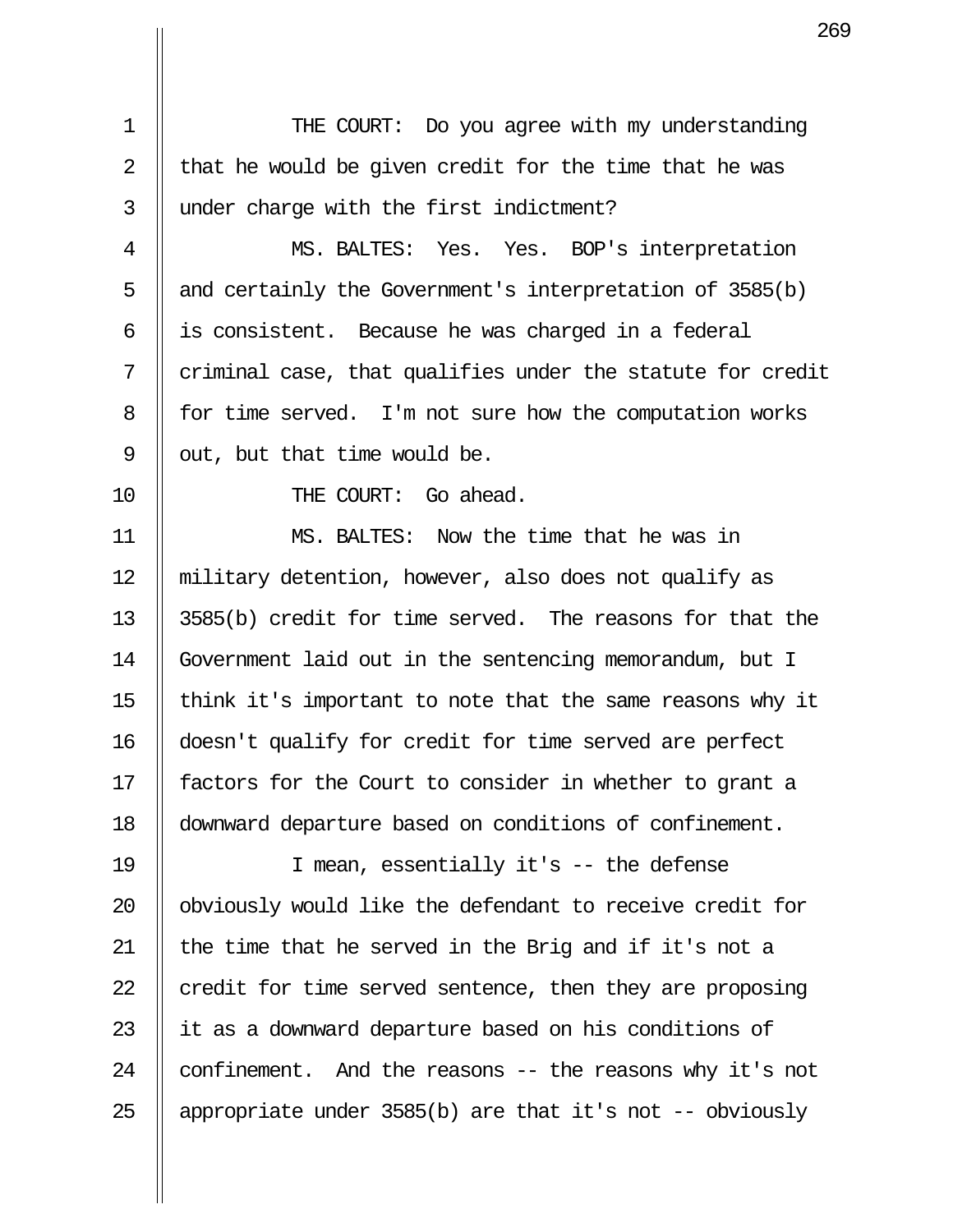1 it doesn't satisfy the statutory requirement that it was a 2 criminal sentence. He was never charged with anything and  $3 \parallel$  so it doesn't qualify under 3585(b).

4 || THE COURT: But the reason that he was being  $5$  || held there as an enemy combatant is for the most part the 6  $\parallel$  very same conduct that he's charged with in this 7 indictment. Isn't that correct?

8 || MS. BALTES: To a point. When he was declared 9  $\parallel$  an enemy combatant in 2003, it was based on the AUMF, 10 || Authorization For Use of Military Force, and that 11 authorized the executive branch to declare someone an 12 | enemy combatant because they're a member of al-Qaeda. Now  $13$   $\parallel$  the information that was contained in what's been called 14 | the Rapp Declaration, which I'm sure Your Honor is aware, 15  $\parallel$  certainly contained a lot of the facts. They're similar 16  $\parallel$  to the conduct that he pled quilty to in the criminal 17 || case. But that doesn't mean that that was required under 18 || the AUMF. It was simply to determine whether someone was 19 || a member of al-Qaeda.

20 || And I want to provide the Court with a little 21 bit of an analogy because this is certainly a complicated  $\parallel$  area I admit. But if someone is designated as an enemy  $\parallel$  combatant and designated in military custody, it's because  $\parallel$  they are going to be taken off the battlefield and away so  $\parallel$  they cannot cause any harm to forces. If you had a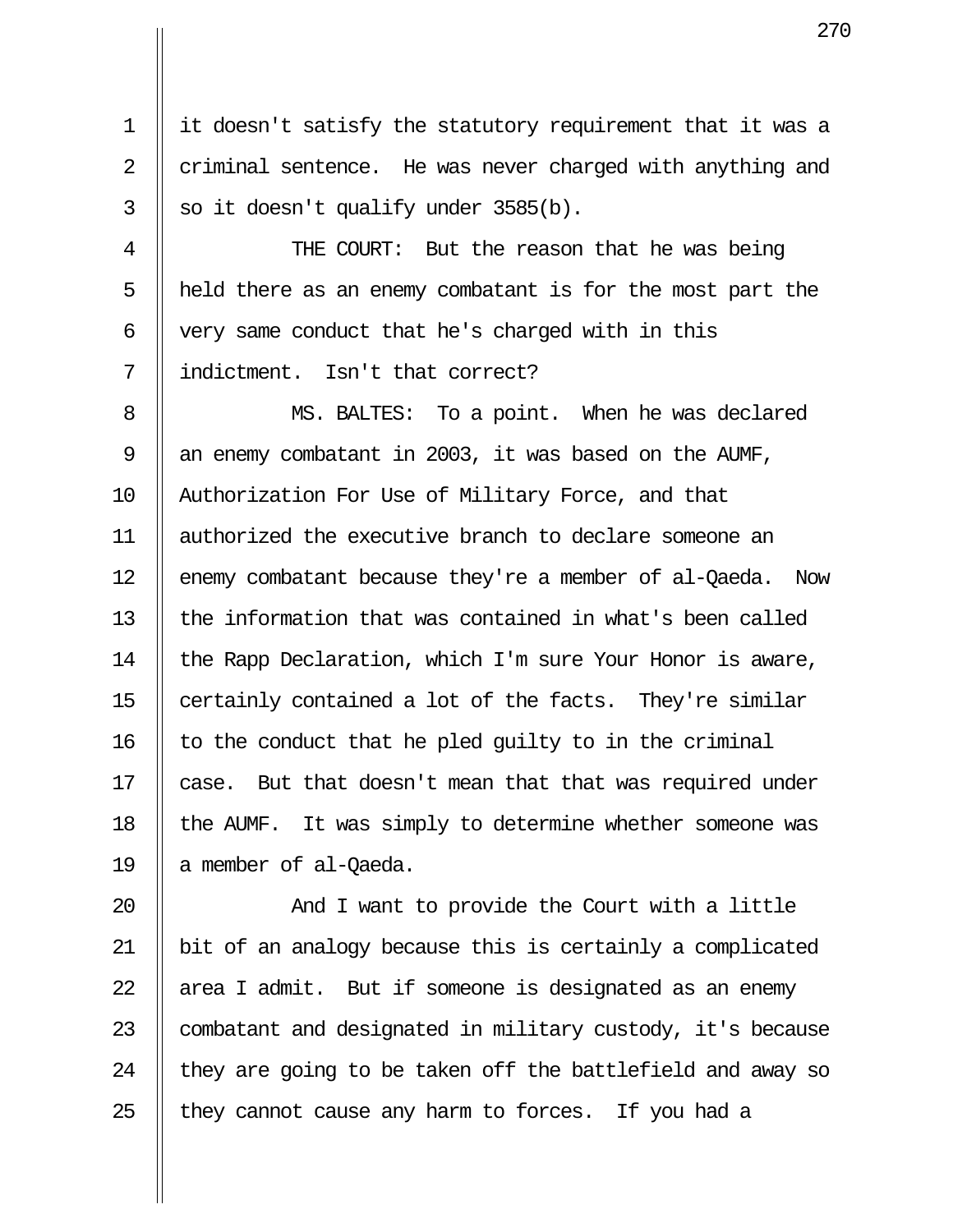1 || situation in World War II where an enemy -- or where a 2 German soldier was captured, they would be put into 3 || military detention because they are a member of the enemy 4 || forces, but that person might not be charged with a war 5 || violation or a criminal violation simply because they are 6  $\parallel$  a member of the enemy forces. However, if while that 7 person was in military custody there was evidence to 8 | suggest that they had committed some type of war crime  $-$ -9  $\parallel$  and during World War II that certainly was possible. 10 Maybe they were involved in concentration camps. Maybe 11 they were part of the Nazi SS forces. Clearly that 12  $\parallel$  evidence would have supported charging them with a war 13  $\parallel$  crime. But it can be different.

14 Now it's much more complicated in the time that 15 we're dealing with now because we're talking about 16 al-Qaeda. Al-Qaeda members are not uniformed forces. 17  $\parallel$  They are not part of a nation's army. So it's different. 18 When al-Qaeda declared war on the United States, as 19 || evidenced by the '96 and the '98 fatwa, this was a holy 20 war. It was in Bin Laden's statement. All Muslim 21 || brothers have to fight the infidel and eradicate the 22 || infidel from the Holy Land and from Mecca. And clearly 23  $\parallel$  al-Qaeda brought that fight to the United States in 24 September of 2001, even earlier by the bombing of the 25 || USS Cole in 2000 and the East African bombings in 1998.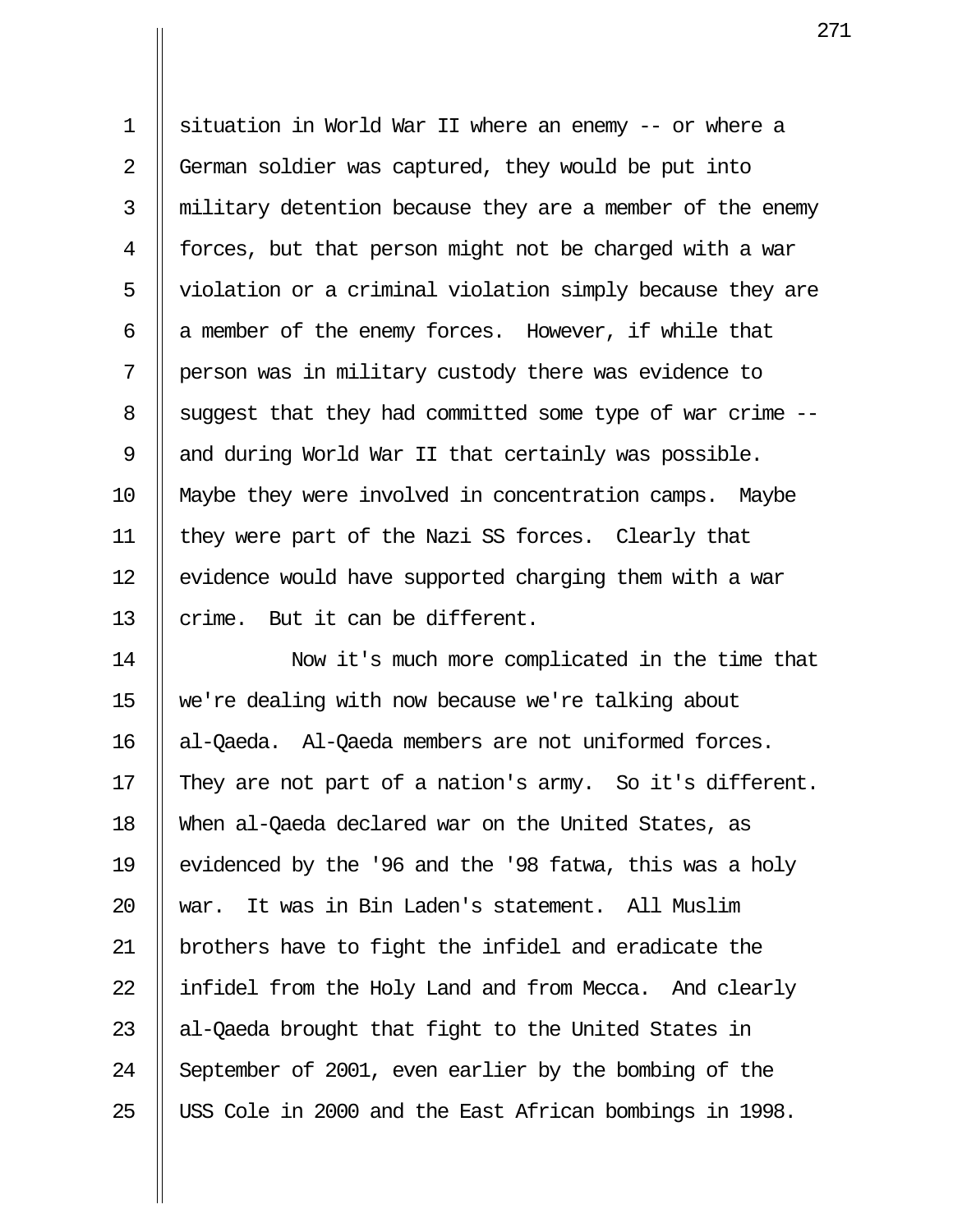1 || So the United States had the authority to detain 2 Somebody as an enemy combatant simply because they're a 3 member of al-Qaeda. The fact that the same facts support  $4 \parallel$  that he was a member of al-Qaeda that supports the  $5$  | criminal case though do not mean that he should get credit 6  $\parallel$  for the time he served. He was a member of al-Qaeda. 7  $\parallel$  That's why he was detained as an enemy combatant.

8 || In addition to him being a member of al-Qaeda, 9 he also provided material support. He came here as a 10 Sleeper agent to the United States on September 10, 2001. 11 That's the criminal conduct he's charged with in this 12  $\parallel$  case. And there is a difference. And I understand that 13 it's not a difference that's easily understandable as it 14 would be in 1946 post-war Germany, but the reasons for him 15 being designated as an enemy combatant in 2003 were 16 because he was a member of al-Qaeda. And the evidence 17  $\parallel$  that he was a member of al-Qaeda certainly was much of the 18 || same evidence that he admitted to in 2009 in his plea 19 agreement.

**Quart 1** Part of reason for that is because if you're a 21 member of an enemy force, typically you wear a uniform so  $\parallel$  it's very easy to identify someone as a member of an enemy  $\parallel$  force, but that's not how al-Qaeda operated and he didn't  $\parallel$  come into the United States wearing a uniform. He came in 25 || with his family on September 10, 2001.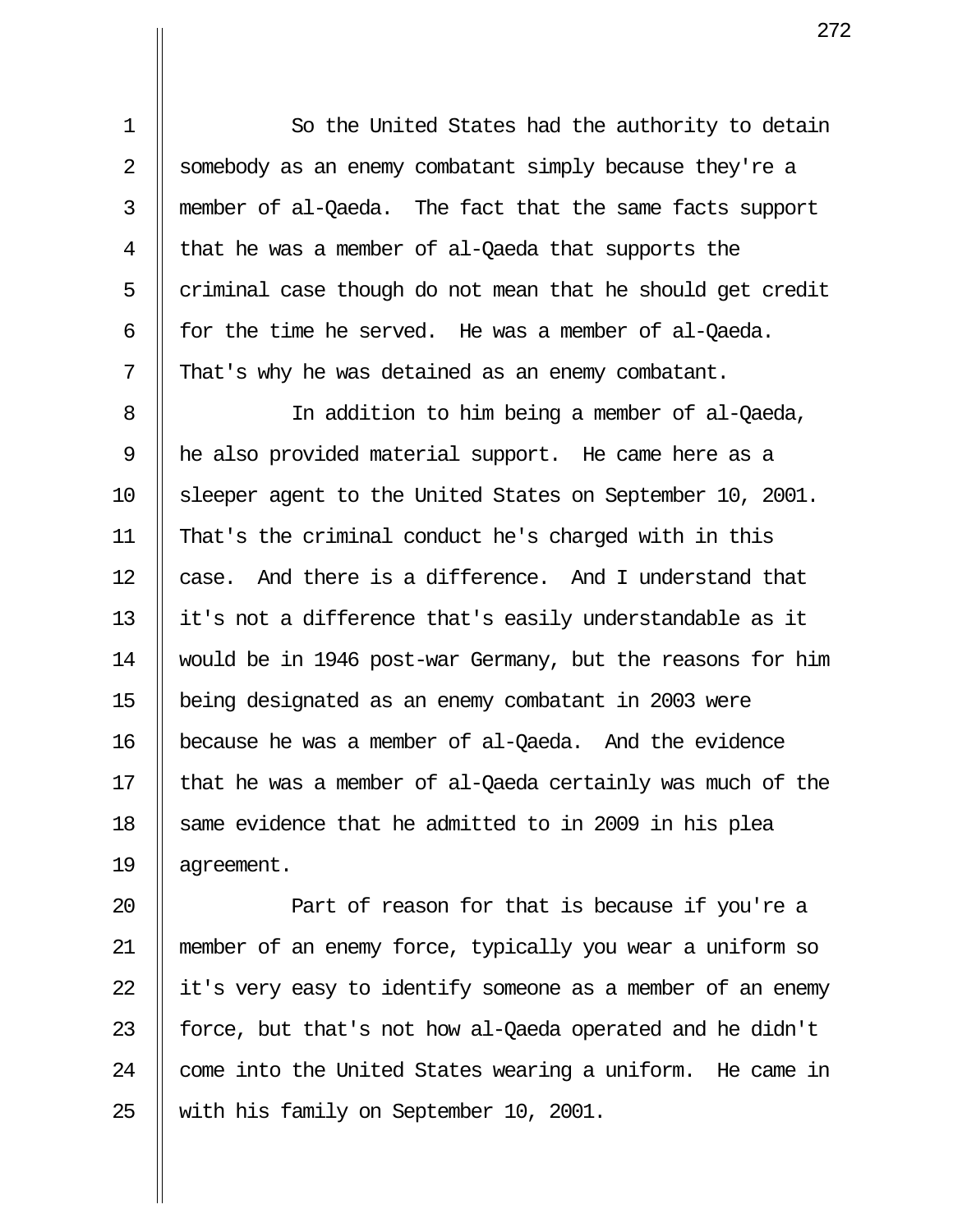1 || For those reasons, Your Honor, it's not --2 || that's why it doesn't support the  $3585(b)$  factors for time 3 Il served and because of that the Government asserts that the 4 Court should take that into serious consideration in 5 determining whether or not it's appropriate then to grant  $6$  || the defendant credit or a downward departure based on his 7 || conditions of confinement at the Brig.

8 || The fifth factor under 3553 that the Court 9 Should consider is obviously the need for adequate 10 deterrence and protection of the public. The terrorist 11 cases are tricky because, as Mr. Risley already discussed, 12 || the terrorism enhancement applies in this case, the 13 defendant stipulated that it applies, and so it adds a 14 12-level upward adjustment to the base offense level, but 15 it also does move the criminal history category to VI.

16 And as Mr. Risley already discussed, the reason 17 || for that is because the Sentencing Commission in their 18 || research in support of putting the terrorism enhancement 19 in the guidelines acknowledged that there is a high 20 likelihood of recidivism and lack of rehabilitation for 21 people that are engaged in terrorist acts. It's because 22  $\parallel$  they -- people that are members of al-Qaeda and engage in 23  $\parallel$  terrorist acts have bought into a philosophy, a violent 24  $\parallel$  philosophy, where they believe that their faith justifies  $25$  | their committing terrorist acts.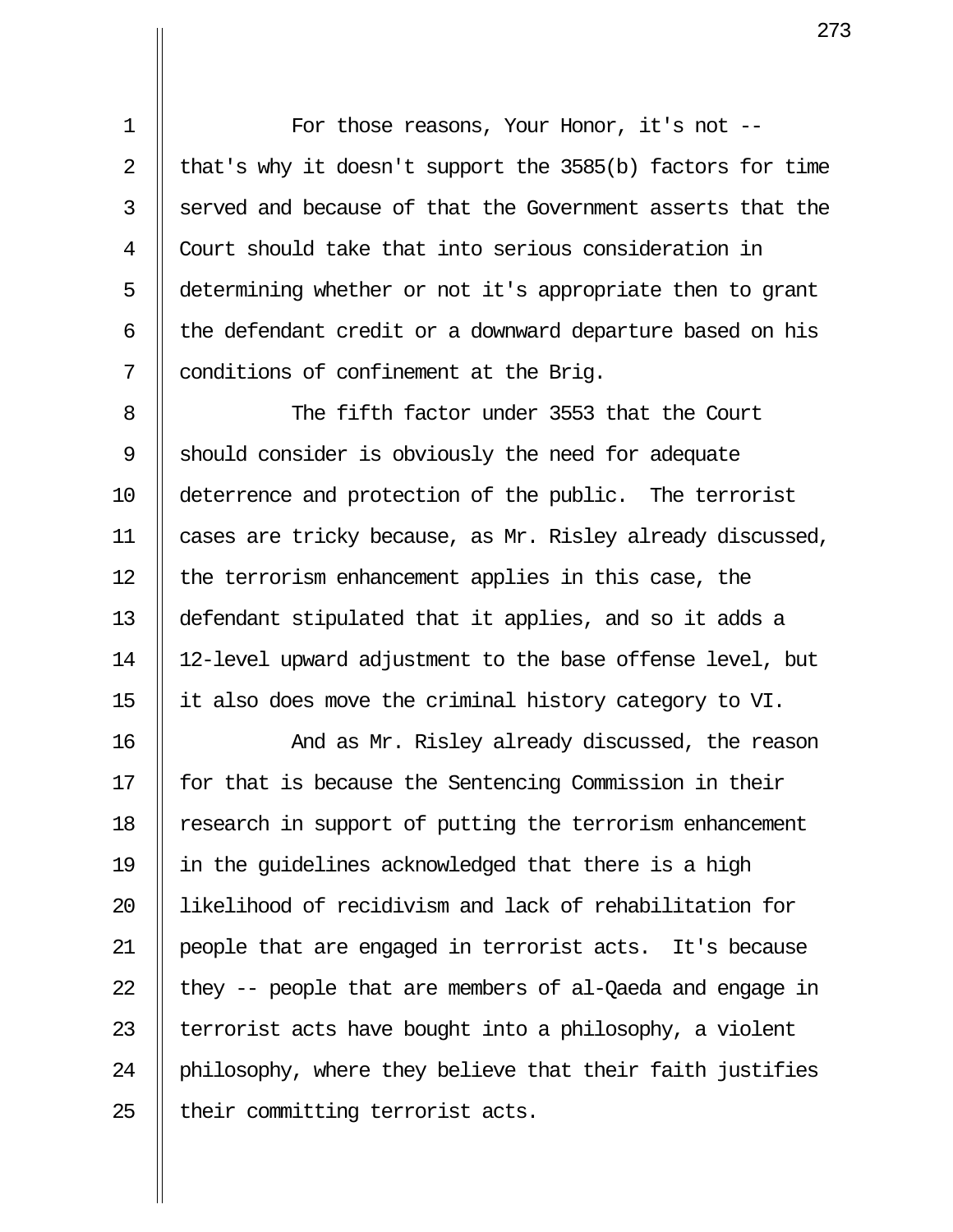1 || The defendant clearly in 2001, he bought into 2  $\parallel$  that philosophy. It doesn't appear from the record that 3 | there's been any disavowal of al-Qaeda by the defendant  $4 \parallel$  apart from  $-$  and we obviously heard a lot of evidence 5 || yesterday about his ability to develop meaningful 6  $\parallel$  relationships with his attorneys who are Americans and 7 with the Brig staff who are uniformed personnel in the 8 || military and that might seem inconsistent to an observer 9  $\parallel$  that someone that could maintain those relationships, 10 || especially with Americans, could still harbor the same 11 al-Qaeda philosophy, but the discussions with 12 Major Sirratt as indicated in her notes that the 13 || Government submitted yesterday reveal that the defendant 14 | still harbors the same philosophy as al-Qaeda with respect 15  $\parallel$  to infidels. The fact that he has carved out an exception 16 || for the people at the Brig who treated him well and for 17 his American attorneys doesn't mean that he doesn't still 18 harbor the same views that he did in 2001 when he came 19 into the United States on behalf of al-Qaeda and there's 20  $\parallel$  no -- there is a letter, I believe, from the defendant's 21 || attorney which was based on conversations that Mr. Berman 22  $\parallel$  had with al-Marri prior to 2006 when Mr. Berman left for 23 || Israel and Mr. Berman talks in there about how they had 24 | heated exchanges about the Middle East and that the 25 defendant had never met someone who was Jewish before and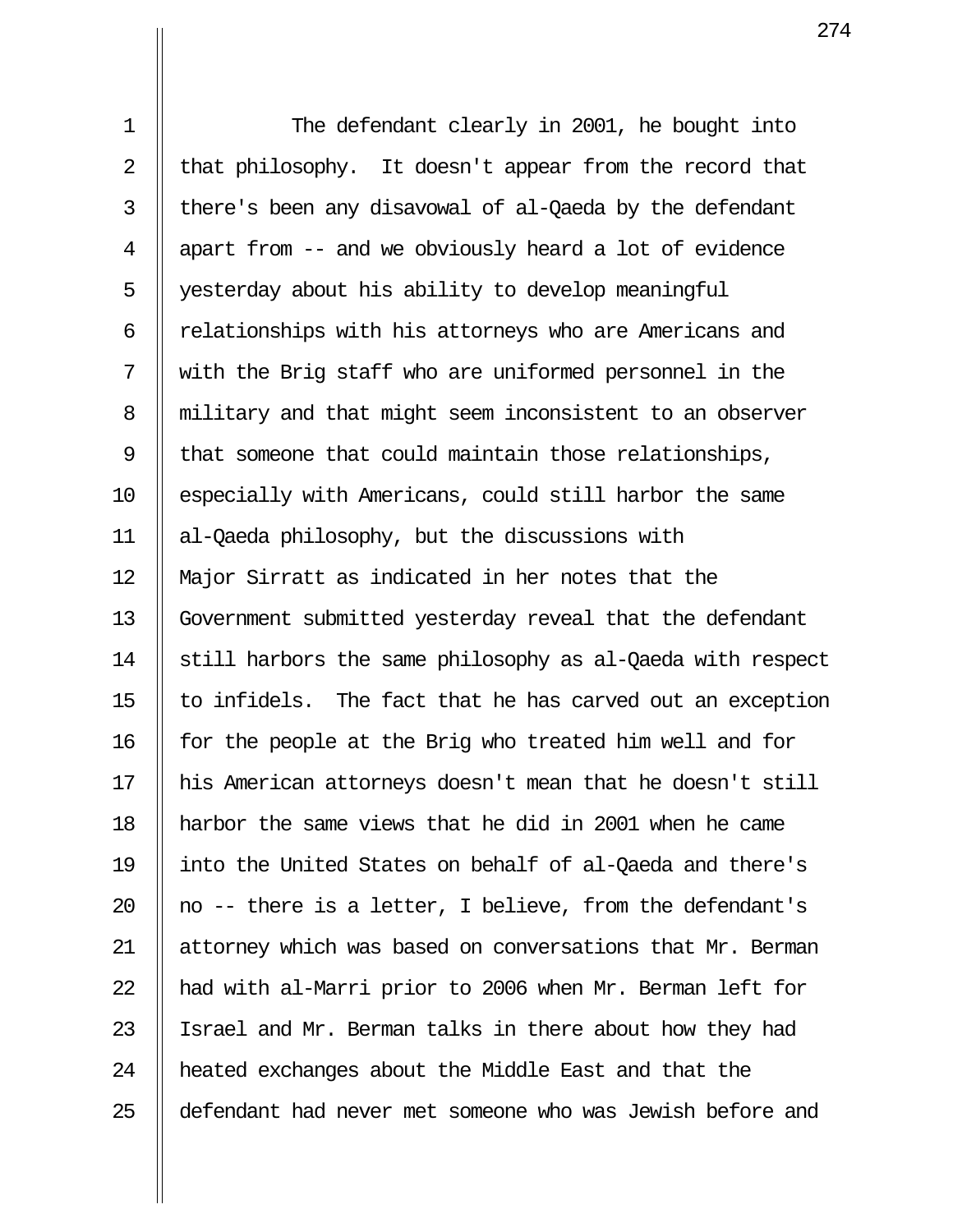1 | they were able to discuss these topics and Mr. Berman's 2 || characterization is based on those conversations and that  $3$   $\parallel$  he saw this transformation in the defendant and based on  $4 \parallel$  that he believes that the defendant wouldn't pose a 5 | threat. But interestingly in there, Mr. Berman notes 6  $\parallel$  that -- he acknowledges that it might be that the 7 defendant never posed a threat. I think that the letter 8 | states: "It's my sense that he would not perform those 9 | acts today. This is not a man filled with rage, 10 notwithstanding the manner in which he was treated over 11 the past years. He is a man" -- I'm sorry. "For those 12  $\parallel$  reasons, regardless of the acts, if any, he may have been 13 | prepared to engage in when he arrived in the United 14  $\parallel$  States, it is my sense that he would not perform those 15  $\parallel$  acts today."

16 I think it's important to put in context that 17  $\parallel$  the defendant -- the letters in support of his supposed 18 | rehabilitation, this dramatic transformation, don't really 19 talk about a transformation from what. It doesn't appear 20 || that there is an acknowledgment that the defendant in 2001 21 was capable of anything violent. But the facts that he 22  $\parallel$  pled to, the logical inference from those facts is that he 23 Was here on behalf of al-Qaeda and, as Your Honor noted 24 || yesterday, it's inconceivable to believe he was not going 25  $\parallel$  to be asked by al-Qaeda to do something that was going to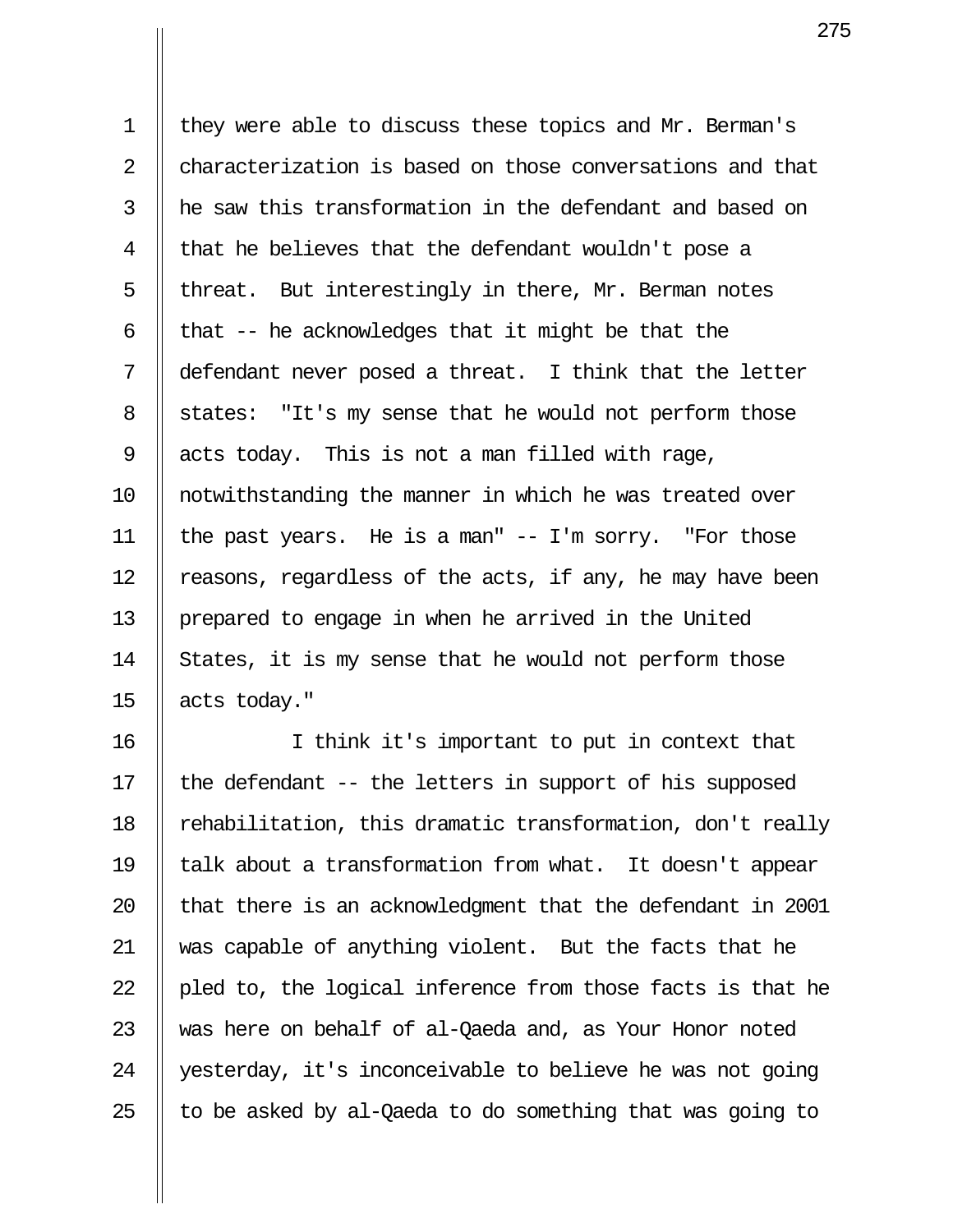1 || result in some type of violent act against the United  $2 \parallel$  States.

 3 And so all of these views have to be put in 4  $\parallel$  context. At the same time Mr. Berman was having these 5  $\parallel$  conversations with Mr. al-Marri, these heated exchanges 6  $\parallel$  which lead him to believe that he's not going to pose a  $7$  | threat, the defendant was having discussions with Major 8 Sirratt which I think show a different side. Maybe he 9  $\parallel$  felt more comfortable with her expressing certain views, 10  $\parallel$  but he expressed the views that all infidels -- I don't 11 know the exact language, but certainly the impression 12 Major Sirratt was left with was that he harbored the same 13 | philosophy that al-Qaeda had. And this is in 2007.

14 || So I'm not sure what the dramatic transformation 15 has been other than the defendant has been able to develop 16 meaningful relationships and so those people are certainly 17 || carved out in his exception of what an infidel is, but I 18 don't think that that should provide comfort to the Court 19 in determining whether or not he's going to pose a threat 20  $\parallel$  to the community or to the public once he is released from  $21$  | the sentence.

 $\parallel$  The last factor that the Court considers is the 23 || need to avoid unwarranted sentencing disparities. There  $\parallel$  is obviously a wide range of conduct that forms the basis  $\parallel$  for a material support charge, so this is obviously why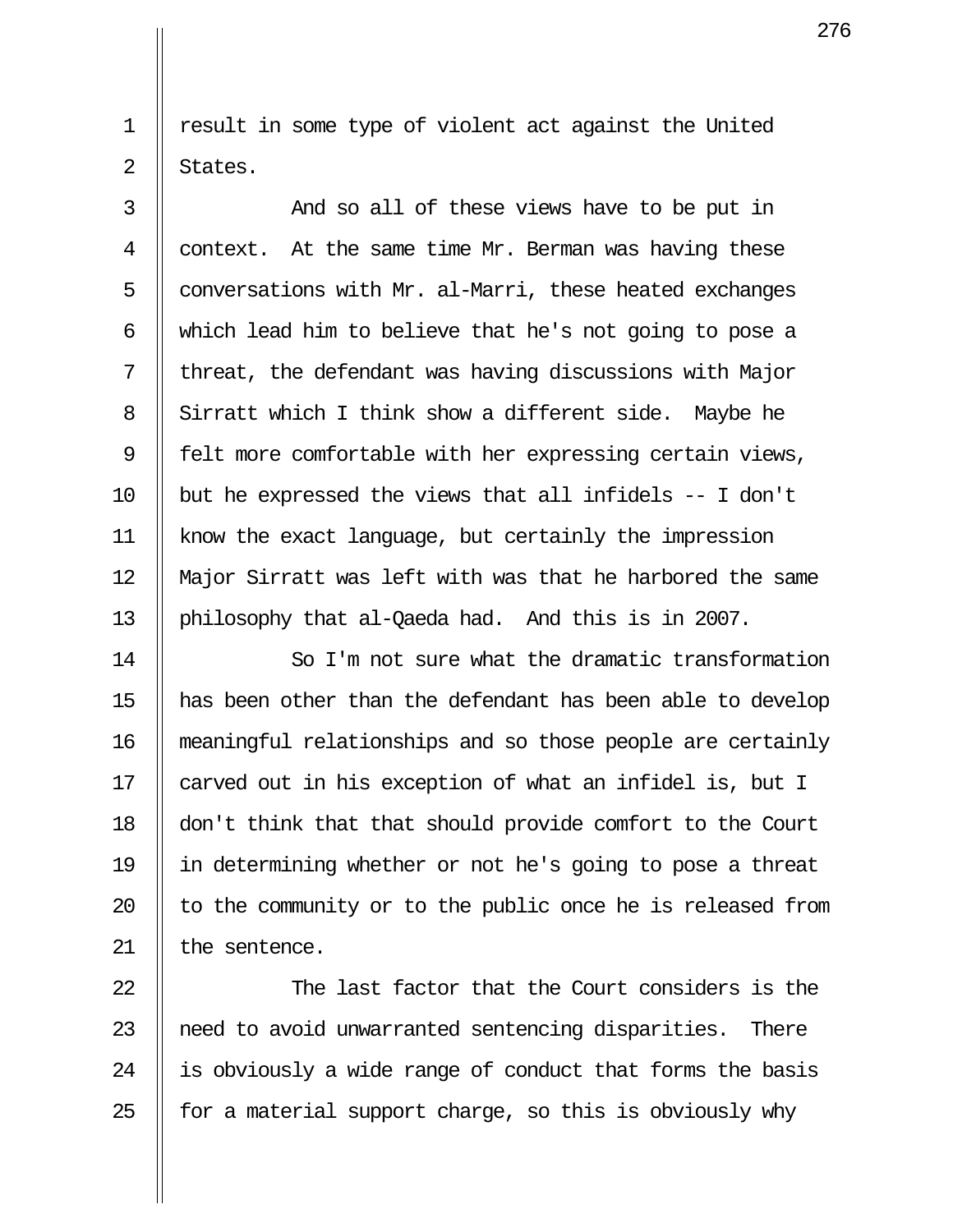1 it's so important that the Court considers many factors in 2 | determining the sentence.

3 || I'm not sure it's helpful to look at every 4  $\parallel$  single material support case. I mean, certainly the 5  $\parallel$  sentences have ranged from 5 years to 15 years because 6 || that's the statutory maximum. I know the defense has 7 || pointed out several cases that they think are illustrative 8 | of what the conduct is in this case and what the sentence 9 || should be.

10 Specifically there were two Military Commission 11 cases, the Hamdan case and the Hicks case that the defense 12 | cites as examples of why the defendant's sentence here 13 Should be much less than 15 years. In addition, the 14 Warsame case was cited by the defense, a recent sentence 15  $\parallel$  of 92 months.

16 There's obviously distinguishing features in all 17  $\parallel$  these cases, but in the Warsame case one of the 18 || significant factors in the sentence of 92 months was that 19  $\parallel$  the defendant in that case cooperated and that is a huge 20  $\parallel$  factor that is not present here.

21 || The other two cases, David Hicks and Hamdan --22  $\parallel$  in the Hamdan case, at the sentencing and throughout 23 || actually the litigation Hamdan expressed great remorse for 24 what he had done and expressed a disavowal of what he 25  $\parallel$  believed he was asked to do by al-Qaeda and that he would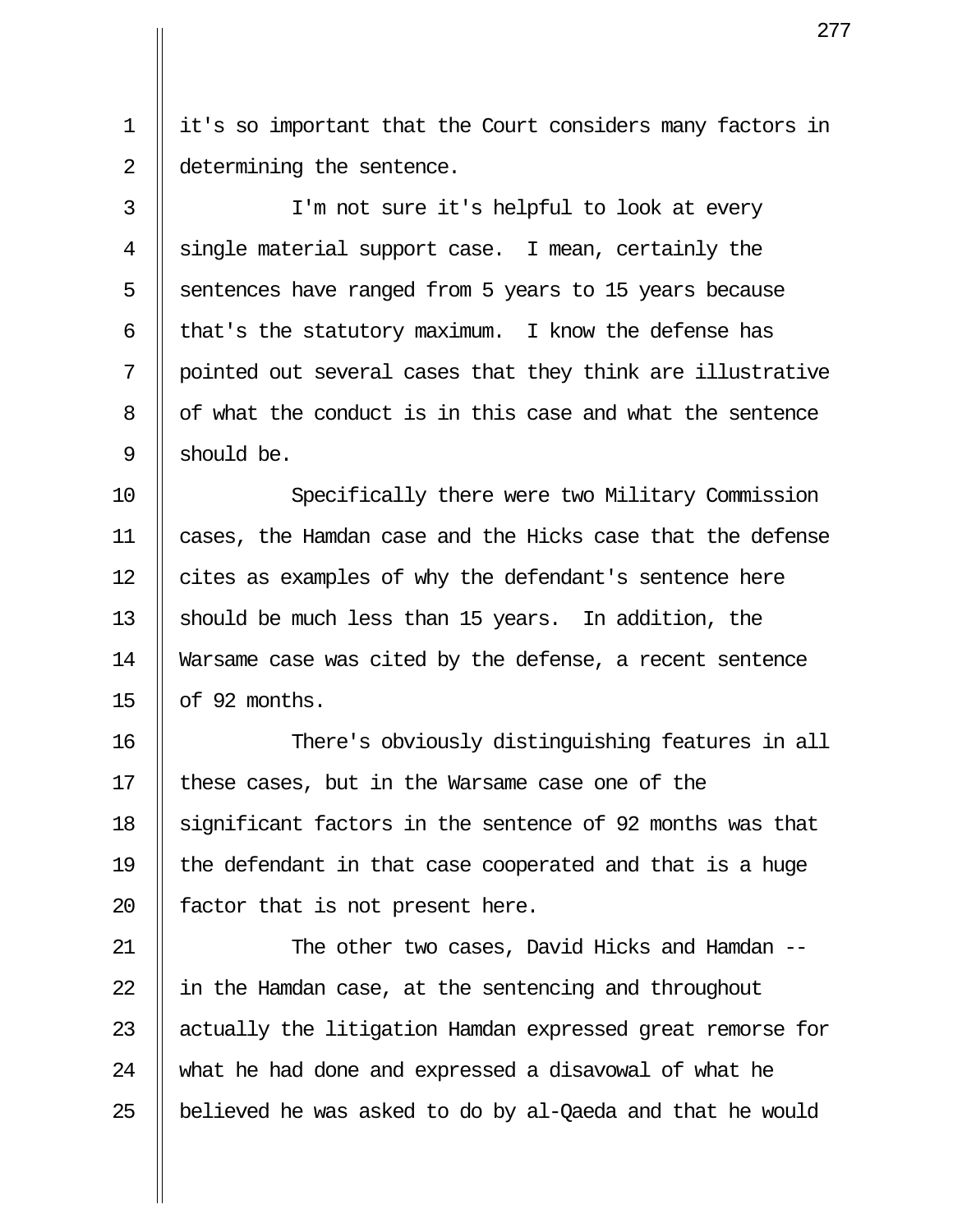1 have ever done anything violent. That has never been seen 2  $\parallel$  by the defendant in this case.

 3 In addition, the Military Commission cases are 4 || not bound by sentencing quidelines. The sentences are 5 || handed down by the members who are similar to a jury in a 6 || federal jury trial. So there's a lot of factors that 7 | obviously went into that decision, but I don't think  $8 \parallel$  that's particularly helpful.

9 || But if one wanted to look at the other Military 10 Commission cases where material support was charged, the 11 case of Bahlul would be an example that the Government 12 || would point to. In that case Bahlul was charged with 13 material support and conspiracy. It's not cited in the 14 defendant's papers. They cite to --

15 || THE COURT: How do you spell the name?

16 MS. BALTES: B-A-H-L-U-L. Now Bahlul was 17  $\parallel$  charged with material support and he was -- actually the 18 | conduct supporting that charge was that he created the 19 propaganda video for the USS Cole. It was produced after 20  $\parallel$  the USS Cole bombing and it was distributed by al-Qaeda in 21 || propaganda for that act against the United States. In  $22$  || addition, his role was as some type of personal secretary 23  $\parallel$  to Bin Laden. Now in that case the defendant was 24 Sentenced to life in prison.

25 || So there's a huge range of sentences and conduct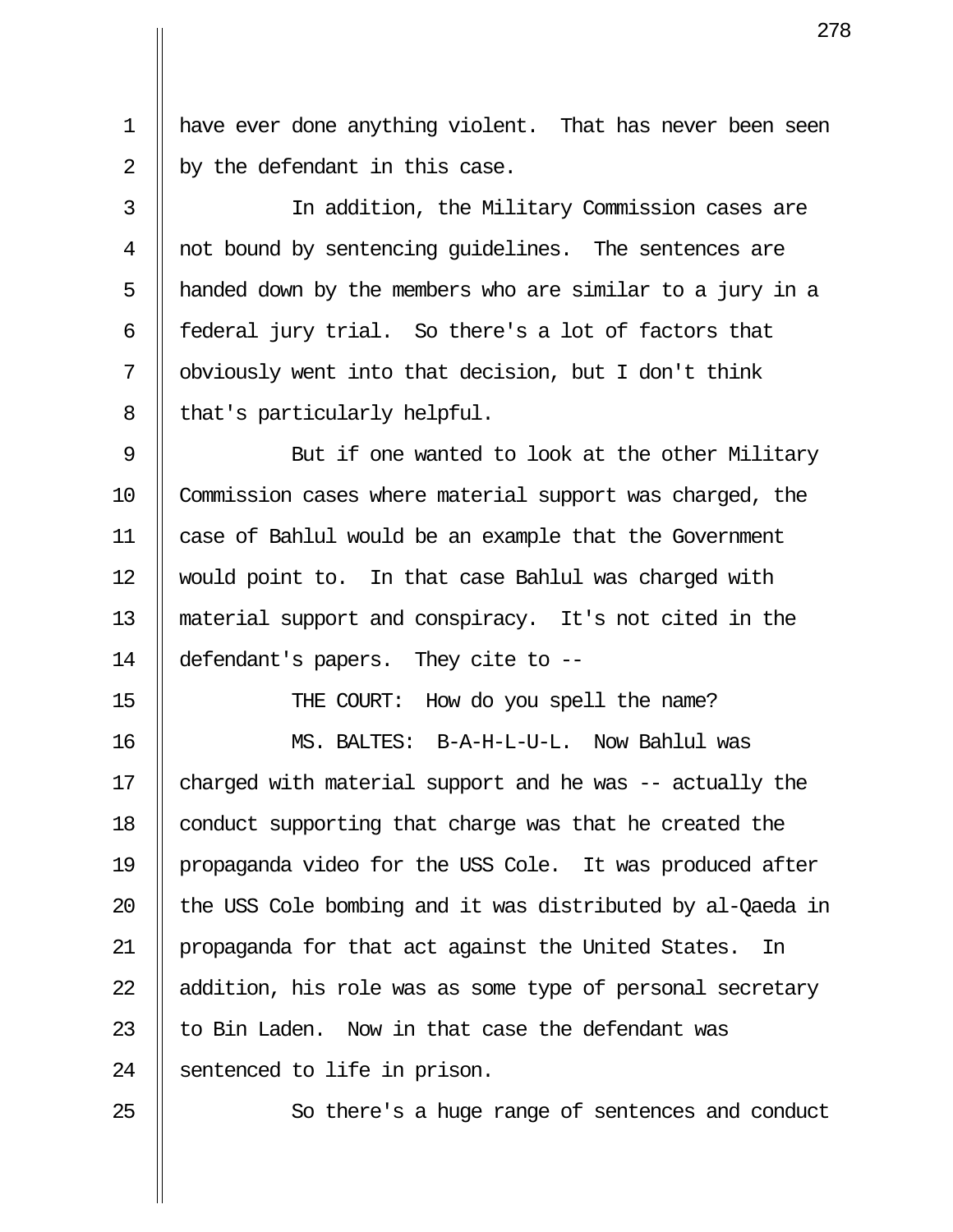1 || that have been charged in material support cases which is 2 || why this factor is probably one of the less significant 3 H factors that the Court should look at and the other 4 factors I think paint a much better picture of who the 5 defendant is and what the purpose of the 3553 factors are 6  $\parallel$  for the Court in fashioning a sentence, which the 7 Government obviously asserts is a 15-year sentence.

8 || The Mand with that, Your Honor, I will stop there and 9 || if I may have a few minutes in rebuttal based on the 10 defense case.

11 THE COURT: Thank you. We're going to be taking 12  $\parallel$  a break in a couple of minutes. Before that I had two 13 || things I wanted to mention to defense counsel for 14 || clarification.

15 One is because there's a reference to this in 16 | the pre-sentence report, but there are no additional 17 details. And you don't have to give me additional 18 details, but if you're willing to I might find them 19 || enlightening. Let me find the reference. Hold on.

20 || Paragraph 105 of the pre-sentence report, this 21 is under the section concerning financial condition, 22  $\parallel$  ability to pay, in effect ability to pay a fine. It says: 23 || "The defendant reported no assets. He advised he 24 Currently owes \$1.5 million to Islamic Bank, Doha, Qatar  $25$  || for a business loan." And you can think about this over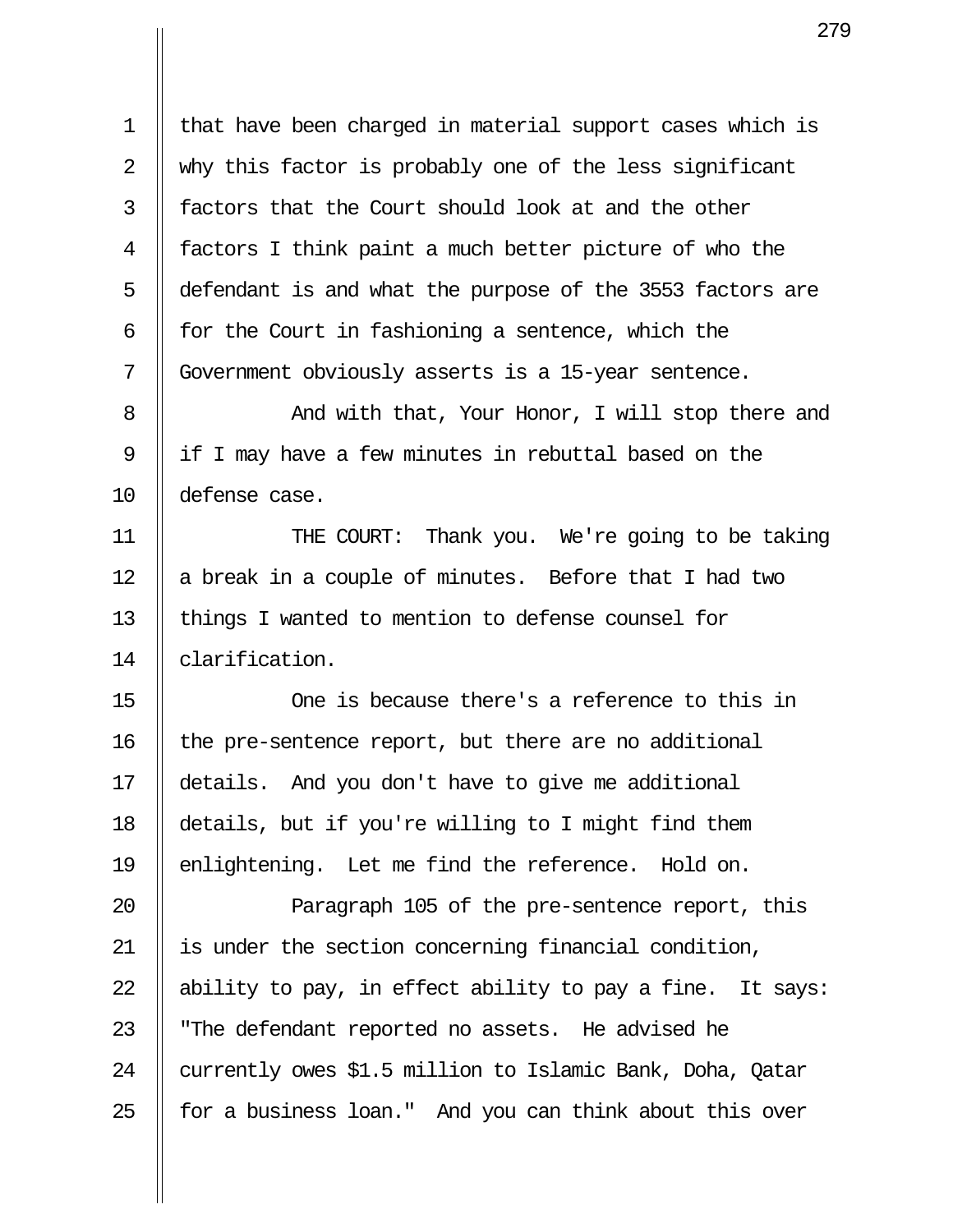1 || the break. But I'm very curious about that. Most people 2 don't borrow \$1.5 million. I don't know when that 3 | occurred, what happened. 4 || The other thing is in a number of the -- I think  $5$  | almost always when Mr. al-Marri wrote a letter to someone, 6  $\parallel$  the letter would begin by him saying, "Peace be upon those  $7 \parallel$  that follow the quidance." I would like to know what that 8 || means. We'll be in recess for 15 minutes. 9 (Recess taken) 10 MR. SMITH: Your Honor, before we start back in, 11 just a housekeeping matter to take care of. Yesterday 12 || there were a number of documents that were shown to the 13 || Court as well as some photographs and videos. We have 14 marked as Hearing Group Exhibit A the documents that were 15  $\parallel$  shown yesterday and also we have made a video, and I will 16  $\parallel$  give a copy to the Government of the video showing  $-$  the 17 DVD that has the videos and photographs. I understand 18 | from the Government as far as the video, they wish that to 19 be kept under seal. 20 || THE COURT: How can I keep it under seal if it's 21 admitted into evidence? 22 MS. BALTES: The Government's concern with the 23  $\parallel$  exhibits yesterday were that there was no redaction in the 24  $\parallel$  written material of some of the active duty military

25 || personnel, so we would request that to the extent that the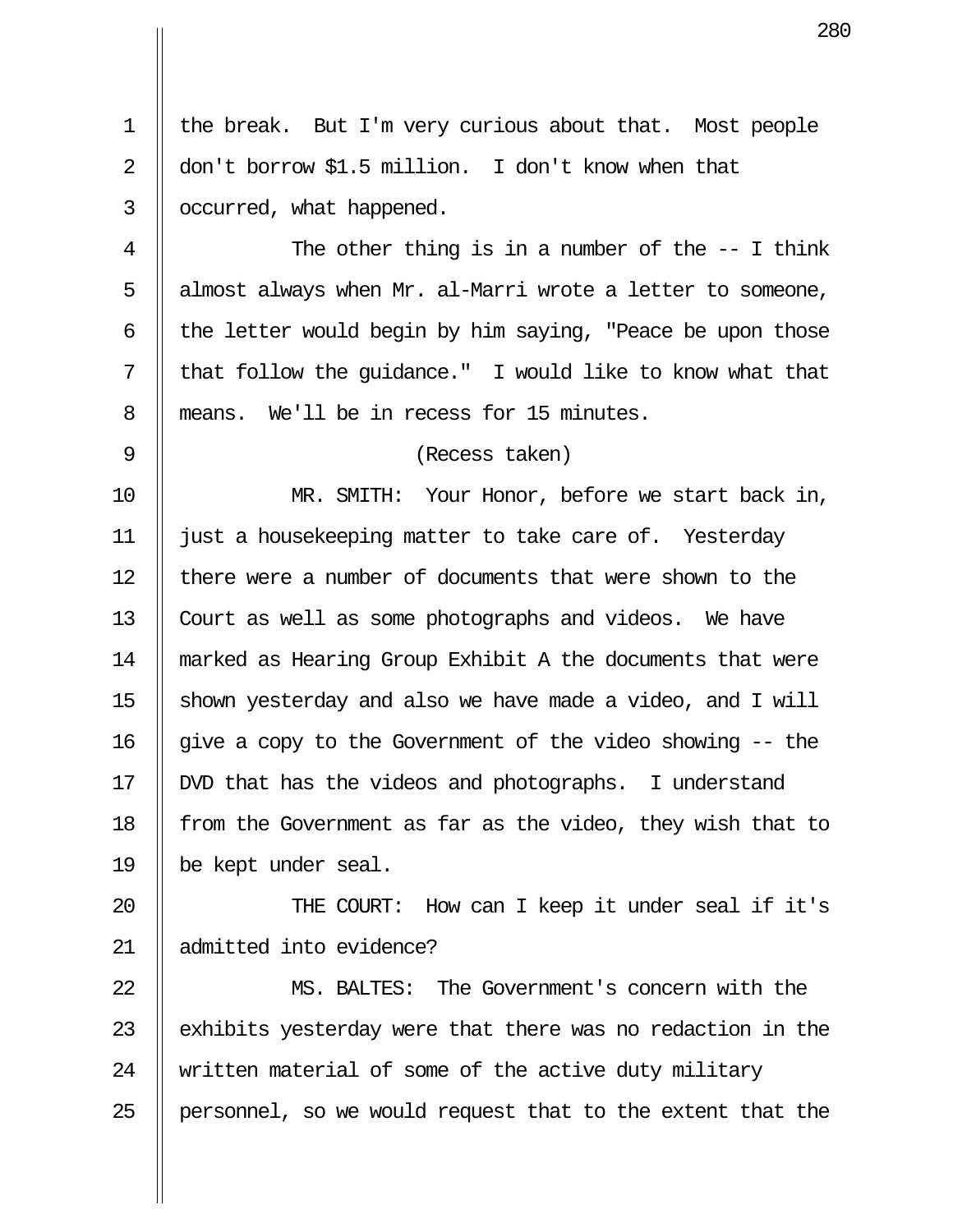1 exhibits have those names either we be provided an 2 | opportunity to redact them or they be kept under seal.  $3$   $\parallel$  The issue with the video is that it does show the full 4 || faces of active duty personnel which is something the 5 | Government is concerned about considering a lot of those 6 people serve overseas. So if the Court cannot seal that 7  $\parallel$  video, then we would like to be able to work with the 8 | defense to provide a copy.

9 || THE COURT: I would hope that the parties could 10  $\parallel$  confer on that, try to come up with something that 11 addresses the Government's legitimate interest and at the 12 Same time recognizes that normally once an exhibit is 13 admitted into evidence, it becomes part of the -- becomes 14 accessible by the public.

15 MR. SMITH: Certainly we can redact the 16 documents to remove any names. That's not any problem. 17 || As far as  $-$  I don't know technically how we redact faces, 18 | but  $-$  we can do it? Okay, we can do it.

19 MS. BALTES: I think it takes a little bit of 20  $\parallel$  time though, so --

21 || THE COURT: I'm certainly willing to seal it 22  $\parallel$  until that's done, but with the understanding that 23  $\parallel$  following the sentencing that that would have the highest 24 | priority so that whether it's a member of the public 25  $\parallel$  generally or the news media, whoever can have access to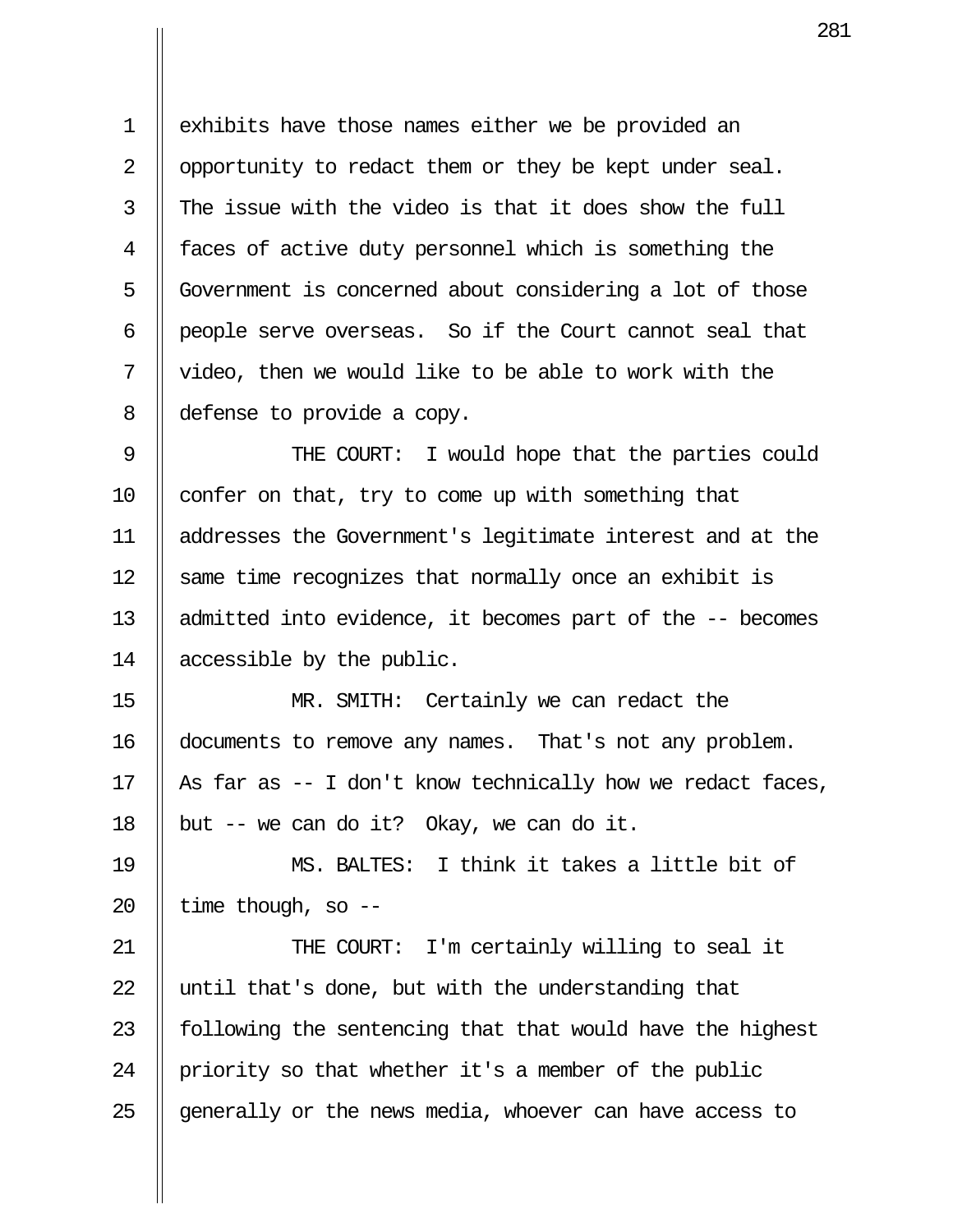|             | 28                                                         |
|-------------|------------------------------------------------------------|
| $\mathbf 1$ | it.                                                        |
| 2           | MR. SAVAGE: We will redact names and we will               |
| 3           | redact faces of military members.                          |
| 4           | THE COURT: Have you conferred so that you are              |
| 5           | on the same page as to which names need to be redacted     |
| 6           | from where?                                                |
| 7           | MS. BALTES: We have had discussions about that             |
| 8           | before, but I will make sure that --                       |
| 9           | THE COURT: I do think we need to be very exact             |
| 10          | about that. Does that implicate $-$ is that solely focused |
| 11          | on what was presented yesterday or is it -- are there      |
| 12          | other exhibits in the ones that I received prior to trial  |
| 13          | that need further redaction?                               |
| 14          | MS. BALTES: The two exhibits that also included            |
| 15          | that information were the ones that the Government         |
| 16          | requested be sealed yesterday and certainly we can work on |
| 17          | redacting copies of those so that those can be made public |
| 18          | as well.                                                   |
| 19          | THE COURT: Very good. All right. Thank you.                |
| 20          | So with that caveat then, as I understand it, all of the   |
| 21          | exhibits that were admitted yesterday -- all of the        |
| 22          | exhibits that were presented yesterday are admitted.       |
| 23          | MR. LUSTBERG: Thank you, Your Honor. If it                 |
| 24          | please the Court, I will first address the departure       |
| 25          | issues that we raised. I know the Court is going to        |

Ш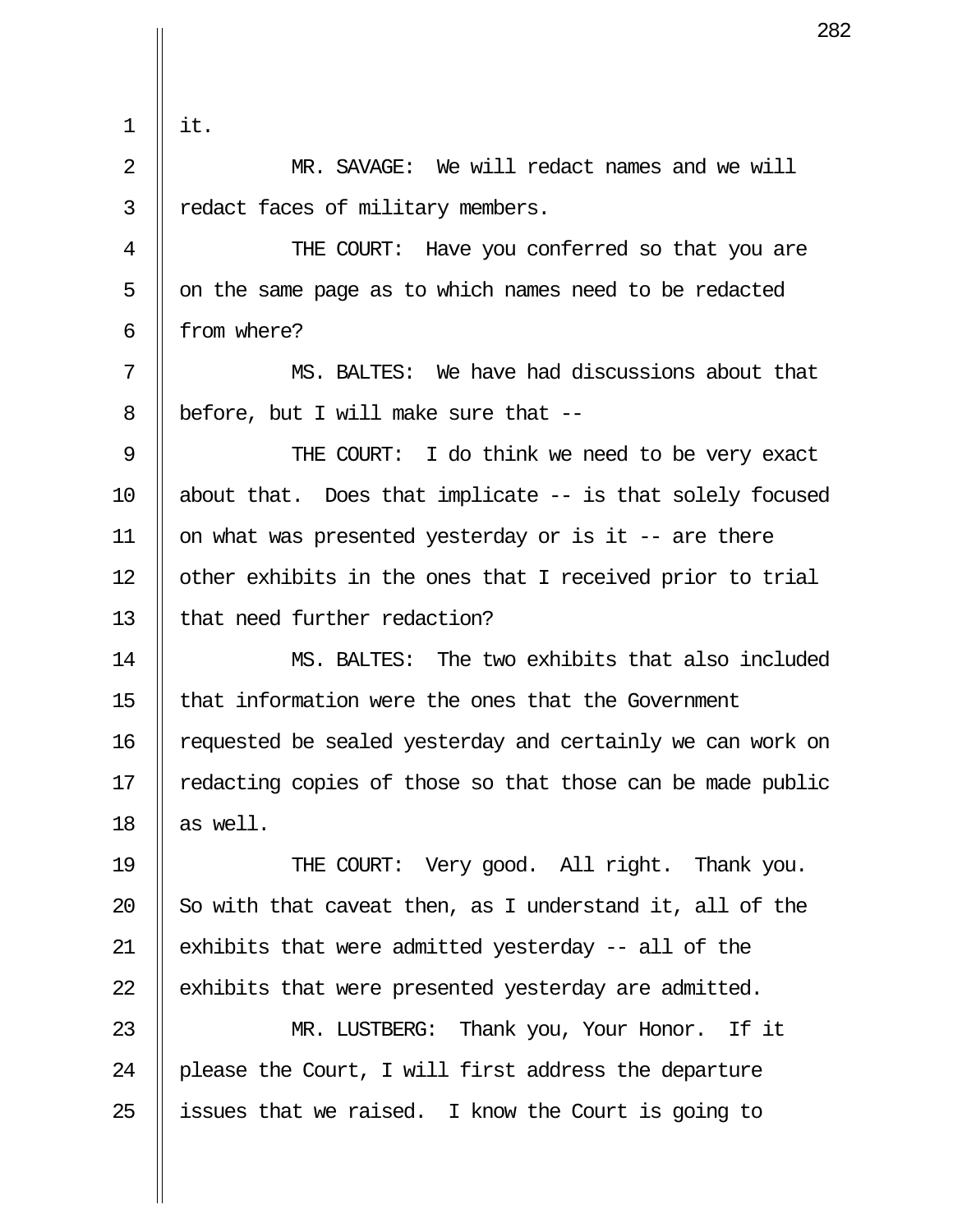1 consider these all together, but it will just help us to 2  $\parallel$  keep it straight if I can do it that way and then move on  $3 \parallel$  to 3553(a) factors and at that point, actually given that  $4 \parallel$  the second factor is the history and characteristics of  $5$  | the defendant, that's when we will show the videotape to  $6$  || the Court that we wanted to.

7 || THE COURT: Fair enough.

 8 MR. LUSTBERG: Let me start with the downward 9 | departure that we requested based upon Section 4A1.3(b). 10 Mr. Risley addressed that issue with Your Honor first, so 11 I'll address it first as well.

12 || Section 4A1.3(b) is a particular departure under 13 || the quidelines that is permitted when a defendant's 14 | criminal history category under the quidelines 15 substantially overstates (a) his criminal history and/or 16 (b) the likelihood that he will commit another crime.

17 || THE COURT: Is it "and/or" or both?

18 MR. LUSTBERG: Well, you know what? As soon as 19 I said that, I realized you would ask me that question and 20  $\parallel$  I'm going to get the exact language so we don't have to 21 || speculate about that. That's the language directly from 22  $\parallel$  the quidelines and it says: "If reliable information" --23  $\parallel$  I'm sorry. This is upward departure.

24 || THE COURT: I've got it. It's "or". 25 MR. LUSTBERG: Yes, it's "or. "If it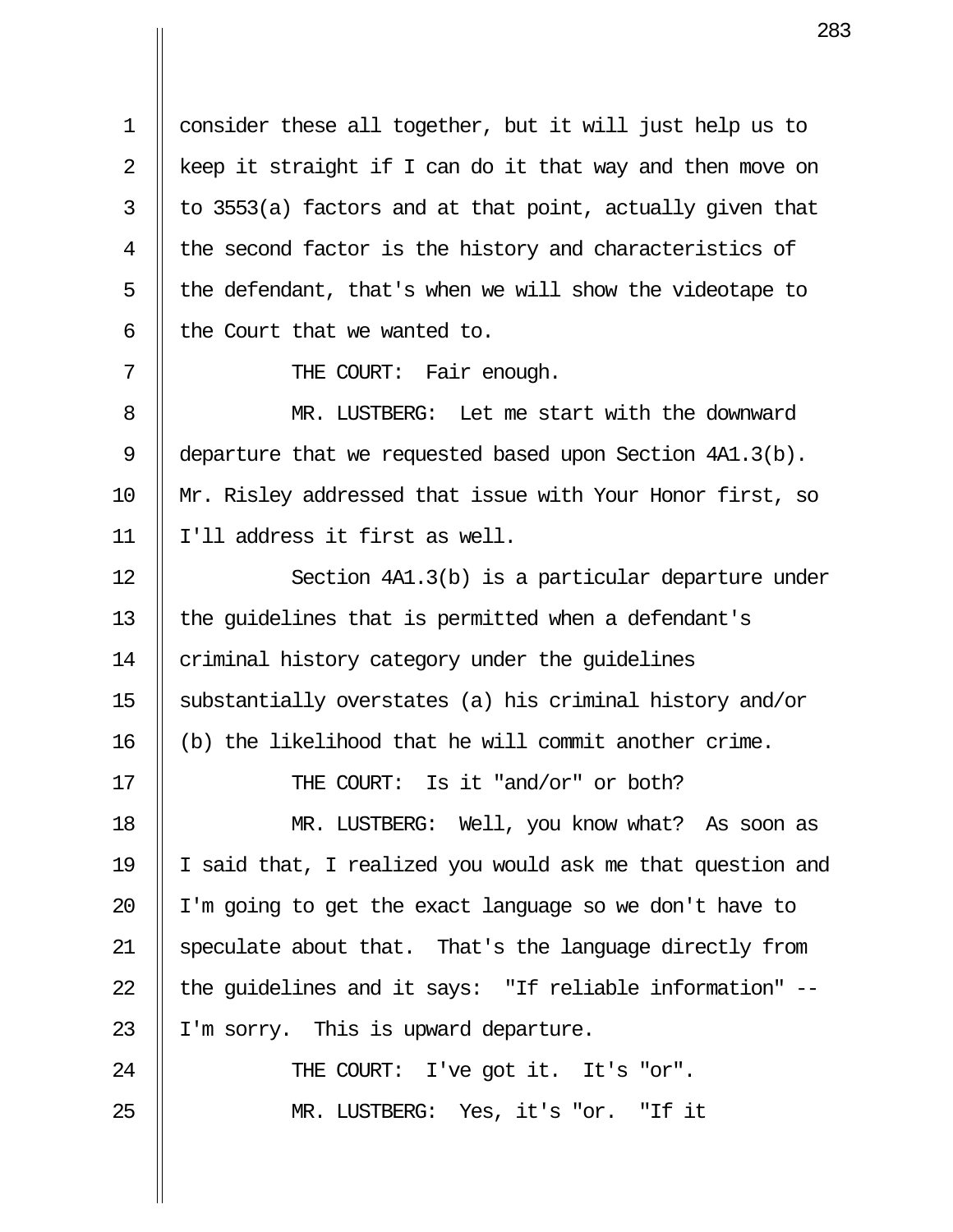1 overrepresents the seriousness of the defendant's criminal 2 || history or the likelihood that he will commit."

 $3$   $\parallel$  The way the cases address this is to boil it 4 down to initially a fairly simple inquiry which is is this 5 || defendant in this case the usual criminal history category 6 VI defendant. Respectfully, Mr. al-Marri is not. As the 7 Court is aware, he scores out before the terrorism 8 | enhancement as a criminal history category II and even 9 || that is based upon an 18-year old DWI conviction and the  $10$  | fact that he eventually, because he had left the country, 11 pleaded guilty to that offense in October 17 of 2001 when 12 he returned and he was sentenced on November 29, 2001, a 13 || couple of weeks before he was taken into custody, and so 14 || his arrest on these charges constituted sort of a 15 violation of that probation and that is what increased him 16 || from criminal history category I where he normally would 17 have been for a DWI to criminal history category II. So 18  $\parallel$  clearly a person with that criminal record is not 19 || typically a category VI, is not usually a category VI 20 offender.

21 Here obviously that's not what we're talking  $22$  || about. What we're talking about is the terrorism 23  $\parallel$  enhancement and, as the Court is well aware, the terrorism 24 || enhancement increases a defendant's offense level by 12  $25$   $\parallel$  and also automatically increases his criminal history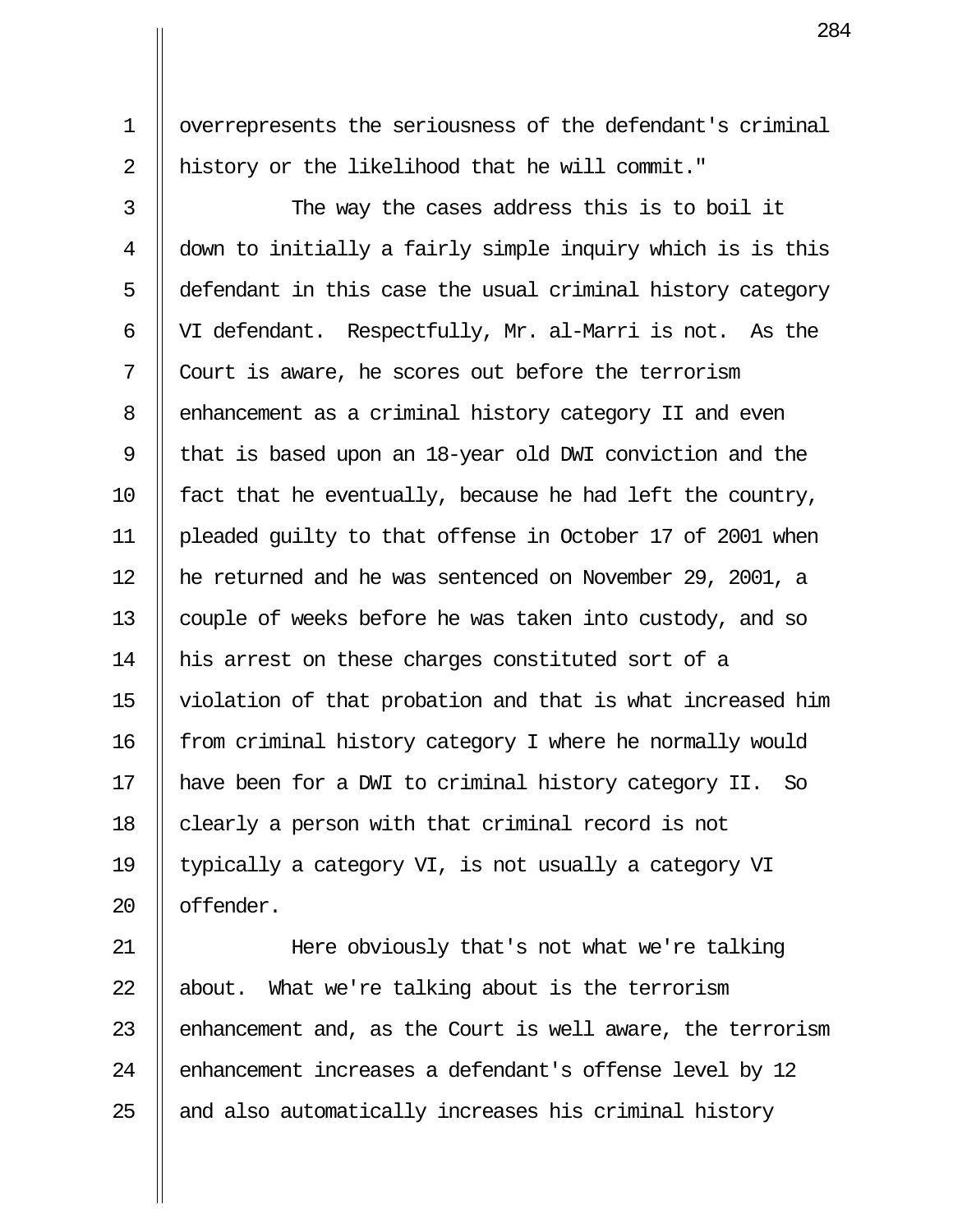1 | category to VI based upon two things, the dangerousness of  $2 \parallel$  the offense and the likelihood of recidivism. But as the 3 Government has repeatedly said today, the terrorism 4 | enhancement applies to a large, broad range of offenses 5  $\parallel$  and it's because it applies to such a broad range of 6 | offenses that Courts have in fact  $-$  and we provided the 7 authorities to Your Honor in our sentencing memo -- 8 departed downward, in fact departed downward as far as 9  $\parallel$  criminal history category I even when that enhancement 10 applies and especially in situations where it overstates 11 the likelihood of recidivism.

12 || As Your Honor knows, it is the defense's very 13 Strongly held view that Mr. al-Marri's likelihood of 14 || recidivism is overstated by criminal history category VI 15 || and by the Government's presentation here today. 16 || Mr. al-Marri will not recidivate for a number of reasons. 17  $\parallel$  I would like to take those in order because they are all 18  $\parallel$  the reasons that this Court ought to consider in deciding 19 whether criminal history category VI is in fact 20 appropriate.

21 || First, he has been very significantly punished 22  $\parallel$  and, therefore, very significantly deterred by the type of 23 || punishment that has been inflicted upon him and that he 24 || understands would be inflicted upon a person who does -- $25$   $\parallel$  who would commit the kind of offense that he has committed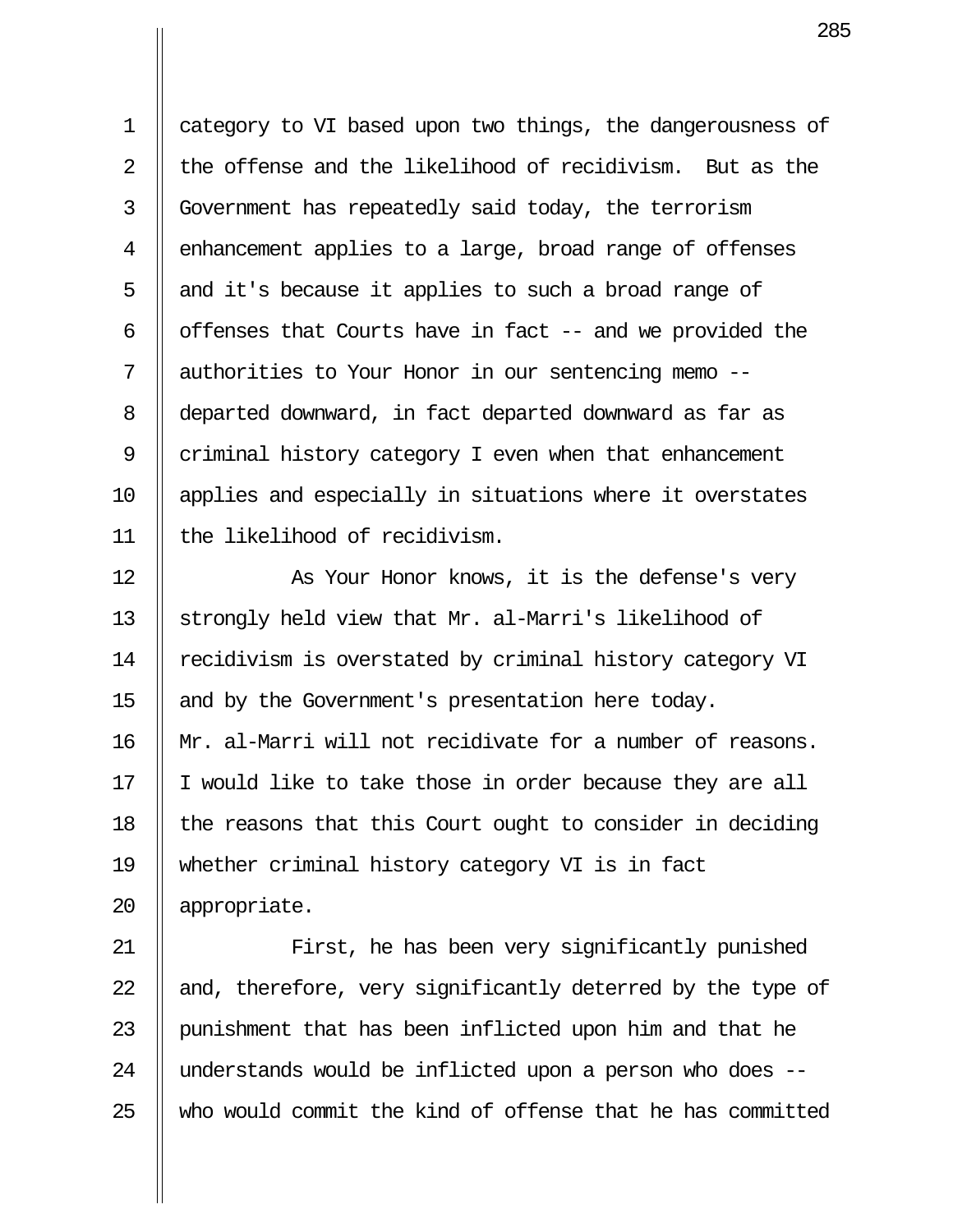1 in the past. But we as a practical matter, Your Honor, 2  $\parallel$  really do believe that this is a defendant who has 3  $\parallel$  changed. And with all due respect to Dr. Sirratt, her 4 || testimony in that regard is entirely unconvincing. It  $5$  | completely ignores the evidence. Not that, as Ms. Baltes 6  $\parallel$  says, Mr. al-Marri has carved out a number of Americans  $7 \parallel$  who he likes, but the fact that -- and you will hear this 8 | from his own mouth shortly and much more. And that's why, 9 Judge, it's a good idea for you to take this all as a 10 whole and not rule on these applications one at a time.

11 Mr. al-Marri's affection for people at the Brig  $12$  || and for his attorneys is not limited to them. He 13 understands that those are Americans and he has a greater 14 || understanding of this country and of the good here that is 15 | represented by particularly Mr. and Mrs. Savage who have 16 | spent an extraordinary amount of time, energy, personal 17  $\parallel$  resources to stand by Mr. al-Marri's side for what is now 18 | years under what has at times been extremely emotionally 19 draining and difficult circumstances. And Mr. al-Marri 20 doesn't say so, therefore, he would never do anything to 21 || hurt the Savages. What he says is that he understands now 22 What Americans are about, that the Savages are the kinds 23  $\parallel$  of Americans that are out there all around this country 24  $\parallel$  and the kind of people who he would never hurt. And so he 25  $\parallel$  has a different view, not just of them and not just of the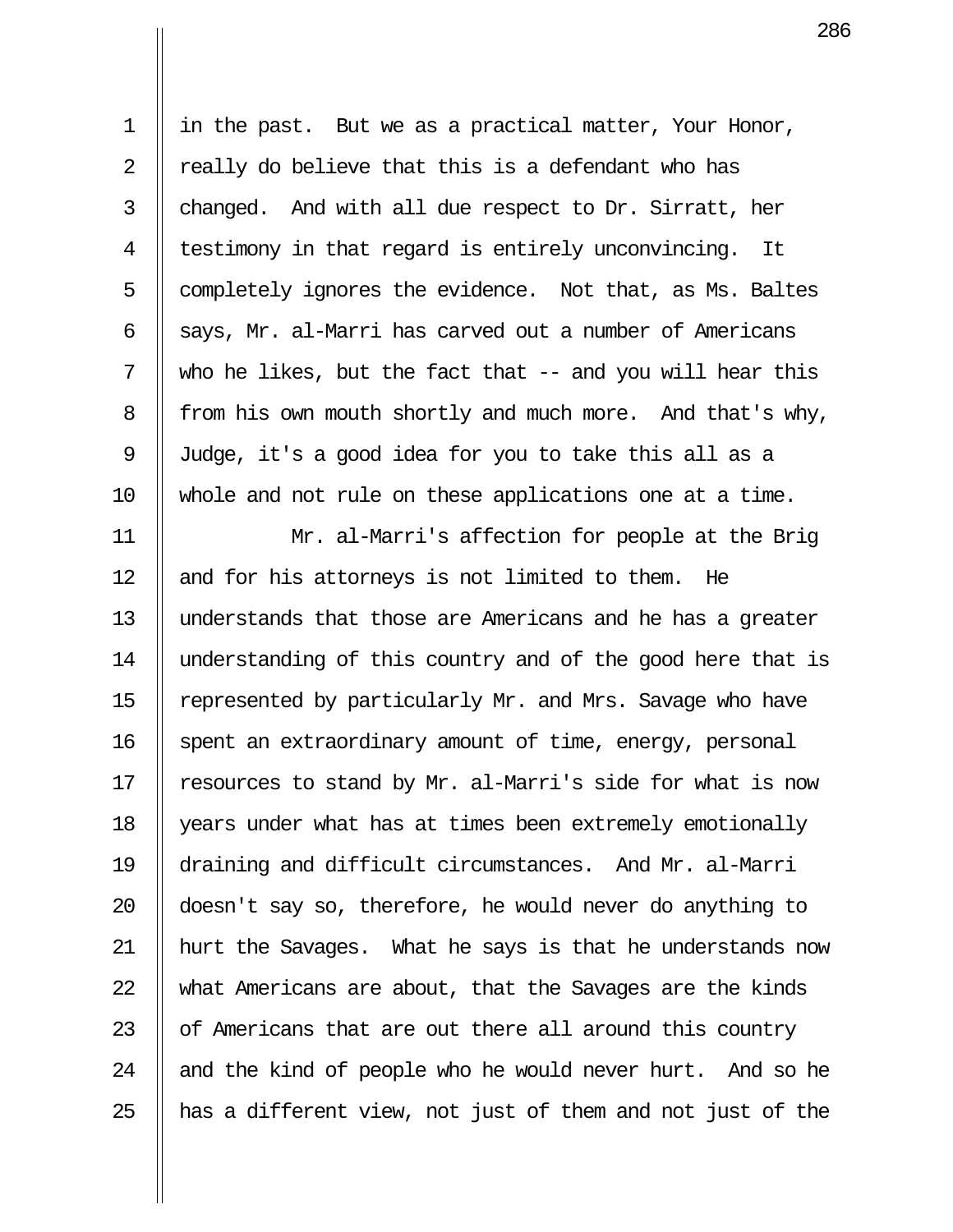1 uniformed staff at the Brig that treated him with decency, 2  $\parallel$  but of all of us as a result of that. That is the fact. 3 Now Major Sirratt says that she had 4 | conversations with Mr. al-Marri where he said something 5 || along the lines of the Jews are infidels and they should 6 be killed. Your Honor, you have Government Exhibit 6 and 7 I would challenge the Court to go through Government 8 Exhibit 6 and find any statement that says anything like  $9 \parallel$  that. 10 || THE COURT: I did that yesterday. 11 MR. LUSTBERG: It's not there. It's not there, 12  $\parallel$  as she herself admitted, but let's talk about what is 13  $\parallel$  there. There is for sure a discussion that we went over 14 || on cross-examination of Major Sirratt on June 25, 2007 in 15 which Mr. al-Marri discusses the fact that he and his 16 brother, who was at the time detained at Guantanamo, would  $17$   $\parallel$  not be released until the war was over and that the war 18 would not be over until there were no longer infidels on 19  $\parallel$  Palestine soil or words to that effect. 20 Your Honor, if you read that particular 21 discussion on that day it's abundantly clear exactly what  $22$   $\parallel$  was going on and what was going on was that Mr. al-Marri 23  $\parallel$  was having a discussion about politics. He was having a 24 discussion about what was likely to happen. He had at no 25 || point said, "I will be involved in killing people," or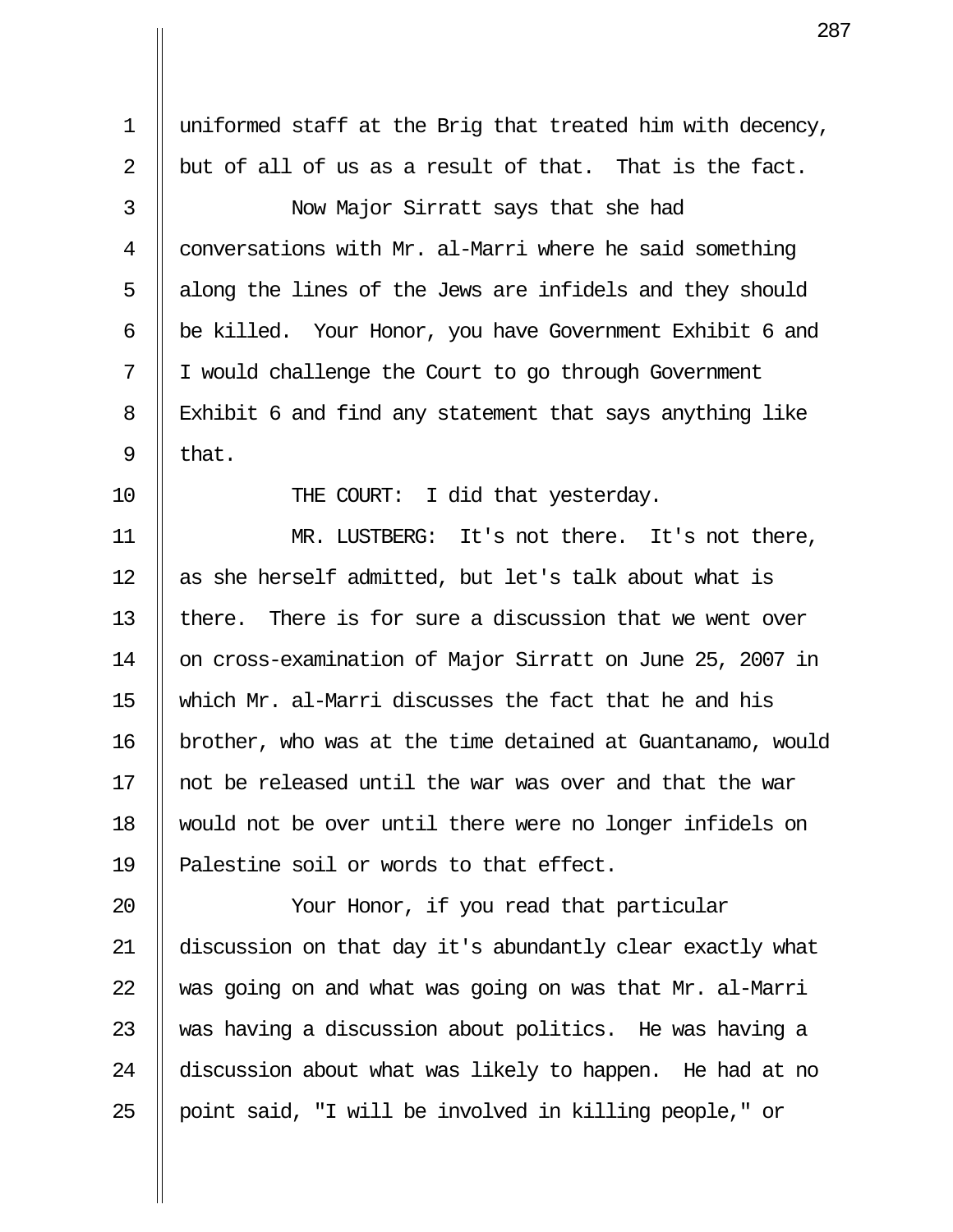1 | even that they should be killed. He was saying that he 2 || would remain in custody or his brother would remain in  $3$  || custody for the length of the war and that that war would  $4 \parallel qo$  on for a very long time. At no point in that 5 discussion does he say that that was his position. Now 6  $\parallel$  Dr. Sirratt says that's what he said and the Court will  $7$  || have to evaluate of course her credibility in light of the 8 | fact that she was taking notes about things far beyond the 9 medical services that she says she was tasked to provide.  $10$   $\parallel$  One would think if he said something like that, it would 11 appear in the notes and it doesn't. Instead what appears 12  $\parallel$  is really a relatively -- I mean, obviously these are 13 Serious matters, but it's an abstract general discussion 14 || of these issues.

15 You will hear with your own ears and not too  $16$  || long from now what Mr. al-Marri himself has to say about 17 his view of these things and you will see it is not in the 18 | least consistent with Dr. Sirratt, who in any event has 19  $\parallel$  had no contact with him over the last -- really any 20 || significant contact since 2007, which is now two years  $21$  | ago.

22 || Iikewise Your Honor can examine her report, 23  $\parallel$  form 600 or whatever it is, about the issue of Suni and 24 Shiites. And, again, it's the report dated July 12, 2007. 25  $\parallel$  Again, it is an abstract discussion of these issues. They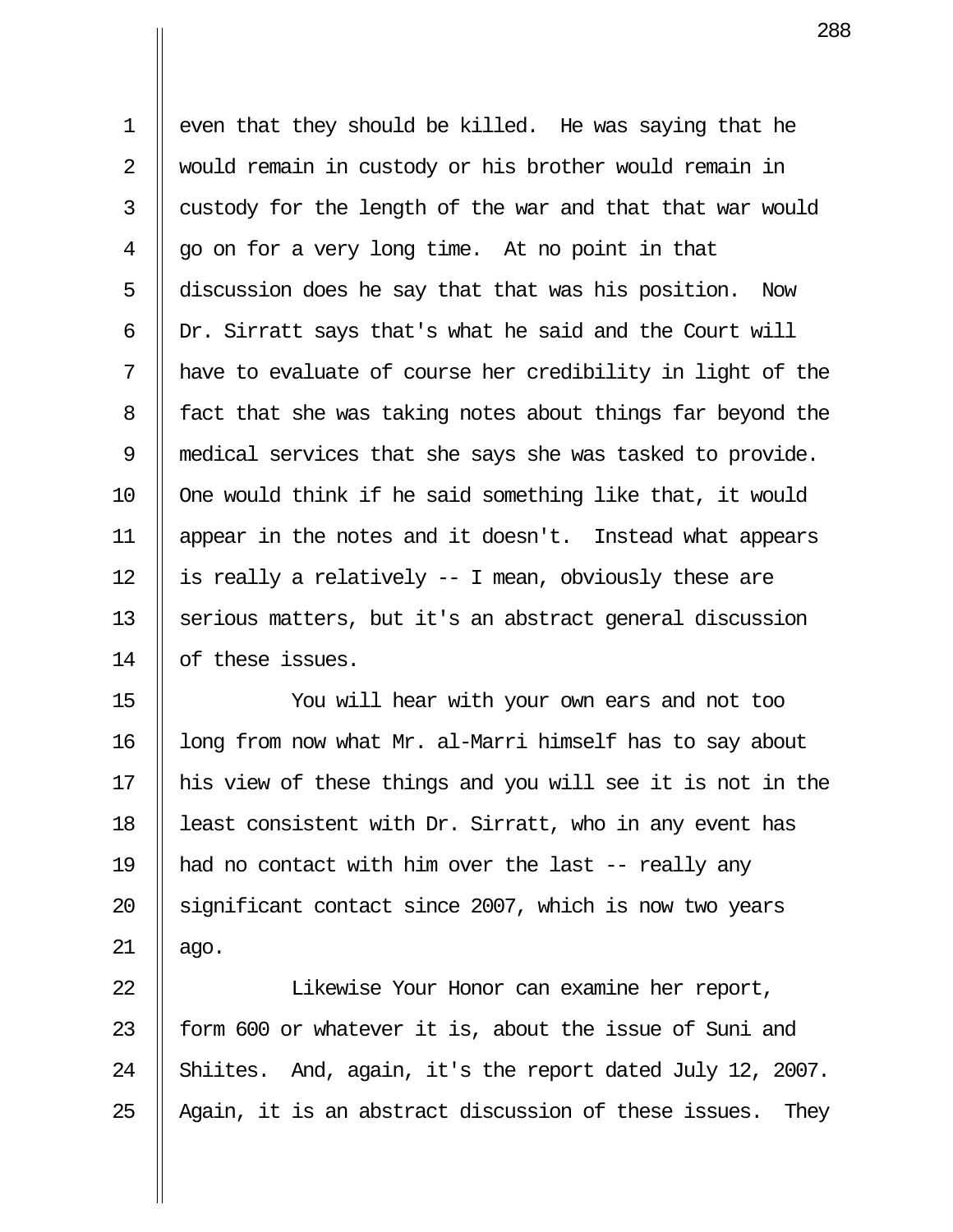1 | are discussing those types of matters. There is no point 2 at which Mr. al-Marri evidences any commitment to 3 || undertake any violent act or even any sympathy with those 4 || violent acts. They are discussing the difference between  $5 \parallel$  Sunis and Shiites. And when you read that paragraph, 6  $\parallel$  that's exactly what it talks about.

7 || To rely upon that to say that those two 8 discussions in the context of a man who has been so 9 Severely punished and, therefore, so severely specifically 10 deterred, in the context of a man who has become -- it's 11 not just as Mr. Risley says that he's a good guy. 12 Respectfully, that has not been our position. It is not 13 || our position he is unlikely to recidivate because he's a 14 || good guy with a good sense of humor. That really does 15 demean the argument that we're making.

16 The argument that we're making is unbelievably 17 || real and is revealed by the evidence of record and by the 18 way that Mr. al-Marri interacted with everybody from the 19 commander on down at the Brig and has continued to this 20  $\parallel$  day at places, at Pekin and with all of us, and we're not 21 || really allowed to testify, but it does speak of a 22 | remarkable transformation and Mr. Berman's letter does 23  $\parallel$  bear powerful witness to that transformation, a 24  $\parallel$  transformation of a man who came here, has pleaded quilty  $25$  || to coming here to do bad things and now will not do bad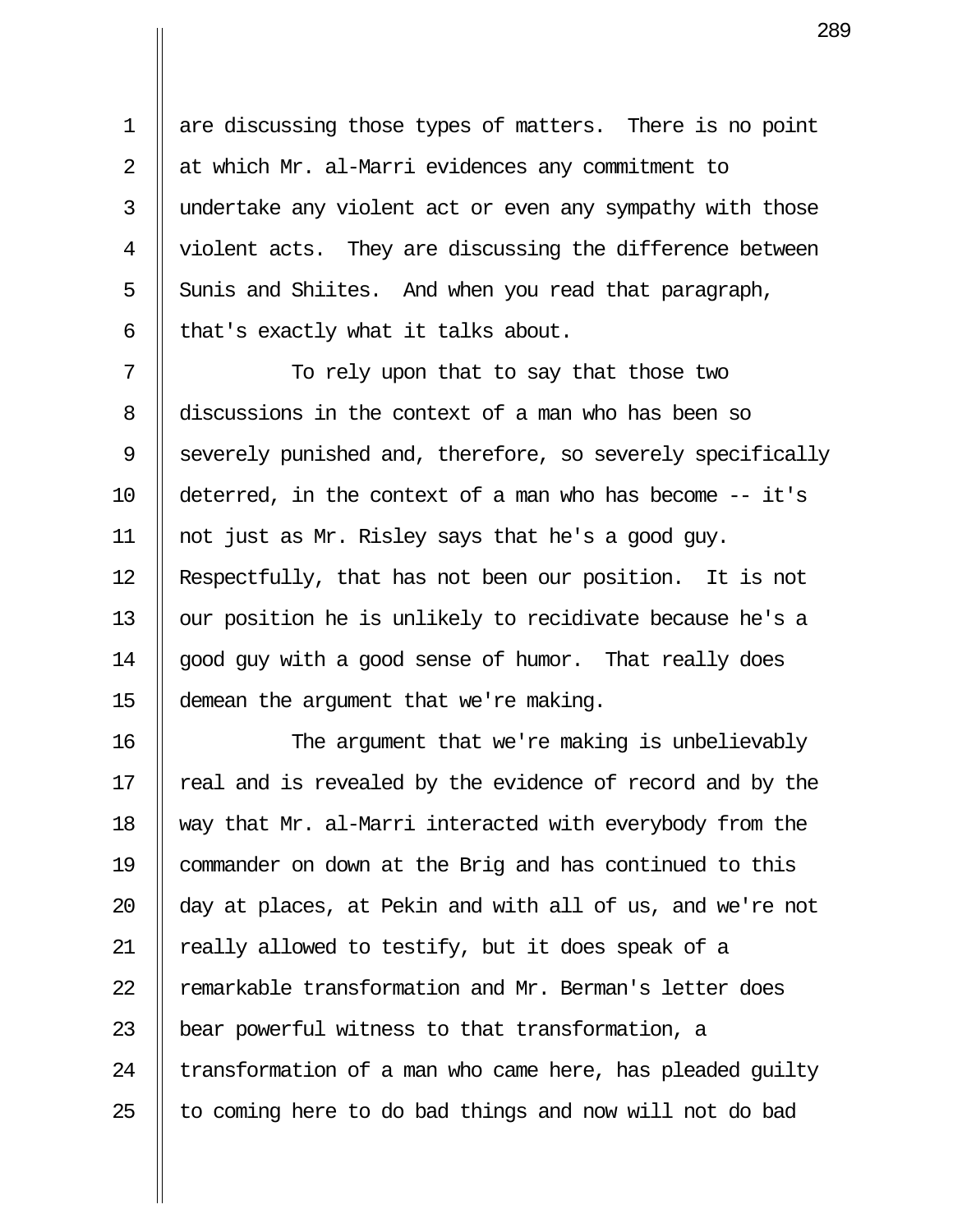1 | things to the United States, does not believe in doing 2  $\parallel$  that and stands for peace and love. And you're going to 3 | hear that for yourself.

 4 Mr. al-Marri will not commit another offense and 5 | putting him in criminal history category VI completely 6  $\parallel$  overstates his likelihood of recidivism. Certainly the 7 Government has not come forward with any evidence that is 8 || the least bit persuasive on the fact that that's the kind 9  $\parallel$  of thing that he's likely to do. He should be treated as  $10$  || a criminal history category I or criminal history 11 category II if you want to use the one that would 12 || otherwise be --

13 || THE COURT: So there shouldn't be any reflection 14 in his criminal history category for his conduct in this 15  $\parallel$  case? Is that what you're saying?

16 || MR. LUSTBERG: Well, typically --

17 || THE COURT: Answer that question.

18 || MR. LUSTBERG: You're correct, Judge. That is 19  $\parallel$  our position and that is the position that is consistent  $20$   $\parallel$  with what has happened in other cases with the terrorism 21 || enhancement that we cited to the Court in our papers. I 22  $\parallel$  did not see anything -- I haven't seen any case law that 23  $\parallel$  has addressed it to the contrary. We did cite cases to 24 || Your Honor where people in criminal history category VI 25 || were reduced to criminal history category I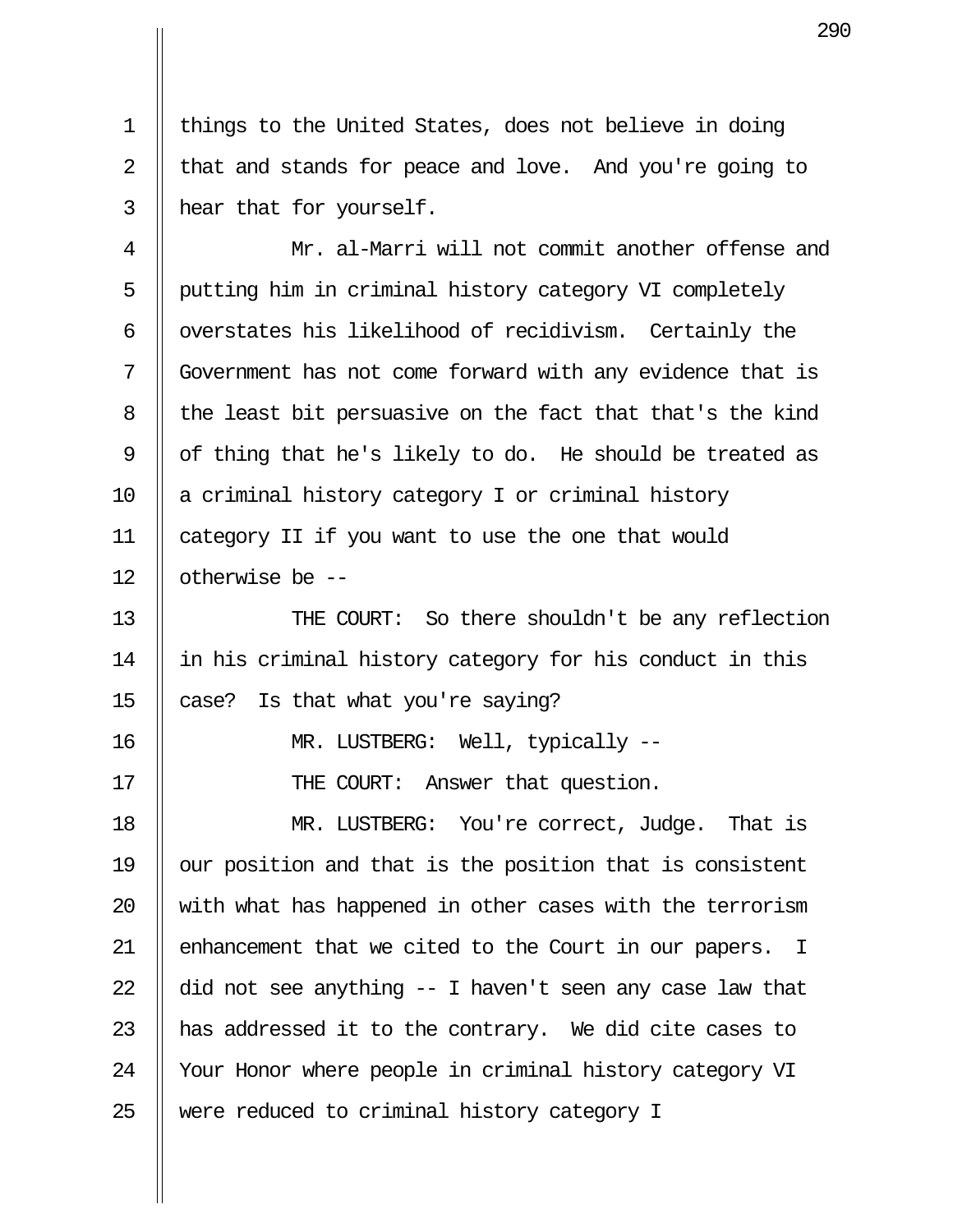1 notwithstanding the terrorism enhancement and it is our 2 | position that's what ought to happen here.

 3 At the end of the day one could -- that matters 4  $\parallel$  a great deal because that would bring his offense -- if he 5  $\parallel$  were criminal history category II, for example -- well, it 6  $\parallel$  would still be at a level that would be slightly above the 7 || 180 months, but much closer.

 8 However, there's an extent to which all that is 9 quite academic because Your Honor's starting point is not 10 || the quideline range that you arrived at. Your Honor's 11 starting point is 180 months. The Government did not  $12$  || address this point at all, but we did in our papers, which 13  $\parallel$  is this.

14 Under Section 5G -- I think it's 1.1 of the 15  $\parallel$  guidelines. Under Section 5G1.1(a) of the guidelines, it 16 States as follows: "Where the statutorily authorized 17 maximum sentence is less than the minimum of the 18 applicable guideline range, the statutorily authorized 19 maximum sentence shall be the guideline sentence."

20 || That is, therefore, the starting point for Your 21 Honor's 3553 -- for any departure analysis, although this 22  $\parallel$  obviously is a departure so it wouldn't be the starting 23 || point for this last one, but for any departure for 24  $\parallel$  conditions and also for any 3553(a) analysis.

25 || The Government has not pointed to any authority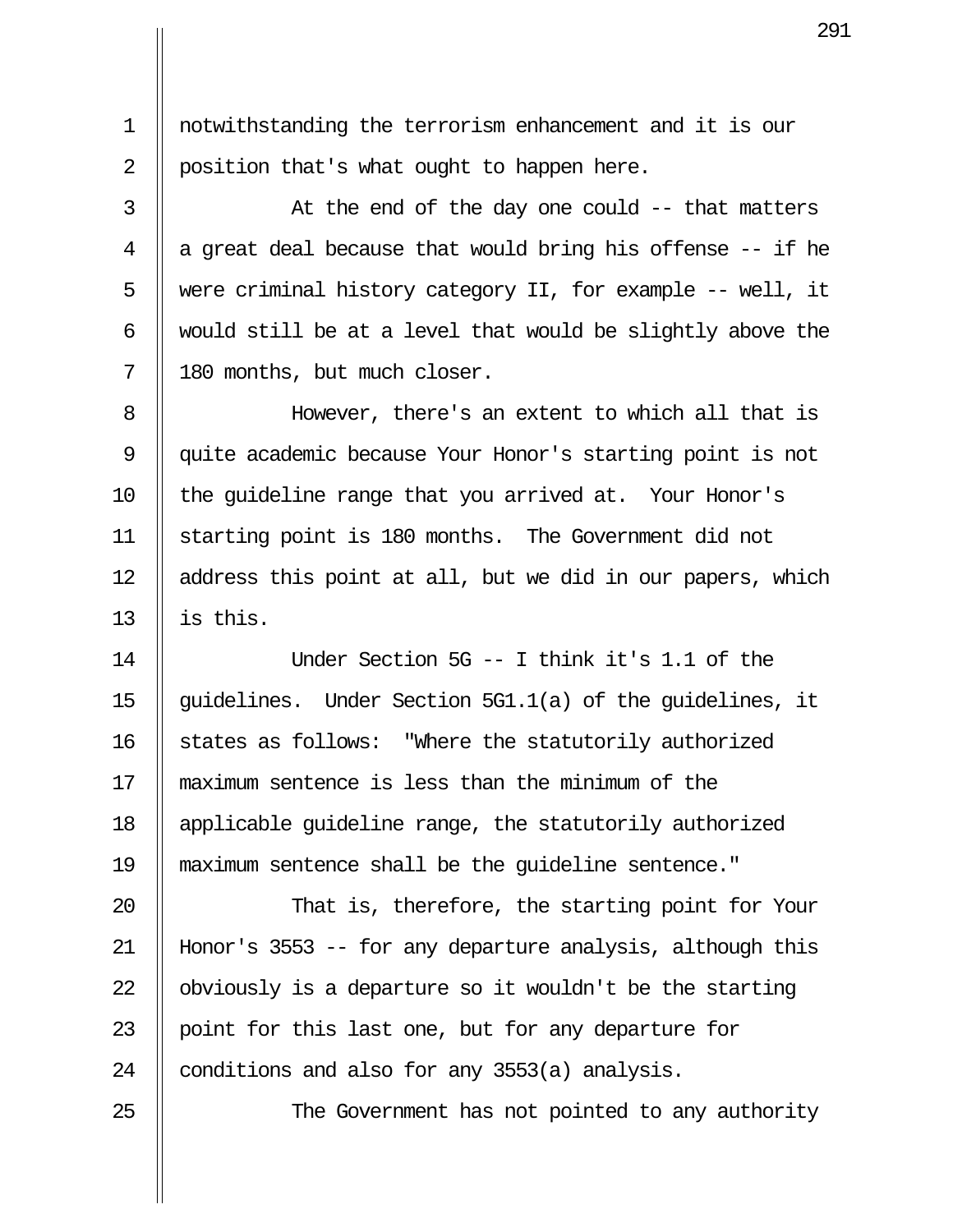1 || and there isn't any that stands for the proposition that 2  $\parallel$  where the sentencing quideline range is above that, that  $3$  || that should be the starting point from which Your Honor 4 Works or even that it should carry any weight and they  $5$  || give it a great deal of weight in the way the Courts have  $6$  || sentenced. That is to say the Court should not consider  $7$  || the fact that the quidelines have arrived at a range 8 | higher than 180 months in deciding whether and how far to 9 || vary from the quideline range if that's what the Court 10 || chooses to do.

11 THE COURT: Are you saying I shouldn't consider 12  $\parallel$  that?

13 MR. LUSTBERG: You should not consider that. 14 || THE COURT: Where does it say that in there? 15  $\parallel$  All it says is that effectively or as a practical matter 16 in that situation the guideline range becomes 180 because  $17$  | that is the statutory maximum.

18 MR. LUSTBERG: Right. And then under 3553 one 19 of the factors the Court is supposed to consider is the 20 || quideline sentence and what the Sentencing Commission has 21  $\parallel$  said is under those unique circumstances -- and the Court 22 || pointed out it doesn't happen very often. I mean, 23  $\parallel$  typically the statutory maximum and the quidelines tend to  $24$   $\parallel$  be in closer proximity to one another and usually in fact,  $25$  || I'm sure in the vast majority of Your Honor's sentences,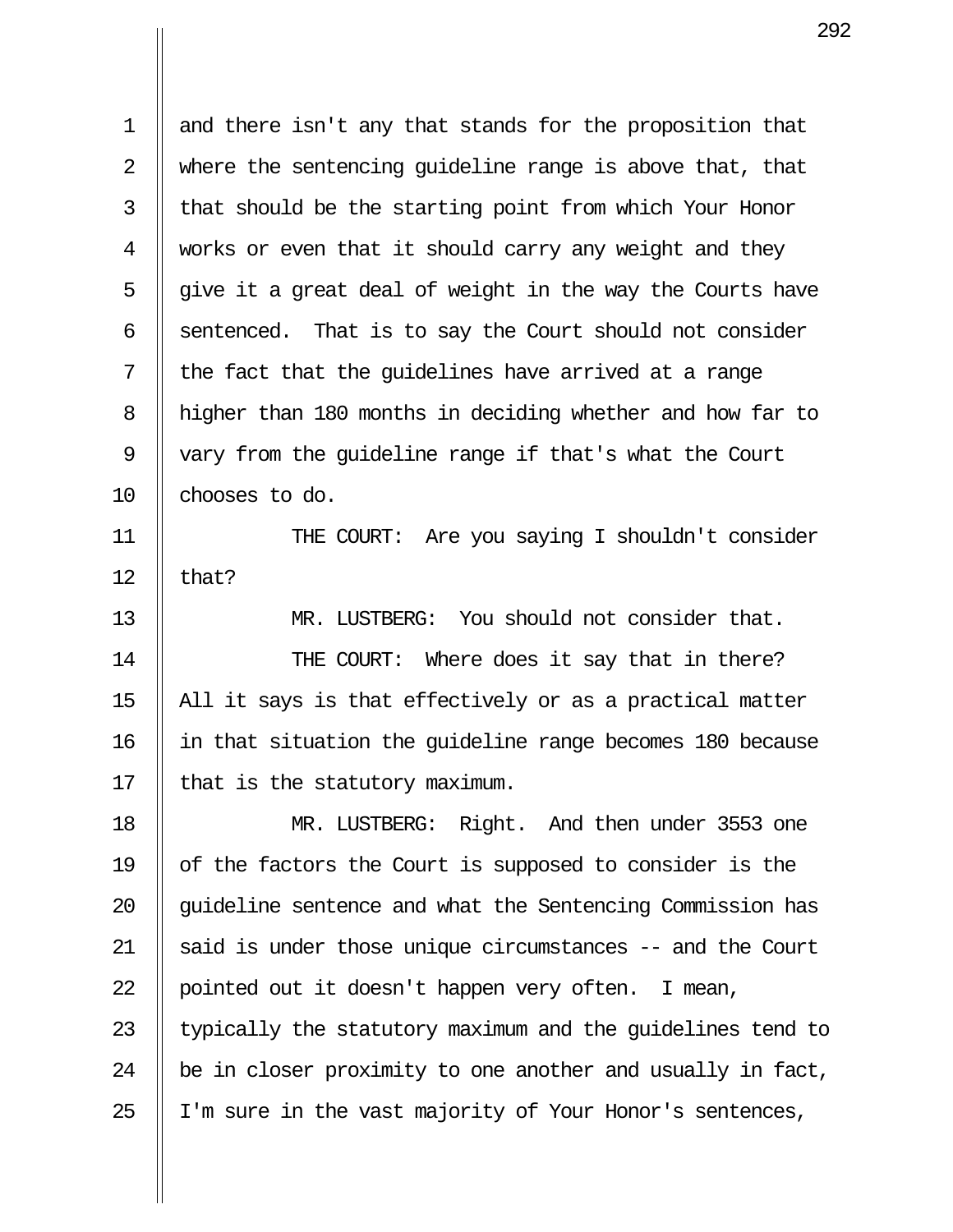1 the guideline range is beneath the statutory maximum and 2  $\parallel$  so you don't encounter that issue. But the Sentencing 3 || Commission has told you how to treat that in those rare 4 circumstances where you do. 5 THE COURT: No doubt the guideline range becomes  $6 \parallel 180$  months. 7 MR. LUSTBERG: Pardon me? 8 THE COURT: The guideline range is 180. 9 || MR. LUSTBERG: Correct. No question. So that's 10  $\parallel$  the point from which you start. And --11 || THE COURT: No doubt about that. 12 MR. LUSTBERG: And it's also the guideline, it 13 || is the wisdom of the Sentencing Commission, that is 14 || supposed to be weighed under  $3553(a)$ . That's one of the 15 3553(a) factors. 16 THE COURT: Well, let me just interrupt. I 17 don't want to spend a lot of time on this. 18 || MR. LUSTBERG: I'm not going to. 19 || THE COURT: Because obviously if the statutory 20  $\parallel$  maximum is 180, to say that the quideline range remains 21 above that is ridiculous. 22 || MR. LUSTBERG: Correct. Right. But the 23 Government spent a great deal of time in their 24 || presentation  $-$  the only reason I'm addressing this  $-$  and 25  $\parallel$  in our brief it's a footnote around page 100. The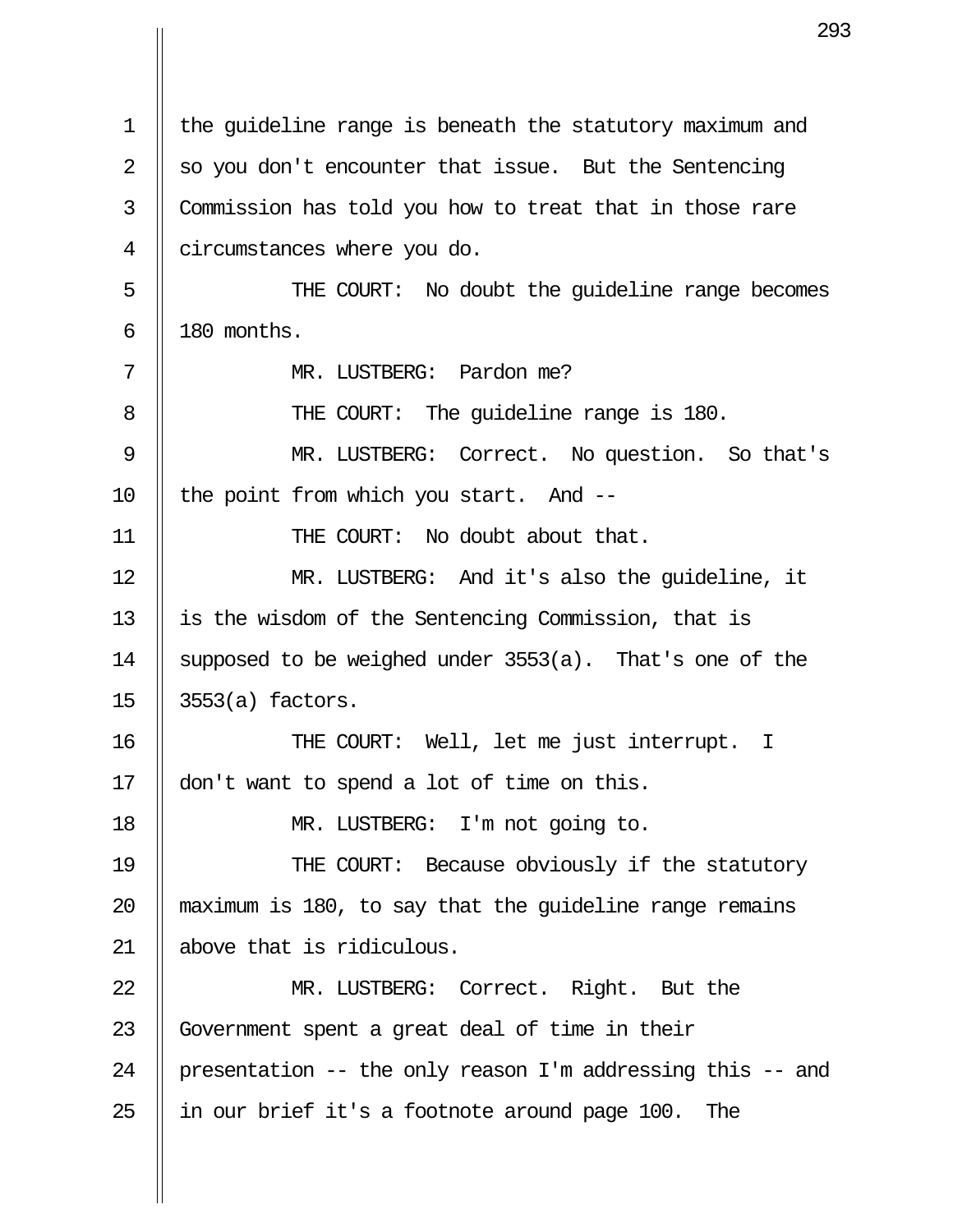1 Government spent a great deal of time arguing that because  $2 \parallel$  the sentencing quideline range would otherwise have been  $3$  || much higher, that somehow that should, I guess, argue 4 || against or be considered by the Court in arguing against a 5 || variance. I think legally that's incorrect and that's the 6 | position I'm taking here and I think that 5G speaks to  $7 \parallel$  that.

8 || THE COURT: All right. You've made your point. 9 MR. LUSTBERG: I want to now address the 10 conditions of Mr. al-Marri's detention. That has 11 obviously been the focus of this hearing in many ways from 12 || its outset and continues to be an extremely important 13  $\parallel$  issue and I want to first deal with a couple of the points 14 | that the Government made.

15 || First, I appreciate Ms. Baltes' concession that 16  $\parallel$  the conditions under which Mr. al-Marri was detained were, 17  $\parallel$  to use her terms, different from any other criminal 18 defendant. She's obviously correct about that. However, 19  $\parallel$  she says a few things that are disturbing.

20 || First of all, she says that it shouldn't matter 21 | because  $-$ - or not that it shouldn't matter, but it should 22 matter less because of the offense that he committed. To 23  $\parallel$  be sure, Your Honor, when you ultimately arrive at a 24  $\parallel$  sentence in this matter, you're going to consider all of 25  $\parallel$  the 3553(a) factors and the first one is the nature and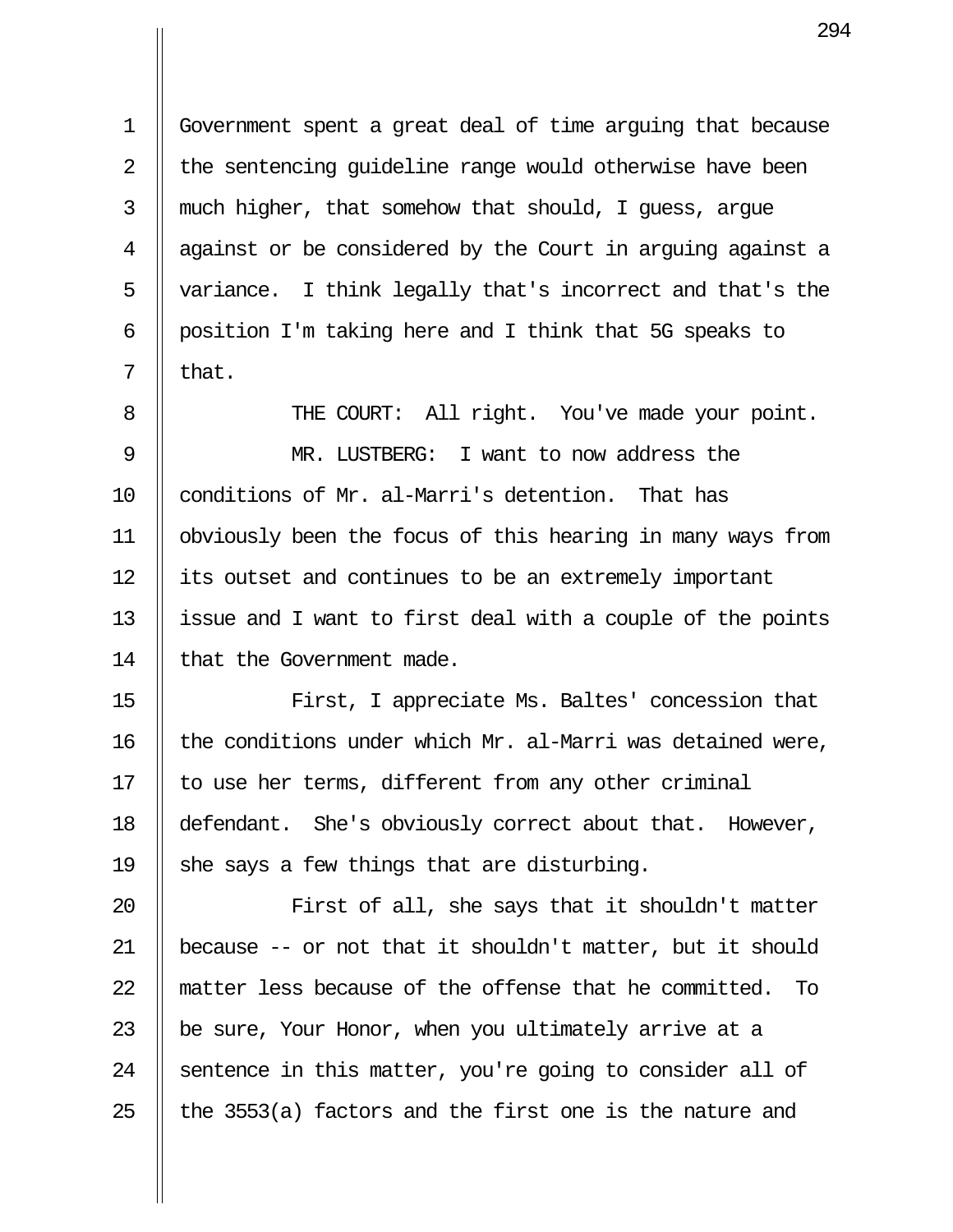1 circumstances of the offense, so we're not arguing that 2  $\parallel$  that shouldn't be considered. But the notion that that 3 | offense because of what it was justifies those conditions 4 | of confinement or more to the point that that offense 5 || because of what it was serves to undermine an argument 6  $\parallel$  that those conditions of confinement ought not be  $7 \parallel$  considered by the Court in deciding whether to vary from 8 || the guidelines is wrong and disturbing. If the Court 9 || finds that those conditions are different from any other  $10$  | criminal defendant, then under the case law that we have 11 cited to the Court your Honor has the discretion to depart 12 downward from the guidelines on that basis and certainly 13 || you have the discretion under  $3553(a)$  to consider that as 14 || one of the circumstances of the offense in deciding what 15  $\parallel$  the ultimate sentence ought to be.

16 || So whether you do it by way of departure or 17 variance always is a little bit of angel stands on the 18 head of a pin. It matters little. The point is that the 19 fact that Mr. al-Marri was held under those conditions for 20  $\parallel$  as long as he was -- and I'm going to talk about them in a 21 moment -- ought not be in any way mitigated because of 22  $\parallel$  what this offense was. That's just unfair and it's wrong.

23 || Beyond that, the notion that somehow that was  $24$  || already taken into account in the plea agreement that we  $25$  || reached is an extraordinary contention. I don't know all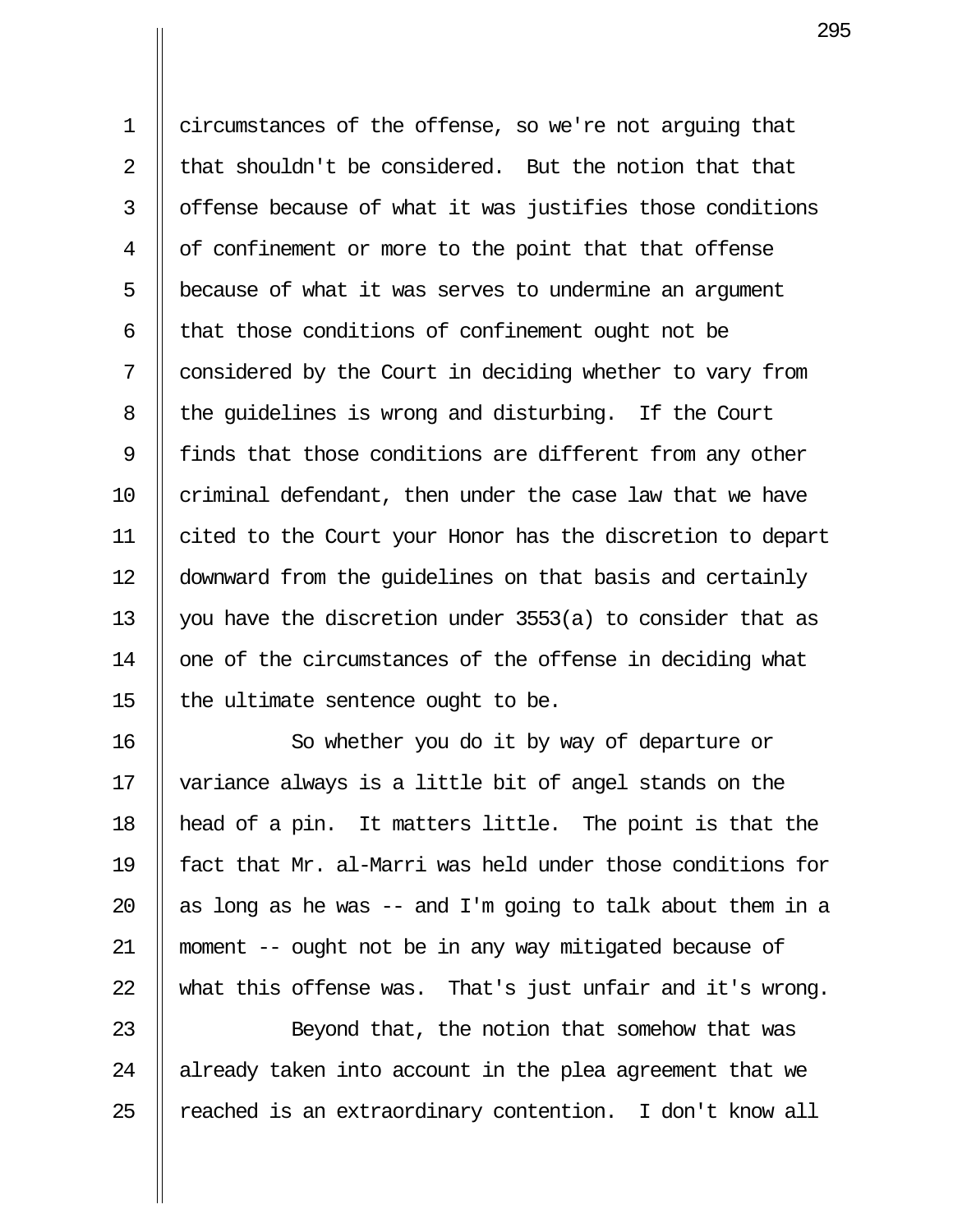1 | of the details as to why the Government chose to enter 2 || into the plea agreement it did. There were obviously a  $3$   $\parallel$  1ot of discussions back and forth, including discussions  $4 \parallel$  that are not relevant to the Court as to what we thought 5  $\parallel$  the likelihood was of Mr. al-Marri getting credit for time 6 Served from the Bureau of Prisons. I will say that the 7  $\parallel$  assessment of what that likelihood was is different -- was 8 different then than it is now, but in any event the point  $9$   $\parallel$  is this.

10 The plea agreement was, as Ms. Baltes says, a 11 plea agreement that was reached in order for the parties  $12$  || to do what they always do in reaching plea agreements, 13 which was to moderate each side's litigation risk. That's 14 | correct. It is not and was not by its terms an effort to 15  $\parallel$  take into account the conditions under which Mr. al-Marri 16 was held. And you know that because from day one and as 17 || part of the plea agreement we have been telling Your Honor 18 || and telling the Government that that was going to be an 19 issue that we were going to raise at sentencing and that 20  $\parallel$  that should be relevant to the sentence that the Court 21 || reaches. That's beyond what the plea agreement did. 22  $\parallel$  There's just no question that that was the intent of the 23  $\parallel$  parties and it was not the intent of the parties to in any 24  $\parallel$  way say that because this was a good deal in some sense 25  $\parallel$  that, therefore, Mr. al-Marri's -- the conditions under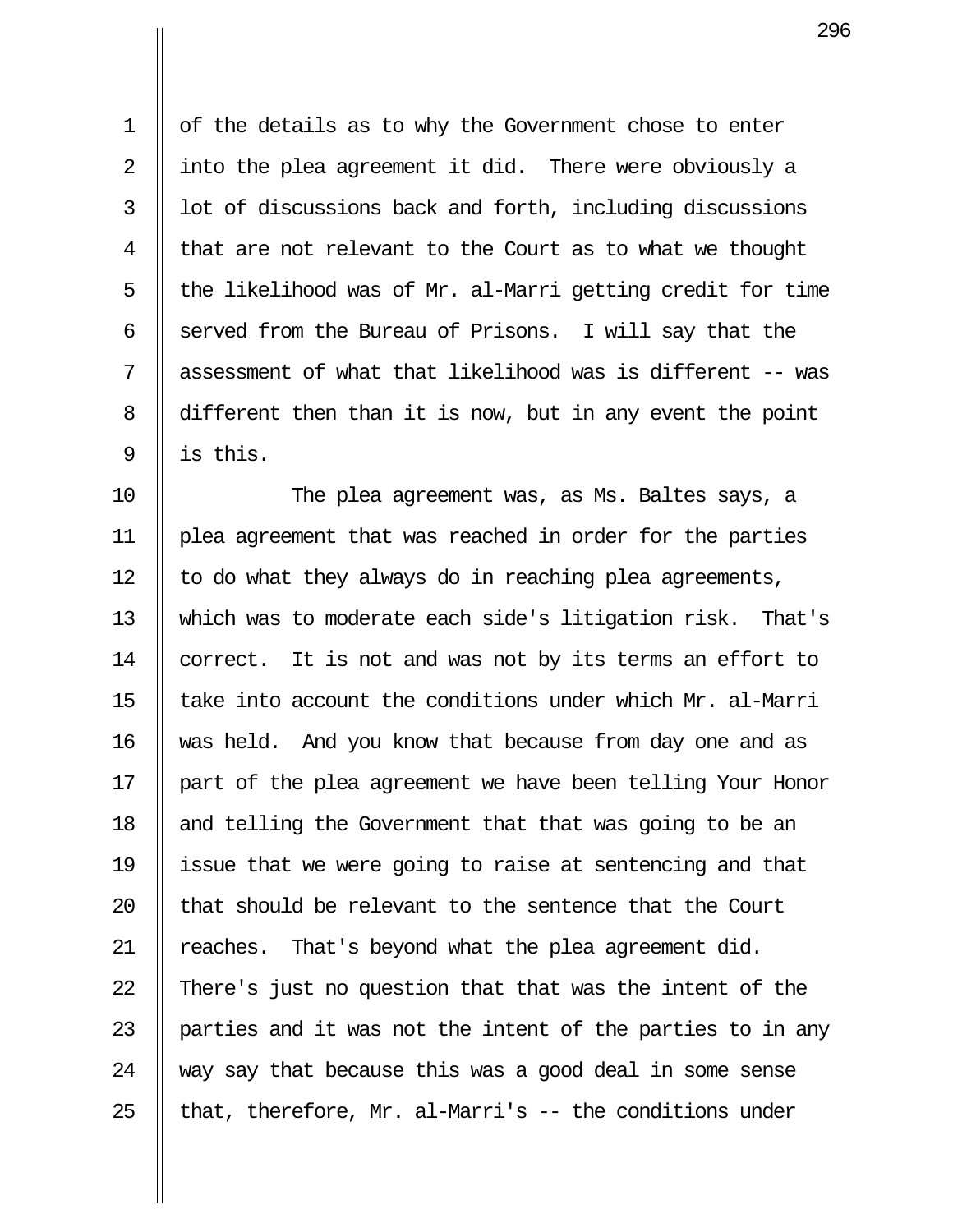1 which he was held should somehow be less significant in 2 | the Court's analysis.

3 || Really it is not disputed and it is indisputable 4 || that unusually harsh conditions of pre-trial confinement  $5$  || are a mitigating circumstance that may warrant a downward 6  $\parallel$  departure. That is the law. It's the law of this 7  $\parallel$  circuit. It's the law of the land. And in this case 8 | there really is no question but that those conditions 9 | existed. I want to talk about a few of those conditions.

10 First, for six years Mr. al-Marri was in 11 indefinite detention. No matter how good things were at 12  $\parallel$  the Brig -- and they did improve. There's no question 13 || about that. Until February of this year, he was not 14 | charged. There was no process. There was no end in 15  $\parallel$  sight. I was asked by a newspaper reporter recently, 16 "Does Mr. al-Marri feel like there's now light at the end 17 || of the tunnel?" One of the great things about our  $18$  | criminal justice system is there is light at the end of 19  $\parallel$  the tunnel. Sometimes that light is a long way off, but 20  $\parallel$  at least there's a tunnel that you can look through. At 21  $\parallel$  the time that he was in the Brig there was no tunnel, let 22  $\parallel$  alone light at the end of it. It was just going to go on 23  $\parallel$  and on and on and he had no idea when it would ever end or 24 whether it would ever end. For all that time, from 25 June 23, 2003 until October 14, 2004, he didn't see any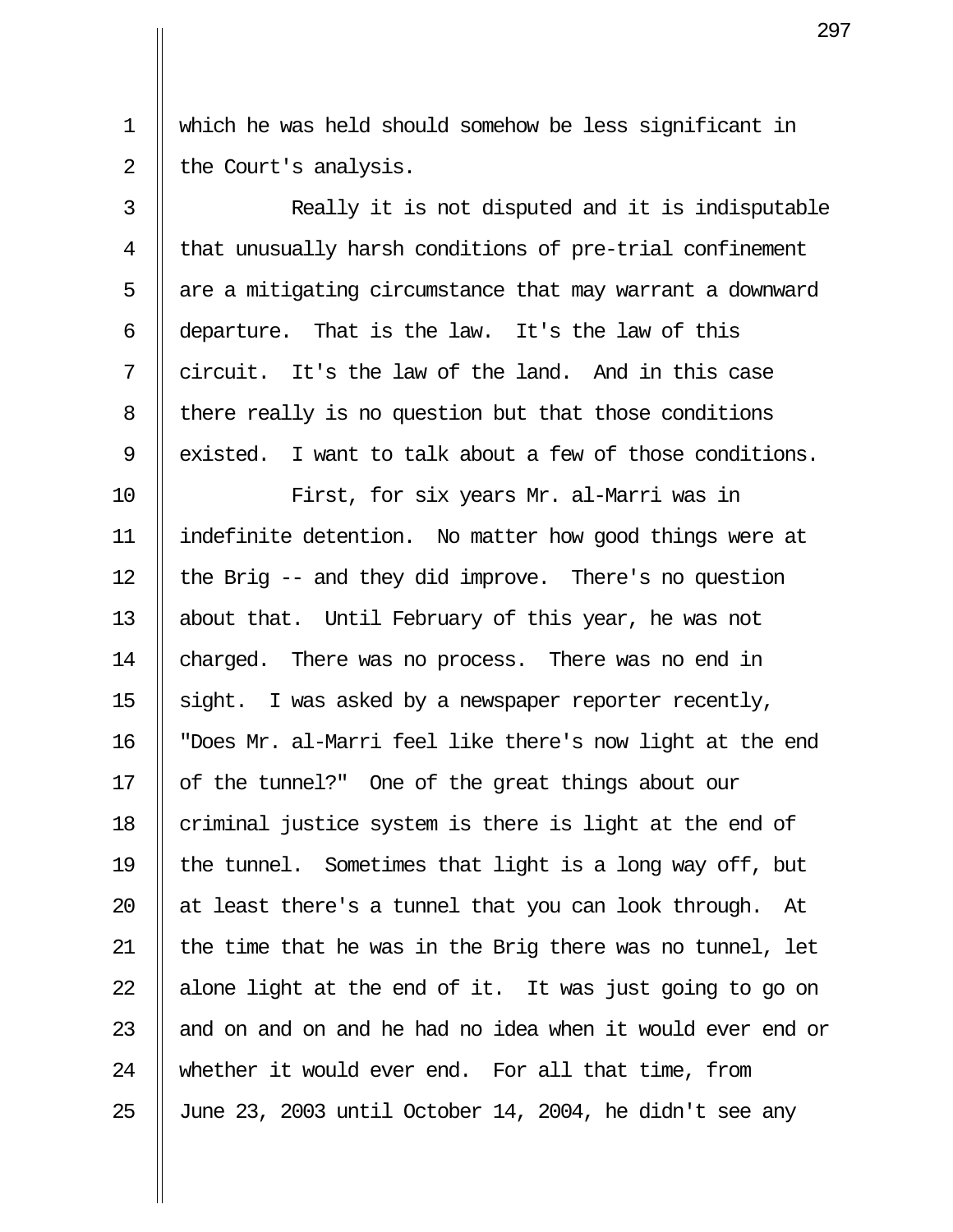1 | lawyers, anybody from the ICRC, nobody outside of his 2 | interrogators and Brig staff.

 $3 \parallel$  But be that as it may, the point of it is he 4 didn't have any sense that it would ever come to an end 5  $\parallel$  and that is one of the most brutal things that I can 6  $\parallel$  imagine somebody going through, the notion that you're  $7 \parallel$  there and there's no end in sight. You can't even mark 8 | off the days and say, "It's one fewer day before I get 9 || out." Because you don't know that it will ever end and 10 || there's no process to determine whether it will ever end.

11 That has devastating psychological consequences. 12  $\parallel$  It has -- as the expert testimony or the expert literature 13  $\parallel$  that we have cited to Your Honor in our brief indicates, 14 it leads to pervasive hopelessness, deep despair, so much 15  $\parallel$  so that there really are very serious constitutional 16 questions that the Supreme Court discusses in the Zadvydas 17 || case and really that were only avoided in this case 18 because Mr. al-Marri's case then in the Supreme Court was 19 mooted by the indictment here.

 $\parallel$  But this case is even a little different than  $\parallel$  that. This case is even a little different from the case 22 Where somebody faces indefinite detention. This was a  $\parallel$  case in which Mr. al-Marri was before Your Honor in this  $\parallel$  court facing criminal charges after he had been facing the  $\parallel$  same criminal charges that were in the Southern District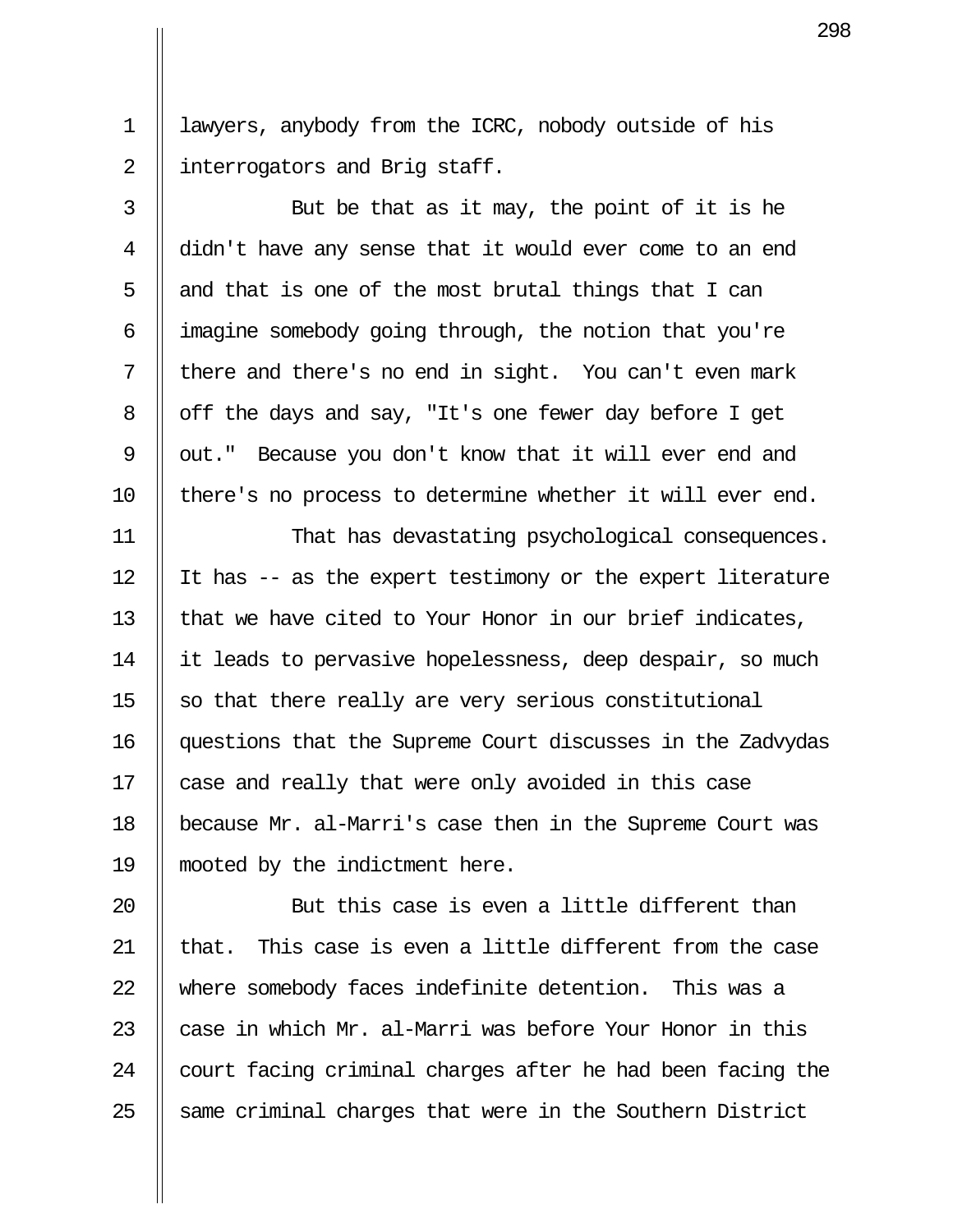1 | of New York where we arqued there was no venue, which is 2 || why it ended up before this Court.

 3 Your Honor probably remembers that day in June 4 || of 2003. It was about a week or ten days before we were 5  $\parallel$  to have a suppression hearing in the case and I think 6  $\parallel$  about a month before the trial that the Court scheduled 7 II and Mr. Smith was here and the Government came over and 8 Showed Your Honor the order from the President declaring 9 || Mr. al-Marri an enemy combatant.

10 Up until that time Mr. al-Marri did have an end 11 in sight. Your Honor had carefully at his arraignment 12 | laid out for him what the maximum penalties he faced were. 13 Your Honor had apprised him, as all good district court 14 | judges do, of what his rights were. He knew those rights 15 || and he knew what he faced. And suddenly beginning in June 16 of 2003, he didn't. Suddenly he was in, as some people 17 have described it, a legal black hole where there was not 18  $\parallel$  only no end in sight, but not even a process to determine 19  $\parallel$  that end.

 $\parallel$  This is much worse than a sentence of life 21 imprisonment, what he was going through at that time, in 22 Some ways because it was indeterminate and there was no  $\parallel$  sense as to what would happen to him, as to what would || even become of him. So that when his interrogators would || tell him, "We can make you disappear so that nobody will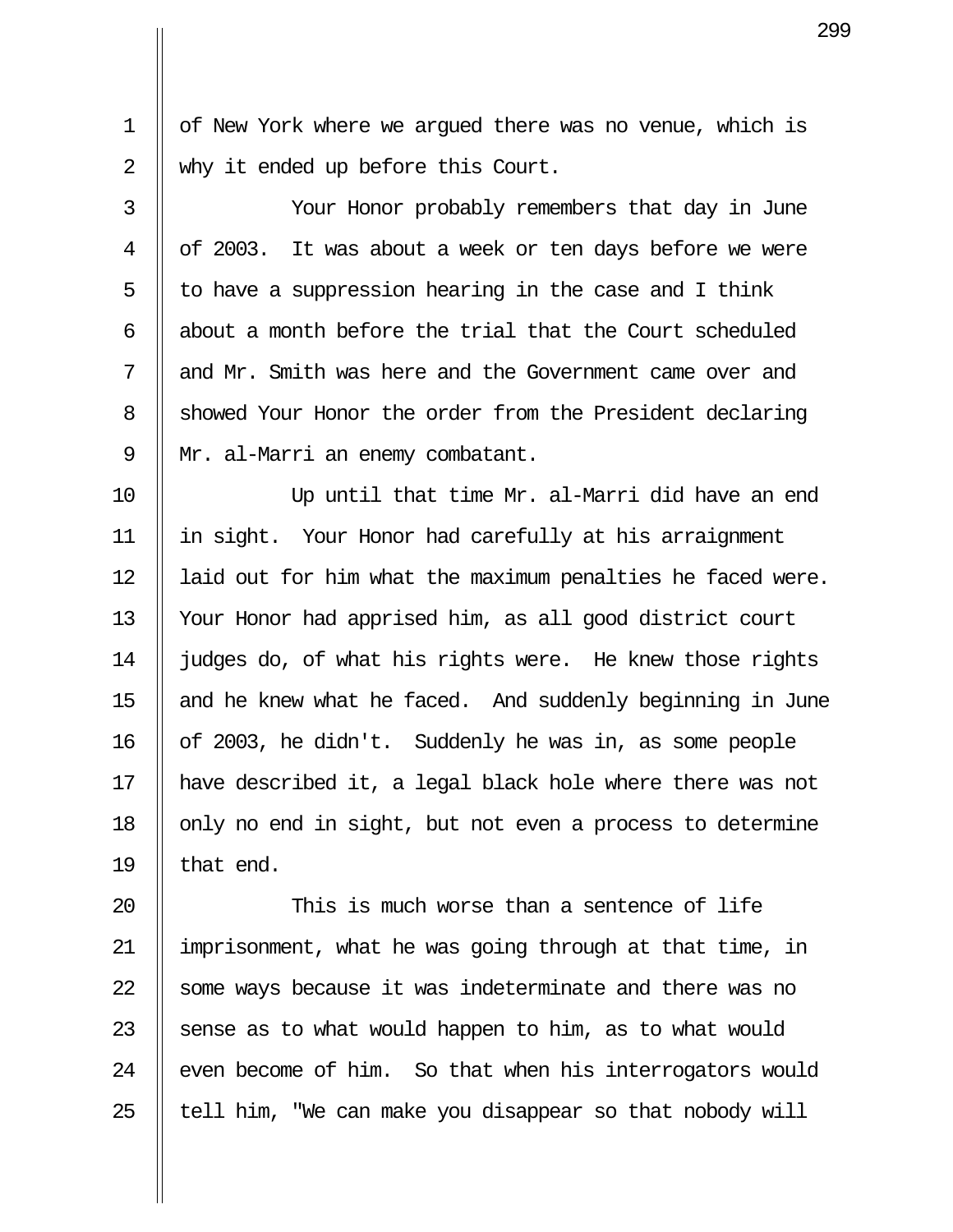1 | ever know", that was credible. That was credible. It was 2 || frightening. It was unbelievably scary. It's almost  $3 \parallel$  really an unimaginable situation, respectfully, in this  $4 \parallel$  system of laws that we have that somebody can be held 5  $\parallel$  without any charges, without any sense that definition 6 || will ever take place and for six years  $-$  not a year, not 7 || those 16 months, but for six years, from June of 2003 8 || until Mr. al-Marri was indicted and this matter returned 9 || to this court in February, actually into March of this 10 year, that was his situation.

11 Respectfully, Judge, it's unique, it's 12 extraordinary, it's unusually harsh, whatever words the 13 Court chooses to use. It's an unbelievable situation that 14 was not otherwise taken into account by the sentencing 15 | quidelines and it certainly warrants a downward departure.  $16$  So indefinite detention is the first thing I wanted to 17 || bring to Court's attention.

18 || Second, to this very day, to this day and from 19  $\parallel$  the time of his original arrest on a material witness 20 || charge in December of 2001, so now almost eight years 21 || later, Mr. al-Marri's confinement has been unique and 22 characterized by one extraordinary factor and that is 23  $\parallel$  complete isolation. He has  $-$  for an enormously long time 24  $\parallel$  he had no contact with anybody, but he has never been in 25 || population. He has never had any interaction with other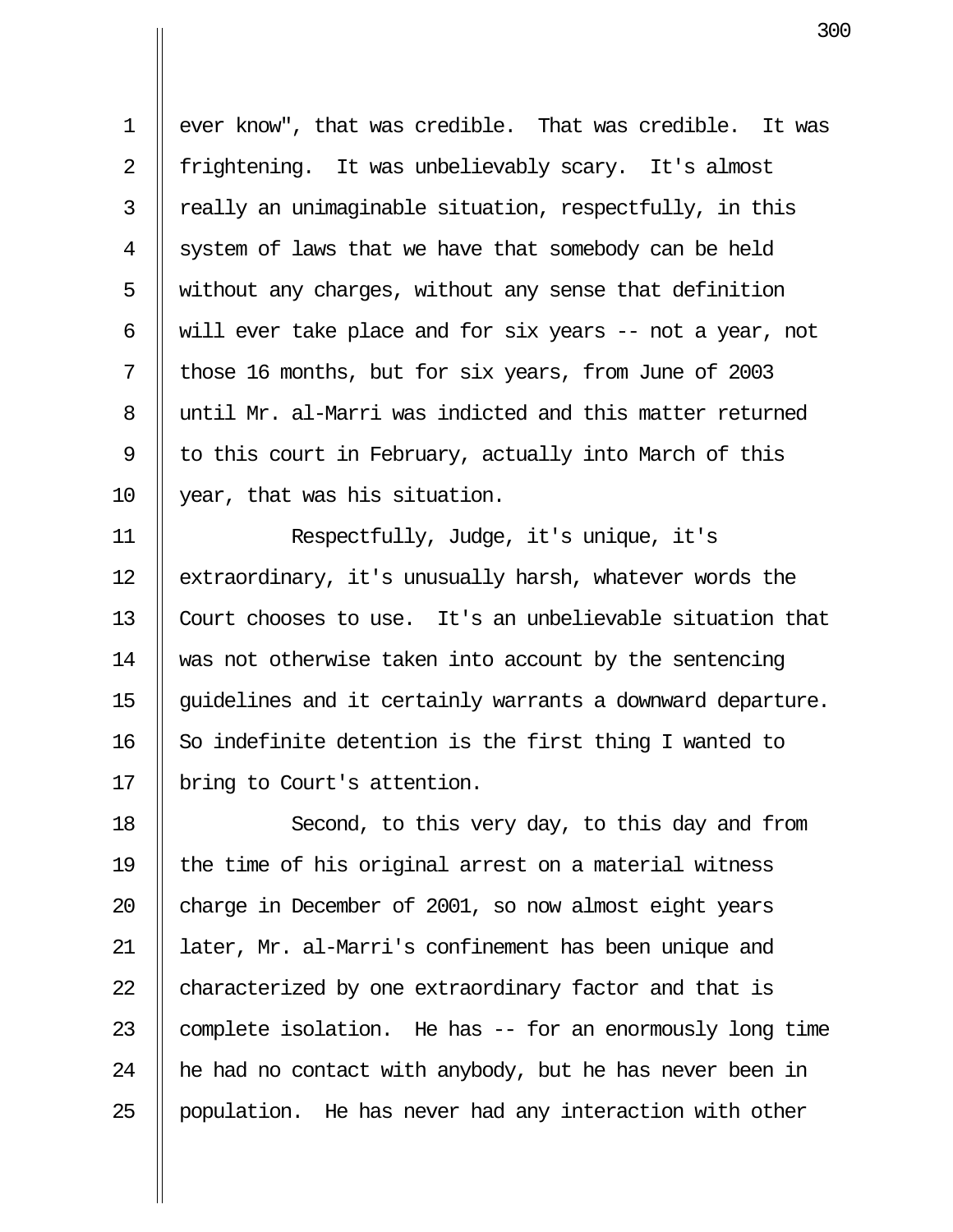1 inmates or prisoners as they're called at the Brig.

 2 THE COURT: Some of that I assume arguably could  $3$  | be for his own protection.

4 || MR. LUSTBERG: Could be. But if he were asked, 5 Judge, he would desperately crave the companionship of 6 Somebody, somebody to talk to. And the effects of that  $7$  || isolation are set forth in detail in the reports that we 8 | have provided to Your Honor from Dr. Grassien.

 9 Initially Dr. Grassien's reports were relatively 10 academic in the sense that he was really reviewing for 11 || this Court, actually for a different Court at the time, 12  $\parallel$  the literature on isolation, but ultimately, you know, he 13 himself interviewed earlier this year Mr. al-Marri and his 14 | certifications stand for the proposition that 15 Mr. al-Marri's symptoms, his hypervigilance, his paranoia, 16 his anxiety, his jumpiness, are all things that are 17 || consistent with isolation.

18 || To be sure -- and we don't really disagree with 19 Major Sirratt's view that Mr. al-Marri is a strong and 20 || resilient person. He's honestly one of the strongest, 21 most resilient people I've ever met. But the notion that  $22$   $\parallel$  one could go through eight years with the limited social 23 || interaction, so incredibly few conversations, the months 24 where people were only allowed, as Your Honor has seen 25  $\parallel$  from the record, to say "noted" to him and nothing else,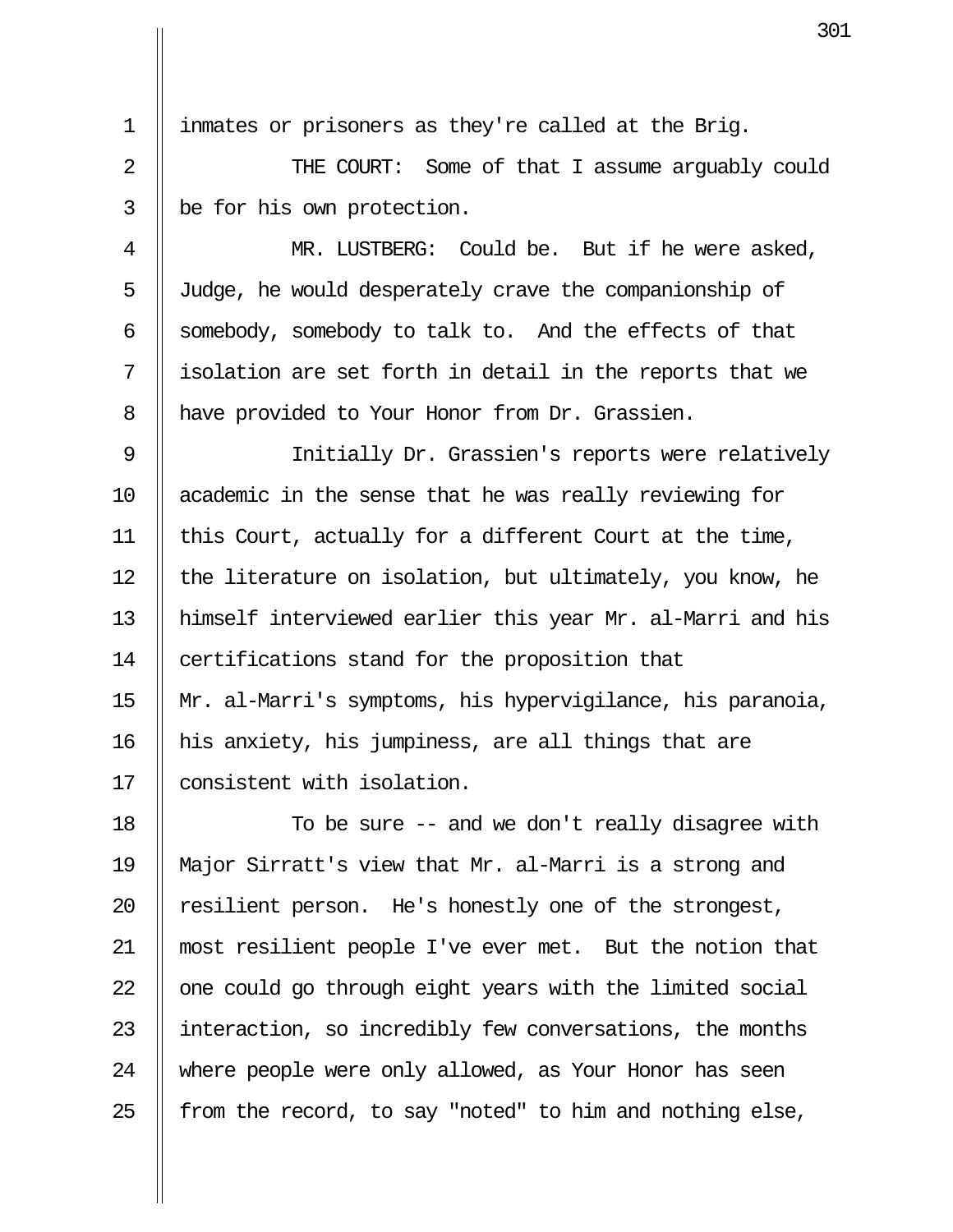1 | the months where his only conversations were with 2 || interrogators, the times even thereafter his interactions 3 were limited to attorneys or the ICRC or fleeting 4  $\parallel$  conversations with people at the Brig, that is 5 | extraordinary.

 6 And it's extraordinary, Judge, not only for the  $7$   $\parallel$  time at the Brig but also in the Peoria County jail and we 8 Submitted materials to Your Honor on that, at the MCC in 9 || New York where I first met him, and he was there too under 10 23 hours a day lockdown and the other hour, which didn't 11 occur every day, he was allowed rec in a steel cage, again 12 || with nobody else. It's exceptional. It's extraordinary. 13 || It's unusually harsh. It warrants a downward departure.

14 We have provided evidence to the Court about 15 what that was like and what the psychological consequences 16  $\parallel$  are. It's the sort of thing that, working from the 17  $\parallel$  statutory maximum and from the quidelines, the sentencing 18  $\parallel$  quidelines, that should be considered in imposing a just 19 || sentence.

20 || The Court, I think, got a particularly good look 21 || at what it was like from some of the video that Your Honor 22  $\parallel$  had the opportunity to see yesterday and that was made 23 || available to us because video was kept on a 24-hour a day, 24 | 7-day a week basis at the Brig. Let's just point out a  $25$  | few features of that.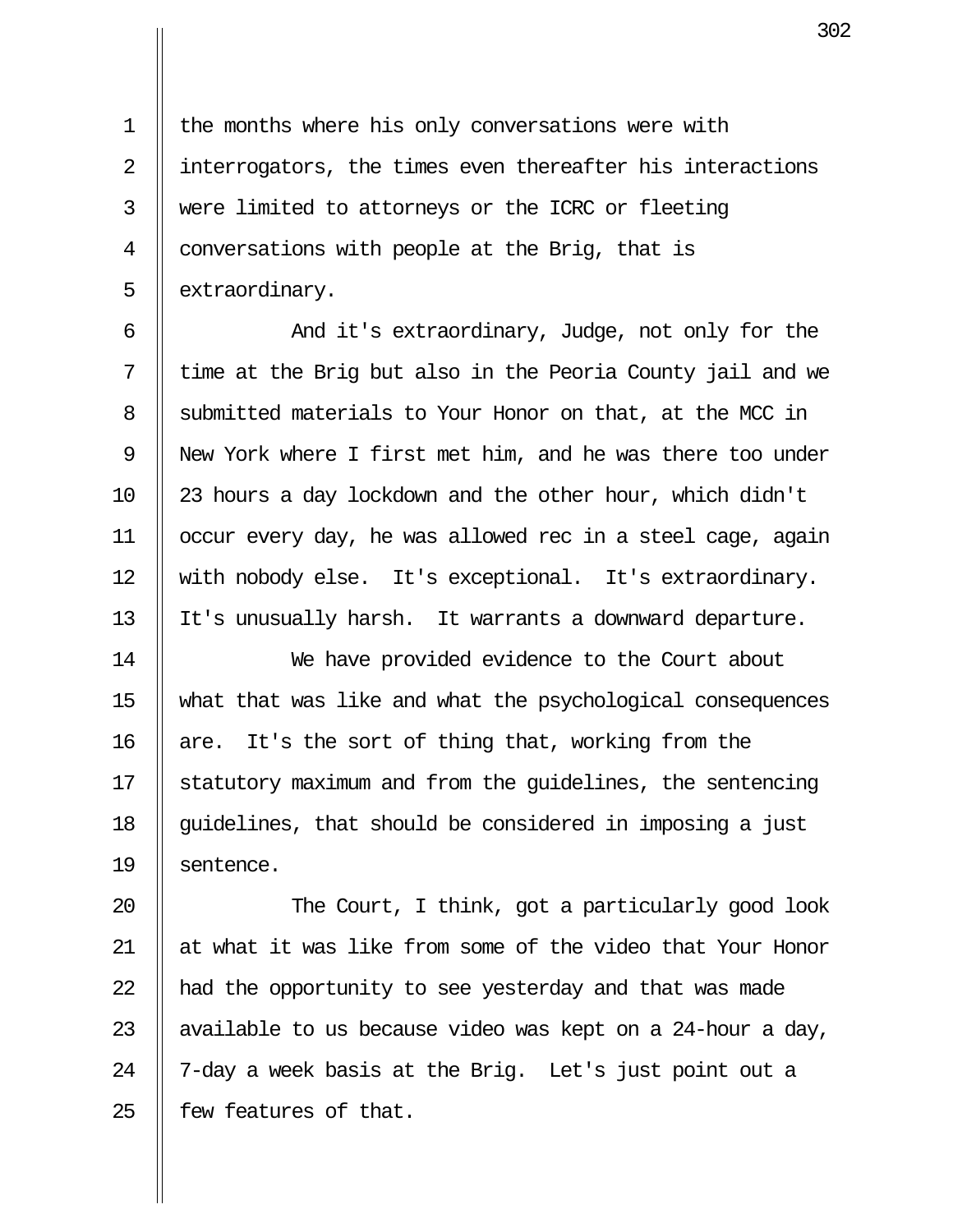1 Not only was there no human contact except for 2 || interrogation, which I'll talk about later, and with  $3$  | relatively few conversations with captors for a long time, 4  $\parallel$  but the lack of interaction was heightened by the way 5  $\parallel$  Mr. al-Marri was treated. Your Honor saw him. The only 6  $\parallel$  time he was allowed to move about, it was with goggles and 7 || earmuffs. It's one thing to have somebody move about a 8 | facility in shackles and handcuffs. That's -- it's true. 9 || That's routine in Bureau of Prisons facilities and in, I 10 || think, most correctional facilities. But to blindfold and 11 earmuff somebody every time they move around to avoid even 12 | the opportunity to view another person, the opportunity to 13 hear another person, is an extraordinary and extremely 14 harsh thing to do and just really goes to the very essence 15  $\parallel$  of what it is to be treated as a human being. Human 16 beings are social. I think Dr. Sirratt said that. And 17  $\parallel$  the notion of treating somebody as if it doesn't matter, 18  $\parallel$  as if that is something other than -- and I heard the 19 Government say that Mr. al-Marri was not tortured. That, 20  $\parallel$  to me, is torture, to keep somebody from having even the 21 most rudimentary human interaction that goes along with 22  $\parallel$  seeing other people and hearing other people.

23 Your Honor also saw the extraordinary sensory 24 deprivation that Mr. al-Marri experienced in his cell for 25 || months and months and months at the Brig. We sat and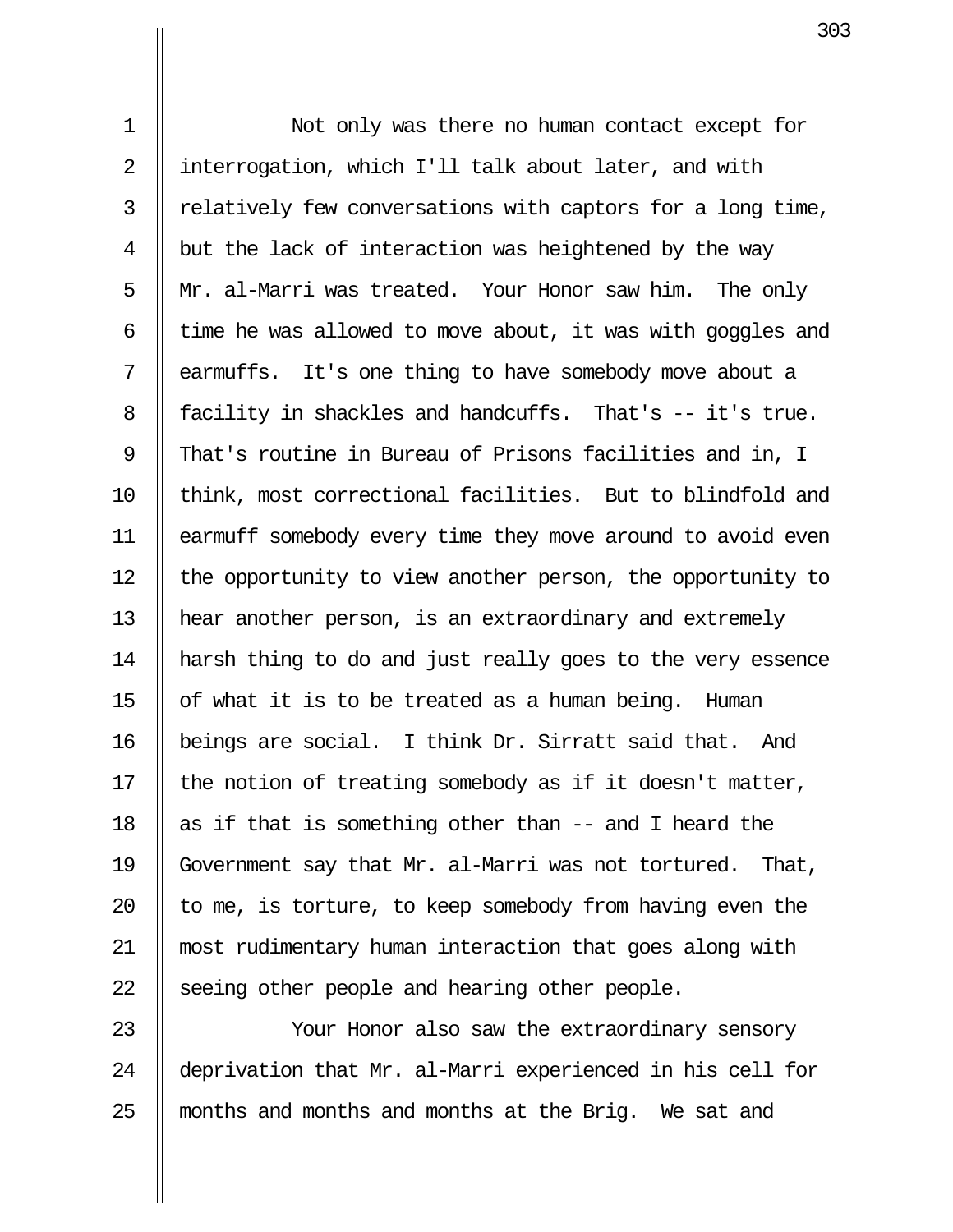1 watched for something like three minutes or so 2 Mr. al-Marri uncomfortably shifting his position on his  $3$   $\parallel$  metal bed where there was no mattress. There was nothing 4 || there. I think in that case he was able to put toilet  $5$  | paper underneath his head at some point to try to use it 6  $\parallel$  as a pillow, but that was the closest thing to soft in  $7 \parallel$  that room. It was a cold, hard, metallic, cement 8 existence. And that existence is one that is, again, 9 || almost inconceivable. You know, we wake up in our beds 10 || and those beds have a softness to them and that helps us 11 get through the night and it does help us get through the 12 || day because we can touch and feel things that give when we 13  $\parallel$  touch and feel them. Mr. al-Marri didn't have that for 14 months and months at a time.

15 I was thinking about that 3-minute video and I 16 || was thinking to myself that meant that 3 minutes was 17 || repeated 20 times in that hour and that 3 minutes was 18 || repeated another 24 times in that day and it was day after 19 day and week after week and month after month. That is 20  $\parallel$  exceptional, it's extraordinary, it's brutal, and it's the 21 kind of thing that ought to be recognized in a sentence 22  $\parallel$  that promotes respect for the law.

23  $\parallel$  The result of all this of course, Your Honor, is 24 || predictable. It has devastating effects on a person's 25 mental health. It creates obsessiveness, a situation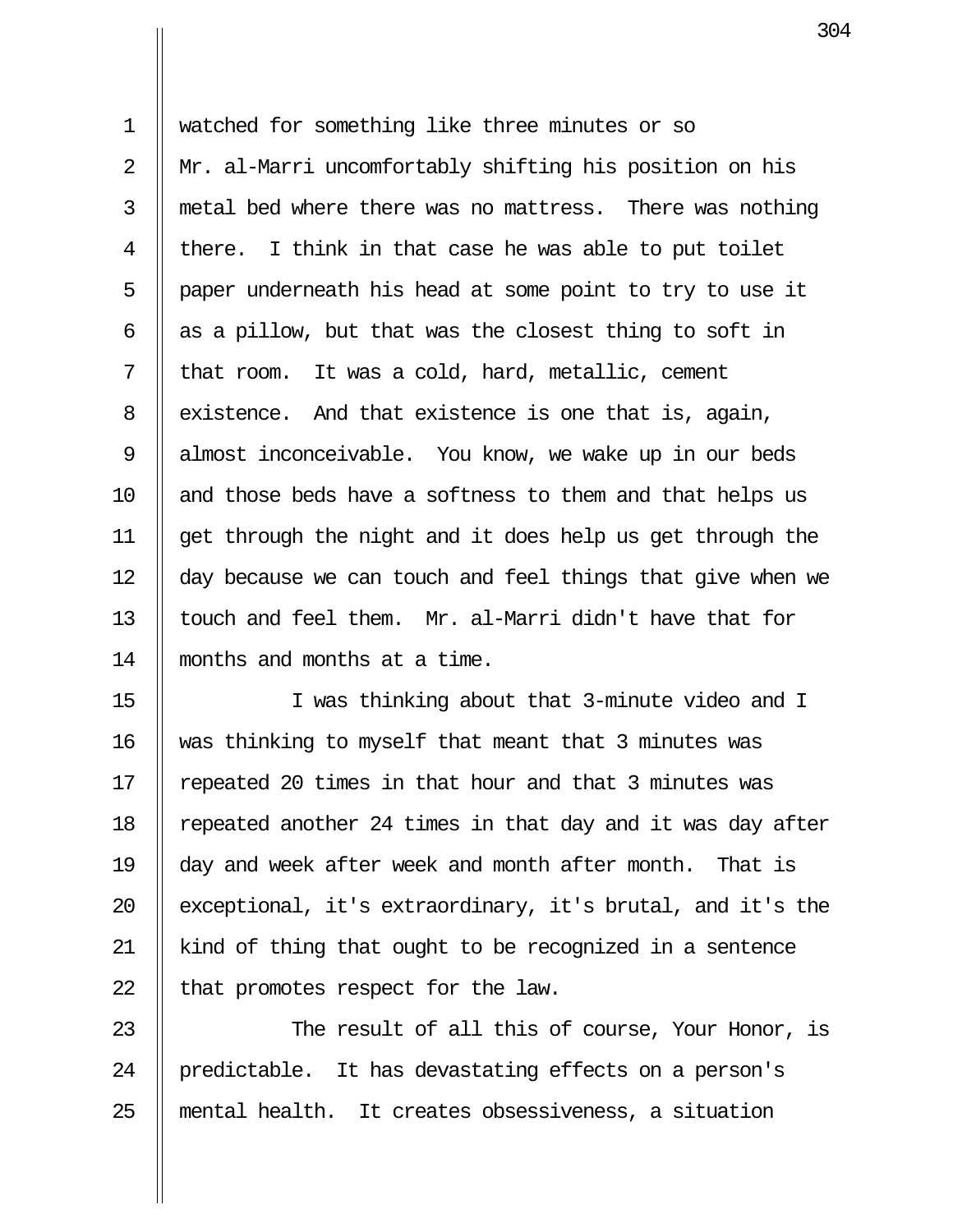1 where people would, for example, think that noxious odors 2  $\parallel$  are being introduced into their cell when they're not or 3 When you become obsessively preoccupied with sounds, for 4  $\parallel$  example the sound of a fan or the slamming of a door.

5 || As one Court said in one of the cases that we  $6 \parallel$  cited to Your Honor, that sort of isolation, that sort of  $7 \parallel$  sensory deprivation is worse than a lashing by a cat of 8 || nine tails. It's truly horrible punishment and most 9 | respectfully, Your Honor, it deserves some credit.

10 So I've talked about the indefiniteness. I've 11 talked about the isolation. I want to talk, third, about 12 || the interrogation. Your Honor has learned a lot about 13 | that interrogation and, candidly, the Court knows probably 14 more about it than we on the defense side do because you 15  $\parallel$  were actually able to view the one video which we weren't, 16 although we got a summary, and you were able to see the 17 || longer memos which we do trust are adequately captured in 18 | the summaries that Your Honor required.

19 That interrogation the Government describes  $\parallel$  today as consistent with the Army Field Manual other than  $\parallel$  the one interrogation in which Mr. al-Marri was gagged,  $\parallel$  his mouth stuffed with  $-$  I believe it was towels and duct  $\parallel$  tape -- but that's not correct. The methods of 24 | interrogation that were used on Mr. al-Marri are methods  $\parallel$  that have been repudiated correctly by the Government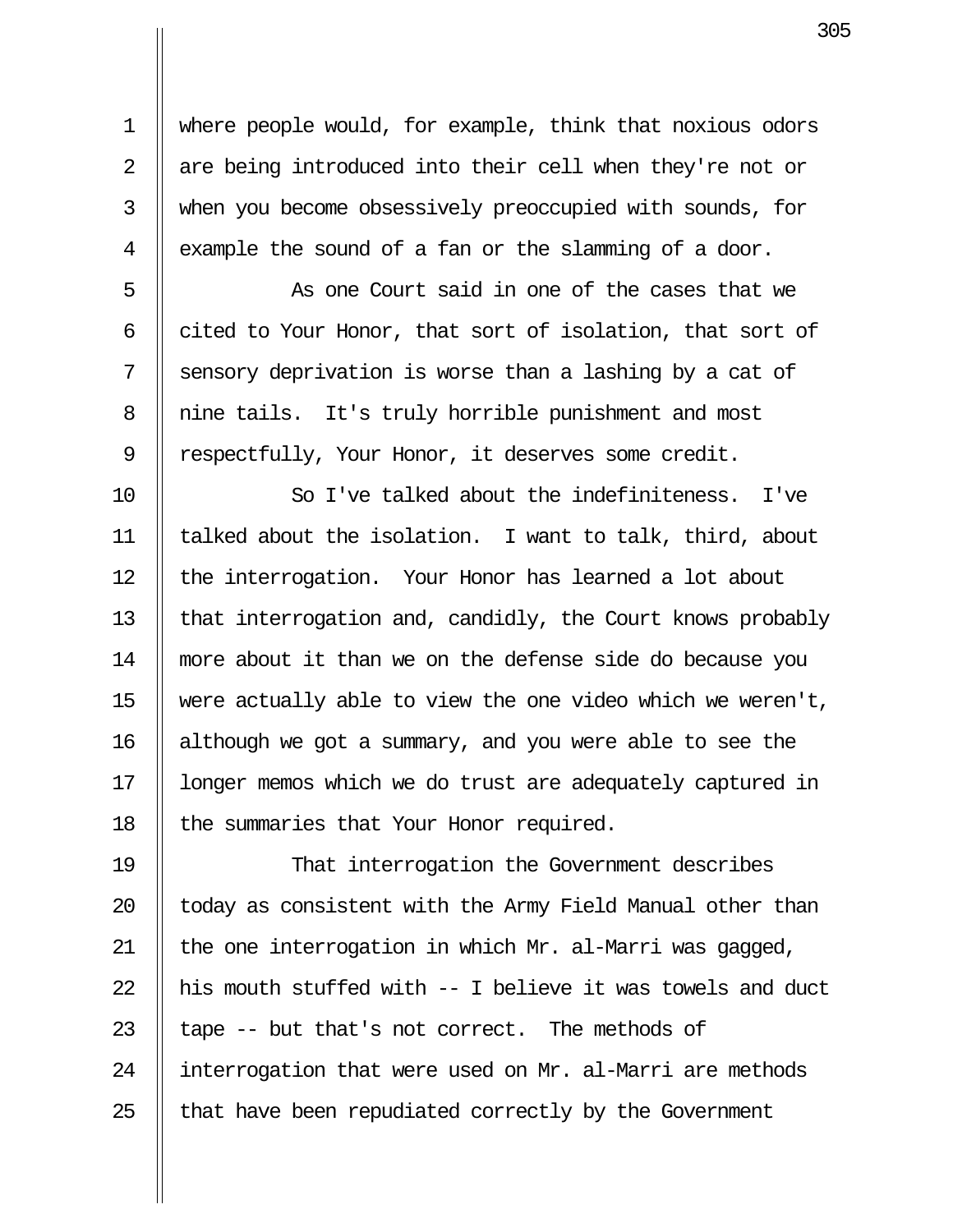1 || today and that are inappropriate for a society of laws.

2 || What we know is that, among other things,  $3 \parallel$  Mr. al-Marri was told that if he did not answer the 4 | questions of the interrogators and did not cooperate with  $5$  || them that his family would be rounded up, that they would  $6$  | be tortured in cells next to him where he could hear them. 7 He was shown pictures of them to drive this point home. 8 || Mr. al-Marri -- that doesn't necessarily appear in each of 9  $\parallel$  the summaries, but Mr. al-Marri wrote about that at the  $10$   $\parallel$  time and related it and it's consistent as we know with 11 evidence of what the Government has done in other cases to 12 || lend credibility to it.

13 It's almost impossible to imagine somebody going  $\parallel$  through that. It's almost impossible to imagine the type  $\parallel$  of -- being interrogated in the way that Mr. al-Marri was 16 with those kinds of threats, not only to him but to his  $\parallel$  family, that he would disappear, that his wife would be  $\parallel$  raped, this sort of thing that we've put in our papers.

19 || I understand that the Government thinks that may 20  $\parallel$  not be violative of the U.S. Army Field Manual.

21 Respectfully, it's violative of basic human rights, human 22 || decency, and it goes to the conditions under which he was 23  $\parallel$  confined which he had to endure and which simply ought to  $24$  || in a good system of justice play a role in the additional 25 | punishment that was meted out. Why? Because Your Honor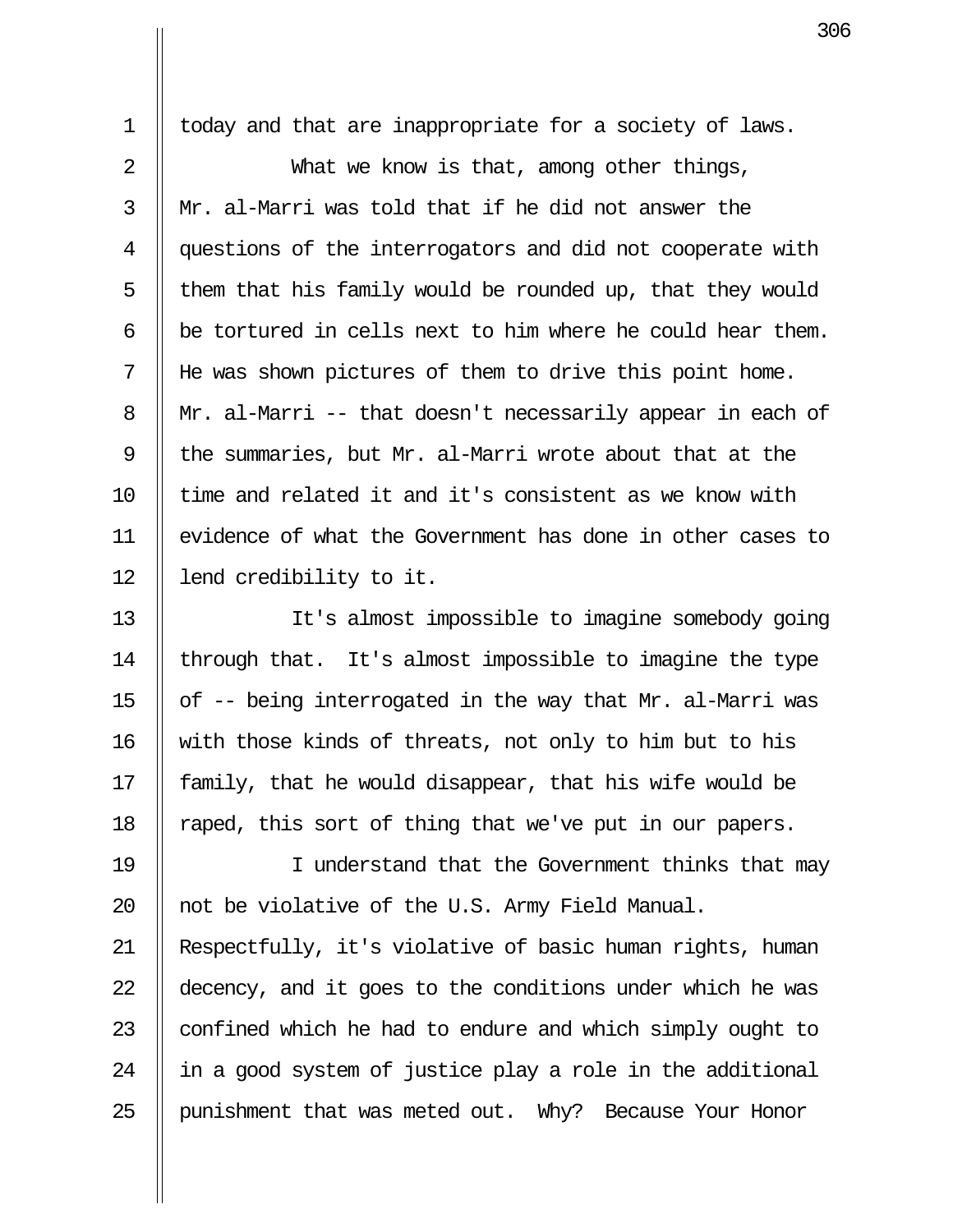1 will have a sense of what the punishment ought to be for 2 || Mr. al-Marri's case and some of that punishment has  $3$  || already been visited upon him.

 4 And I want to take a quick detour here to 5 || address a point that Your Honor raised with Ms. Baltes in 6  $\parallel$  your colloquy with her this morning and that was whether  $7$  || he was really being held for the same thing as what he's 8 || charged with here.

9 || I understand Ms. Baltes' position, which is he 10 || could have been held in a military situation on the 11 battlefield and so forth and never charged and, therefore, 12  $\parallel$  there would never be credit for anything. But here 13 there's just no question but that the facts under which he 14 was being held -- and it's not simply association with 15 al-Qaeda because the Rapp Declaration, Your Honor, didn't 16 || come out of no where. The Government didn't submit that 17 || Rapp Declaration out of the goodness of their hearts. 18 They submitted that Rapp Declaration because Mr. al-Marri, 19 || as Your Honor will recall because the matter was 20  $\parallel$  originally before you, challenged his confinement by 21 || filing a petition for a writ of habeas corpus and in 22 | response to that petition the Government justified his 23 || continued detention with that declaration and other 24 material and that declaration and that other material is 25  $\parallel$  absolutely on all fours with the charges in this case.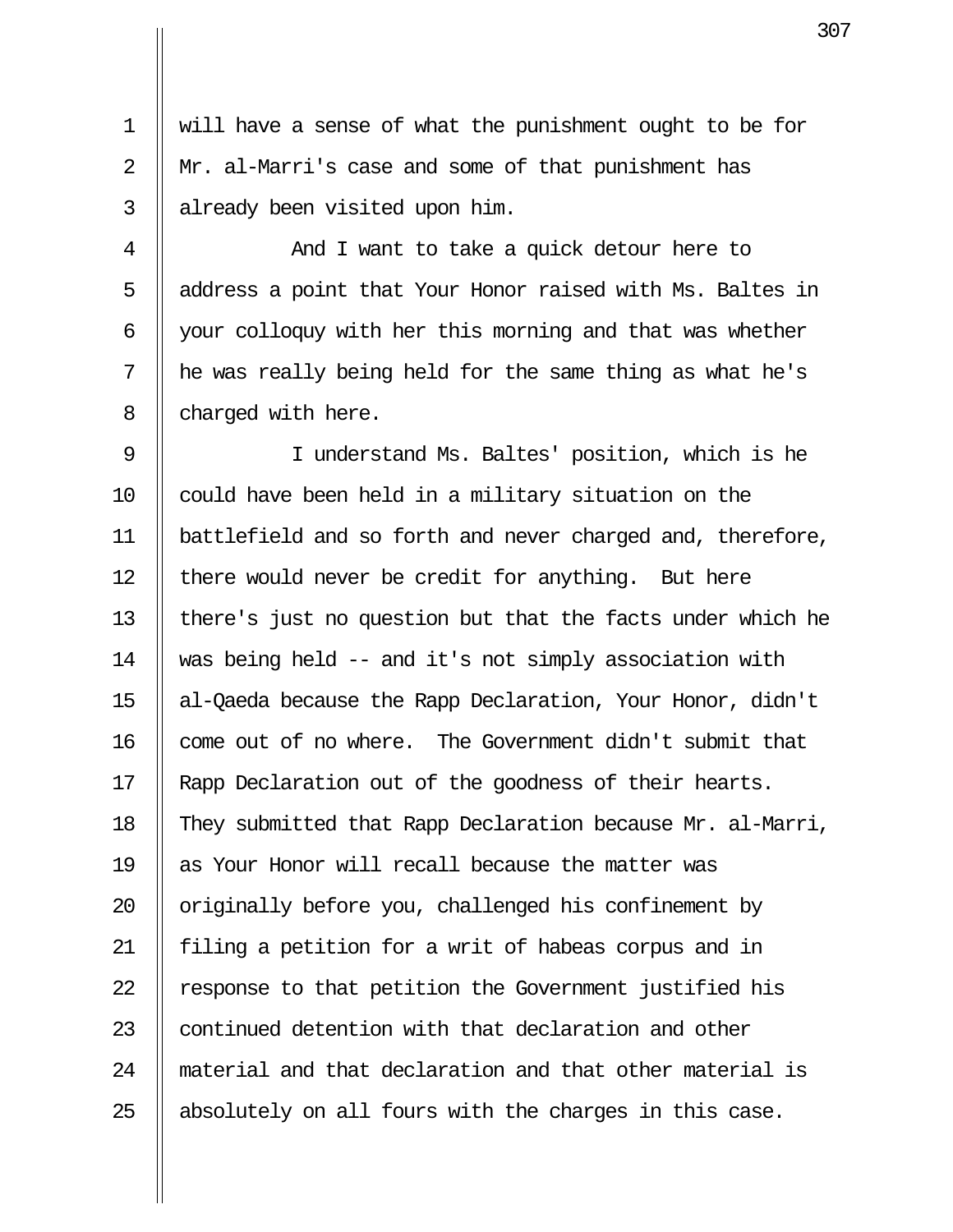1 If you compare the Rapp Declaration with the 2  $\parallel$  stipulation of facts in our plea agreement, the basis  $3 \parallel$  is -- the overlap is extreme. There is discussion of 4 Mr. al-Marri's participation in the training camps. 5 || There's discussion of him having met Khalid Sheikh 6 | Mohammed and agreeing to assist al-Qaeda. There's 7 | discussion of the fact that he received money from  $8$  | al-Hawsawi to buy, for example, a laptop computer. 9 There's discussion of the communications with Khalid 10 Sheikh Mohammed and the codes. There's discussion of his 11 failed communications with others. There's discussion of 12 || his use of computers to research cyanide.

13 || The guts of this case -- not only the guts, but  $14$  || the details of this case are identical to the reasons he  $15$  was being held. The notion that that should factor in not 16 || one single bit to punishment in this case because it was a 17 different sort of detention is an extraordinary one.

18 || And that, Your Honor, is a different argument. 19 Let me be clear of what I'm not saying because you pointed 20  $\parallel$  out that we agree about credit for time served. We'll 21 || litigate that issue if we have to with the Bureau of 22 || Prisons. That is to say we're going to request that the 23 || Bureau of Prisons -- the Bureau of Prisons said they're 24 || not going to give credit for time served. If we have to 25  $\parallel$  challenge that determination we will. We think that there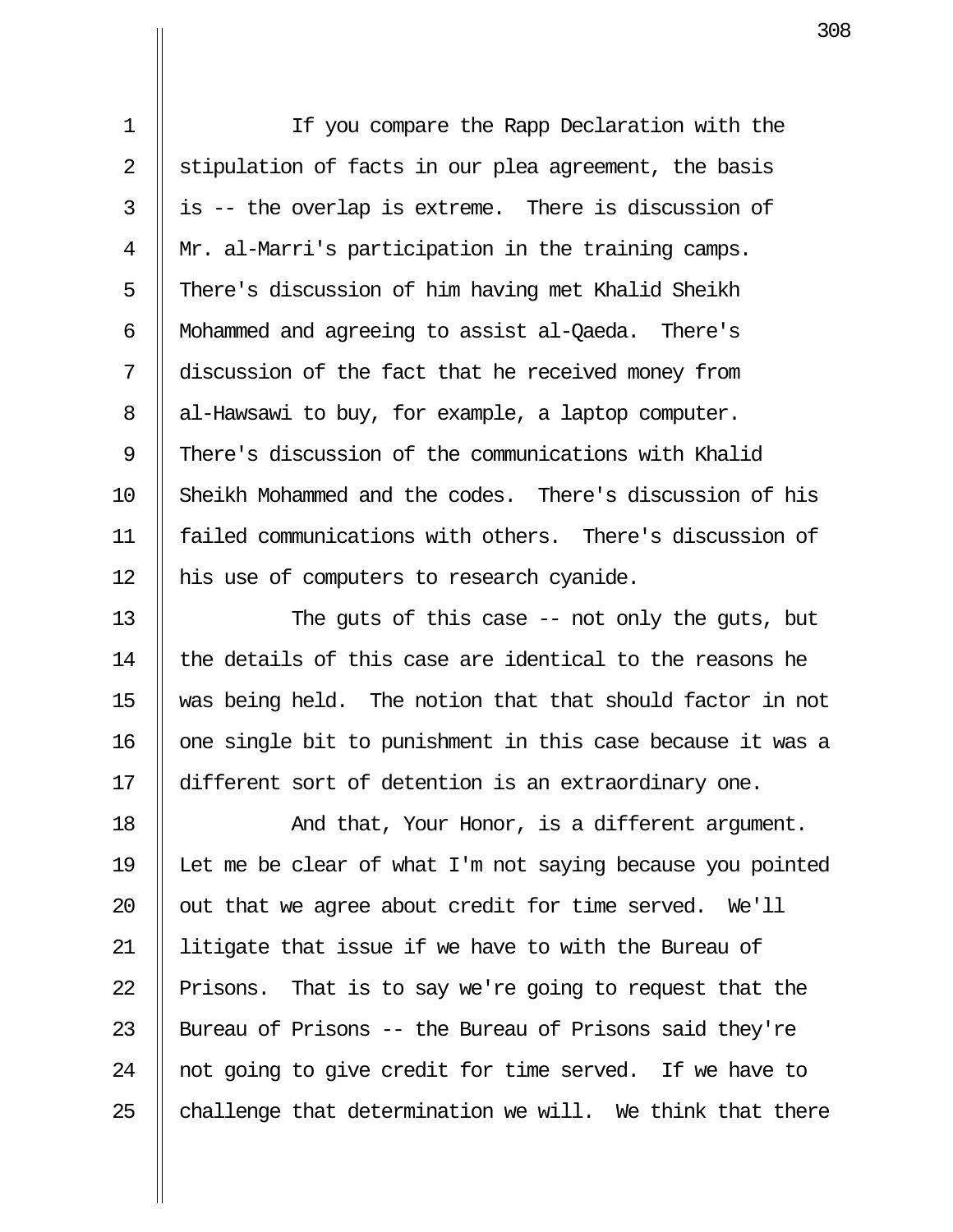1 | is a good argument under 3585. The Bureau of Prisons 2 disagrees. That's for another Court at another time. 3 || Probably not Your Honor because if I understand the law 4 || correctly, if we do something it would be filed in 5 || whatever district he's being held.

6 || But we don't need to look forward to that. This  $7 \parallel$  is not a -- this is not for this Court to decide, as Your 8 Honor has pointed out, the 3585 area. What Your Honor is 9 deciding is the issue of whether it's appropriate to 10 depart downward based upon conditions that Mr. al-Marri 11 suffered during the time he was an enemy combatant and 12 during the time that he was held for precisely the same 13 || reasons as underlie this very case.

14 || I began to talk -- let me say something else 15 before I move on from the interrogations because the 16 interrogation issue overlaps some of the other 17 deprivations that Mr. al-Marri suffered because, as Your 18 Honor knows, part of interrogation method was to keep him 19 in an uncomfortable, to make it euphemistic, setting and, 20  $\parallel$  for example, to deprive him of his Quran when that would 21 || advance the interrogation process. One can have one's own  $22$   $\parallel$  views about whether that's appropriate to use religion in 23  $\parallel$  that way. Whether it's appropriate or not, it's 24 | extraordinary. It's harsh. The Court ought to consider 25  $\parallel$  it in determining whether to depart downward.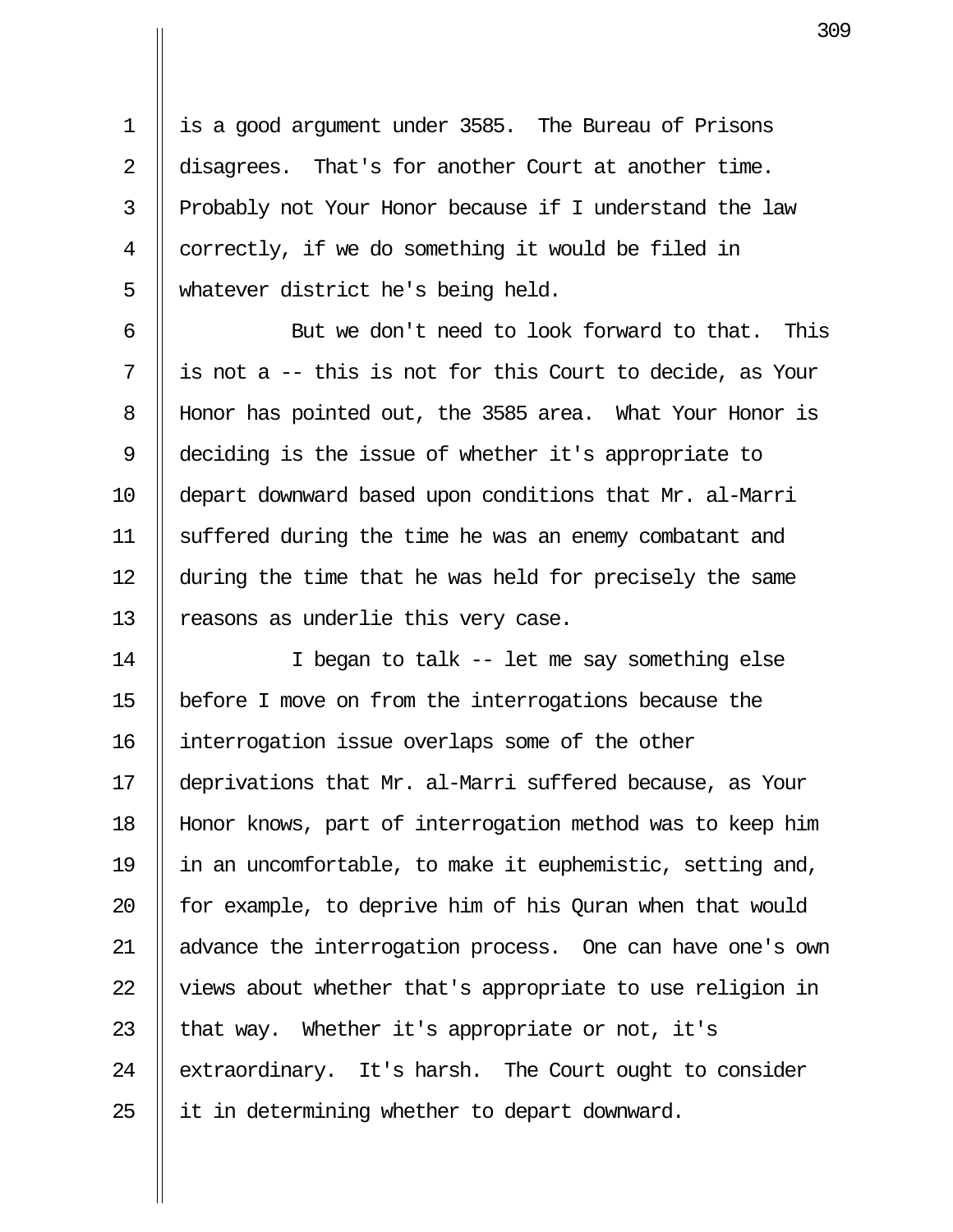1 || But the sensory deprivations go beyond that of 2  $\parallel$  course. In addition to the cell that Your Honor saw 3 Mr. al-Marri attempting to get comfortable on top of the 4  $\parallel$  bed, underneath the bed, crawling around the floor, that  $5 \parallel$  cell, as Your Honor knows, had no sunlight. The windows 6  $\parallel$  were blacked out and there was a magnet even over the 7 little window that looked out into the hallway or 8 || corridor.

9 || As I mentioned, there was nothing soft in there, 10  $\parallel$  not even eventually when he gets -- if I can approach to 11  $\parallel$  show the Court -- the suicide blanket, which is 12 Defendant's Exhibit 1. This blanket just doesn't cover a 13 || person. It's harsh. It's thin. It is not soft. It does 14 || not give the tactile sensation that human beings need in 15 || order to survive day to day. We brought it to the Court 16 || so Your Honor could have a sense of that.

17 || Your Honor heard about the grating noise of the 18  $\parallel$  fan, about the fact that for months Mr. al-Marri can't see 19 without glasses, was not provided with glasses so he could 20 || not even experience the harsh environment that was around 21 him. He was deprived of basic hygiene items such as a 22  $\parallel$  toothbrush, dental floss, tooth paste, soap. At times he 23 Was deprived of socks or footwear, clean clothes. And  $24$  | throughout he had absolutely no privacy. Now many inmates 25  $\parallel$  don't have privacy. Privacy is something that goes away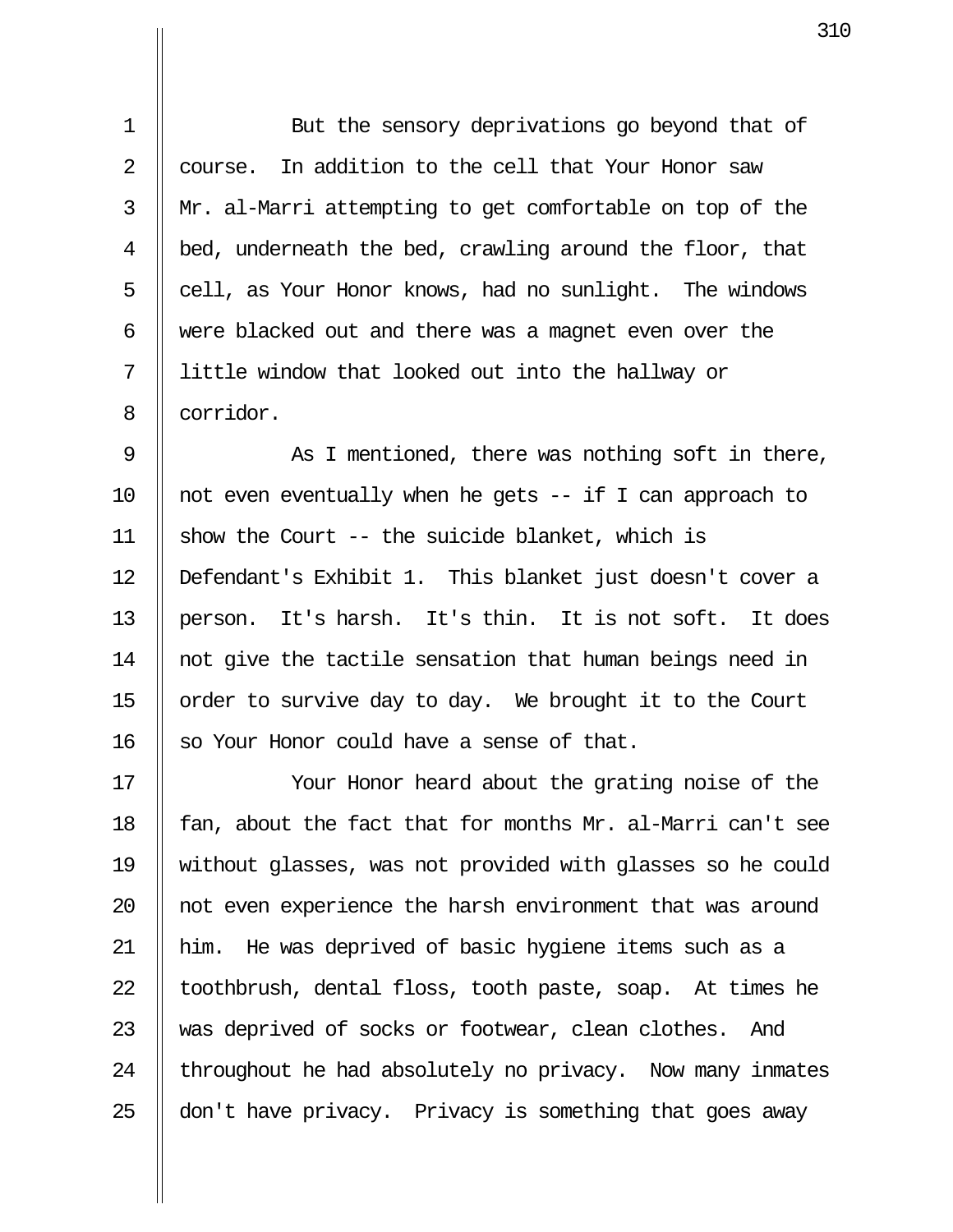1 when you're in prison. But Mr. al-Marri was under 24 hour 2 || surveillance 7 days a week even when he engaged in the 3 || most personal private bodily functions.

 $4 \parallel$  All of this, as we pointed out in our papers, 5 Your Honor, is contrary to Bureau of Prisons standards, to 6  $\parallel$  ACE standards and really the standards of human rights and 7 human decency and they ought to be considered by Your 8 | Honor in determining whether Mr. al-Marri's sentence 9 Should be decreased because of the punishment he has 10 || already endured.

11 Now I just want to add one thing because Your 12 Honor specifically pointed us to this late yesterday 13 | afternoon and that is you asked about the conditions 14 | elsewhere. We have provided literature to the Court --15  $\parallel$  that is other than in the Brig because the Court is 16  $\parallel$  correct that Mr. al-Marri was at the Brig for obviously a 17 || long period, from June 23, 2003 until March of this year, 18 || almost six years, but since then he has been at Pekin and 19  $\parallel$  the situation there is not like that for sure, but it  $20$   $\parallel$  remains a situation where he's isolated, has no contact 21 || with people. It remains in that way different from what 22 | other prisoners experience because the SHU where he's held 23 || is typically reserved for people who have committed some 24 || institutional infraction, who are there because they're in 25 || administrative segregation. That obviously is not the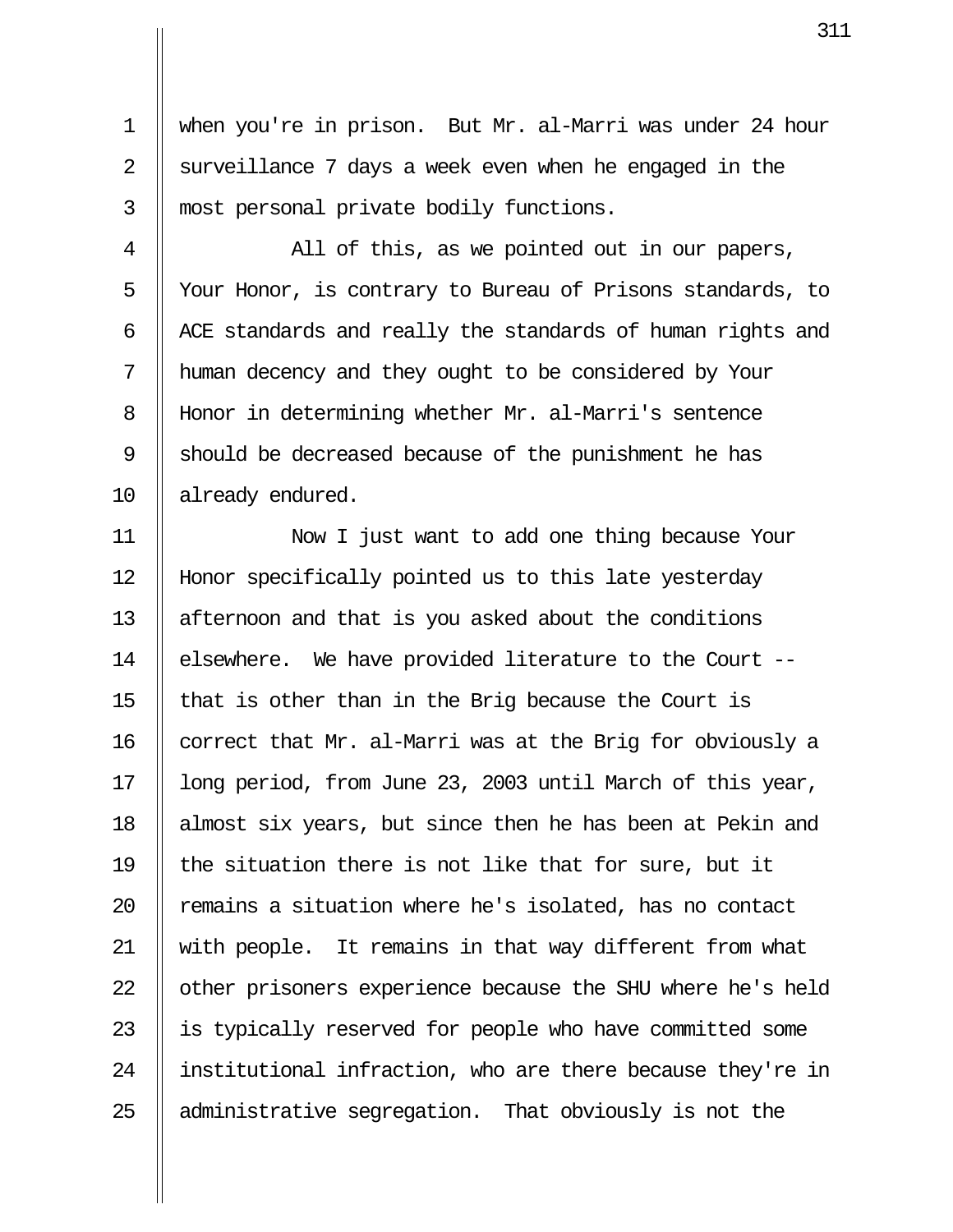1 case. He's there forever.

 2 We obviously take issue with the Government's 3  $\parallel$  position that Mr. al-Marri's indefinite detention was 4 justified by the laws of war and was constitutional. At 5  $\parallel$  the very least, I think anybody would have to concede that  $6$  || that issue was a cutting edge legal one. In fact, as Your 7 Honor well knows, it was one as to which the Supreme Court 8 || had granted certiorari and was going to consider in this 9 || very case before the matter became mooted. We believe of 10  $\parallel$  course that we have the better of the argument, that 11 Congress did not in fact authorize that detention under 12  $\parallel$  the AUMF, that it was inappropriate to exercise domestic 13 military jurisdiction when the civil courts of our nation 14 were operating and that the President or the executive 15 does not have inherent authority to seize and detain 16 | people who are arrested here in the United States.

17 But those issues are not issues for Your Honor 18 now and they were mooted, but we just want to make sure 19  $\parallel$  that we don't concede what the Government's position is, 20 Il that somehow his detention was lawful.

21 || That said, it's not the lawfulness or 22 || unlawfulness that's really before Your Honor. What's 23 || before Your Honor is the experience of it and we hope that 24  $\parallel$  by virtue of the presentation that we've made that we've  $25$  || given the Court some insight into what that experience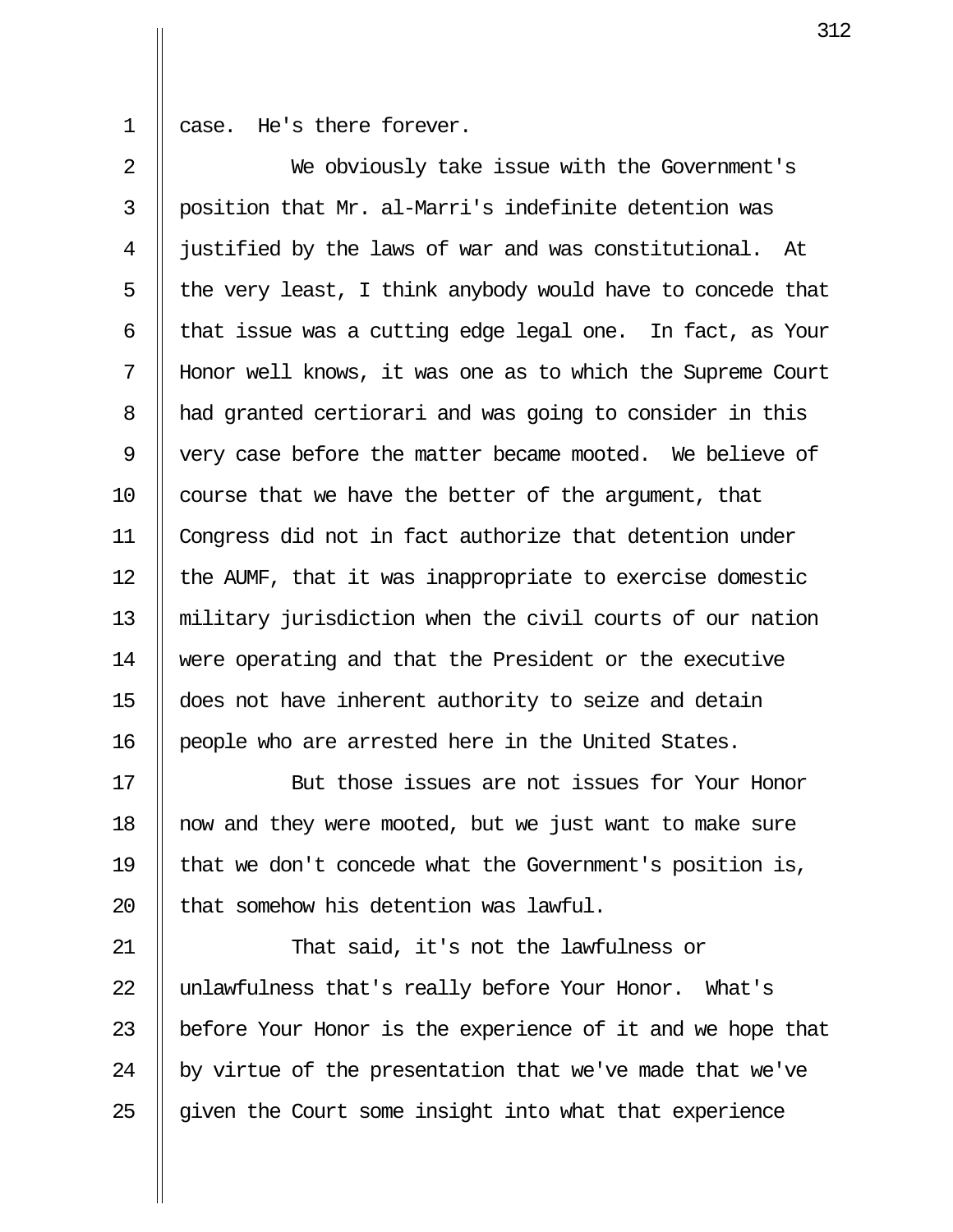1 was, how intimidating and scary and brutal and difficult 2 || it was for anybody, even somebody like Mr. al-Marri who is 3 || in fact strong and resilient.

 4 I want to go back to something that I failed to 5 | mention before with respect to Mr. al-Marri's likelihood  $6$  || of recidivism and this is something that not much has been 7 || made of here, but really should.

8 || Exhibit 78 to our sentencing memo -- 9 unfortunately the hard copy that we provided, it got left  $10$  || out of, but it's in the one that was filed publicly. Let 11 me just grab it. It's the document whereby the Government 12 || ultimately vacated the special administrative measures as 13  $\parallel$  to Mr. al-Marri and it did that based upon a finding that 14 Mr. al-Marri was no longer a danger to communicate with 15 al-Qaeda or others. And I would commend that document to 16 Your Honor so you can take a look at it because it bears 17 directly on the issue of recidivism as was raised by Major 18 Sirratt, goes to his future dangerousness.

19 || This is July 7 of this year and it says: "After 20  $\parallel$  further analysis" - it's a memo to Mr. al-Marri from the 21 warden at Pekin. It says: "After further analysis of 22 | your communications, conduct and quilty plea, the 23 | Counterterrorism Section of the National Security Division 24 || believes there is no longer a substantial risk that your 25 | communication or contacts with persons could result in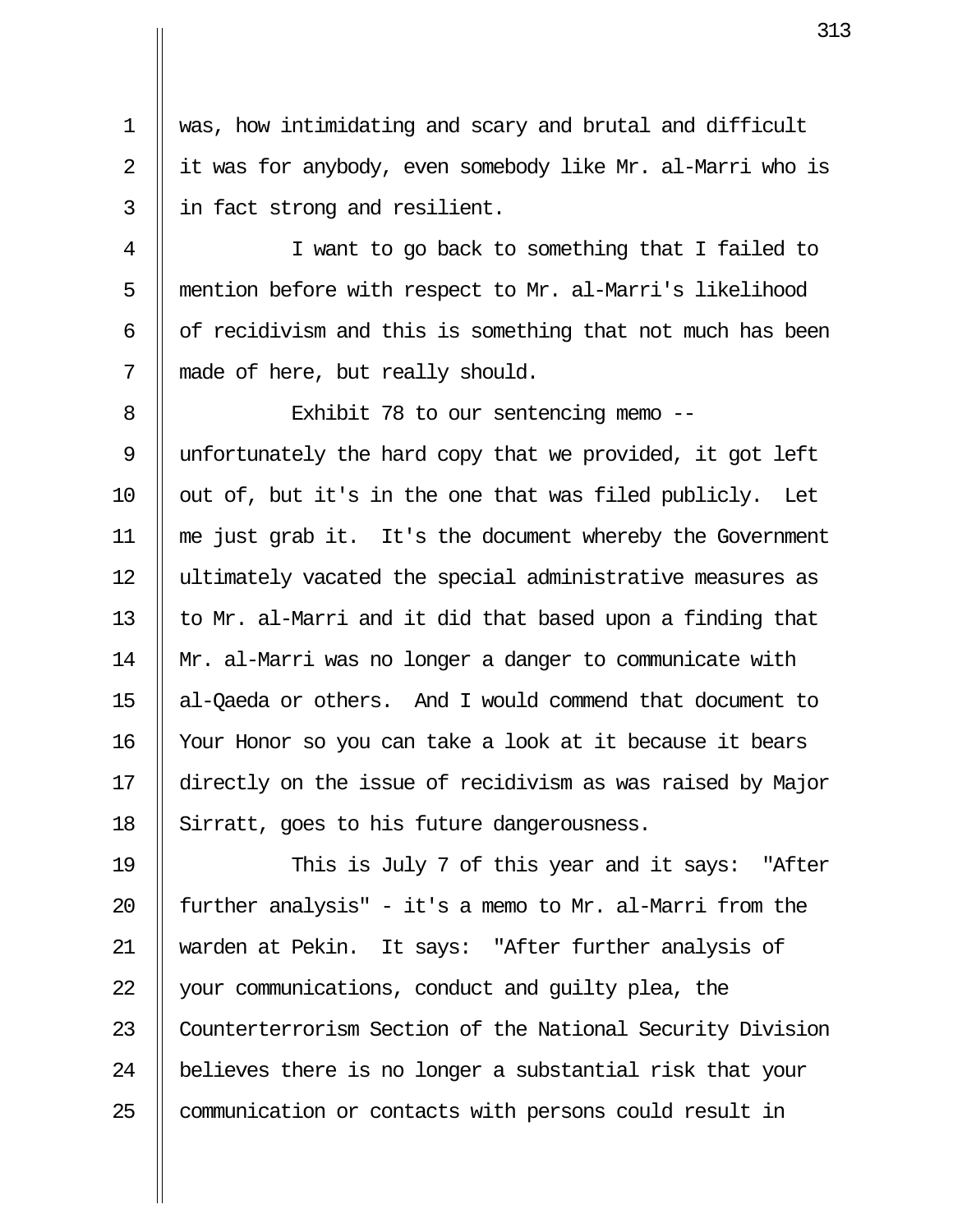1 death or serious bodily injury to persons or substantial 2 || damage to property that will entail the risk of death or 3 Serious bodily injury to persons. The U.S. Attorney's for 4 || the Central District of Illinois and the Federal Bureau of 5 Investigations concur in this request. Therefore, your 6 || SAM", standing for Special Administration Measure -- "is 7 | hereby vacated."

8 || That's significant because Your Honor has seen 9 what the SAMs were and what they meant and among the 10 || things they meant were it created extreme difficulty for 11 Mr. al-Marri in terms of getting materials to read, in 12 | terms of correspondence, so forth.

13 And I want to turn to that because we've talked 14 | about sensory deprivation. One of the things that strikes 15 you when you look at that video of Mr. al-Marri on that 16 hard, metal bed is that he has nothing to do. Obviously 17 | there's no television there, but there's no books, nothing 18  $\parallel$  to read, nothing to write with, there's no Quran. For 19 months and months he's deprived of those sorts of things 20  $\parallel$  that will keep a person from literally going crazy from 21 | boredom and inability to keep themselves occupied. I 22  $\parallel$  think what it would be like to go through a day like that, 23  $\parallel$  let alone day after day, week after week and month after 24 week and year after year.

25 || And year after year as well, Mr. al-Marri is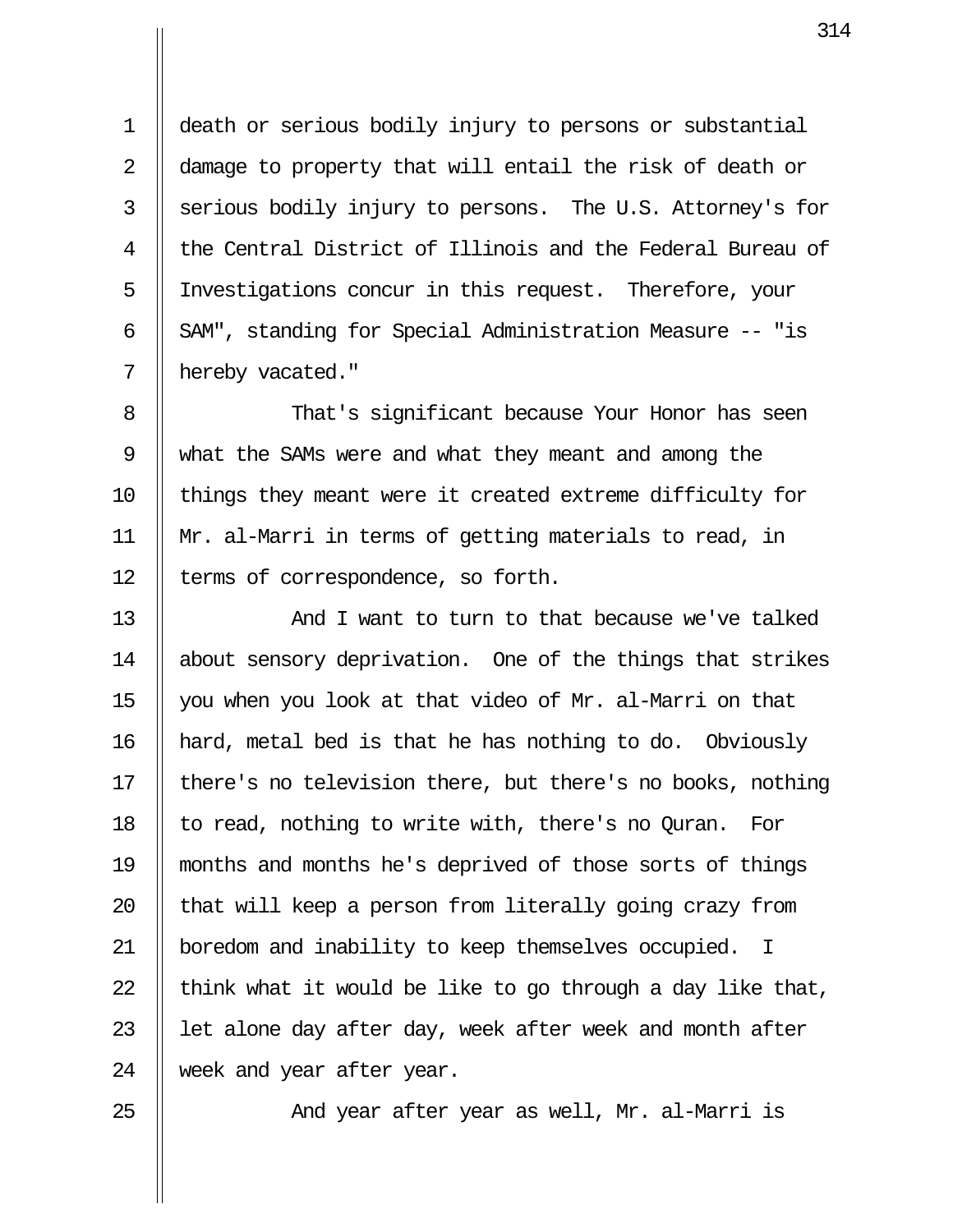1 deprived of contact with his family. You know, family 2 || contact is something that's part of the usual prisoner or 3 inmate's life. They can call. They can write. They can 4 || receive visitors. For years Mr. al-Marri couldn't call. 5  $\parallel$  For years the only writing -- he couldn't write or receive 6  $\parallel$  letters and when he did they were delayed by months or  $7 \parallel$  even up to a year we heard yesterday. He still to this 8 day has never received a visit from a family member. It's 9 || almost extraordinary to think about, that that's the kind 10  $\parallel$  of thing that we would do to somebody, but that's what has 11 been done to him and that remains the case to this day.

12 || Now this day he does have calls. Now he has --13  $\parallel$  I think it's going to be fewer, but he now gets periodic 14 | calls with his family. He does have the opportunity now 15  $\parallel$  to receive letters, although they remain delayed because 16 | they have to be reviewed if they are in Arabic and Your 17 Honor saws what happens when they do get reviewed in terms 18  $\parallel$  of the types of redactions that take place.

19 The family contact is also part of what it is to 20  $\parallel$  be human and you're going to see in a moment what 21 Mr. al-Marri's family is composed of and you'll have an 22  $\parallel$  opportunity to see what it is he has missed as a result of 23  $\parallel$  all that.

24 || But these are the extraordinary -- and I agree 25  $\parallel$  with Ms. Baltes -- the conditions of his confinement that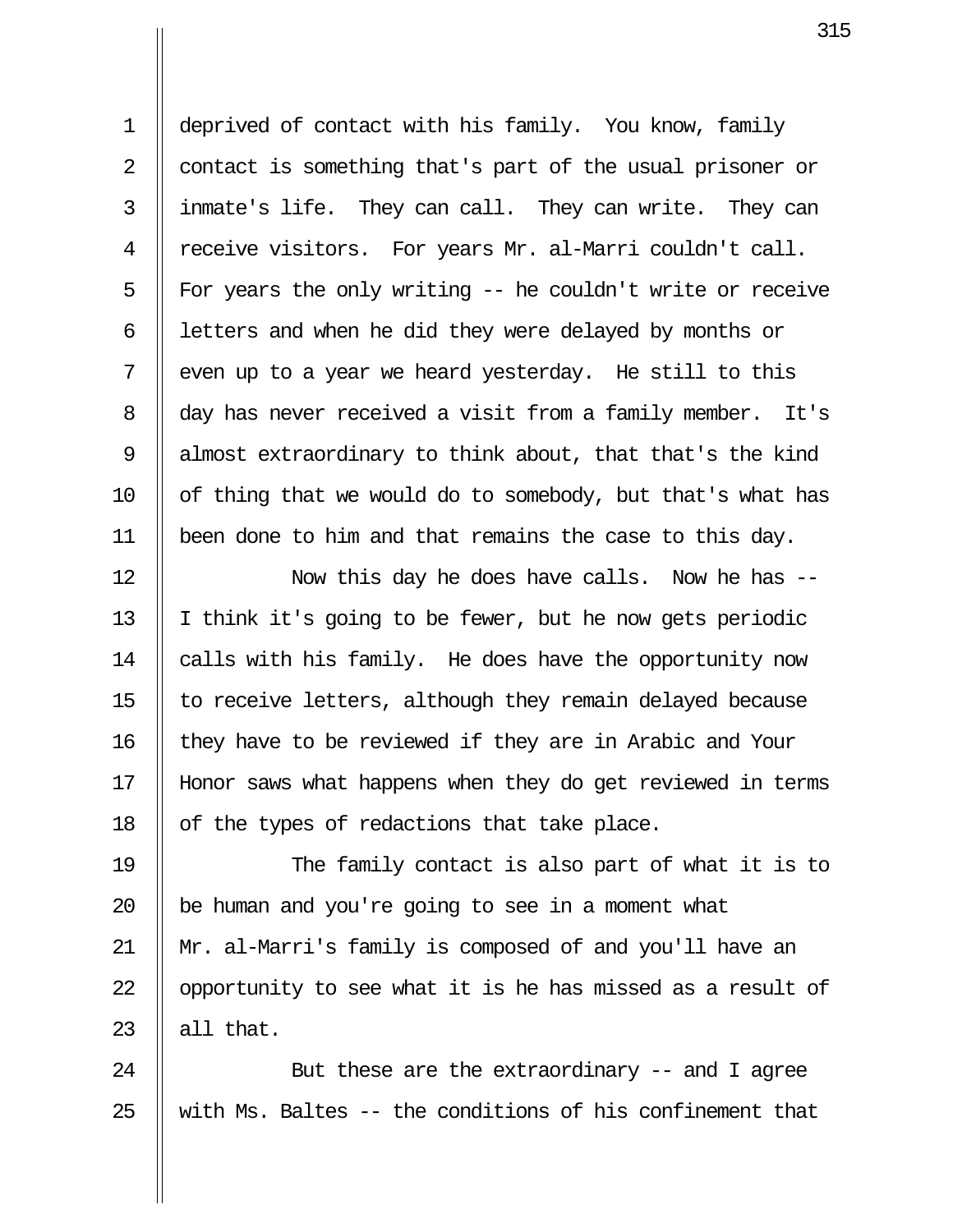1 are different from other criminal defendants. And as Your 2 Honor ponders the quantum of punishment that Mr. al-Marri  $3$  | ought to receive, I would request on his behalf that you 4 T reduce that punishment to account for the punishment he 5 || has already received and that's punishment that is 6 || exceptional and warrants treatment that is nuanced and 7 || based upon his particular case.

8 || Now when I say "based upon his particular case", 9 || in no way  $-$  and when we turn to the 3553(a) factors, of 10 || course we're going to address this. In no way does that 11 mean to undermine the seriousness of his crime. He 12 || recognizes it. We recognize it. He's facing a lot of 13  $\parallel$  time as a result of that.

14 And let me just detour to address a point that 15 Your Honor made that I completely understand, which is 16 | Your Honor said each week you sentence people to very long 17 Sentences on drug offenses in what seems like less serious 18 | crimes in some ways. You know, that's Congress' will 19 unfortunately. The sentences for drug offenses are very 20  $\parallel$  long. I often have wished they weren't. But you should 21 || know that in this case, you know, the available sentence 22  $\parallel$  before the Patriot Act, which was passed in the fall of 23 || 2001, for material support was 10 years. Congress, in 24 || light of what occurred here, extended the maximum to 25  $\parallel$  15 years for that. The fact that it's a serious offense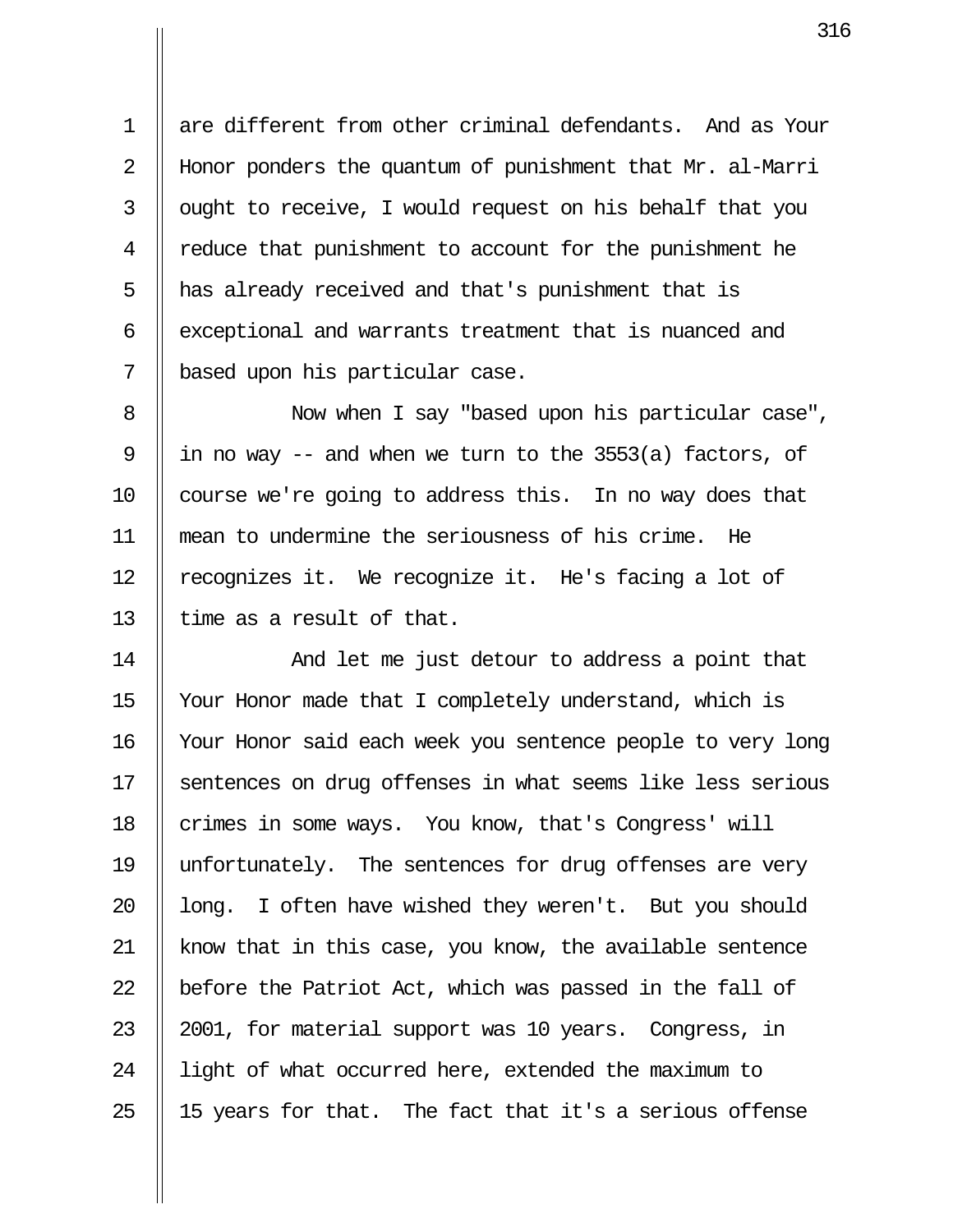1 certainly should weigh in the analysis, but the amount of 2 | punishment that one receives should be proportionate and  $3 \parallel$  should be proportionate in the sense not only to other 4 || cases, which we're going to talk about later, not only to  $5 \parallel$  the extent that uniformity is promoted by the sentencing 6  $\parallel$  guidelines, but it should account for the punishment that  $7$   $\parallel$  one has already experienced as a result of the very same 8 | acts for which he stands before the Court for sentencing. 9 Judge, if it's okay with Your Honor, we would 10 like now, Mr. Savage will present to Your Honor a video 11 | tape that goes to actually the second  $3553(a)$  factor, 12 || which is the history and characteristics of the defendant. 13 || Then I'll come back and I'll address each of the other 14  $\parallel$  3553(a) factors and then we'll be finished. 15 || THE COURT: All right. Thank you. Mr. Savage? 16 MR. SAVAGE: May it please the Court. Good 17 morning, Judge. Judge, a couple of matters. You had 18 || asked earlier about the report of his financial condition. 19 Mr. al-Marri is going to make a statement to the Court and 20  $\parallel$  I would urge the Court to question him about that if you

21 would like. As I understand it, that is a family 22  $\parallel$  business. He was in the auto parts business in Doha. 23 || Following his detention here, that business went down the 24 drain. And the amount of money is not U.S. currency 25  $\parallel$  but Riyal.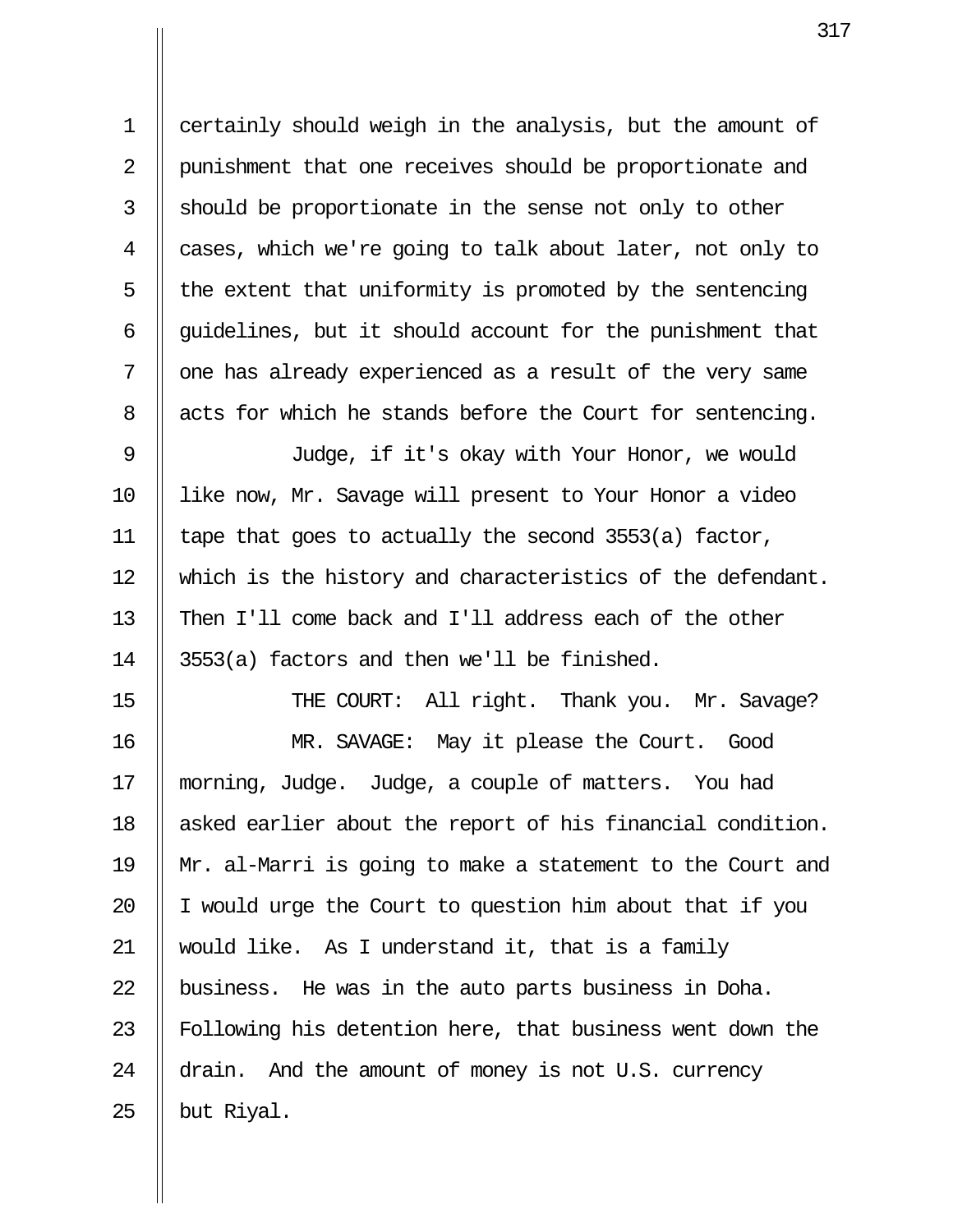1 || THE COURT: What's the difference? 2 || MR. SAVAGE: It's about half. Is that right?  $3 \parallel 3.6$  to the dollar. 4 || THE COURT: Thank you. 5 MR. SAVAGE: One other thing, Judge, before I go 6  $\parallel$  into the video. One of the contractors -- and those 7 || contractors are unnamed, so I want to be careful what I'm 8 Saying here. But there was one who participated in the 9 || events of March 11, 2004 that Your Honor had an 10 || opportunity to see the video and to read the summary that 11 testified this year before Congress, the Senate Judiciary 12  $\parallel$  Committee in May of this year, where -- he, who is now no 13 longer a government employee -- condemned the enhanced 14 interrogation techniques, those techniques which were used 15  $\parallel$  on March 11 against Mr. al-Marri, stating that they were 16 worthless and groundless, they were morally in opposition 17  $\parallel$  to what America stands for. That was the day that 18 Mr. al-Marri was not water boarded, but the effect of the 19 interrogation techniques were the same. That is he was 20  $\parallel$  gagged in his mouth and he was taped three different 21 occasions, one up to 15 minutes long, to give the same 22  $\parallel$  sense of deprivation of air that is the same thing that 23  $\parallel$  the water board does.

24 || In addition to that, the United States Attorney  $25$  || this summer released many documents about the CIA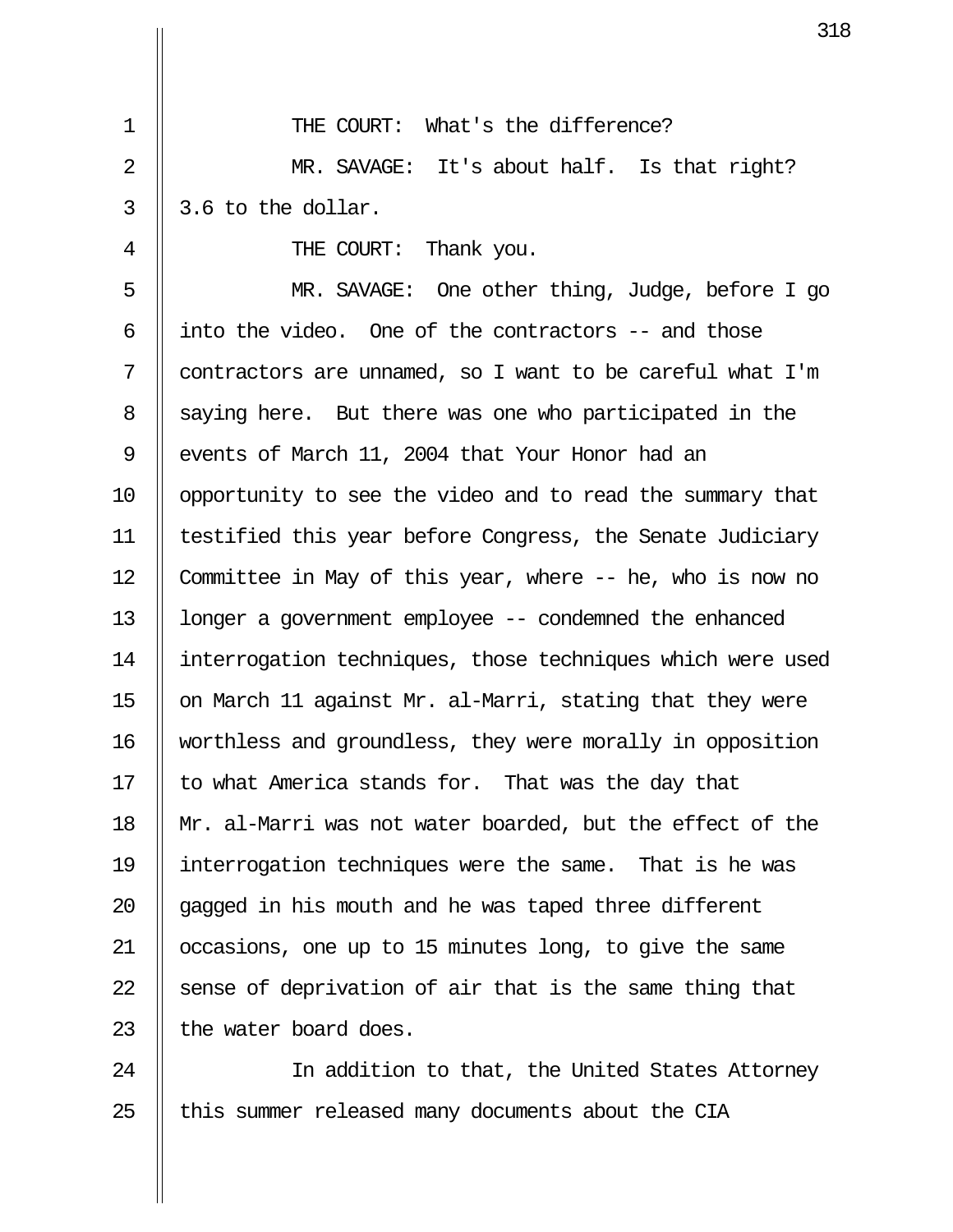1 techniques and other techniques that are used, condemning 2  $\parallel$  the very same techniques that were used against 3 Mr. al-Marri on many occasions during those interviews: 4 The threats of physical abuse against him, the actual 5 || physical abuse against him, the threats against his 6  $\parallel$  family, the sexual acts he was threatened with and his  $7$  || family was threatened with, the fact that he was told that 8 | he would be released and the government would report that 9 || he had escaped. Certainly that does say that he was 10 || tortured at that time.

11 Your Honor, I came into the case when Mr. Berman 12 | called me in June of 2004 when the Supreme Court 13 determined that people who were in the status that 14 Mr. al-Marri was being held in were entitled to counsel. 15  $\parallel$  At that time we went through a pretty intense background 16 investigation that led to a top secret security clearance 17 || and we were permitted to see Mr. al-Marri in October of 18  $\parallel$  that year. Some nine months later my wife, Cheryl, who is 19 not a lawyer but works in our office, also went through a 20 || background check and she as well was given permission to  $21$  || see Mr. al-Marri. We have maintained his primary contact 22 W with the outside world for several years and our 23 | observations of him, our in-depth conversations, which 24  $\parallel$  actually were a thousand hours, there was a great 25 dichotomy between the allegations charged against him and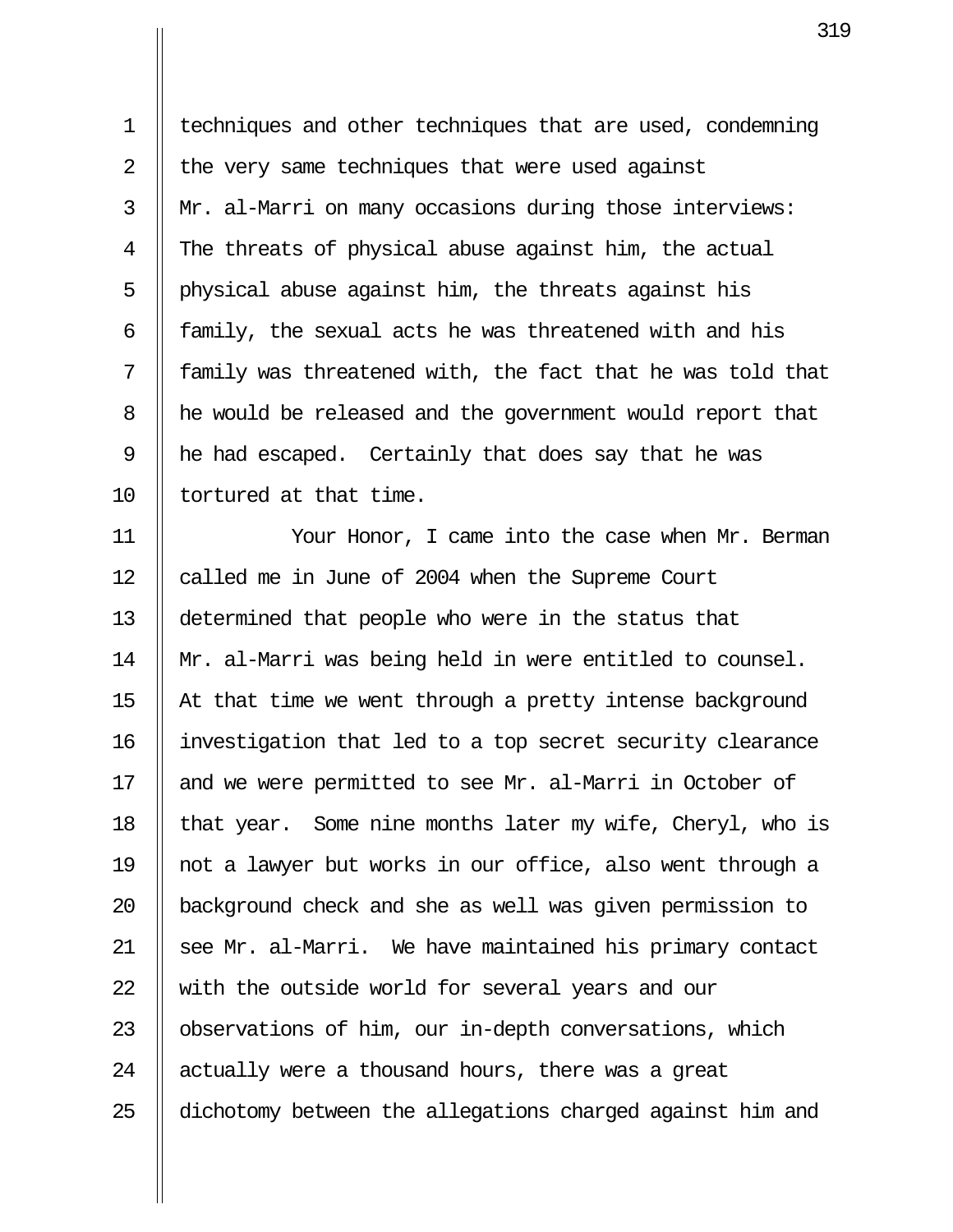1 | our impressions of him at that time. We thought it was 2 || incumbent upon us to look into this a little bit further  $3$  || and in doing that we traveled to the Middle East 4 approximately a year ago to look into whether or not he 5  $\parallel$  had been truthful with us, what his family was like, what 6  $\parallel$  his religious beliefs were like, what his business  $7 \parallel$  reputation was, and I would like to present to you a very  $8 \parallel$  short summary of that trip.

## 9 (Video played)

10 Ali is one of a family of 12 children. His 11 father, as you know, is recently deceased. His mother is 12 || alive. Cheryl had an opportunity to speak with his 13 mother. Because of the culture there, I was prohibited 14 | from speaking to any of the women who were post-puberty. 15 His brother Naji, who is pictured on the screen now, and 16 his brother Mohammed are both older than him. Mohammed 17 was trained as a civil engineer at the University of 18 || Texas. Naji attended Bradley University in the early 19 eighties. Both of them work in the oil and gas industry 20 in Saudi Arabia.

21 When Ali left home, he left several family 22 members, all very close family members. The gentleman on 23  $\parallel$  the top right is his cousin. His brother is next to him. 24 || Another brother is next to him. Another brother. The 25 young man on the left with his hand on his head is his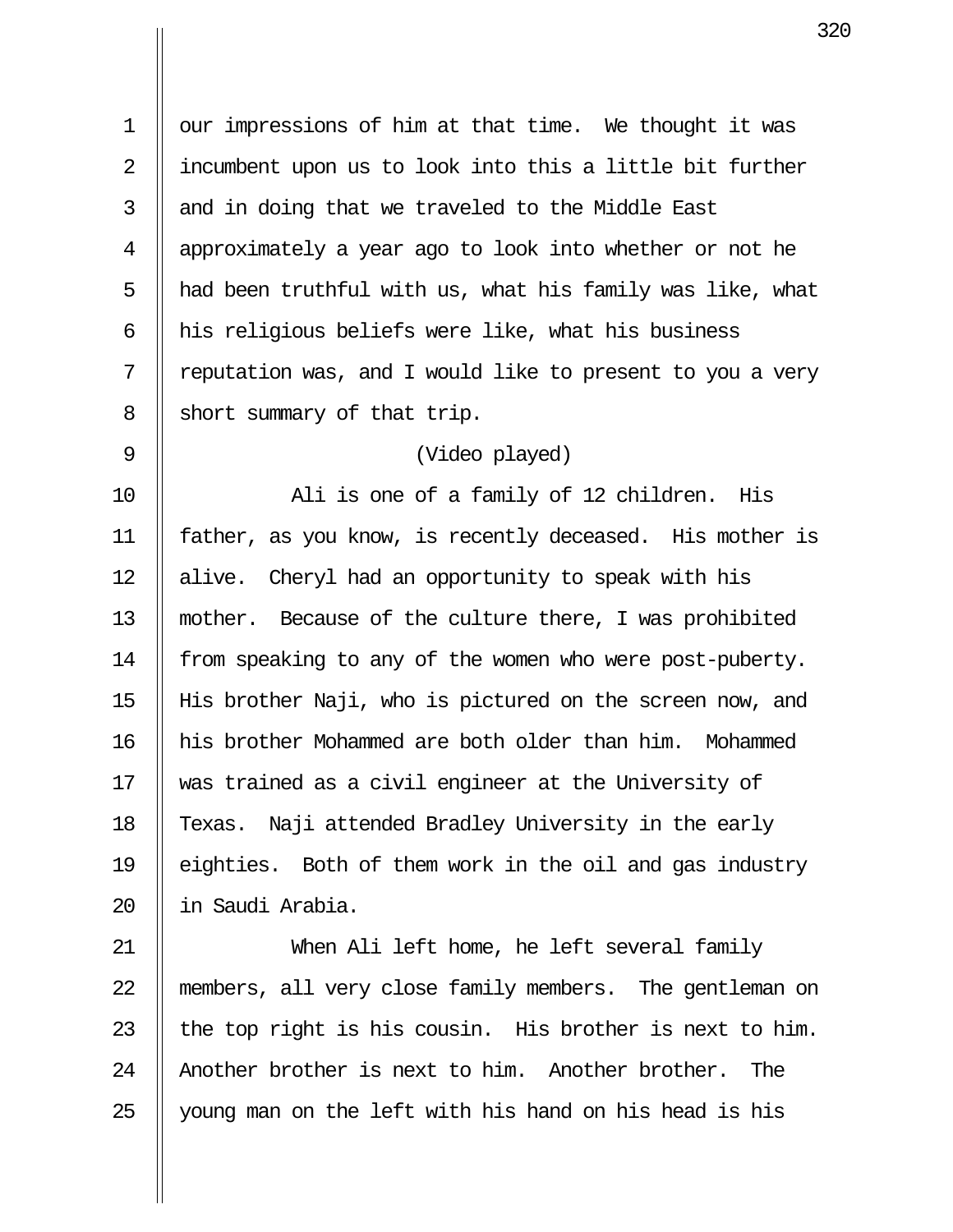1 || eldest son. In front of him are other brothers, one 2  $\parallel$  cousin and his baby child who was six months of age when  $3$  | he was originally detained. The young man on the right is  $4 \parallel a$  nephew.

 5 Abdalhadi, Naji, Mohammed and his cousins all 6  $\parallel$  have since his arrival in Pekin been able to speak to him,  $7 \parallel$  so he has maintained since his arrival communication by 8 || telephone with his brothers and as well with his wife. He 9 was not able to do that at all until the first call in 10  $\parallel$  2007. He had another call in the Brig in  $-$  excuse me, 11 2008, and then he had another second call in 2009.

12 We have a video of his family that was taken at 13 the same residence. This is his brother Mohammed's  $14$   $\parallel$  residence in Saudi Arabia. The audio is not on. This is 15 when I was speaking to his older brother, Mohammed. 16 || Mohammed represents himself as a spokesman for the family. 17 Well, let's pass on.

18 || THE COURT: While they're doing that, just a 19 question. There has been a reference, there was 20 || yesterday, to a brother that was being held in Guantanamo. 21  $\parallel$  Is that -- what is his status?

22 MR. SAVAGE: His brother Jarrallah, who was 23 detained on the same day, December 12 of 2001, in 24 || Pakistan, he was taken from Pakistan and he was placed in  $25$  || American custody. He was then taken to another air base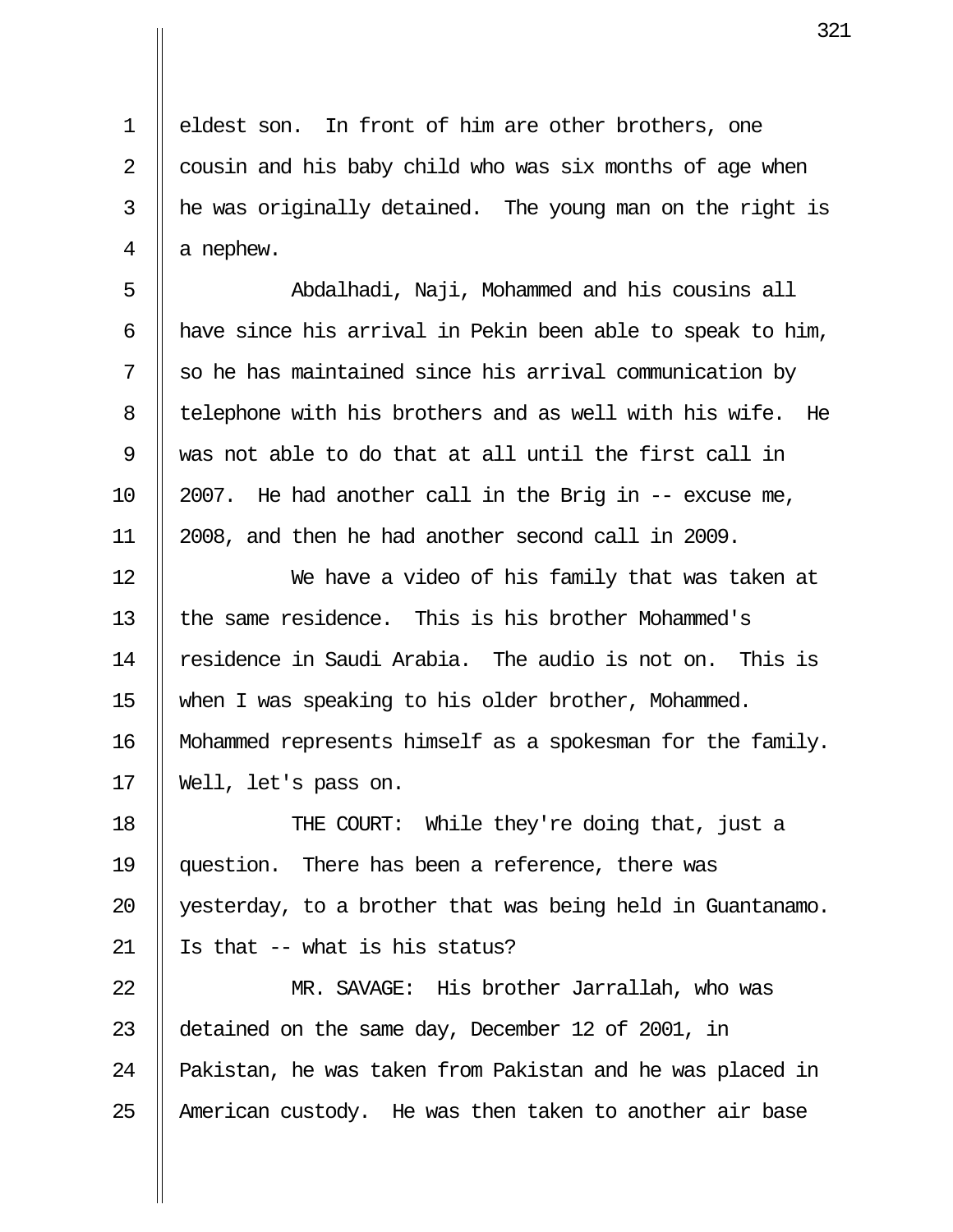| $\mathbf 1$ | in Afghanistan and then to Guantanamo. One day in the       |
|-------------|-------------------------------------------------------------|
| 2           | summer of July of 2008 when he went to bed, he was a        |
| 3           | terrorist. When he woke up, he went home. No explanation    |
| 4           | given. He is now living in Doha. He's not under any         |
| 5           | restrictions in the country of Doha. There was no request   |
| 6           | by the American government to limit his restrictions. His   |
| 7           | passport was returned to him by December, I believe, of     |
| 8           | last year. So in theory he could go any place, do           |
| 9           | anything he wants. But he's engaged in a business now in    |
| 10          | Doha and is leading a life of a law abiding citizen, never  |
| 11          | tried.                                                      |
| 12          | THE COURT: Are you ready to proceed now? Let's              |
| 13          | try it.                                                     |
| 14          | (Video played)                                              |
| 15          | MR. SAVAGE: You will notice that you don't see              |
| 16          | any of his sisters. The men are basically segregated from   |
| 17          | the women, particularly when guests are around.<br>They are |
| 18          | all very, what I would say, conservative in their           |
| 19          | political beliefs. They are all very religious. They are    |
| 20          | all well thought of in their community. There has been      |
| 21          | some family taint because of the arrest of their younger    |
| 22          | brothers, but they are still engaged in business and hold   |
| 23          | very responsible positions in the community.                |
| 24          | Ali was a good parent as reported by the family.            |
| 25          | This is his younger son. The pictures that you saw there    |
|             |                                                             |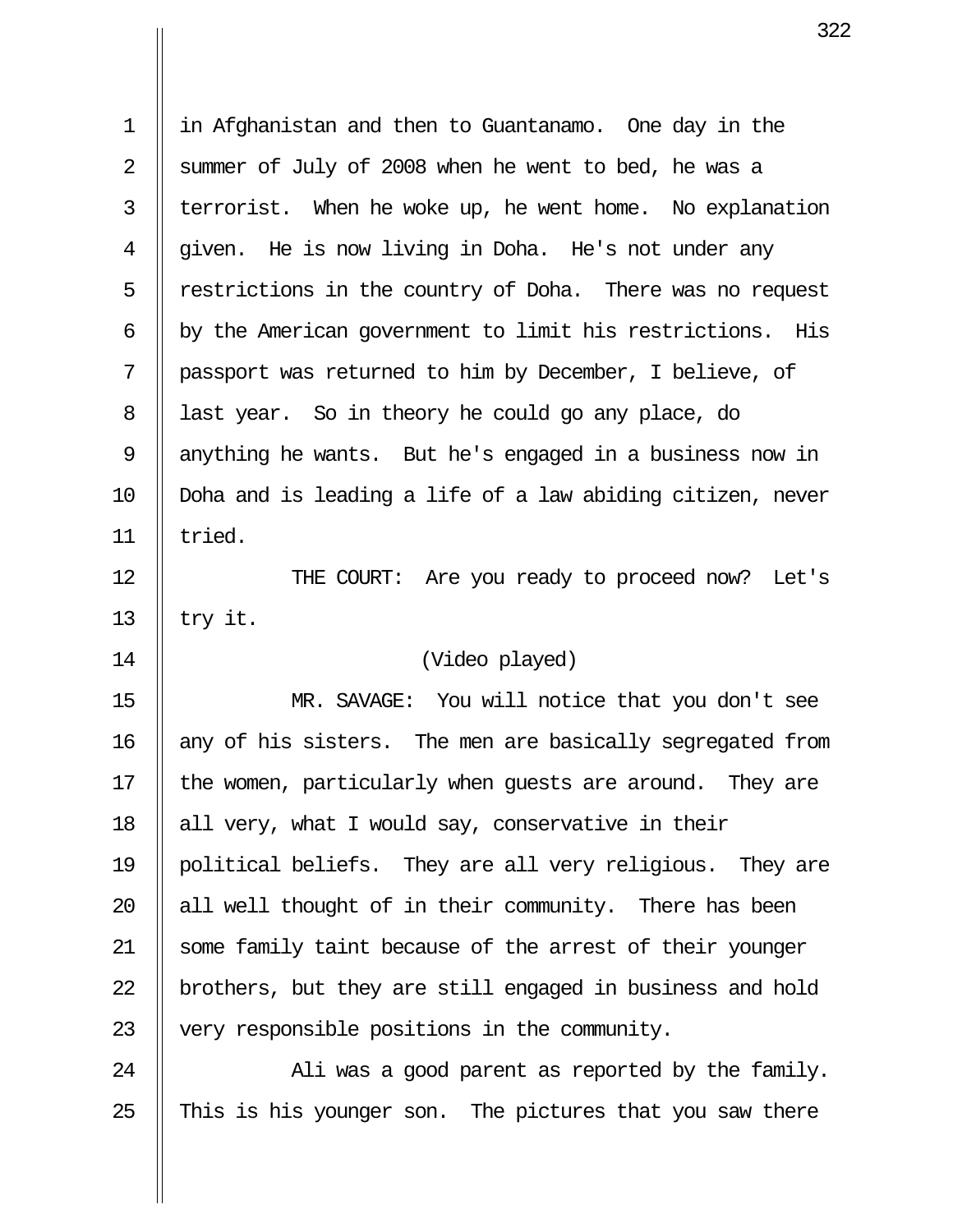1 || are actually outside in the desert in a family home there 2  $\parallel$  similar to what you would think of in the states as being  $3 \parallel a$  summer home. We might choose to be around a lake or 4 || water, but they choose to be in the desert.

 5 Judge, after several years at the Brig and at  $6$   $\parallel$  the urging of the Brig staff, Ali was allowed to receive a 7 video from his family and I believe this was in late 2007. 8 | It took some time to go through the clearance, but he was 9 || eventually allowed to see this and we'll show an example 10  $\parallel$  of that, please.

## 11 (Video played)

12 || These are his daughters doing their homework and  $13$  | singing songs. This is showing now their achievements in 14 || school. Of course they don't study all the time. A kiss 15 || from his daughter.

16 Judge, when we were there we wanted to explore 17 || the community. We wanted to see the business world in 18 which he worked. We wanted to know what his reputation 19 was. And I must say that we spoke to Sunis and Shi'a. 20  $\parallel$  The idea that he would harm somebody who was Shi'a is 21 || contrary to the evidence that we discovered there. He 22 Worked side by side with them. Let's show the video about 23 | his employment.

## 24 (Video played)

25 || MR. SAVAGE: We knew that his brothers had been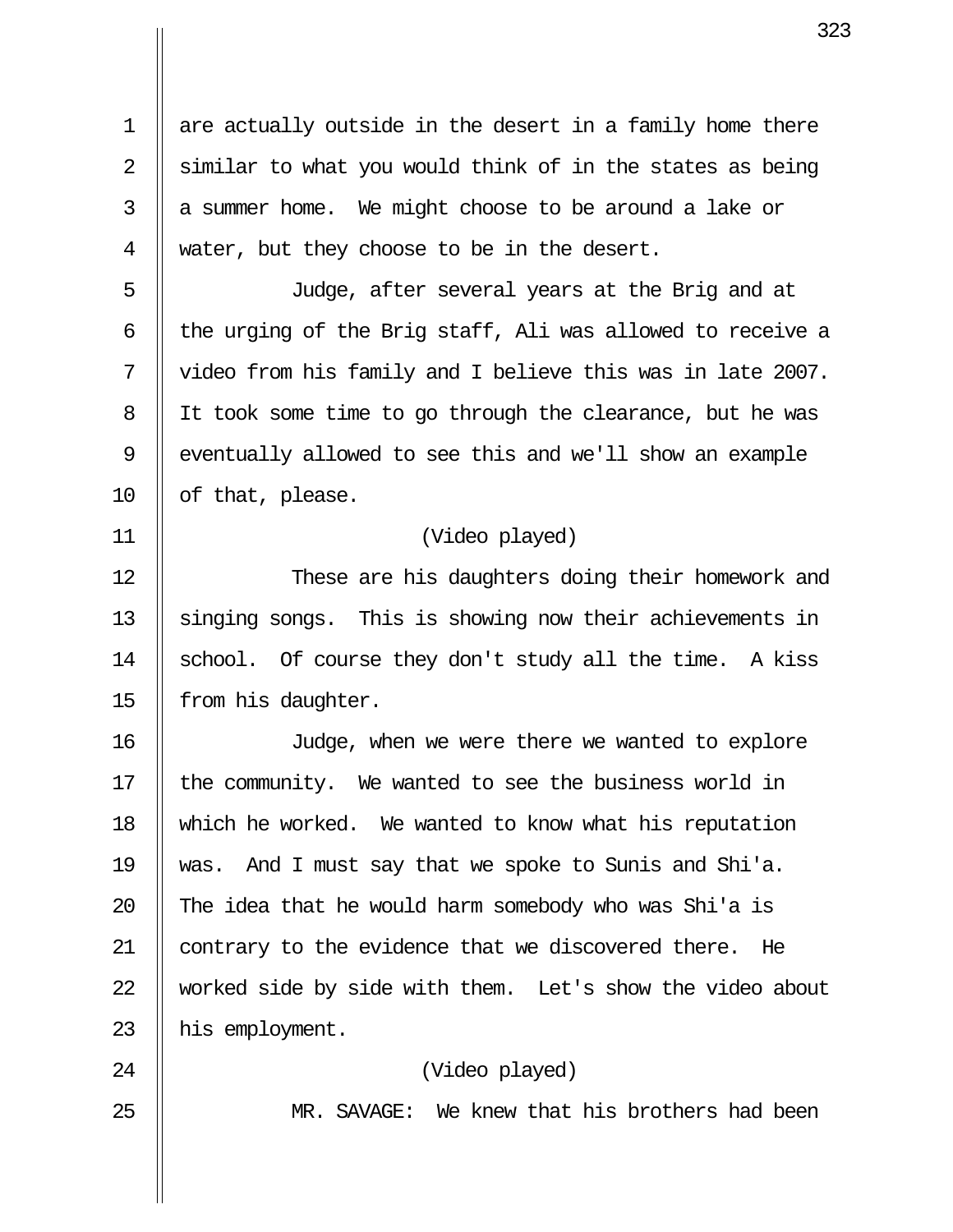1 Schooled in America and we were curious as to why that 2  $\parallel$  was. We wanted to know what type -- what role religion 3 played in Ali's life. Your Honor, you will be able to 4 hear directly from Mr. al-Marri about his religious  $5$  | beliefs and how they apply to this situation.

 6 When he arrived here, he has been described as a  $7 \parallel$  sleeper agent, a fair description but belies the 8 | appearance that he had upon his arrival. Can we put up 9 || the photograph? That's a picture that was taken of him in 10 2001 shortly after his arrival. His wife of course is not 11 in the photograph, although she was in America, because of 12 || the cultural attitude towards photographers and one of his 13 daughters is missing from that photograph. No one in his 14 || family, the children or his wife, could speak any English. 15  $\parallel$  Mr. al-Marri's English at that time was not what it is 16 || today. Of course he has been speaking exclusively English 17 Since December of 2001.

18 || But it was apparent upon his arrival where he 19 had come from and he immediately after his arrival came 20 || under the scrutiny of the FBI through reports of citizens 21 || that saw him, heard his language and were concerned about 22  $\parallel$  him. He was not unknown when he arrived. I believe the 23  $\parallel$  taxicab that drove him from Chicago to Peoria first 24 | reported him and others at Bradley University reported him 25  $\parallel$  as being a suspicious person, all because of how he looked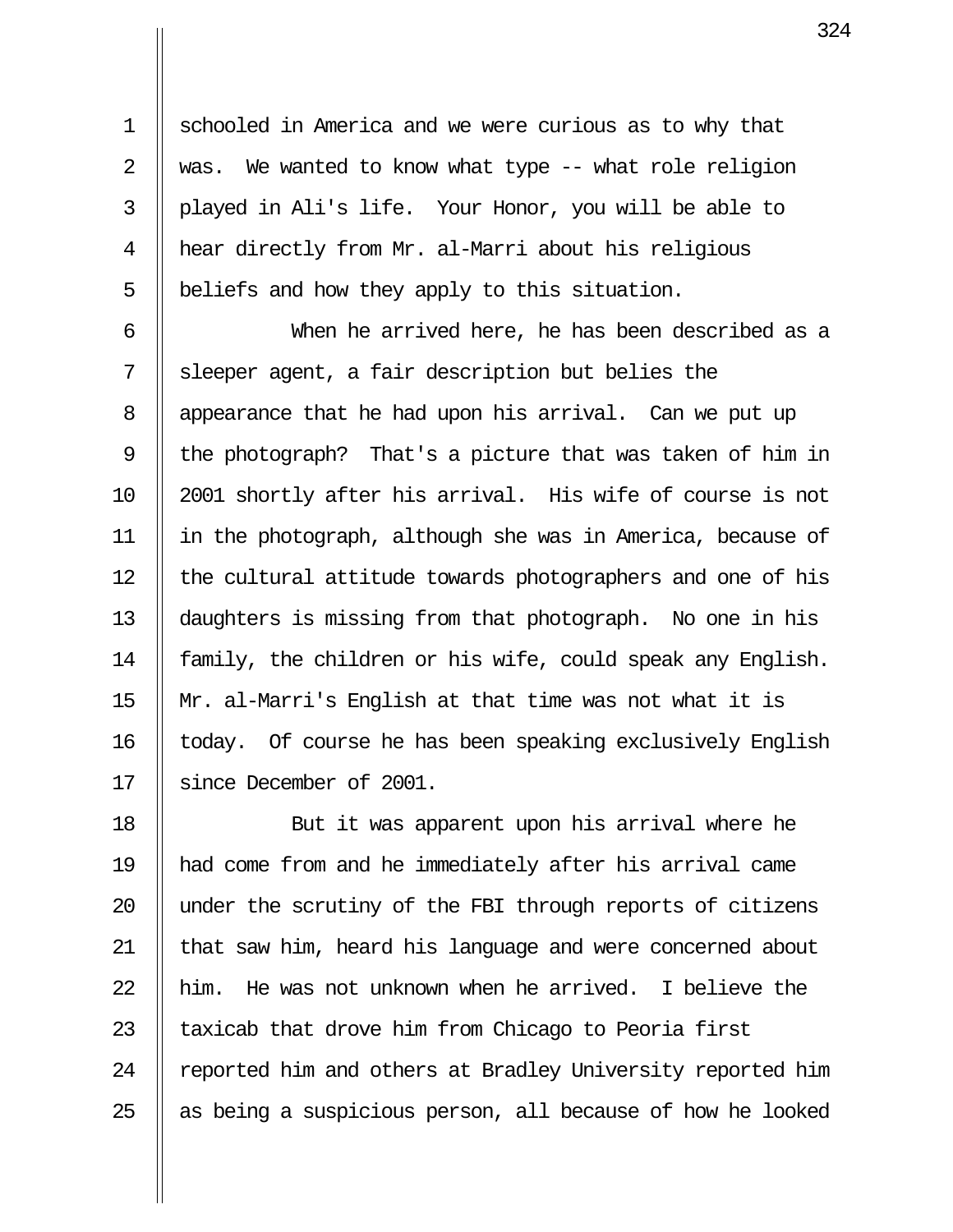1  $\parallel$  and how he spoke.

| $\overline{2}$ | Over the years that he has been incarcerated,              |
|----------------|------------------------------------------------------------|
| 3              | his family has changed. His oldest son, Abdulhadi, was     |
| $\overline{4}$ | 10 years of age in 2001. He was 8. I'm sorry. He was       |
| 5              | 8 years of age in 2001 and there's a picture of him today  |
| 6              | or last year. His daughters, who are twins, Maryam and     |
| 7              | Hajar, were 7 years of age. They are now post-puberty, so  |
| 8              | we don't have photographs of how they look today. This is  |
| 9              | Khaola. She was 3 years of age at the time. This is how    |
| 10             | she looked when we were in his country last year.          |
| 11             | Abdulrahman was an infant, has never spoken to his father, |
| 12             | and a photograph of him today or last year. Again, his     |
| 13             | wife is not in those photographs because of their cultural |
| 14             | beliefs. When she came to America, the wife was wearing    |
| 15             | traditional clothing. And as you might know, the women at  |
| 16             | least cover themselves completely. They wear a head cover  |
| 17             | all the time and that's how she was dressed when they      |
| 18             | arrived in Chicago in September of 2000. Thank you, Your   |
| 19             | Honor.                                                     |
|                |                                                            |

20 || THE COURT: Thank you. I think this would be a 21  $\parallel$  good time to break for lunch. I would like to start again 22  $\parallel$  at 1:15. Do you have some additional arguments to make? 23 || MR. LUSTBERG: Yes, Your Honor. It will not be 24 |  $long.$ 

25 (Noon Recess)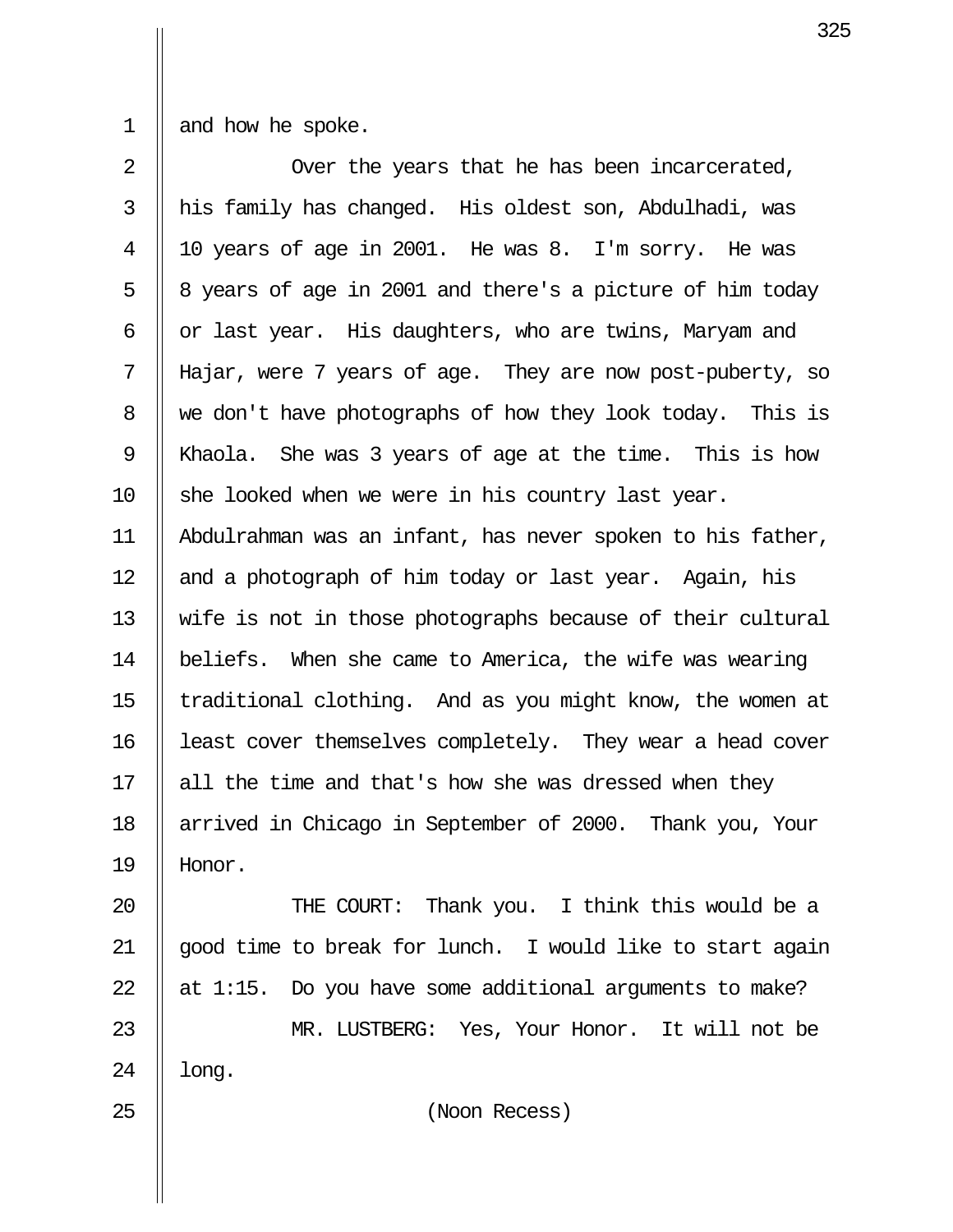|  |  | THE COURT: Mr. Lustberg? |  |  |
|--|--|--------------------------|--|--|
|--|--|--------------------------|--|--|

 2 MR. LUSTBERG: Thank you so much, Your Honor.  $3$  | And let me just start by saying thank you very much for 4 || the really extraordinary amount of time you have allocated  $5 \parallel$  to this. It's obviously a very emotional, difficult and  $6$  || intense matter for all of us and I really would commend  $7 \parallel$  the Court for the way it's been handled.

 8 All that remains for us is to essentially apply 9  $\parallel$  all of what you heard to the statutory factors that this 10 Court must consider under 18 U.S.C. 3553(a), so to provide 11 whatever assistance we can as to an appropriate sentence 12 || in this case I'll do that relatively quickly because I 13 || don't want to repeat all of what I said before.

14 || The first factor -- and I should say Ms. Baltes 15 | of course accurately summarized what those factors are. 16 || The first factor is of course the nature and circumstances 17  $\parallel$  of the offense. Let me be as clear as I can be. Nothing 18  $\parallel$  that we have said now, nothing that we will ever say and 19 I'm sure nothing Mr. Al-Marri will say should be thought 20  $\parallel$  of as undermining in any way the recognition that this is 21 || an extremely serious offense. Each and every one of 22 Mr. al-Marri's actions from attending camps to agreeing to 23  $\parallel$  serve, to coming here and doing what he did are things 24  $\parallel$  that must give rise to concern and that do deserve 25 punishment. The only question for the Court is what the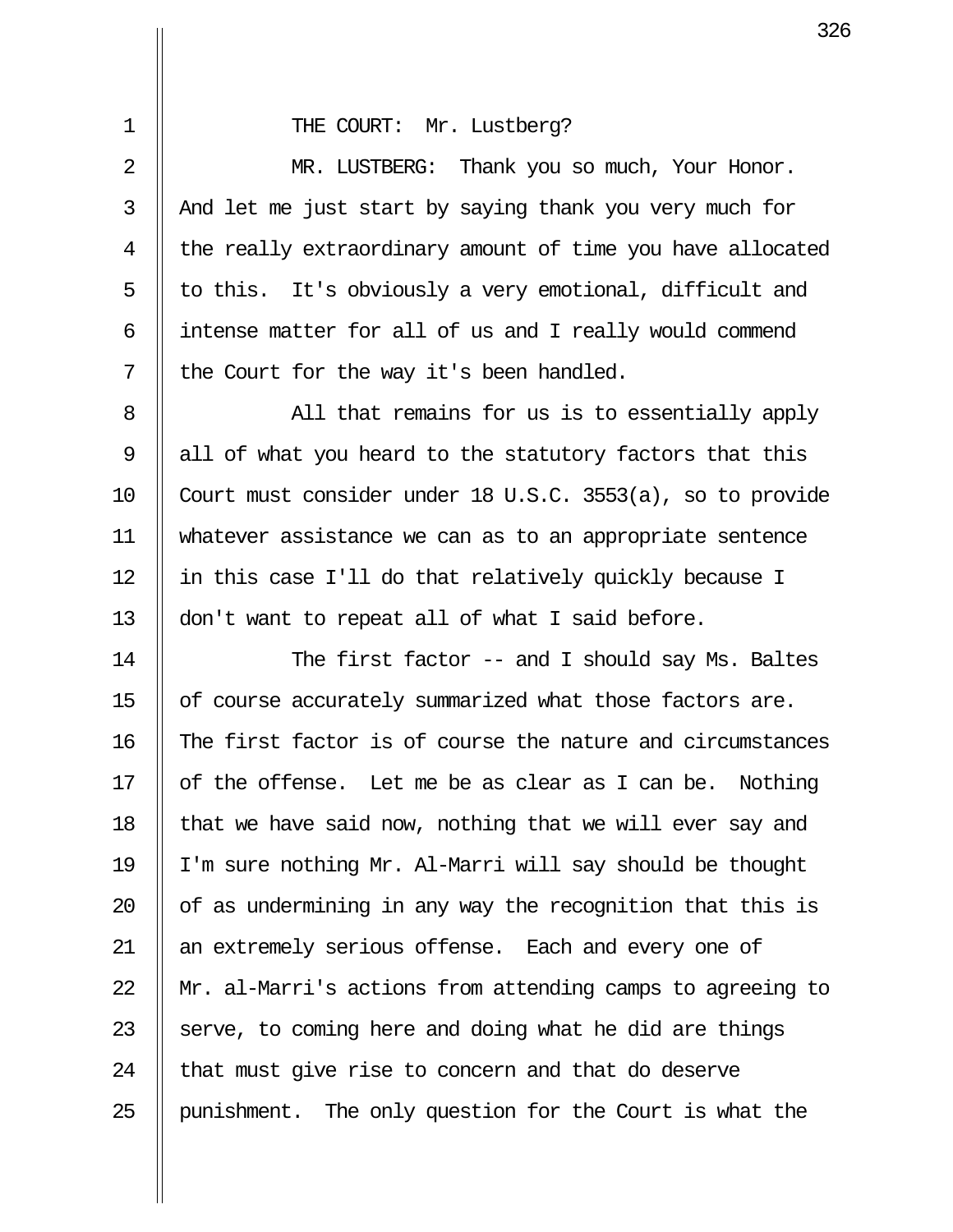1 quantum of that punishment should be.

2 || In assessing the nature and circumstances of the  $3 \parallel$  offense, I would just add that one of the factors, as  $4$  || agreed, that the Court looks at is what harm was caused.  $5$  | And thank God, no harm was caused in a sense.  $6$  || Mr. al-Marri's actions, whatever they would have been, and  $7 \parallel$  of course they remain uncertain, never resulted in any 8 || violent act or any other harm to American citizens or 9 | property. And that is a good thing. We absolutely 10 acknowledge that. So I want to start with that and the 11 Court will weigh that appropriately, as it should, and 12 will impose a harm punishment even if that punishment is 13  $\parallel$  no more than that which Mr. al-Marri has already served.

14 || The second factor of course is the history and 15 || characteristics of the defendant. Your Honor has come to 16 | learn a lot about Mr. al-Marri through the course of these 17 || proceedings, through the course of other proceedings, and 18  $\parallel$  as a result of all that you have read. And we have put a 19  $\parallel$  lot in front of you to read we understand. You have seen 20 || and heard about his positive attributes as a father and 21 his religious devotion, his employment and his 22 | intelligence.

23 || You've also gotten a window from some of the  $24$  | testimony that you've heard and some of what you've seen 25  $\parallel$  into his humanity, his resilience, as Major Sirratt said,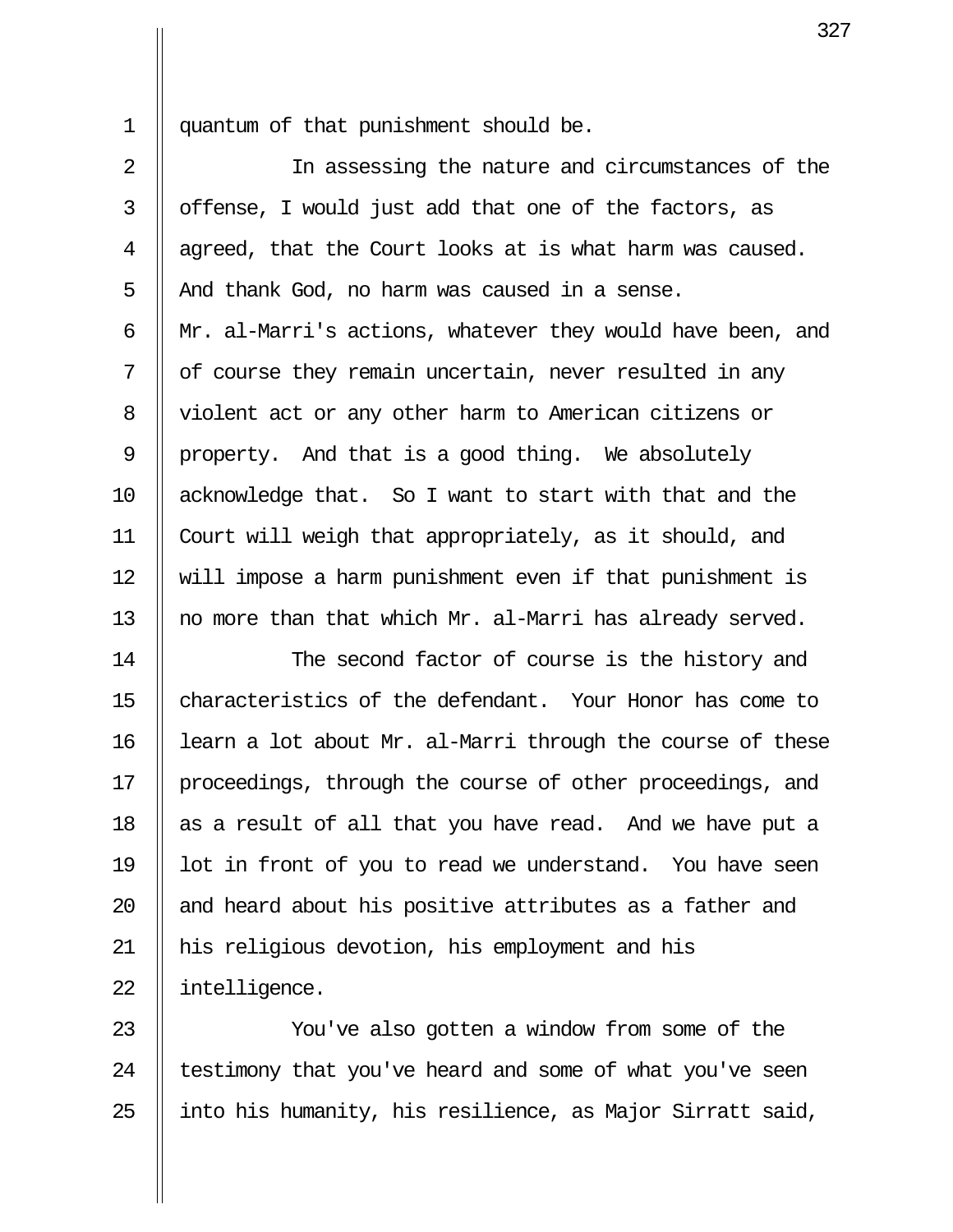1 his strength, his sense of humor and his generosity in 2 || ways that were of course quite small because there wasn't  $3 \parallel$  much he could do for people at the Brig, but those who 4 have come to know him even in passing, the marshals who 5 || have transported him back and forth, those personnel at  $6$  || Pekin. We have had a lot of contact with all those people 7  $\parallel$  and the response we get is the same. I guess to use 8 || Mr. Risley's point, he's kind of a nice guy. You sort of 9  $\parallel$  saw that on the tape when, even shackled and blindfolded 10  $\parallel$  and earmuffed, he has a big, warm smile for, you know, the 11 guard who is taking him back into custody after he has had 12 || his dental work done. It doesn't  $-$  it's a small thing, 13 | but what it shows is fundamentally Mr. al-Marri's humanity 14  $\parallel$  and it's that humanity that really is the reason I think 15 why this group of attorneys who are here today have stood 16 || by him for so many years.

17 I have been involved with Mr. al-Marri since 18  $\parallel$  2002. And like Mr. Berman who wrote to the Court, we have 19 || come to know him under what was truly the worst of 20 circumstances. What we have come to know is a man who 21 | loves people and who can be loved, who cares about people 22  $\parallel$  and who accepts caring from people, who learns, who has a 23  $\parallel$  mind that really is a sponge. He's open minded. And not 24  $\parallel$  only in terms of learning about his own faith, but who 25  $\parallel$  will listen to people about their own beliefs. Who has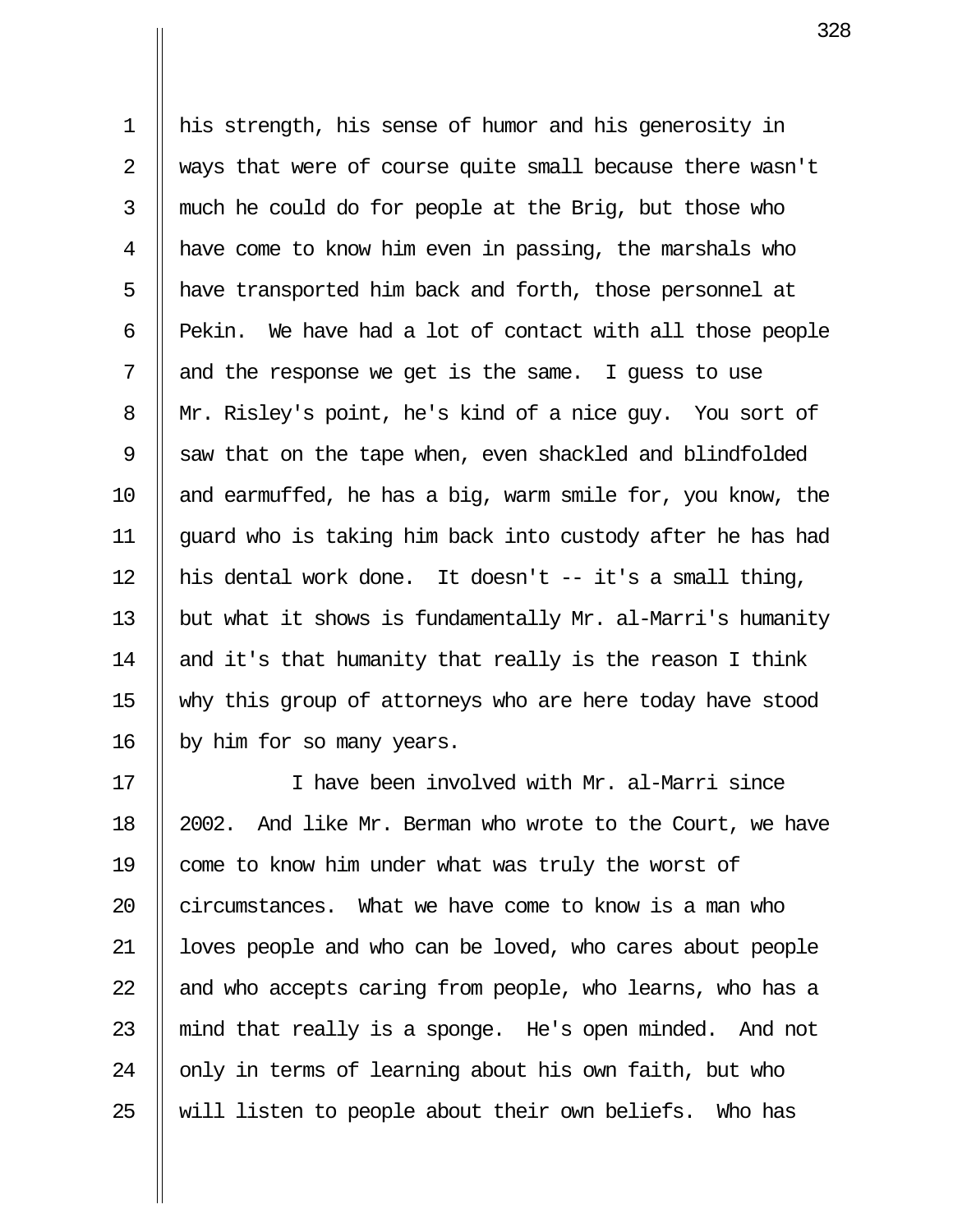1 || taken away from all of it a love of, a caring for and a 2 || knowledge about this great country of ours that, believe  $3 \parallel$  it or not, even with what he's going through, means that, 4 || in our view, he will never reoffend. Those are the 5 || history and characteristics of this extraordinary person 6  $\parallel$  in many ways.

7  $\parallel$  The third factor that the Court must consider is 8 || just punishment and respect for the law. I just want to 9  $\parallel$  spend a minute if I can on that, Your Honor, because I've 10  $\parallel$  been to a lot of sentencings under 3553(a) and typically 11 that factor of just punishment which appears in 12  $\parallel$  3553(a)(2)(A), and which also mentions reflecting the 13  $\parallel$  seriousness of the offense, which we have completely 14 acknowledged, but the question of just punishment is one 15  $\parallel$  that typically Courts use to impose more rather than less 16 punishment.

17 In this unique situation, just punishment and 18 | respect for the law requires respectfully that this Court 19 || take into account what Mr. Al-Marri has been through and 20  $\parallel$  the punishment he has already endured. The indefinite 21 detention, the isolation, the sensory deprivation, the 22 | interrogations all make what he has experienced something 23  $\parallel$  that must be recognized.

24 When I talk to people, regular Americans -- my 25  $\parallel$  father is a truck driver -- and I tell them that there's a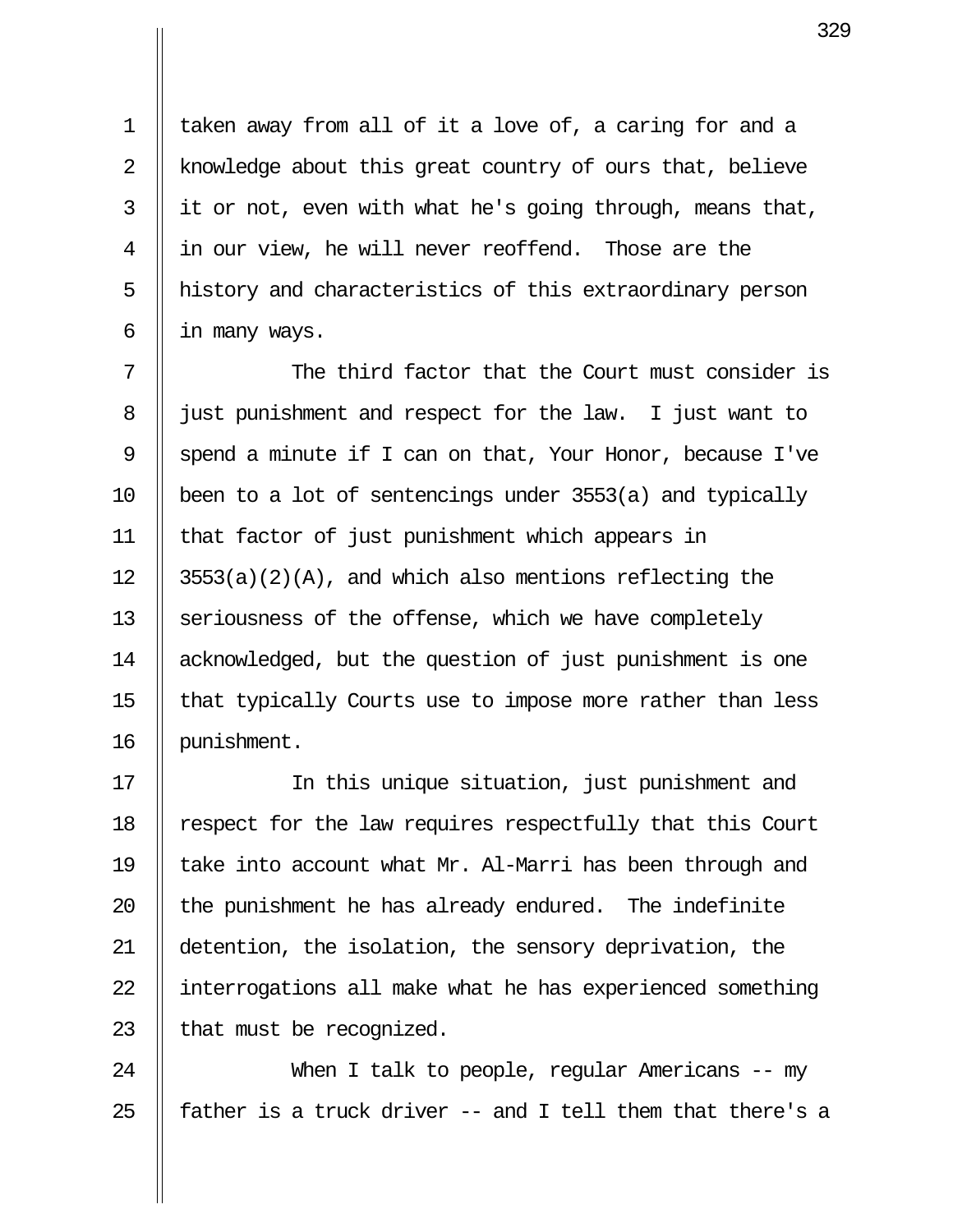1 chance that this man will be sentenced and what he's gone 2 | through would not be recognized by the Court, those people  $3$  | are astounded. And I'm not saying of course that's what's  $4 \parallel$  going to happen. But what I guess I'm saying is in order 5  $\parallel$  to foster a respect for this country and the law that 6  $\parallel$  really is what this country is all about, this Court 7 || should not ignore what Mr. al-Marri has gone through, 8 | particularly when some of that is policy that has been 9 | repudiated by our Government.

10 || I do have to address deterrence of course and, 11 as always, there are two forms of deterrence. There's 12 || general deterrence and specific deterrence. Anybody who 13 | knows what Mr. al-Marri has gone through in this case, 14 it's gotten a great deal of public attention, would of 15 | course be deterred from engaging in acts such as those  $16$  || that he engaged in. It may be difficult to deter 17 terrorism, as some say, but anybody who knows what he has 18 been through, the punishment he has endured, the 19 proceeding that he faces today will certainly think twice.

20 And that's really what the Court has to think 21 about. You want to send a message, but that message has  $22$  || been sent out and sent out more poignantly than ever when 23  $\parallel$  you look at these videos of what this man has been 24  $\parallel$  through. Removed from his family for eight long years, 25 || isolated and abused. Personally that sort of treatment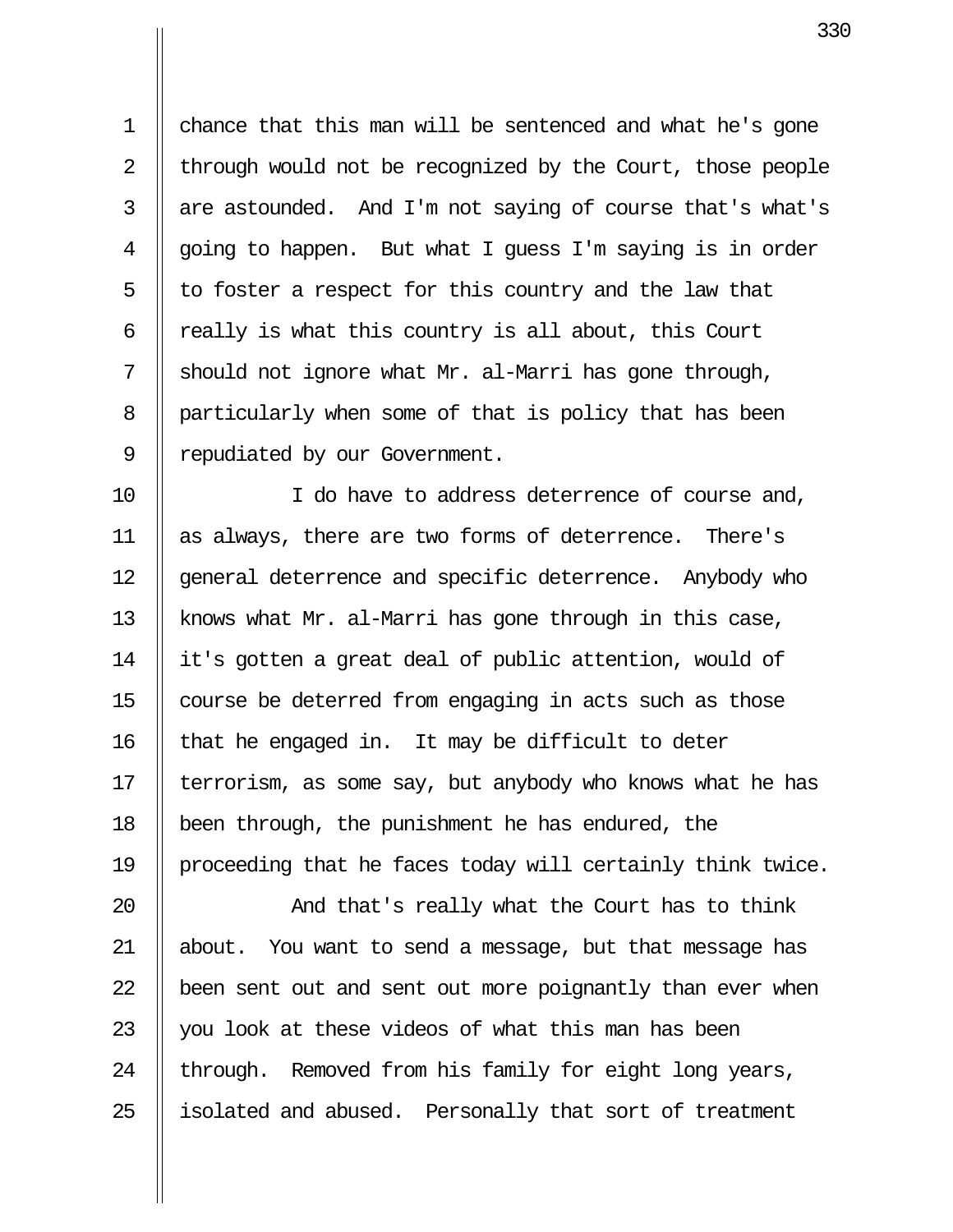1 will certainly deter. This is a serious crime and it has 2 || been treated seriously. There is plenty of deterrence  $3 \parallel$  here.

 4 With respect to specific deterrence and 5 || protection of the public, I think we have made our 6  $\parallel$  arguments with respect to Mr. al-Marri and his likelihood 7  $\parallel$  of recidivism. As I mentioned earlier this morning,  $8$  || there's no question that at least to a certain extent --9 || even the Government in its own documents with respect to 10 vacating the SAMs has some level of agreement with that. 11 || But one thing he also know that hasn't yet been 12 mentioned --

13 || THE COURT: Well, I want to stop you a moment 14 because I read that document that you mentioned and as I 15  $\parallel$  understand the document all it says is as of this date --16 || MR. LUSTBERG: July.

17 THE COURT: -- we don't believe that that 18 | problem exists while you're -- he's in custody while this 19 is being written.

20 || MR. LUSTBERG: Right.

21 THE COURT: Of allowing him to communicate. I 22  $\parallel$  don't see how you get from that to we believe you're not 23  $\parallel$  going to go out and commit a terrorist act in the future. 24 MR. LUSTBERG: Of course the SAMs had been in 25  $\parallel$  place all along while he was in custody.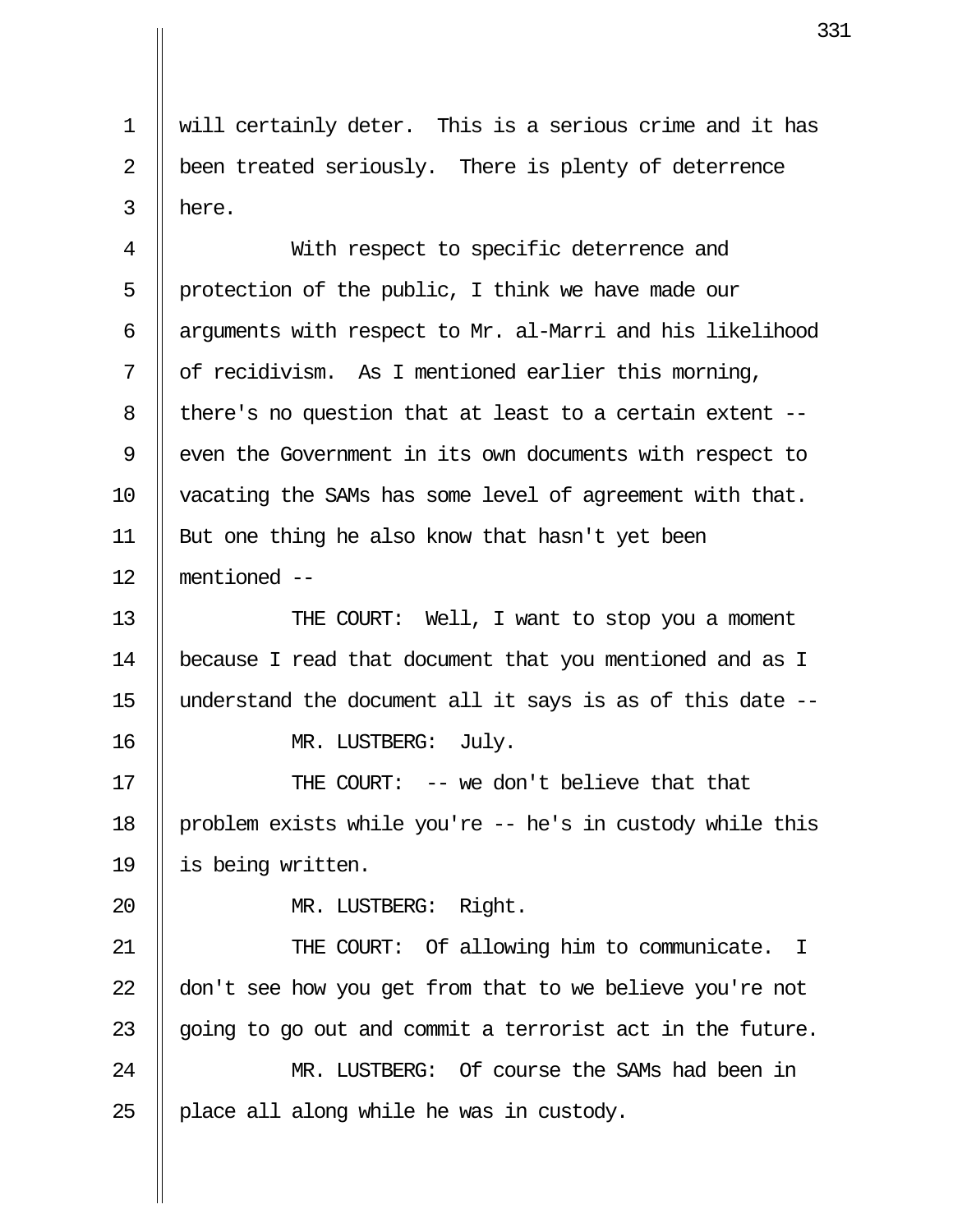| $\mathbf 1$ | THE COURT: I understand.                                              |
|-------------|-----------------------------------------------------------------------|
| 2           | MR. LUSTBERG: So the question is could he be                          |
| 3           | trusted. There certainly came a time when -- partly, I                |
| 4           | think -- and, you know, I was part of the discussions                 |
| 5           | about that. The sense was, look, we were now in 2009.                 |
| 6           | His contacts with al-Qaeda happened back in 2001.                     |
| 7           | THE COURT: They were all stale.                                       |
| 8           | MR. LUSTBERG: They were all stale. So really                          |
| 9           | the likelihood of his communicating with al-Qaeda had                 |
| 10          | dissipated, but for the same reason -- after all, his                 |
| 11          | crime was all about communicating. The likelihood of his              |
| 12          | reassociating with al-Qaeda likewise has dissipated over              |
| 13          | time. So I think it's at least relevant. For sure, it's               |
| 14          | not a direct reflection of anybody saying he's not a risk,            |
| 15          | but certainly there was a recognition that he was no                  |
| 16          | longer any kind of risk of committing those sorts of                  |
| 17          | offenses at that time so the SAMs were not necessary.<br>$\mathbb{I}$ |
| 18          | don't think there is any evidence, in fact I know there's             |
| 19          | none, that since the SAMs have been vacated there has been            |
| 20          | any conduct that would cause anybody to second guess that             |
| 21          | decision.                                                             |
|             |                                                                       |

 $\parallel$  But beyond that, one thing we haven't really  $\parallel$  talked about -- and the Court will recall this because we  $\parallel$  had a discussion about it at the time of the guilty plea.  $\parallel$  As Your Honor may recall, one of the conditions of the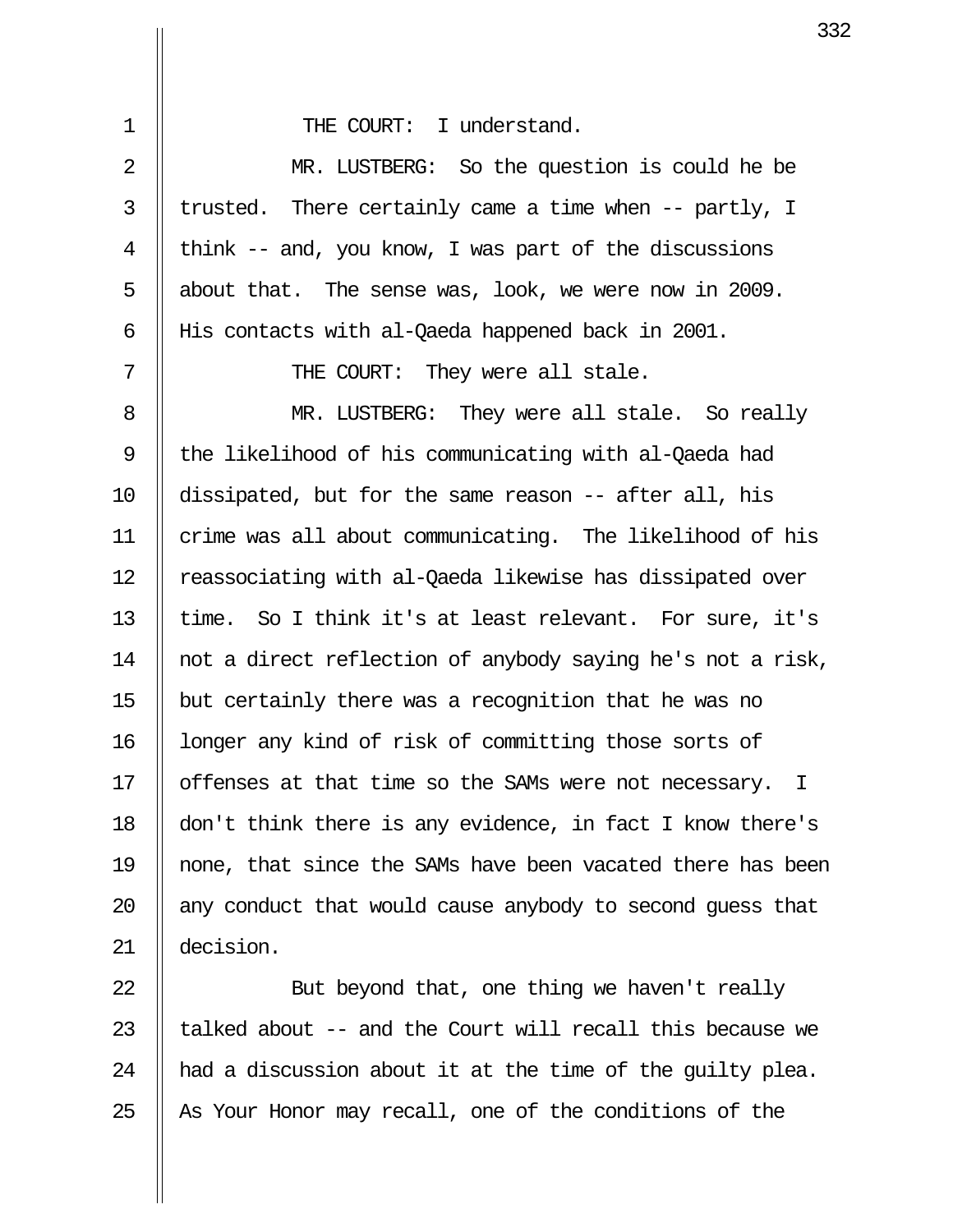1 guilty plea is that at the conclusion of whatever sentence 2  $\parallel$  the Court imposes, Mr. Al-Marri is to be deported. He's 3 || not permitted to defend against deportation proceedings. 4 He has agreed to it. He will be removed from American  $5 \parallel$  soil. Now I mean obviously these offenses are 6 international in nature and doesn't preclude somebody from 7 doing something wrong, but it certainly lessens the 8 | likelihood that he will do anything, that he will  $-$ -that 9 he can do anything here for sure. And the chances of him 10  $\parallel$  ever coming back here, if ever he would do that  $-$  it's 11 hard to imagine he would after what's has been through --  $12$  but the chances that he would be allowed back are none.

13 || So in terms of reoffending at least in the way 14  $\parallel$  that he offended this time, the probabilities are just 15 exceptionally low and that is built into the plea 16 || agreement between the parties and I think bears 17 mentioning.

18 || But more than that -- and I think one can 19 understand it when we see the video from this morning --  $\parallel$  he wants to go home. He wants to go home to those  $\parallel$  children and that family. He wants to -- it's going to be  $\parallel$  a difficult transition, but he wants to become part of  $\parallel$  their lives again. It's completely understandable.  $\parallel$  That's the person he wants to become. It's the person he  $\parallel$  was and he wants to return to it.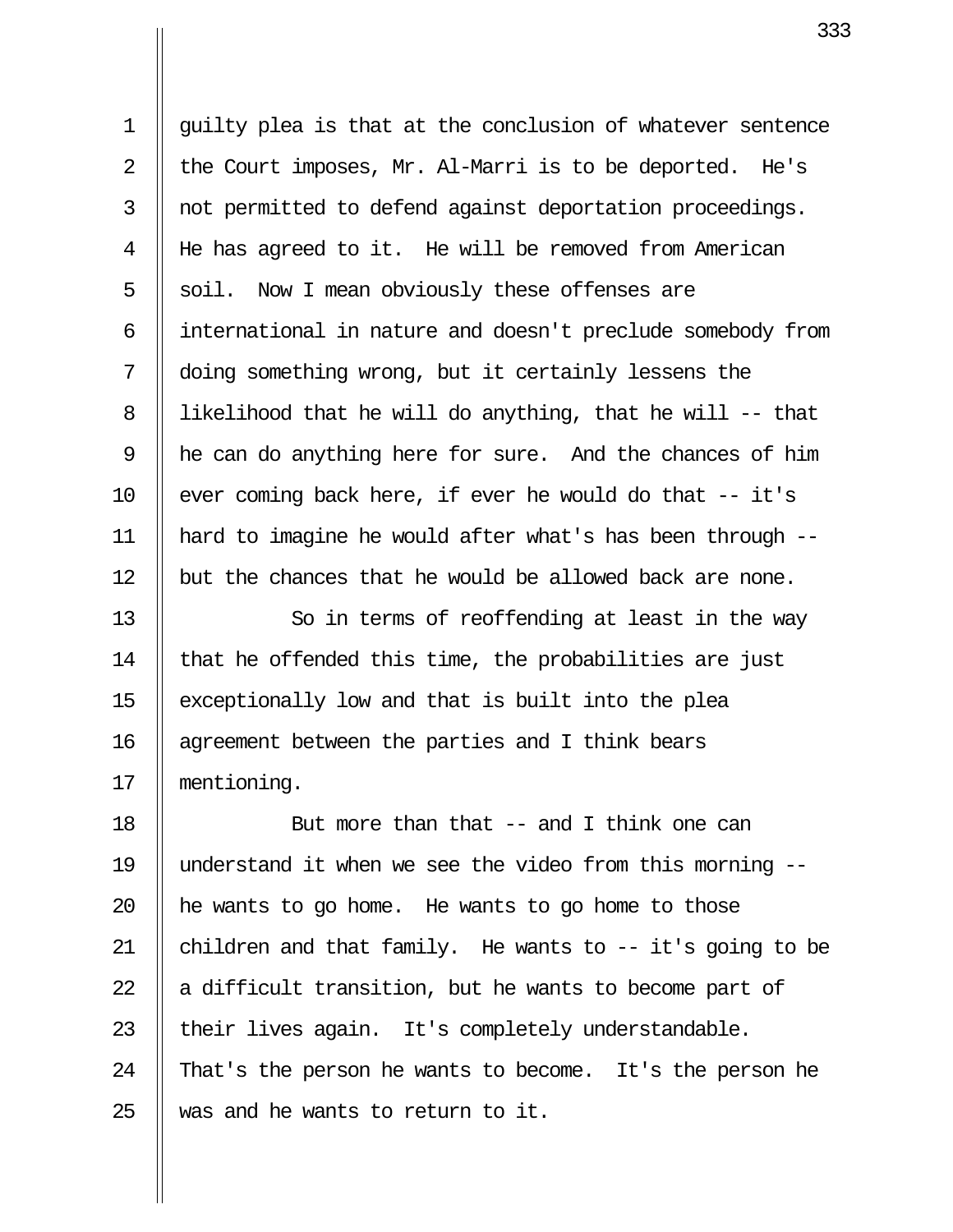1 || But even more so, this is a defendant who simply 2  $\parallel$  has learned his lesson. But more than that, he has  $3$   $\parallel$  learned about this country. He has learned about the 4 Country from Andy and Cheryl Savage, from Mark Berman. He 5  $\parallel$  has learned about this country from Brig staff, from the 6 || incredibly gracious people at Pekin, from the marshals  $7$  || that transport him back and forth to court. He knows that 8 || this is a place that will punish him harshly, but one 9 || that's also full of good and generous people who do not 10 deserve what al-Qaeda intended. He feels -- and he will 11 || express this to you  $-$  at the core of his being that 12 | violence is not what should happen. He is not a danger 13 || anymore.

14 The final factor that we have to address under 15 || 3553 is sentencing disparity. I do think, Your Honor,  $16$  || that it is appropriate to look to the Military Commission 17 || cases and I say that with some authority because if you 18 || read the Court's decision in Warsame, which I'm sure Your 19 Honor has, you can see that the Court there in evaluating 20  $\parallel$  18 U.S.C. 3553(a)(6) looked to the Military Commission 21 cases. So that while of course it's true what Ms. Baltes 22  $\parallel$  says that each case is different and can be distinguished, 23  $\parallel$  it's also the case that it's not inappropriate to look at 24 Military Commission cases even though sentencing 25  $\parallel$  guidelines don't apply in those cases. The Court did it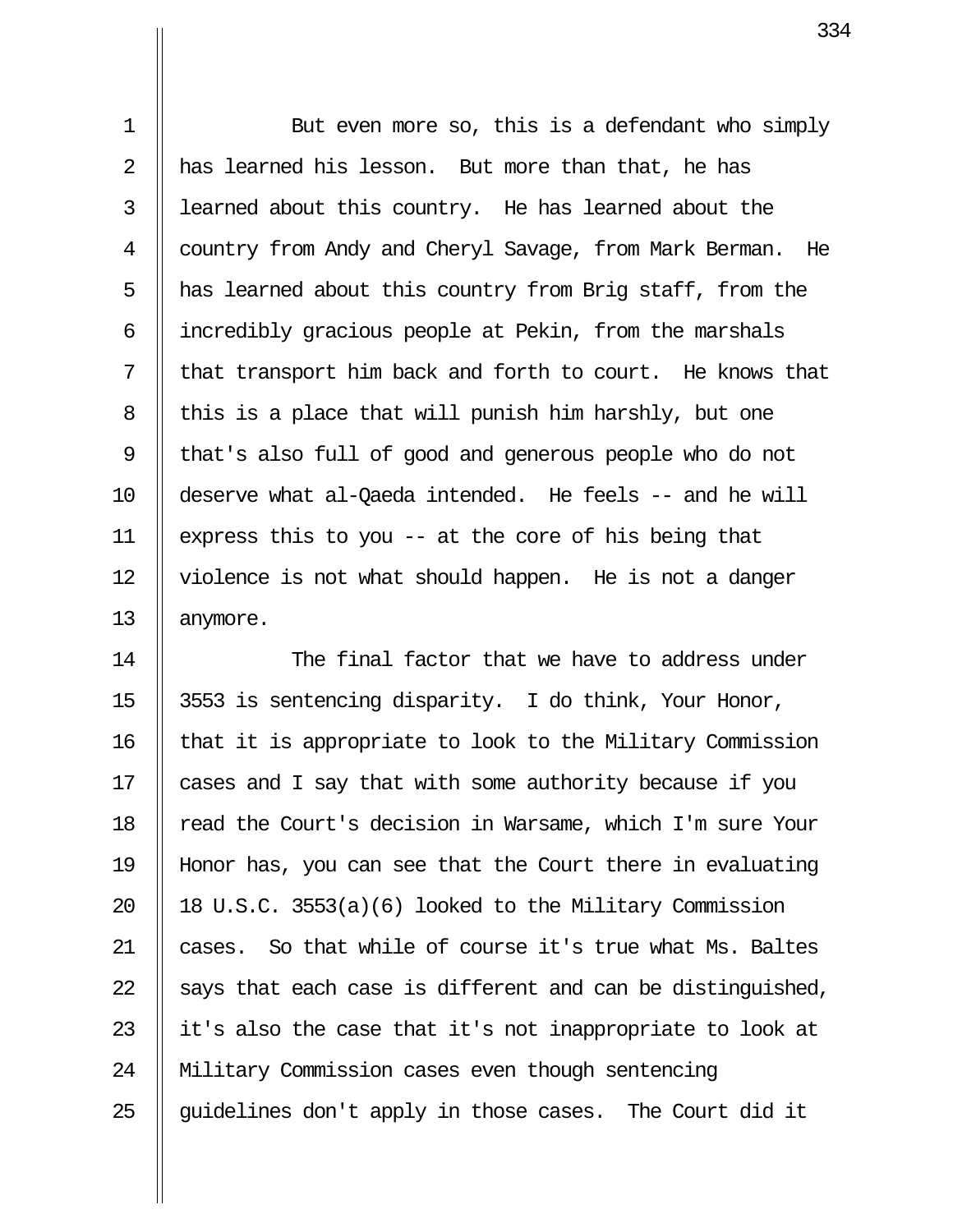1 || in Warsame and the Court should do it here.

2 || Obviously if you look at Hicks and look at the 3 || facts of Hicks which we set forth in our brief, there's a 4 || tremendous amount of overlap. The difference is that 5  $\parallel$  Mr. Hicks actually did fight against this country and he  $6$  || got 7 years, most of which was suspended, and after  $7 \parallel 9$  months he went home.

 8 Mr. Hamdan, who was the actual driver for Osama 9 | Bin Laden and also transported weapons in that car, got  $10$  || 66 months. He was given 61 months of credit for his time 11 at Guantanamo.

12 || But leave aside these specific cases on the 13 || grounds that they are distinguishable. We have provided 14 | Your Honor with data that cuts across the various cases 15 under this particular statute, 18 U.S.C. 2339(b), and what 16 || you can see is that the average sentence for somebody who 17  $\parallel$  goes to trial -- actually I think it's for all defendants, 18 108 defendants -- was approximately 10 years, between 19 118 months to 122 depending on how many counts there were. 20 || For people who actually pleaded quilty like Mr. al-Marri 21 has, the average sentence is between 102 and 107 months. 22  $\parallel$  For actual conspiracy, as opposed to the substantive 23  $\parallel$  count, which obviously Mr. al-Marri pled quilty to 24 | conspiracy to provide material support, and with people 25  $\parallel$  who pleaded quilty the average sentence is 82, 83 months.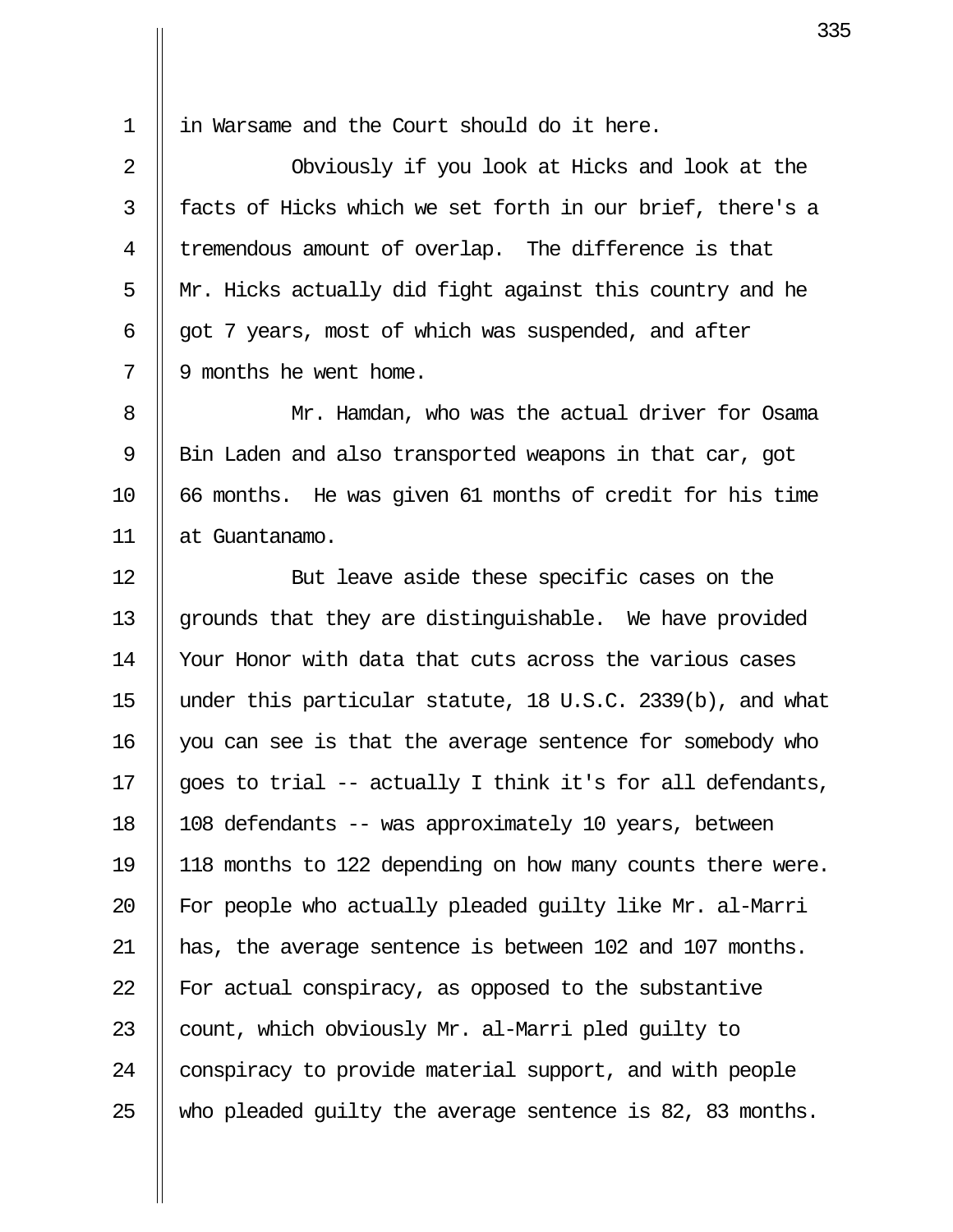1 This is the sort of data that under the current sentencing 2 | regime the Court should consider respectfully. We would  $3 \parallel$  ask that you do that.

 4 In Warsame, Ms. Baltes says that the difference  $5$  || there was that he cooperated. Actually I didn't note that  $6 \parallel$  in the opinion, but I do note that the Government in that 7 || case did ask for a sentence beneath the quideline range 8 and asked for a sentence of 150 months. But in light of 9 || the particular -- particularly in light of the conditions 10 || of his confinement, the Court there departed downward to a 11 sentence of 92 months and in doing so compared his case to 12 Ithe Lackawanna 6 where the sentences were between 84 and 13 120 months and that's where there actually was evidence of 14  $\parallel$  a plot. And in Warsame, by the way, there was no specific 15 violence, as I understand the facts, but it was a 16 || situation where the defendant actually did act as a 17 Security guard and actually did deliver funds here in the 18 United States.

19 I should finally note in that regard that there 20 || has been a lot of mention throughout this case of the 21 || other ECs. The one thing I would point out with respect 22  $\parallel$  to Mr. Padilla, as the Court knows, the Court -- the Court 23 || in the Padilla case did depart downward to take account of 24  $\parallel$  Mr. Padilla's custody at the very same Brig, just a cell 25  $\parallel$  or two away from Mr. al-Marri. That's relevant only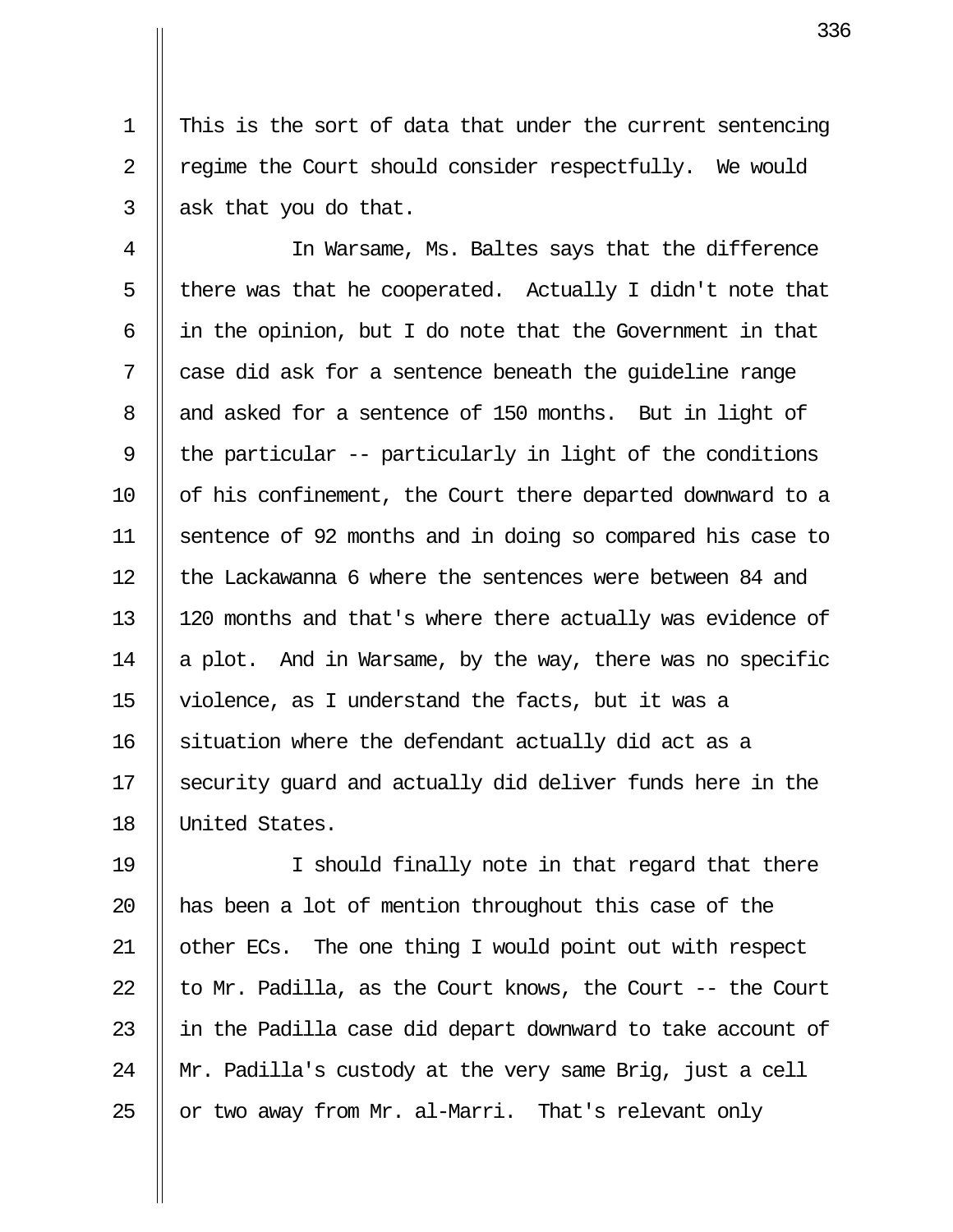1 because the Government argues here that one's time spent 2 || as an enemy combatant ought not necessarily be considered  $3$  || in assessing a sentence for the criminal offense, but it 4  $\parallel$  certainly was there and in that case Mr. Padilla got a  $5$  | substantial downward departure.

6 || But beyond that, the Court will recall that he 7  $\parallel$  was not in custody at the Brig as long as -- not nearly as  $8$  || long as Mr. al-Marri has been or was and his conditions,  $9$  | as we saw repeatedly, were not nearly as stringent as were 10 Mr. al-Marri's.

11 || For all of these reasons, the 180 months sought 12 | by the Government is respectfully just too long. Your 13 Honor, this Court sentences defendants all the time and 14 || all the time defense attorneys get up and ask the Court to 15  $\parallel$  temper justice with mercy or, in the more mundane terms 16  $\parallel$  that we all live with today, to balance all the factors of 17 || 18 U.S.C. 3553(a). Not nearly as eloquent as saying 18 balance justice with mercy, but that's how we talk now.

19 This case has always been extremely difficult,  $20$  | challenging. It's always presented amazingly 21 sophisticated, difficult legal issues. When I talk about 22  $\parallel$  it to people, I say it's a case where actually you can 23  $\parallel$  arque and cite Marbury vs. Madison and mean it. It just 24 || has had those kinds of fundamental issues.

25 And I was thinking even yesterday when Your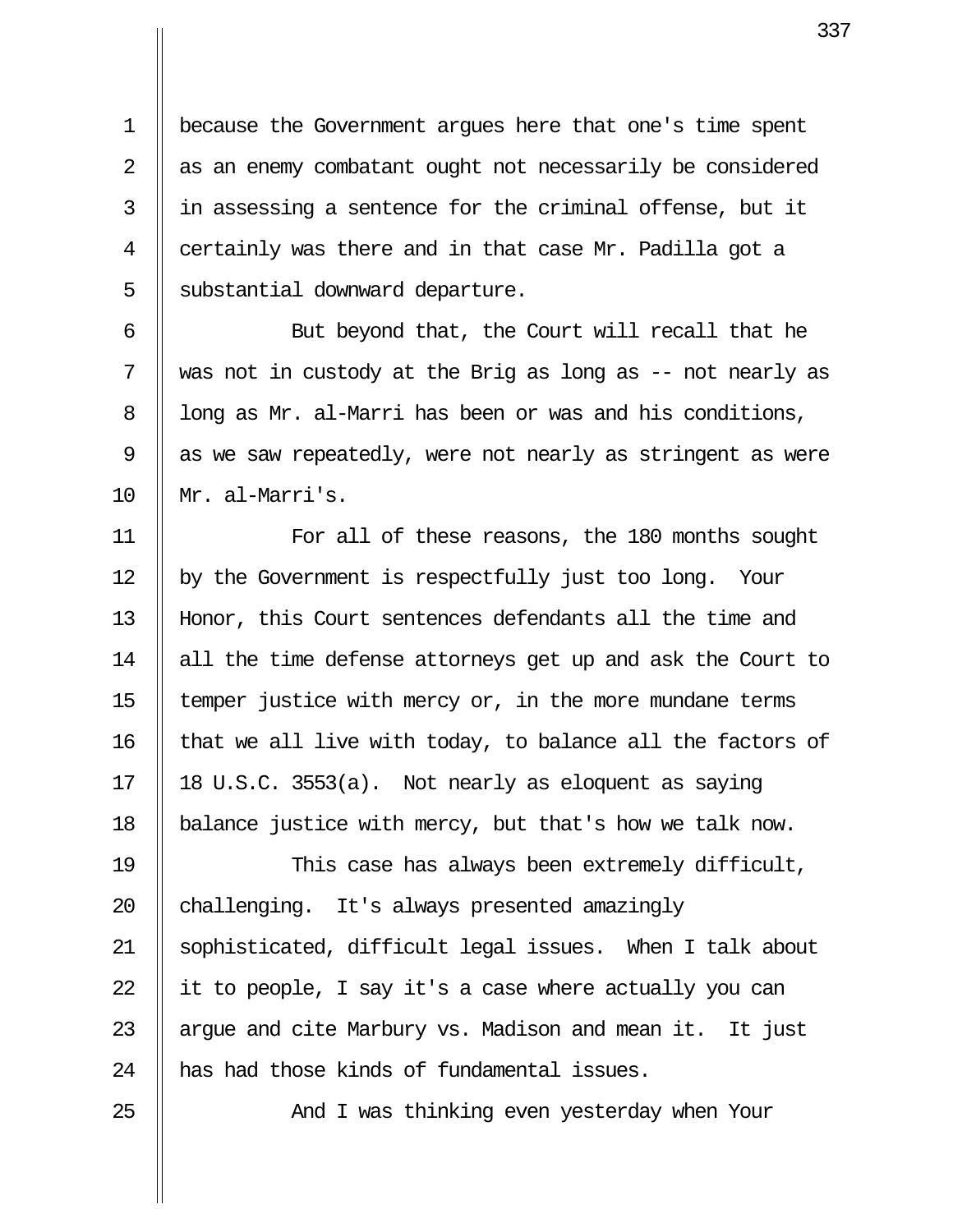1 Honor was just ruling on the one guidelines adjustment, 2  $\parallel$  once again we were right on a blank slate. It seems like  $3$  || that's been the journey that all of us have been through 4 here. Today the Court is again facing this challenge of 5 what to do with this extraordinary case, a case in which a 6 | person was treated, as Ms. Baltes says, unlike other  $7$  | prisoners and how you weigh that against a crime that is 8 | so undoubtedly serious.

 9 What's great about this country is really put at 10 || issue in this case. On the one hand we want to protect 11 ourselves from harm and the Government's -- it's the 12 Government's job to do that and they have done it 13 vigorously.

14 || On the other hand, the way this Court sentences 15 Mr. al-Marri will send out more than a message about that 16 harm. It will send out a message about forgiveness. It 17 will send out a message that we do believe, as we do in 18 || this country, that people can change. It will send out a 19 message that we as a county when we make mistakes and 20  $\parallel$  treat people poorly, we'll accept responsibility for that. 21 It will send out a message that acknowledges the humanity  $22$  || of even people who break our laws, people who, even though 23  $\parallel$  they violated a statute, even though they put us in danger  $24$  | even, have feelings, who shouldn't be detained in a cell  $25$  || that's all metal and cement, people who, notwithstanding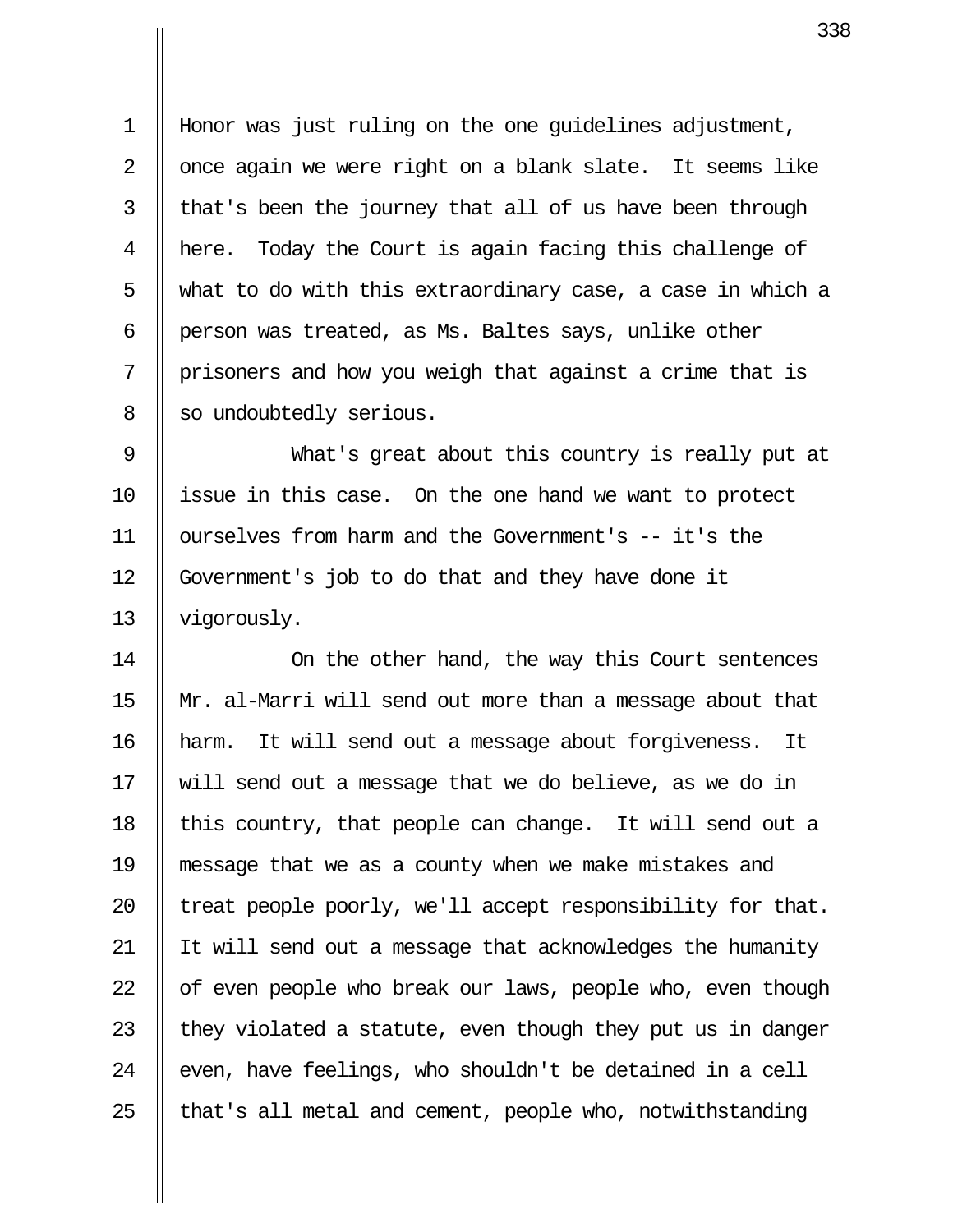| 1  | what they've been through, have real humor and real        |
|----|------------------------------------------------------------|
| 2  | humanity.                                                  |
| 3  | Your Honor, as you go about imposing sentence on           |
| 4  | this defendant we would ask that you consider all of that, |
| 5  | all of those values that make us great, and that the Court |
| 6  | depart very significantly downward from the 180 months     |
| 7  | that the guidelines provide for and let Mr. al-Marri go    |
| 8  | Thank you.<br>home.                                        |
| 9  | THE COURT: So you're asking for a time served              |
| 10 | sentence?                                                  |
| 11 | MR. LUSTBERG: Judge, that's the request.                   |
| 12 | THE COURT: Okay. Thank you. What's your                    |
| 13 | reply?                                                     |
| 14 | MS. BALTES: Your Honor, there are just a few               |
| 15 | points I would like to respond to and I will try to be     |
| 16 | brief.                                                     |
| 17 | The Court asked about Mr. al-Marri's brother,              |
| 18 | Jarrallah al-Marri. Contrary to what Mr. Savage told the   |
| 19 | Court, the defendant was released from Gitmo and he was    |
| 20 | released to Qatar and not supposed to travel, him telling  |
| 21 | Qatar authorities that's what he was going to do.<br>- In  |
| 22 | fact, he went to the United Kingdom twice and once         |
| 23 | actually was able to enter the country and the other time  |
| 24 | he was deported and sent back to Qatar. He was arrested    |
| 25 | or captured in 2001 in Pakistan after fleeing from         |
|    |                                                            |

 $\mathbf{II}$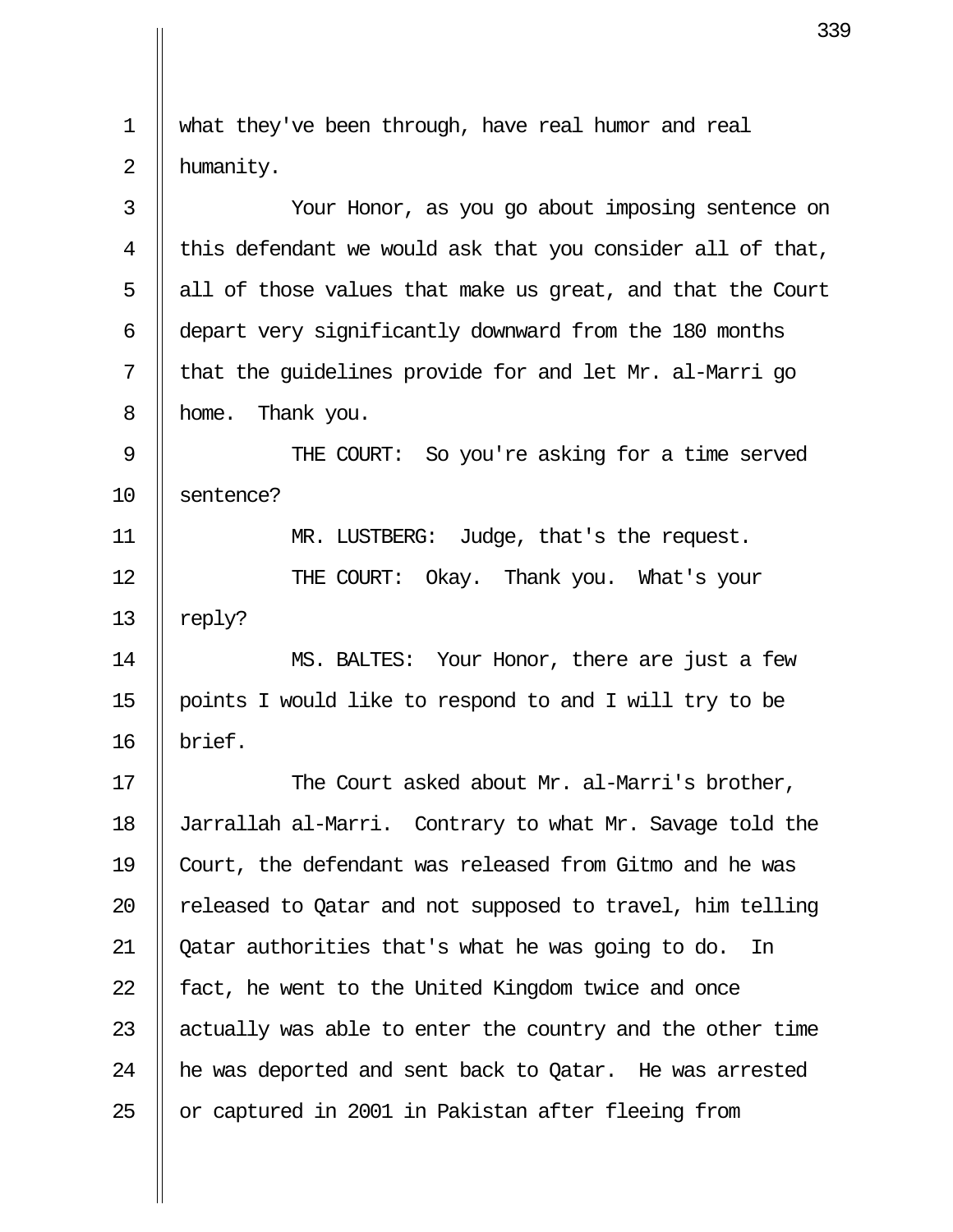1 Afghanistan and held as an EC in Guantanamo Bay until 2 | recently in 2008.

3 || One thing that I think is important to make 4 || very, very clear in this case, the defense has asserted  $5$  || that the interrogation of the defendant involved using  $6$  || enhanced interrogation techniques and that's a very 7 || serious charge that the Government does not want to go 8 || unanswered in this case.

9 || The Inspector General report from the Defense 10 Intelligence Agency, a summary provided to the defense, 11 specifically talks about the types of interrogations that 12 were used on the defendant and certainly the defense may 13  $\parallel$  not agree with that, but that report was thoroughly 14 investigated, the interrogations of the defendant, and 15 provided that report to Congress, and I think it's 16 important for the Court to consider the source and the 17 || amount of time that went into producing that document that 18  $\parallel$  clearly stated that that was absolutely not the case. The 19 defendant was never in CIA custody and the various 20  $\parallel$  exhibits that the defense put forth to the Court regarding 21 | the Inspector General report from the CIA discussing 22 || abusive techniques and enhanced interrogation techniques  $23$  || are completely irrelevant in this case.

24 || With respect to the overrepresentation of the 25  $\parallel$  criminal history, the defense characterizes that the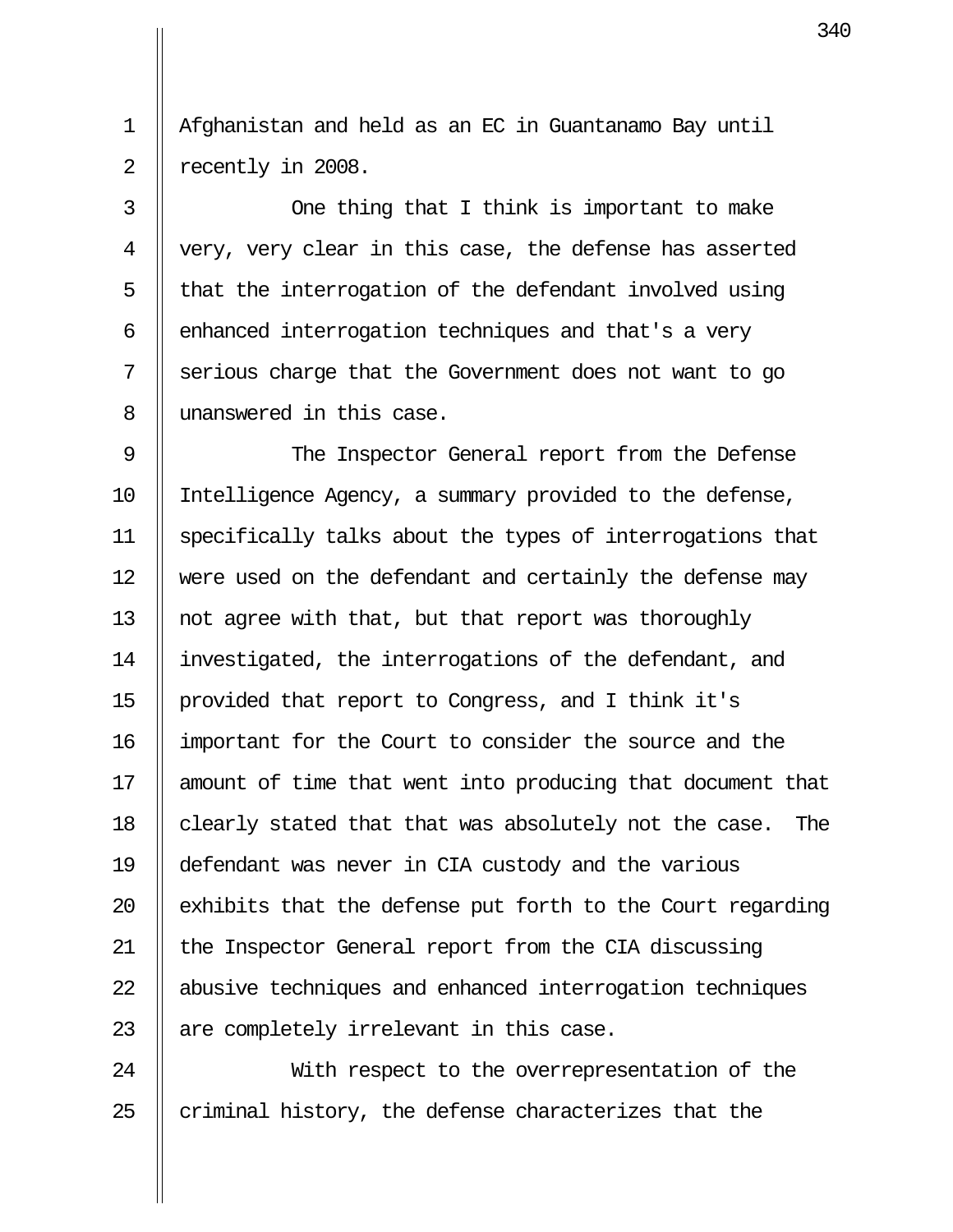1 defendant has already been significantly punished and, 2 || therefore, has been significantly deterred and that his 3 || confinement has transformed him into a person who embraces 4 || Americans. I would like to point out to the Court that  $5$  || this supposedly has happened during the years that he has 6  $\parallel$  been confined, but this is not the first time that he had 7 || an opportunity to live among Americans and to experience  $8$  || the way of life here. The defendant in fact came here in 9  $\parallel$  the late eighties to attend Bradley University and 10 || received a bachelor's degree.

11 || THE COURT: 1983 actually.

12 MS. BALTES: And he was here until, I believe, 13 1990 or '91. He certainly had an opportunity to get to 14 | know Americans and to understand the lifestyle, almost as 15 || much time as he was detained since 2001. And yet after 16 that, that's when he subscribed to al-Qaeda's philosophy. 17  $\parallel$  That's when he went to the training camps and it's after 18  $\parallel$  that that he came to the United States in 2001. So his 19 exposure to Americans during the last couple of years is 20  $\parallel$  certainly not the first opportunity for him to understand 21 what the lifestyle and the culture of the United States is 22  $\parallel$  about and to embrace it, but he rejected that back in 2001 23  $\parallel$  and it certainly should be a factor for the Court to  $24$  | consider whether he will reject that when he's released  $25$  | from custody in this case.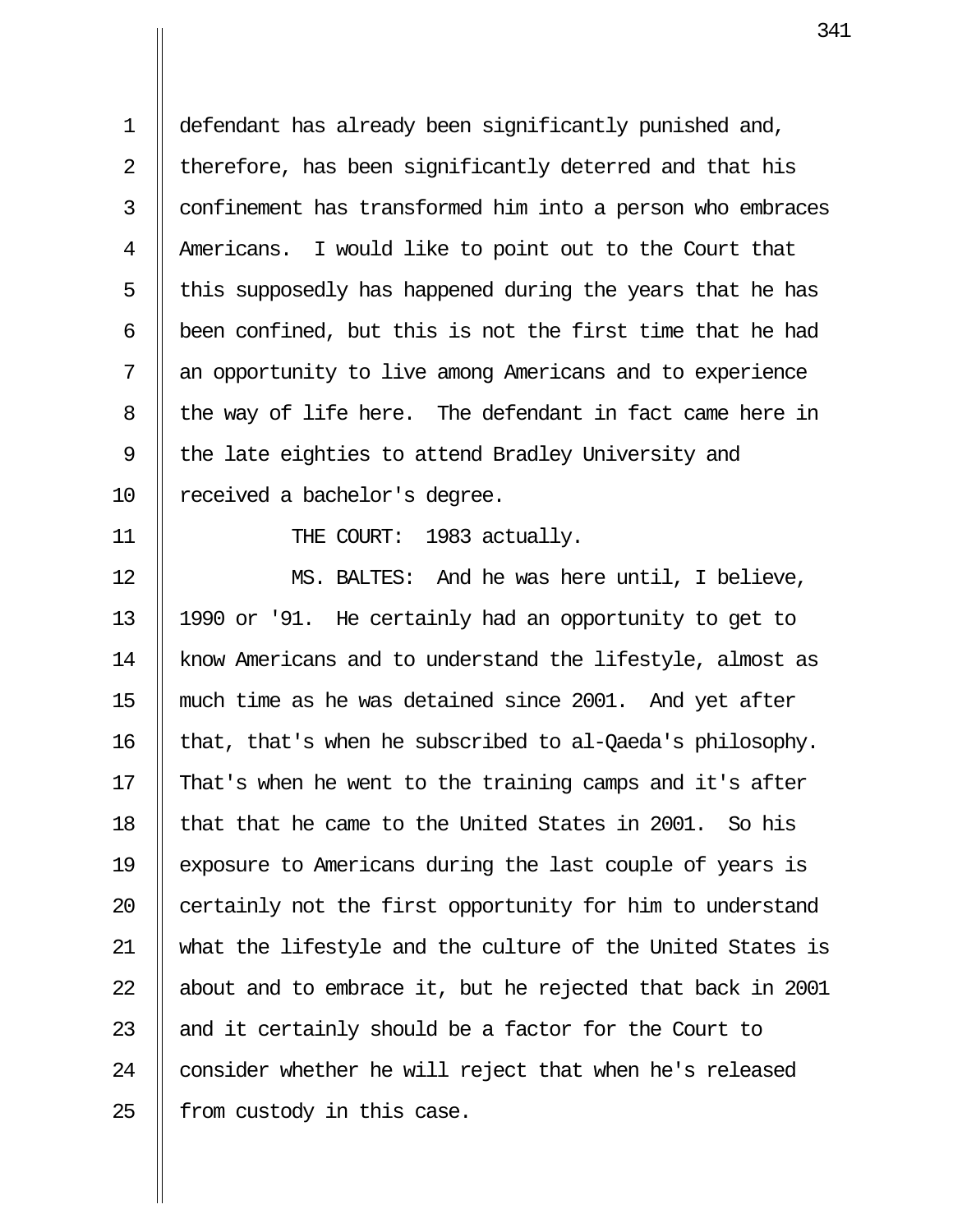1 In addition, the defense has stated that there 2 || were numerous things that the defendant claims were said  $3 \parallel$  to him by interrogators. With all due respect, I think 4 what he has told his attorneys is not supported in the  $5 \parallel$  record. It's not supported by the interrogation reports.  $6$  || Certainly it's possible that not everything was written 7 down, but, again, it should be something for the Court to 8 || consider.

9 || THE COURT: Well, there was at least one -- I 10  $\parallel$  think more than one reference to him being told that if he 11 didn't cooperate, they could not guarantee the safety of 12 || his family and I believe he was shown pictures of his 13  $\parallel$  family.

14 MS. BALTES: He was shown pictures of his family 15  $\parallel$  and there was one reference in the reports which was 16  $\parallel$  turned over to the defense in which the interrogator said, 17 "You will be kept safe, but yet in Saudi Arabia your 18 | family could be rounded up." Certainly I'm not putting 19 forth that assertion in any way to minimize that that was 20  $\parallel$  told to him, but the statements that have been made and 21 || the statements that appear in the defendant's sentencing 22 | certainly are much more detailed and much more dramatic 23  $\parallel$  than that account and, again, should be something for the 24 || Court to consider in light of the fact that the defendant 25  $\parallel$  has lied throughout. He obviously lied to get into the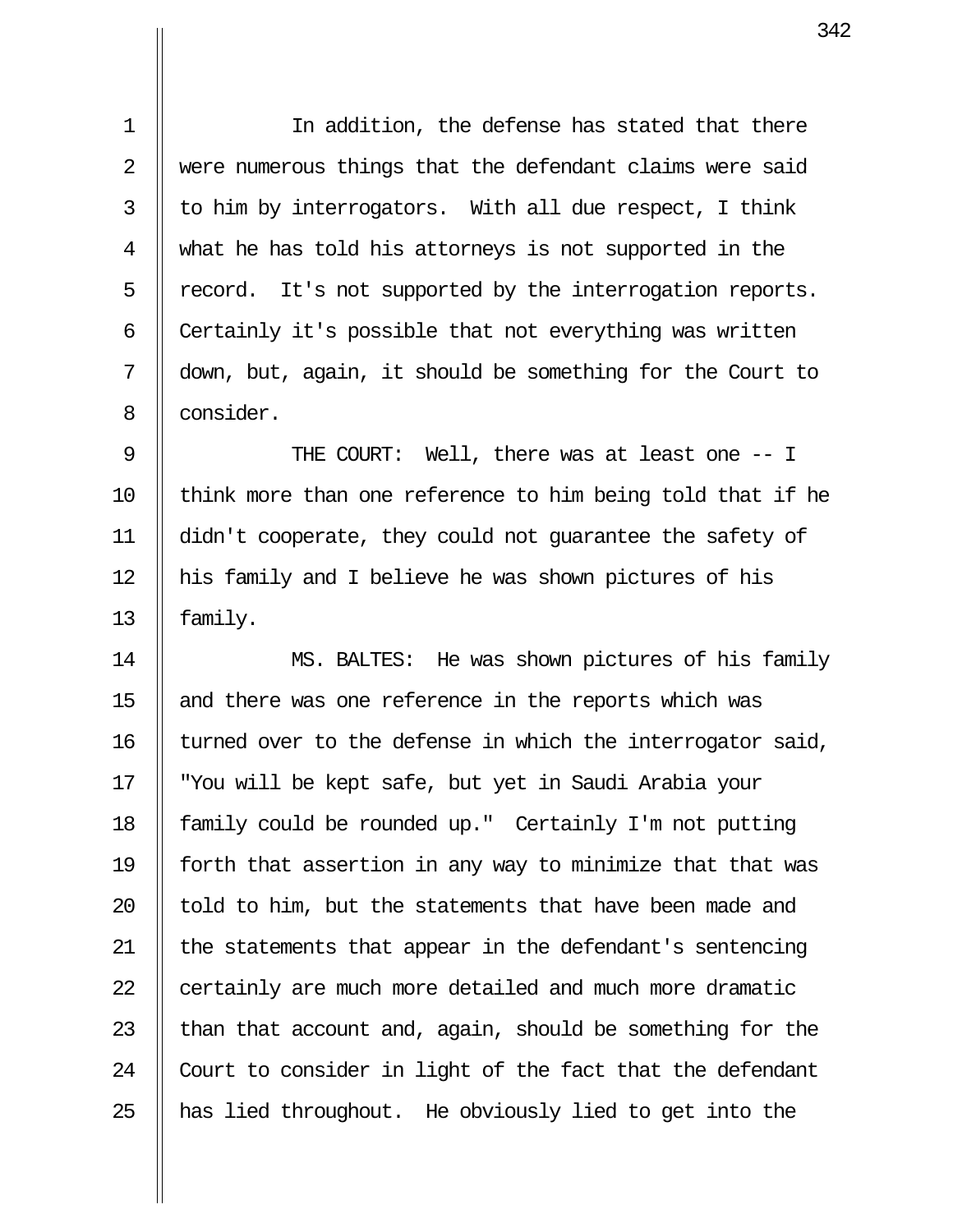1 United States. He has pled guilty to being a sleeper 2  $\parallel$  agent. We certainly heard testimony of his narcissistic 3 || nature, his manipulative nature. We heard testimony from 4  $\parallel$  the Brig staff yesterday that he would routinely make 5 || things up to cause problems at the Brig. So, again, an 6  $\parallel$  additional factor for the Court to consider, the source of  $7$  | those statements.

8 || In addition, again the conditions of 9 | confinement, the defense relies on two declarations that 10 were provided by Dr. Grassien, the first one that was 11 provided based on the underlying abuse allegation in which  $12$   $\parallel$  Dr. Grassien had not met with the defendant and then the 13 Second one that was created for purposes of this 14  $\parallel$  sentencing after the defendant met with Dr. Grassien 15 Several weeks ago, I believe, October 9 of 2009.

16 Just to point out -- and this is also in the 17 Government's submission earlier this week with respect to 18 || the Government's response in the underlying habeas 19 petition about conditions of confinement. But 20 Dr. Grassien's declaration and his 5-hour discussion with 21 || the defendant, the conclusions that he came to about the  $22$  | effects of isolation were based on research that he 23  $\parallel$  conducted for a paper that was published in 1983. That 24 | paper has been severely criticized by others who have  $25$  || conducted research into supermax facilities as lacking any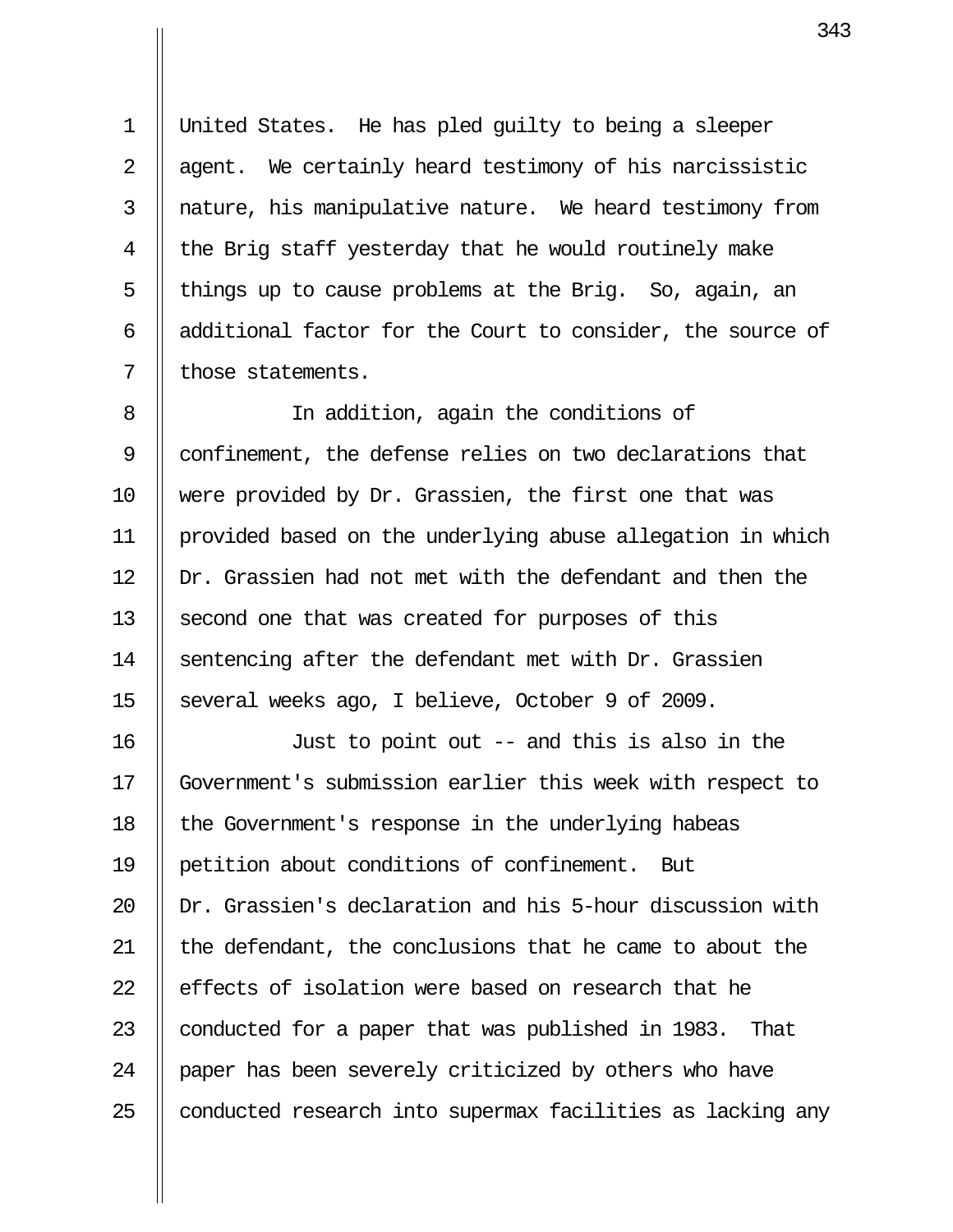1 | empirical research. Again, the Government thinks it's 2 || important for the Court to take into consideration all  $3 \parallel$  those.

4 || It's interesting to note, too, that rather than  $5$  | bringing Dr. Grassien to testify here in court where he 6  $\parallel$  would be subject to cross-examination on his views, the 7 defense chose to submit a declaration to the Court 8 || instead.

9 || I believe Your Honor correctly noted that the 10 | issue with the Government's withdrawing the SAMs really 11 has no bearing on the Government's request for a lengthy  $12$  | sentence in this case. The SAMs were specifically 13 withdrawn because the defendant has been detained since 14 2001 and, therefore, his ability to communicate and to 15 provide information that the Government would consider of 16 intelligence value to al-Qaeda has been greatly diminished 17  $\parallel$  or at this point non-existent. That certainly has no 18 bearing on the defendant's ability to reconnect with 19 al-Qaeda once he is released from prison and, therefore, 20  $\parallel$  just the fact the SAMs have been withdrawn in this case 21 should have no bearing on the likelihood that he will pose 22  $\parallel$  a threat in the future.

23  $\parallel$  The video that the defense showed this morning 24  $\parallel$  shows Mr. al-Marri's family and they obviously greatly  $25$  || miss him. That's part of what the Court has to consider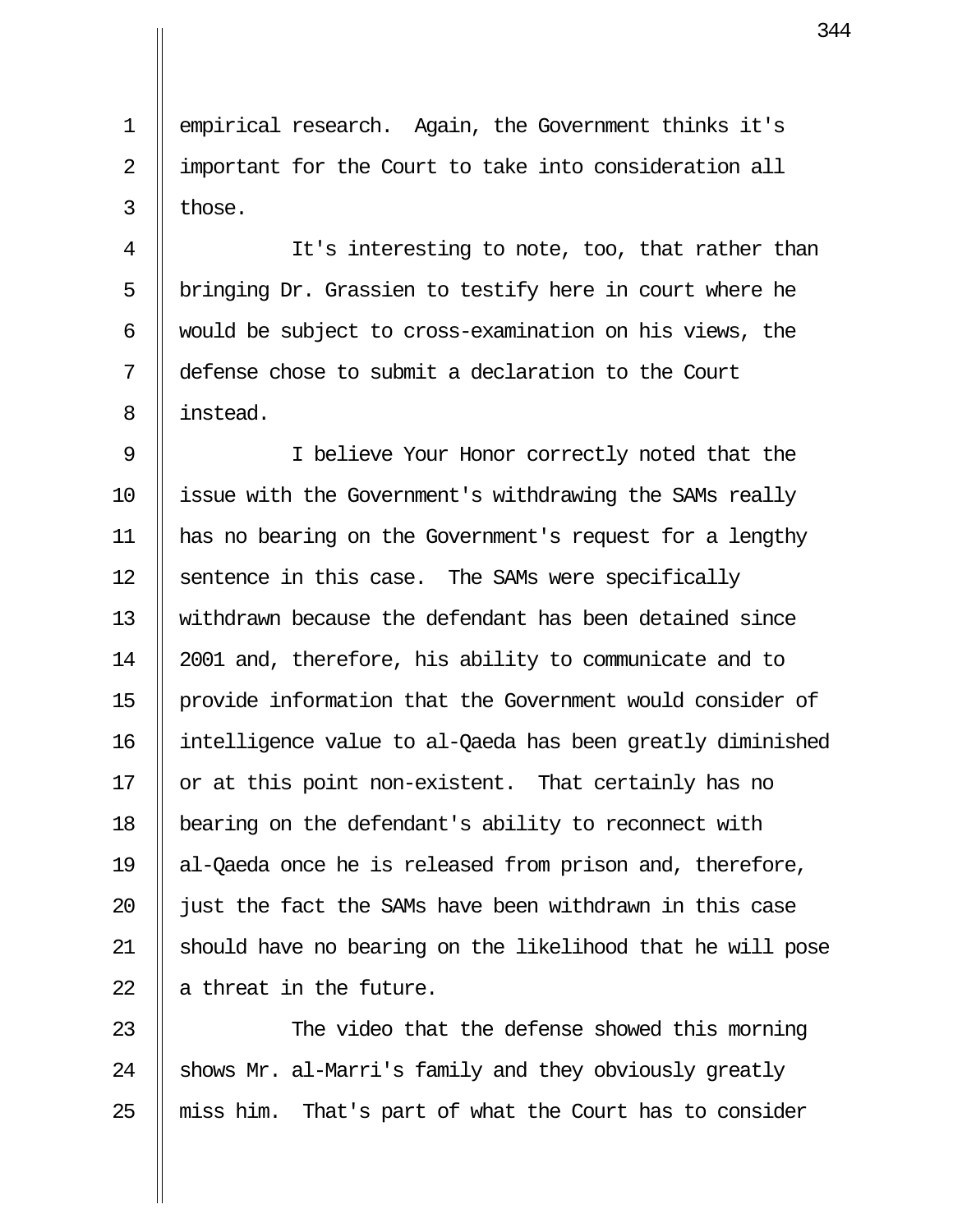1 under the 3553 factors, the defendant's history, and 2 || obviously his history includes his family. Again, what  $3$  || the Court should keep in mind is that the defendant 4 || contemplated absence from his family. He attended various  $5$  || training camps where he was gone for months at a time away 6  $\parallel$  from his family, likely with no contact. And when he 7 attended those training camps, he specifically provided 8 || information so that al-Qaeda could contact his family in 9  $\parallel$  the event he was murdered. Clearly the defendant at that 10 || time contemplated not being there to provide for his 11 family. And although maybe he would not have intended 12  $\parallel$  that had been the case, he certainly contemplated that. 13 || And while it's extremely unfortunate his family has 14 Suffered because of his absence, that absence is due to 15  $\parallel$  the conduct that the defendant chose in his life. He  $16$  chose a path that led him down supporting al-Qaeda and 17 Supporting a violent mission against the United States.

18 || One last comment, Your Honor, with respect to 19 Some of the issues in disparity in sentencing. I've 20 || already commented on the Military Commission cases and  $21$  || that I think the guidelines are not applicable in that 22 Situation.

23 || But, in addition, the defense points out the 24 || Padilla case and in that case they correctly note that the 25 District Court judge did provide a downward departure for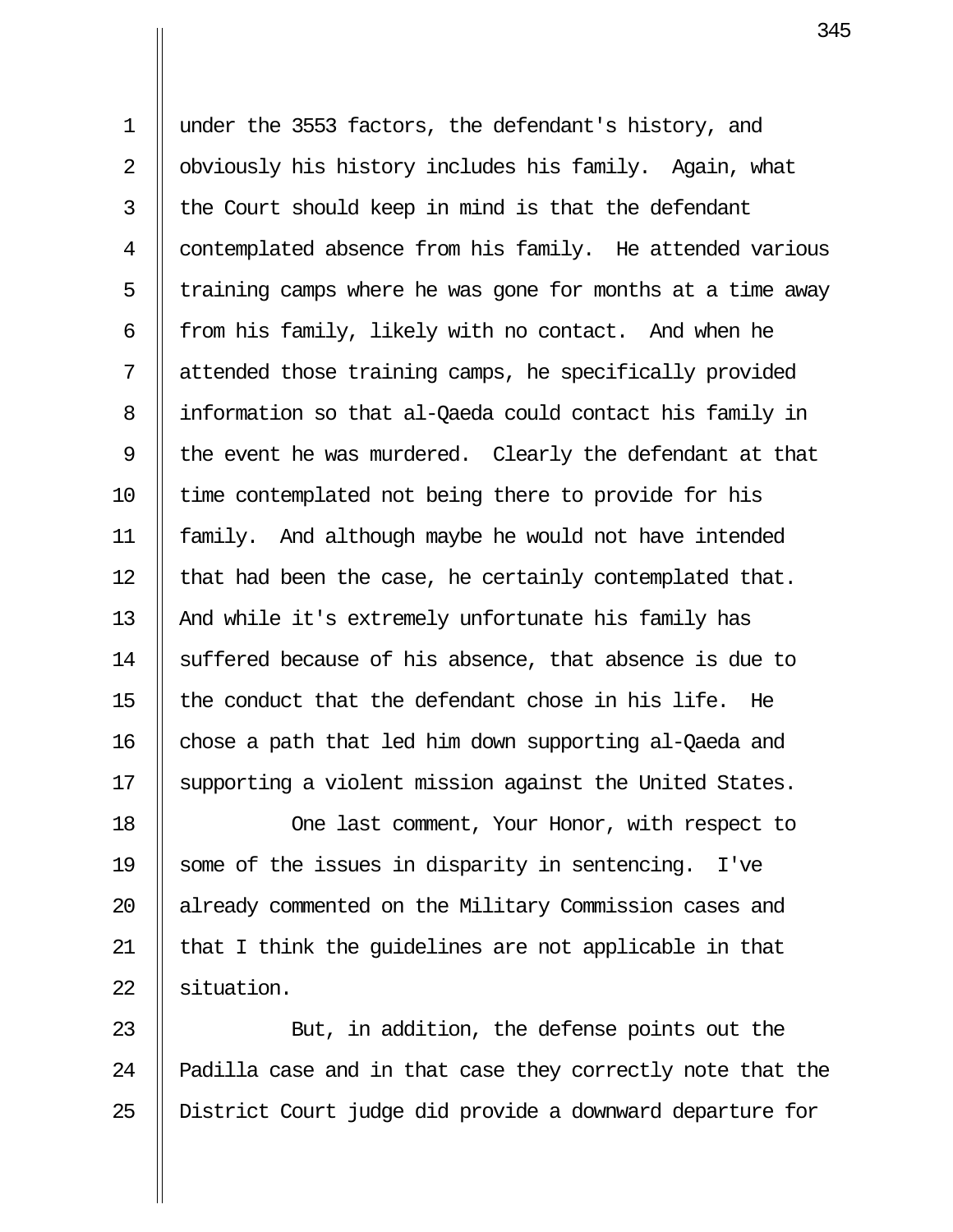1 the conditions of confinement of 42 months and the 2 Government objected to that and that case is currently up 3 || on appeal. So of course everything should be considered a 4 factor by this Court in determining the appropriate 5  $\parallel$  sentence, but Mr. Padilla was facing 30 years and the 6 || ultimate sentence that was handed down by the District 7 Court judge was still in excess of the 15-year sentence 8 || that the Government seeks in this case.

9 || The Government respectfully requests that the 10 || Court deny a downward departure for conditions of 11 confinement and deny the downward departure also for 12 | overrepresentation of criminal history.

13 With respect to the criminal history, the 14 | terrorism enhancement was stipulated by the parties in 15  $\parallel$  this case. That is pursuant to the plea agreement. The 16 application of the terrorism enhancement is a two-fold  $17$  || process. One: It involves the increase of 12 levels for  $18$   $\parallel$  the base offense level. Two: It increases the 19 defendant's criminal history to a criminal history 20  $\parallel$  category VI. There was nothing in the plea agreement 21 where the defense was allowed to just pick and choose 22 Which part of the terrorism enhancement be applied and I 23  $\parallel$  think that's very important to note. There's a reason why 24  $\parallel$  the criminal history category is VI and Mr. Lustberg has 25  $\parallel$  discussed that. I won't belabor the point. I think the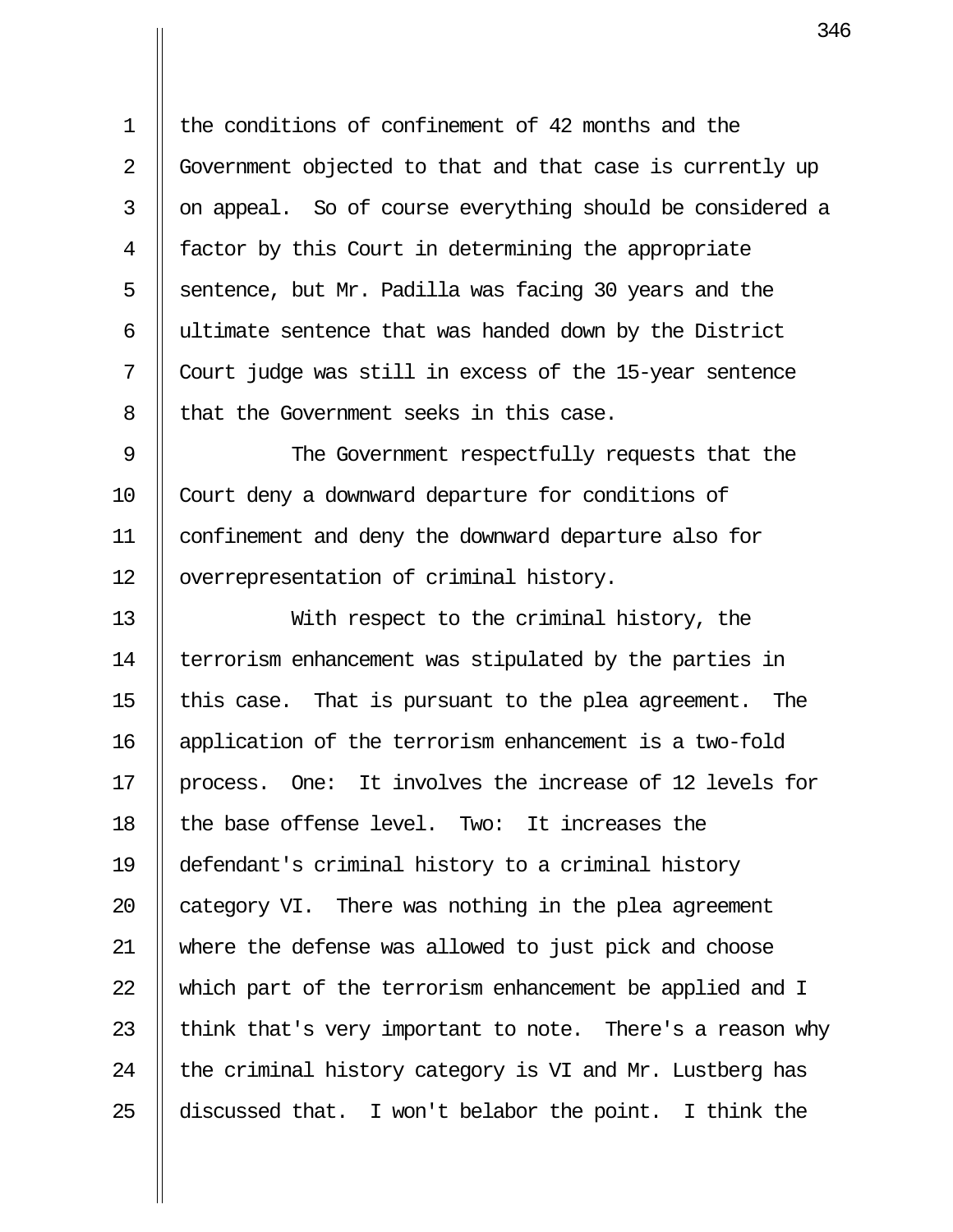1 Court is well aware of that. But that was stipulated to 2  $\parallel$  in the plea agreement. And even though it's now being 3 brought as a request for downward departure for 4 | overrepresentation of the criminal history, it essentially  $5 \parallel$  guts the effect and application of the terrorism 6  $\parallel$  enhancement which is what the parties agreed to in this  $7 \parallel$  case.

8 || Your Honor, the Government respectfully requests 9  $\parallel$  that the defendant be sentenced to 180 months in this 10 case. The Government believes that that will send a 11 message regarding people that come to the United States to 12 || commit terrorist acts. Terrorism is a horrific crime that 13 literally rips at the fabric of our society. The 14 defendant came here ostensibly to enjoy and take advantage 15  $\parallel$  of the educational opportunities that this country affords 16 || to students and international students all over the world. 17 It's ironic that this case does turn on values that we 18 || hold so dear when the reason why the defendant came here 19 was because he believed in al-Qaeda's mission of hatred of 20 || Americans and all things American and the Government 21 | respectfully requests that you sentence him to 180 months. 22 || THE COURT: All right. Thank you. 23 MR. LUSTBERG: Thank you, Your Honor. Of 24 Course, Your Honor, you have Dr. Grassien's materials.

25  $\parallel$  There's a 2006 article. The purpose of submitting it was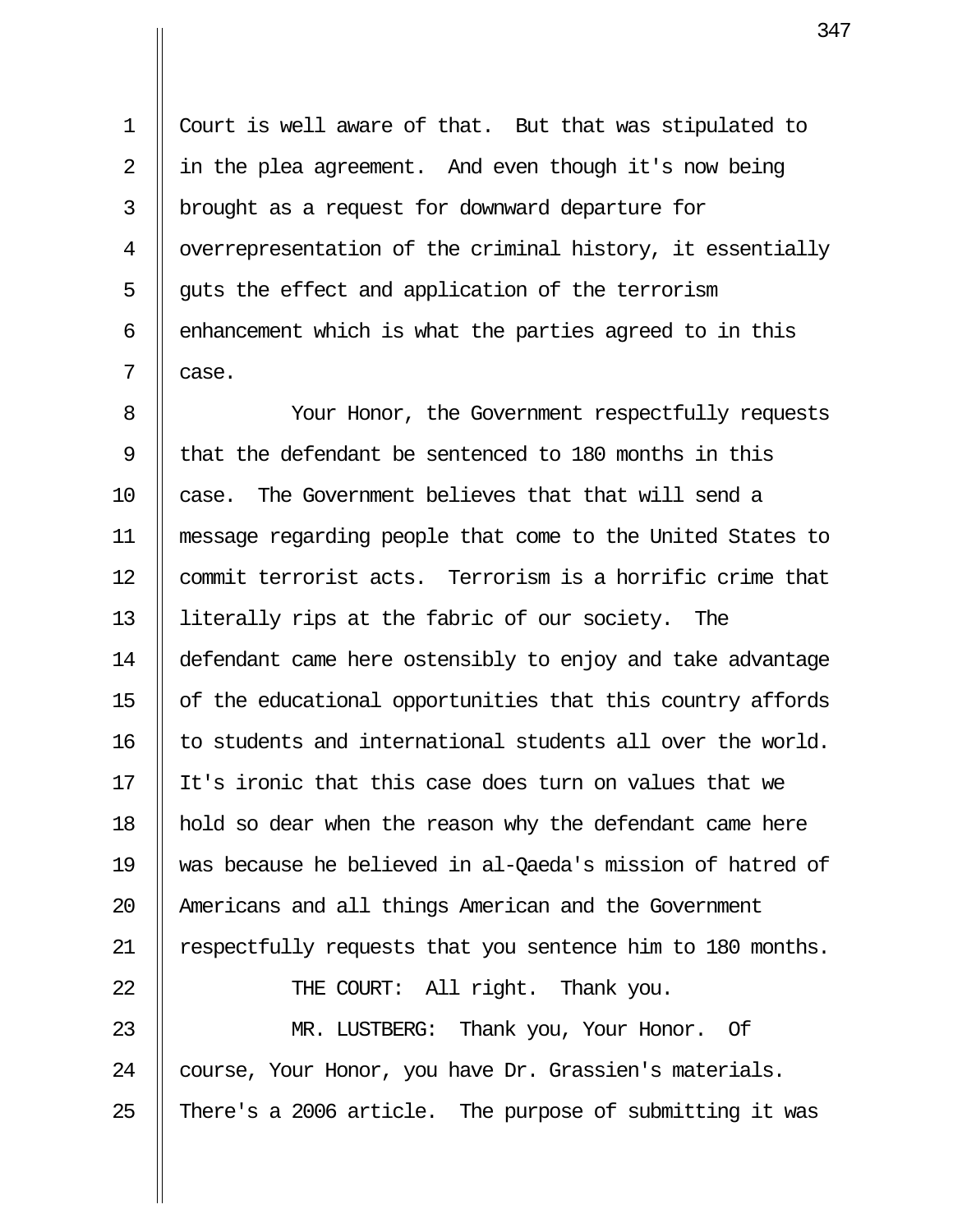1 | to show the effects that Mr. al-Marri's isolated existence 2 || have had psychologically. Actually, you know, we have  $3 \parallel I$  don't think there's a loss of disagreement as to what 4 || those effects are. In fact, even Major Sirratt talked 5  $\parallel$  about them to a certain extent. That was the reason why 6  $\parallel$  we didn't feel like we had to call Dr. Grassien. But in  $7$  || any event, just so you understand, it's not correct that 8 || it's based on a 1982 article. There's more recent 9 materials and the Court has it and you can weigh that 10 || accordingly.

11 || Second, with respect to the downward departure 12 | based upon the criminal history category VI 13 || overrepresenting criminal history, there was not anything 14 || in the plea agreement that prevented us from making that 15 motion. We made that motion. It's been made in other  $16$  | cases. It's not an effort to pick and choose or to in any 17 way repudiate our stipulation. People stipulate to things 18 || all the time and then ask for appropriate downward 19 departures that are specifically provided for in the 20 Sentencing quidelines. That's all we're doing and the 21 Court has a right to hear those arguments and we have made 22  $\parallel$  them.

23 || Third, the notion -- and Your Honor correctly 24 || pointed this out  $-$ - that there were threats to 25 Mr. al-Marri's family is backed up by the materials the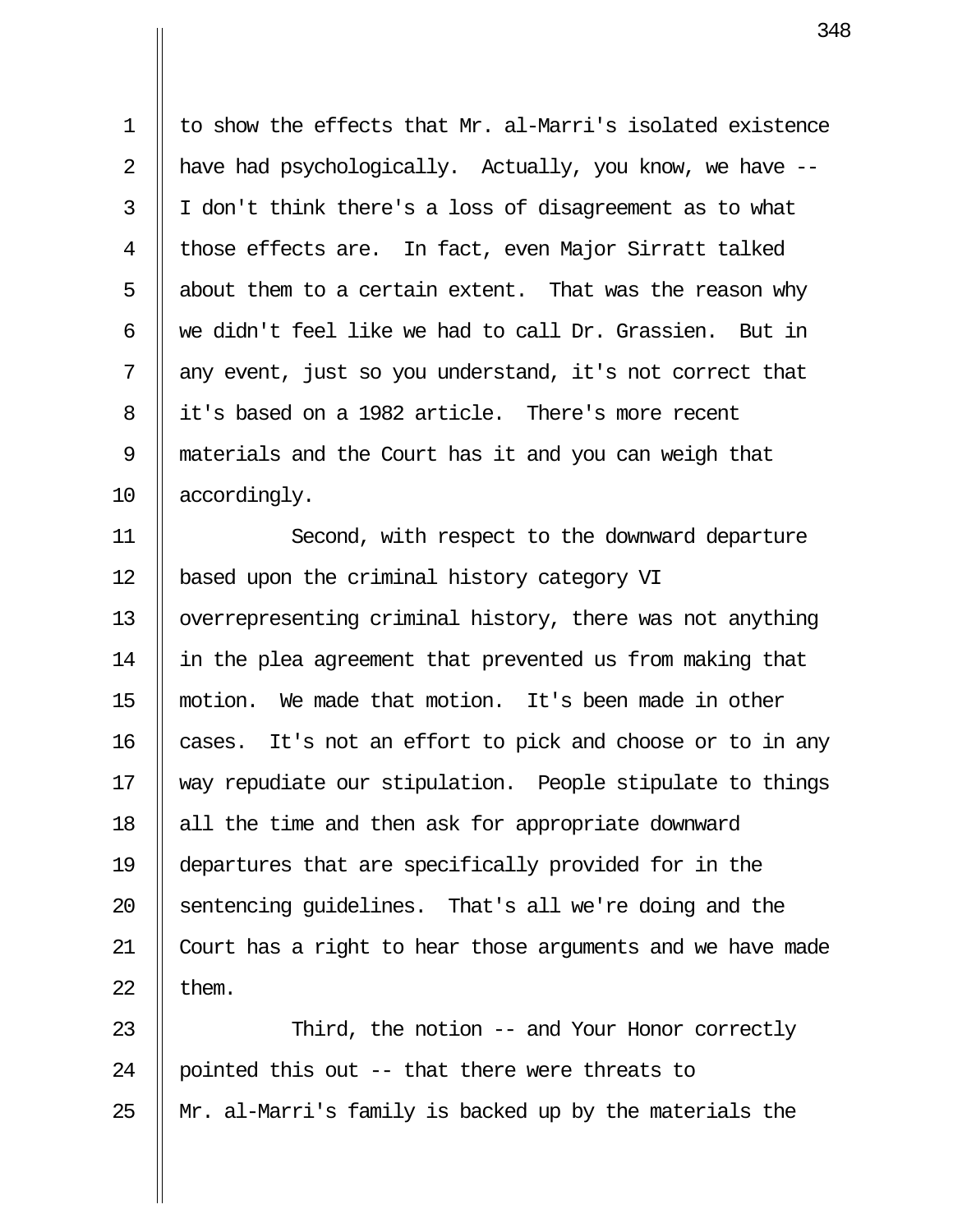1 Government has turned over. It's not that something was 2  $\parallel$  going to happen to them in Saudi Arabia. This is 3 Exhibit 13. It says -- Defendant's Exhibit 13. "Towards 4 || the end of the session, the interrogator developed and 5 drove a strategy to shake Mr. al-Marri. The interrogator 6  $\parallel$  told Mr. al-Marri that he had a job to do and if he would 7 || not cooperate he would have to have the Saudi and Qatari 8 | authorities round up his family." This was not some  $9$  | passive thing.

10 He would then -- he then proceeded to mention 11 all of Mr. al-Marri's siblings and some of their spouses. 12 "The interrogator then said he would be back tomorrow for 13 his answer. When he came back, Mr. al-Marri did not speak 14  $\parallel$  to him or did not want to cooperate. The interrogator 15  $\parallel$  asked Mr. al-Marri if he had made a decision regarding 16 | cooperation, was he ready to talk or allow his family in 17 Saudi Arabia and Qatar to suffer the consequences of his 18 || refusal."

19 This was not subtle. This was not something may 20 happen. This was a direct threat. And the Court is 21 correct that pictures of Mr. al-Marri's family were used 22  $\parallel$  to interrogate him. It's also the case that this is one  $23$   $\parallel$  of the very same techniques that has been criticized and 24 | repudiated by the administration and that's something that 25  $\parallel$  the Court ought to the consider in deciding whether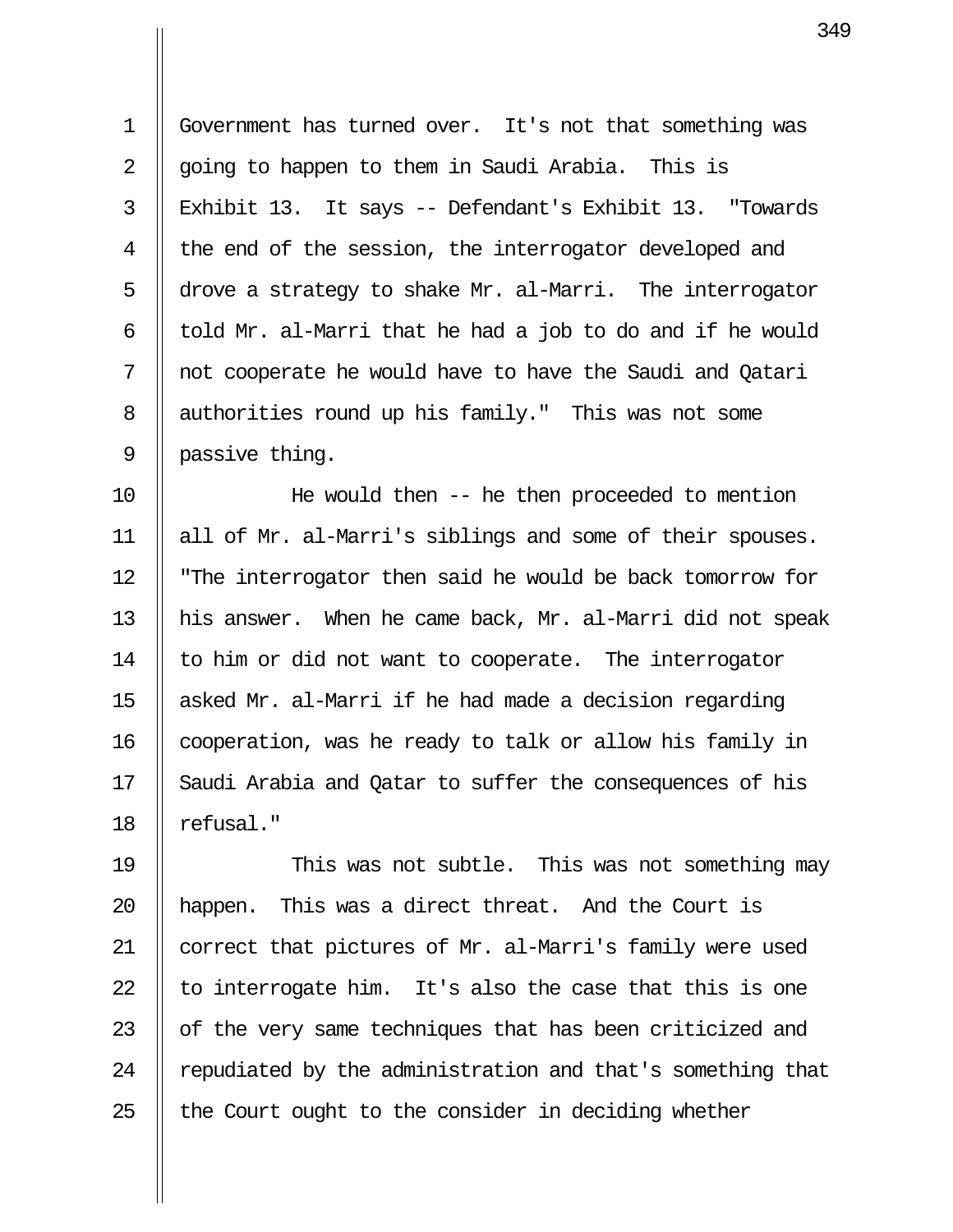1 Mr. al-Marri deserves any credit for the conditions that 2 || he endured.

3 || Finally, Judge, again I want to be clear. It is 4  $\parallel$  the case that Mr. al-Marri committed a serious offense. 5  $\parallel$  We don't in any way walk away from that. It is also the 6  $\parallel$  case that he was here in the United States before doing  $7$  || that. But whatever the impulses were that led him to do 8 What he did in 2001 are the very impulses that we have to 9 deal with now.

10 || So the fact that he had the opportunities to do 11 things differently before he turned in a wrong direction 12  $\parallel$  at that time certainly should be considered, but it's what 13  $\parallel$  he has learned since then that matters. If he had been a 14 perfect -- and he wasn't. I mean, he had some DWIs and so 15 forth, but his behavior before 2001 is not the issue. The 16 issue is what has he done since this time. The Court has 17 heard a great deal about it and I'm not going to repeat 18  $\parallel$  it, but for all the reasons I've set forth earlier I think 19  $\parallel$  the Court can take comfort -- and you're going to hear 20  $\parallel$  from Mr. al-Marri himself -- that he is not a man who will 21 || reoffend and that he has come to a completely different 22 | view of this country.

23 However, I think the best way for Your Honor to 24 || understand that is to hear from Mr. al-Marri himself, so 25  $\parallel$  if you would I think this might be the appropriate time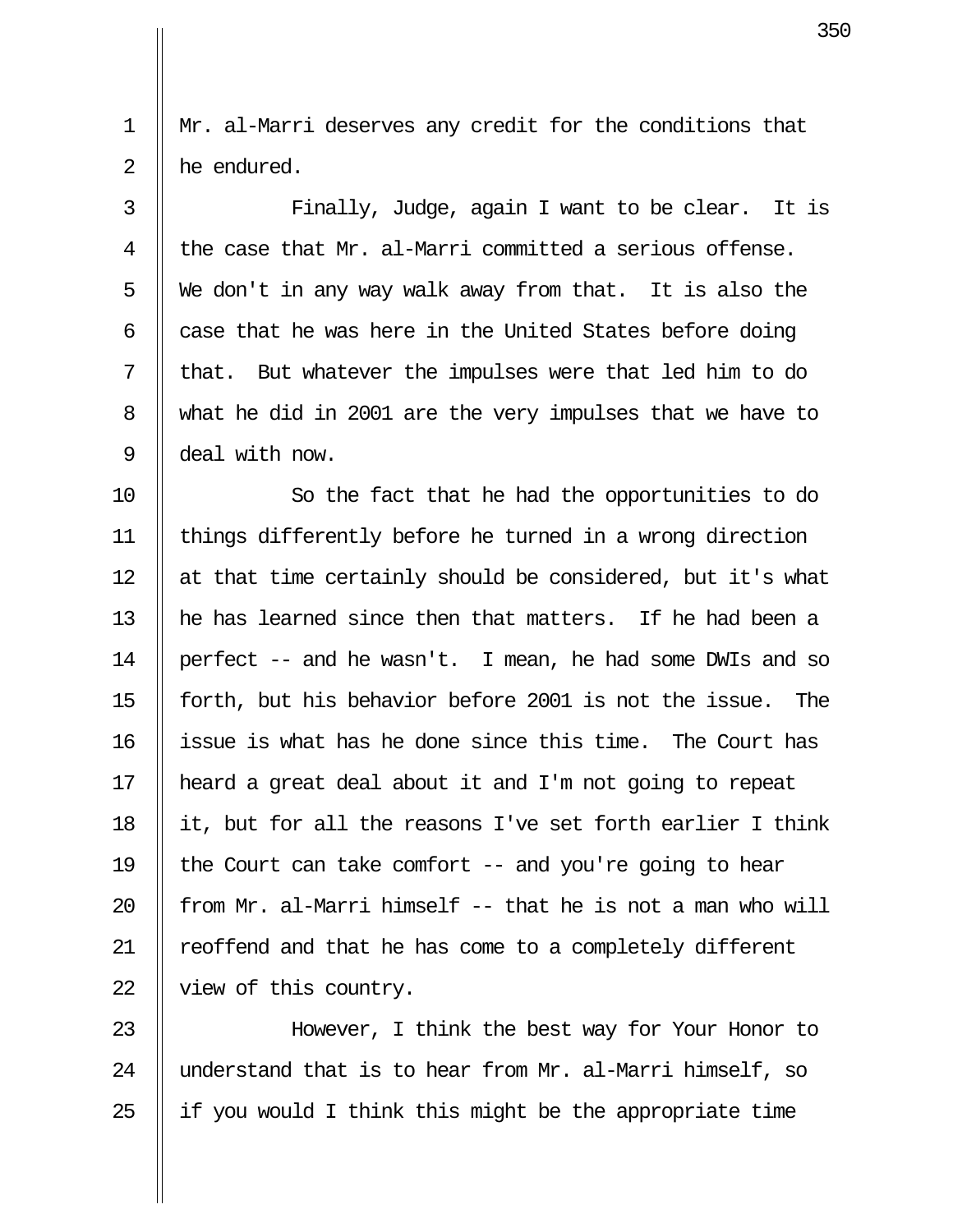1 for that.

2 || THE COURT: All right. Mr. al-Marri, if there's 3 || anything you wish to say before I impose sentence, now 4 would be the time to do it.

5 || MR. AL-MARRI: Your Honor, would you allow me to 6  $\parallel$  have my Quran?

7 || THE COURT: What?

8 || MR. AL-MARRI: My Ouran.

9 || THE COURT: Sure.

10 MR. AL-MARRI: Before I start, I would like to 11 thank the Judge and this Court for giving us enough time 12 | for my lawyers to present my case. And then you must 13 understand that this statement is my writing. I have 14 | announced to my lawyer to not even correct the grammar 15 problems. This is my writing.

16 || And I would like to address first something you 17 had mentioned at an earlier time, that what does that 18 mean, also as in this statement, the first paragraph and 19  $\parallel$  the last paragraph. Those are a traditional Islamic  $20$   $\parallel$  opening and ending salutation. It is in all letters, all 21 writings, all -- it is not specific for this case or for  $22$  || this issue. It is just a matter of traditional Islamic 23 writing.

24 || THE COURT: I assume the quidance is a reference 25  $\parallel$  to the Quran? Is that correct?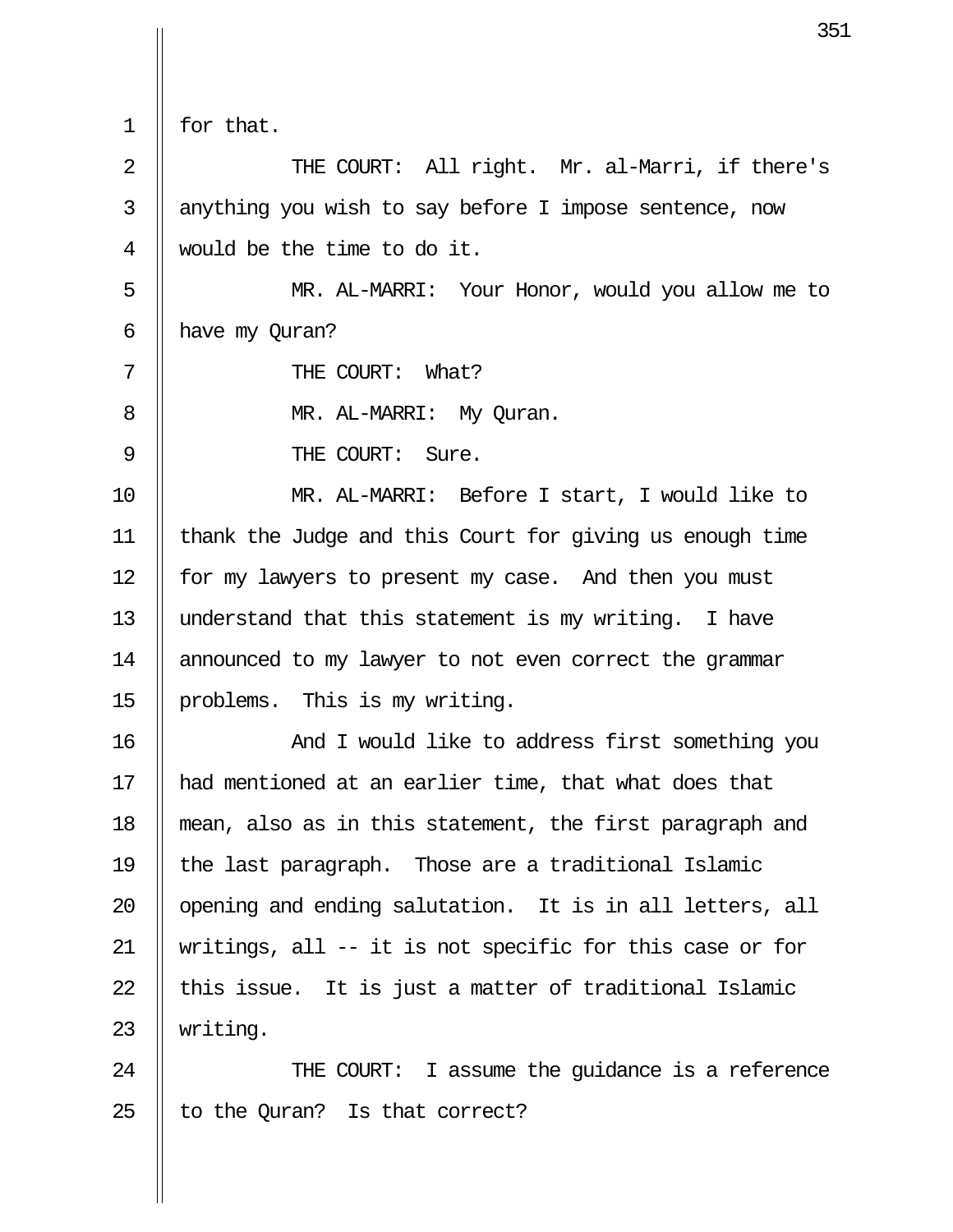1 MR. AL-MARRI: Guidance as guidance. You 2 || believe it is the Bible. I believe it's the Quran. 3 Whatever is guiding you. 4 **FILE COURT:** Okay. 5 MR. AL-MARRI: In the name of Allah, all praise  $6$  || to Allah and peace and prayer of Allah be upon his last 7 messenger Mohammed, the messenger of mercy. 8 Judge Mihm, peace be upon who follow the 9  $\parallel$  quidance. I would like to start by saying that I've been 10 waiting for this day for the last 2,880 days or the last  $11 \parallel 8 \text{ years}.$ 12 Judge Mihm, I am glad I have no blood on my hand 13 || and my assistance did not cause any bloodshed or lead to 14  $\parallel$  that either, nor would I have ever agreed to that and I 15 will never agree to that in the future, but I am sorry for 16 || providing assistance for those who would do this country  $17$  | harm. 18 Judge Mihm, all of my captors know that I speak 19 my mind, be it in politics, religion or personal issues,  $20$  || and you have heard some of the American people who were 21  $\parallel$  responsible for detaining me that I was never violent or 22  $\parallel$  expressed a desire to harm them or any American people, 23  $\parallel$  with the exception of course of Dr. Sirratt, which I

25  $\parallel$  But for the record, I did not say what she has said I

24 | believe my lawyer has showed that she was inconsistent.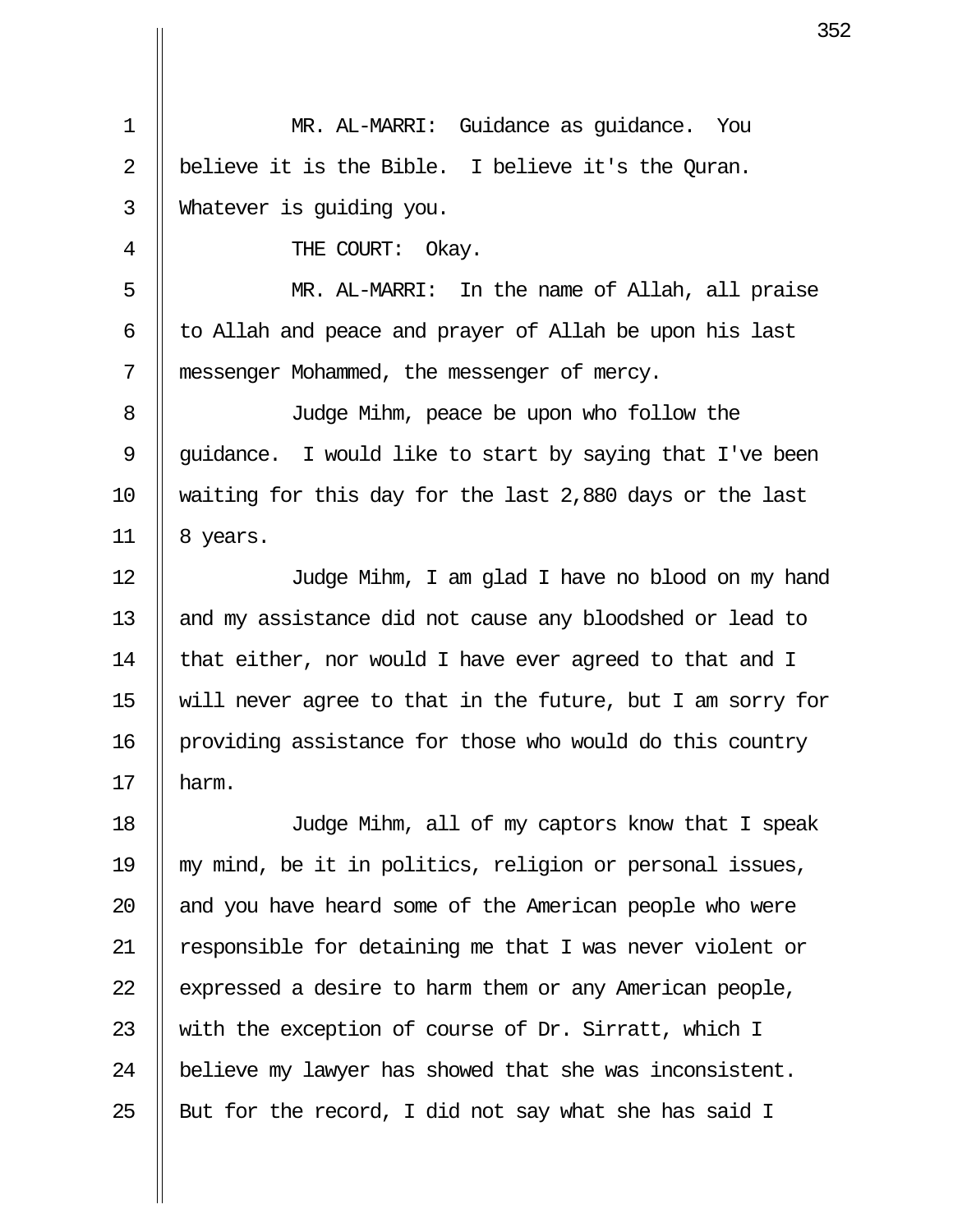$1 \parallel$  said.

 2 Judge Mihm, my religious beliefs refined after  $3 \parallel$  or through my years of thoughtful prayers and study during 4 my incarceration I realize prohibit me from engaging in 5 || violence towards any man. I forcefully reject any sort of 6 || violence for religious, political or other reasons. I say  $7$   $\parallel$  this to the Court and I also state this to the 8 | representatives of my country who are present with us 9 | today. I know that the news people are here so  $-$  I'm 10  $\parallel$  sorry. I know that the news people are here, so I know my 11 word will be received by those with whom I associated with  $12$  || in 2001. You have my word.

13 || I had to make my position clear when I spoke to 14 Mr. Risley and the FBI before entering my guilty plea. At 15  $\parallel$  that time I was not under threat or abuse and I spoke the 16 | truth about my activities. As my lawyer was present at 17  $\parallel$  that time, Mr. Risley said, "Thank you for talking to us 18 and being truthful with us."

19 You have seen pictures of my kids when I left || them 8 years ago and their recent pictures. Missing all  $\parallel$  of those years, missing hearing the first words of my  $\parallel$  youngest child -- missing hearing the first words of my 23 youngest child, missing the crying of not wanting to go to  $\parallel$  school, missing solving their problems with kids in the || school or in the neighborhood, missing their smile and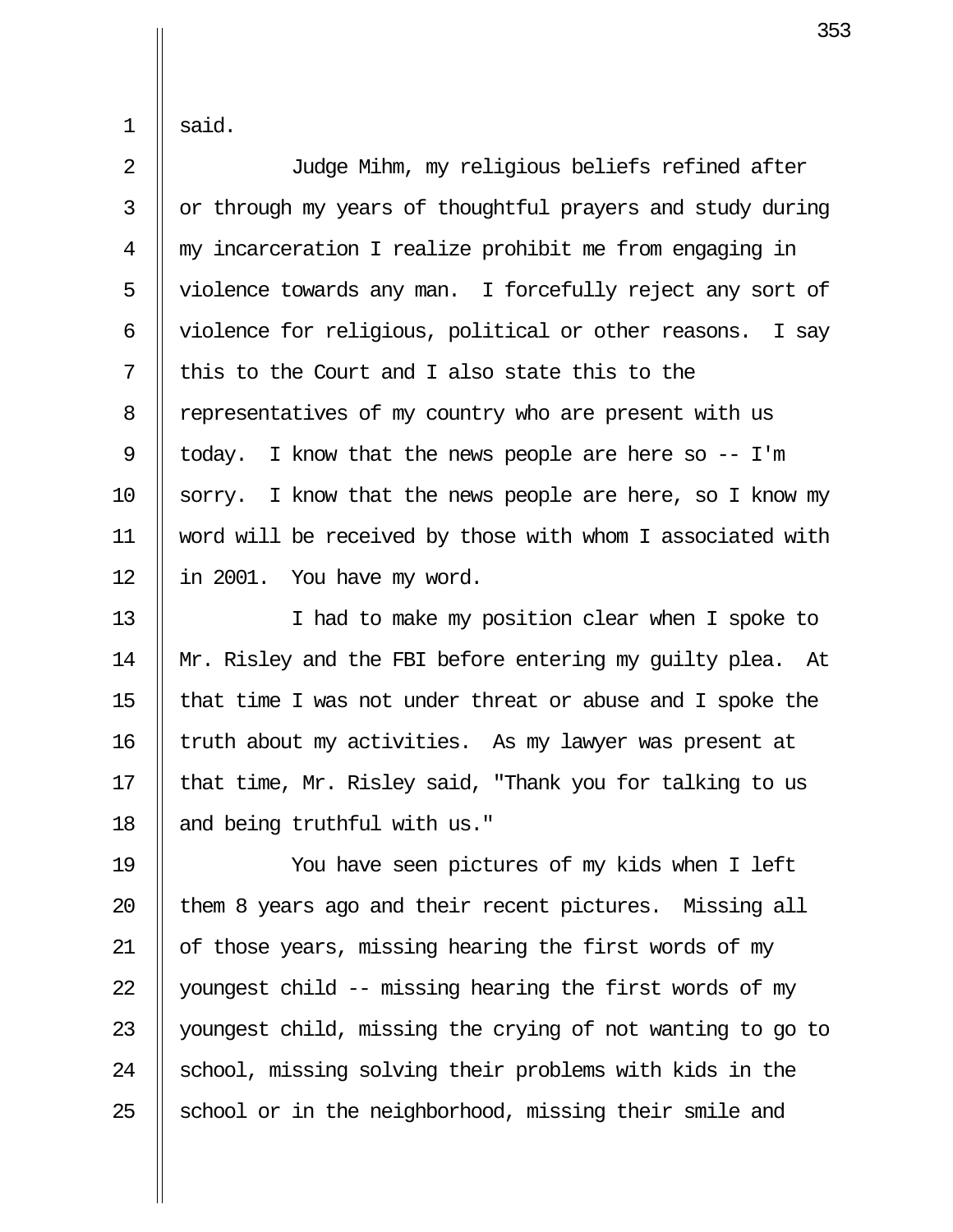1 | laughter, of buying them toys or new things, missing --2 || missing not being there to take care, protect and provide  $3 \parallel$  as fathers do, missing all of that and all of the 4 | father/kid activities is more than enough punishment. 5 My 80-years old mother, 5 kids, wife, 6 7 brothers, 4 sisters, more than 70 nephews and nieces and 7 about 12 grandchildren from my nephews and nieces are 8 | being punished too of no fault of theirs, rather mine. I 9 have said more about it because it has been 8 years since 10 | I have seen or have been away from them. 11 || Even though I am a changed person from the 2001 12 || al-Marri, I hope you would look with an eye of mercy on me 13 || today. But if not, Judge Mihm, have mercy on the 80-years 14 | old -- have mercy on the 80-years old who tells me her 15  $\parallel$  wish is to see me before she passes away. I have already 16 | lost my father during my incarceration. It will be 17 unimaginable to lose both of my parents without being 18  $\parallel$  there for them or saying goodbye. 19 Judge Mihm, have mercy on the child -- on the 20  $\parallel$  wife who chose to wait for her 8 years imprisoned husband 21  $\parallel$  rather than going on with her life even after I asked her  $22$  | to do, but refused and chose to wait. 23 || Judge Mihm, have mercy on the suckling infants 24  $\parallel$  who have never -- Judge Mihm, have mercy on the suckling

25  $\parallel$  infants who have never seen me. They only know me by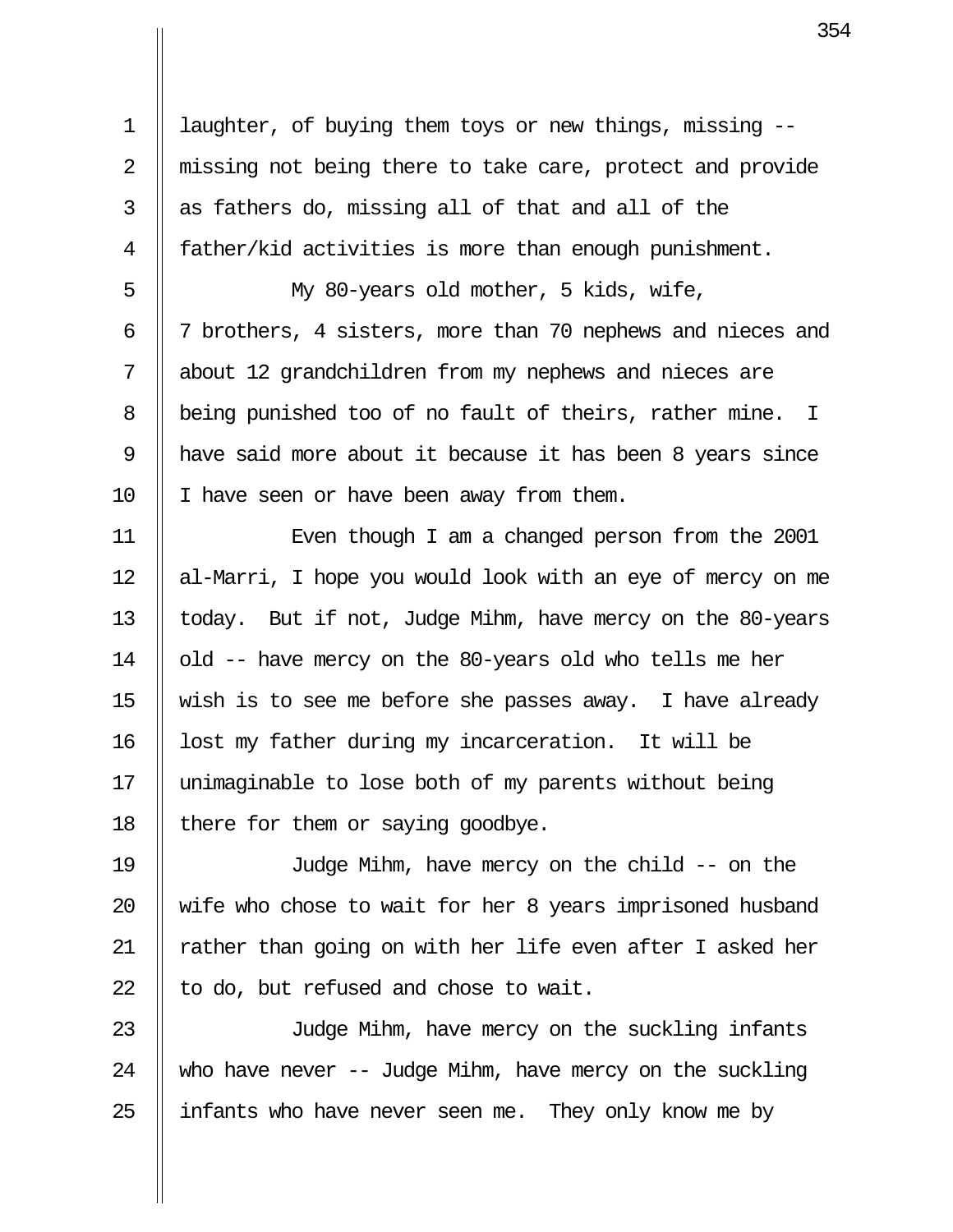1 name.

 2 Judge Mihm, have mercy on my American family 3 here, my brother and sister Andy and Cheryl Savage, who 4  $\parallel$  cried yesterday when -- or day before yesterday when they 5  $\parallel$  read this letter, which was one of the hardest things 6  $\parallel$  because I am causing pain and hurt to my family whom I 7 would give my life for, but it is out of my hand to 8 || alleviate their pain. Judge Mihm, I am helpless to 9 | alleviate their pain, but you are not. Judge Mihm, have 10 mercy on all of them by sending me home to my Arabian 11 family accompanied by my American family by giving me a 12 || time served sentence.

13 Before I finish my statement, I would like to 14  $\parallel$  give all praise and thanks to my Lord Allah, lord of all 15  $\parallel$  lords, for the support he gave me and is still giving and 16 I hope will continue. I would like to thank my government 17 Who stood by me and my family during this ordeal. And I 18 would like to thank all of the American people who dealt 19 with me humanely and kindly during my incarceration. And, 20 || Judge Mihm, as Allah and this Court are my witness, I 21 || forgive all who harmed and caused me pain.

 $\parallel$  And I would like to thank -- I would like to  $\parallel$  thank my legal team, Larry, Mark, John, Lee and Andy, and  $\parallel$  the behind the scenes heroes, Jenny, Eileen, Alex, Bobby || and Heather, who I believe have done an excellent job.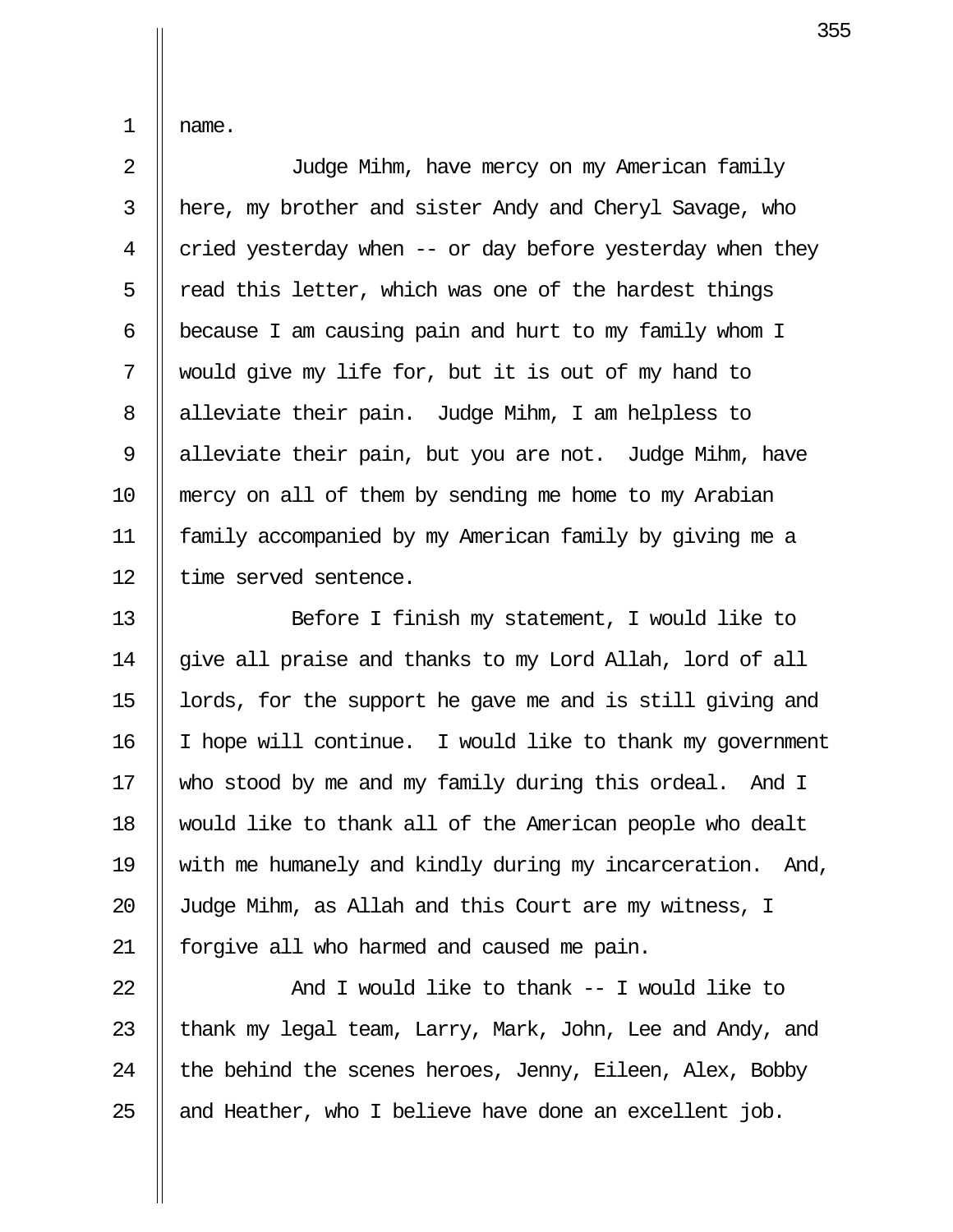1 || And remember what I said in our first meeting. 2 || My opinion of you will not be affected by the ruling of  $3 \parallel$  the Court as it is not in your hands as long as you 4 prepare well for the case and it is beyond any doubt that  $5 \parallel$  you have done that with an utmost excellence.

 $6$  ||  $2$  Last, but not least, I would like to thank my 7 || American family. It is an honor to call them my brother 8 || and sister, Andy and Cheryl Savage, who are also part of 9 || my legal team. You have changed my perception of the 10 American people's generosity, kindness and their culture 11 fundamentally, to the better of course. I will never do 12 || anything to harm the American people. And I will still 13 name my future son and daughter after you as I promised 14 before if Allah blesses me with more children. I pray to 15 Allah to assist me in showing you how much I appreciate 16 your help and show you my appreciation and not repay you 17 because I do not believe it is possible to repay you 18 monetary or otherwise for what you have done for me. It 19  $\parallel$  is trying to reach the stars with -- or it is like trying 20  $\parallel$  to reach the stars with my hands. However, I will pray 21 || and always will to the one who can. May Allah reward you 22  $\parallel$  as best as he rewards any of his servants and make you, I 23  $\parallel$  and our loved ones to follow the right path that will lead  $24$   $\parallel$  us all to an eternity of life together in paradise in the 25 || afterlife. Amen.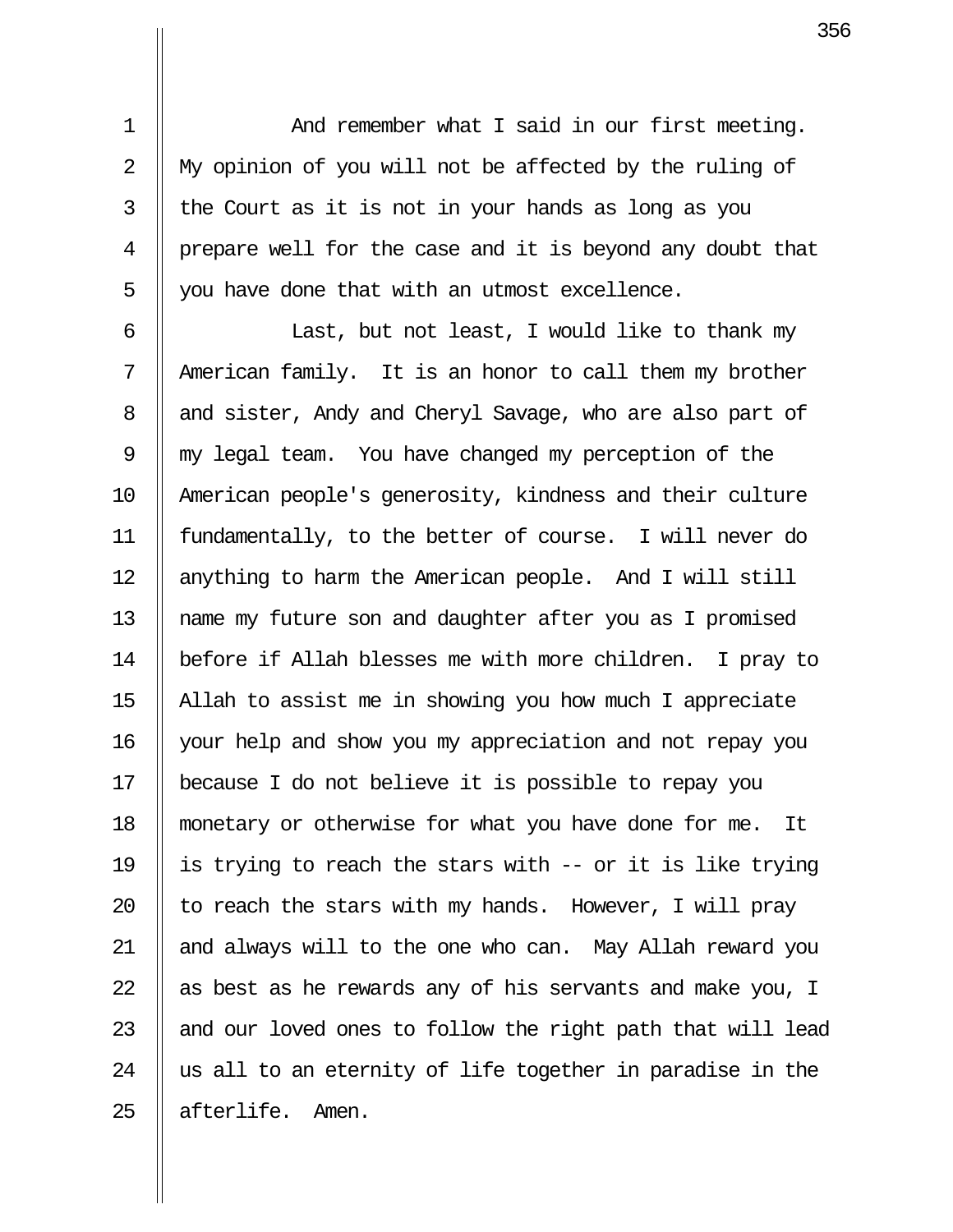| $\mathbf 1$ | I would like to remind myself first, then my               |
|-------------|------------------------------------------------------------|
| 2           | loved ones, that if today's judgment is favorable, it is   |
| 3           | from the generosity of all generous, all merciful Allah,   |
| 4           | then the fairness of Judge Mihm and the excellence of my   |
| 5           | legal team lead by Mr. Andy Savage and Mr. Larry Lustberg, |
| 6           | and if not it is due to my sins. I advise myself and my    |
| 7           | loved ones to accept Allah's judgment and be patient. As   |
| 8           | Allah has said in the Quran, it may be that you dislike a  |
| $\mathsf 9$ | thing which is good for you and that you like a thing      |
| 10          | which is bad for you. Allah knows, but you do not know.    |
| 11          | Finally, glorified is your Lord, the Lord of               |
| 12          | honor and power. He is free from what they attribute unto  |
| 13          | him. And peace be on the messengers. All praise and        |
| 14          | thanks are to Allah, lord of the mankind and all that      |
| 15          | exist. Chapter 37:180, 182. Thank you very much, Your      |
| 16          | Honor.                                                     |
| 17          | THE COURT: Thank you. I'm going to take about              |
| 18          | a ten minute recess and then I'll come back and impose     |
| 19          | sentence.                                                  |
| 20          | (Recess taken)                                             |
| 21          | THE COURT: My comments will be rather lengthy,             |
| 22          | so it's fine with me, Mr. al-Marri, if you just remain     |
| 23          | seated.                                                    |
| 24          | MR. AL-MARRI: Thank you.                                   |
| 25          | THE COURT: First of all, the Court adopts the              |
|             |                                                            |

 $\overline{\mathsf{I}}$ 

 $\prod$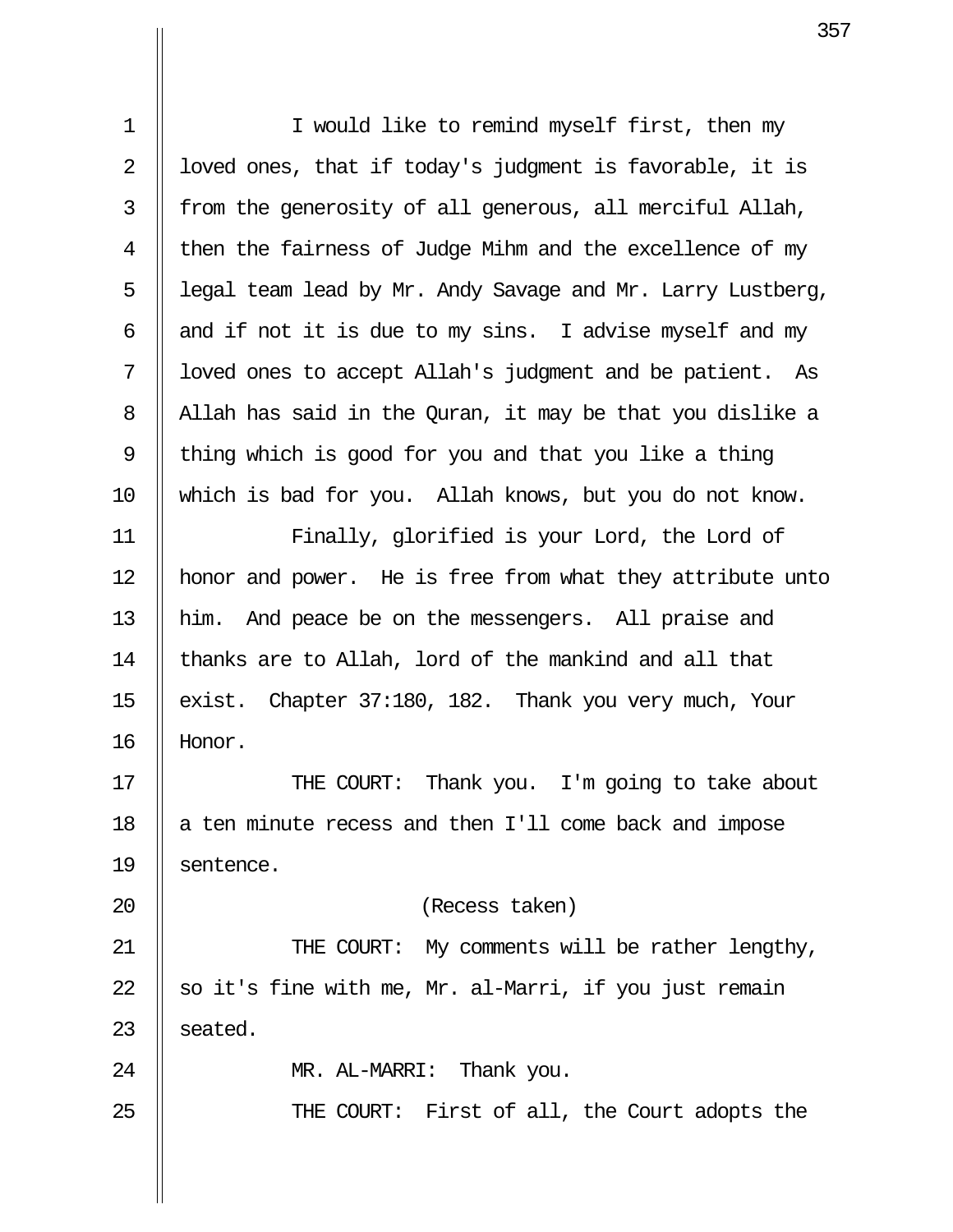1 factual findings and guideline application as contained in 2  $\parallel$  the pre-sentence report except for the one change that I  $3$  || made and that has been reduced to writing.

 4 You have had quite an odyssey. I'm not quite  $5 \parallel$  sure where that odyssey began or when in relation to this 6  $\parallel$  case. I don't know, for example, where and when and under 7 what circumstances you became radicalized in your 8 | religious beliefs to the extent that you believed, I'm 9  $\parallel$  sure sincerely, that it was the right thing for you to do  $10$  | to go to the training camps and get your training and do 11 all of those other things that we'll be talking about.

12 || There's no doubt that you were not only trained 13 || in the camps, but in military matters, weapons, the use of 14 poisons, codes for communicating. It's also clear from 15 your stipulation that you were a courier on at least one 16 || occasion, as I recall, from al-Hawsawi to Khalid Sheikh 17 Mohammed carrying electronic equipment.

18 It's also clear to me that your trip to the 19 United States in 2000 is not just some aberrant event that  $20$  || comes out of no where and goes back into no where. That 21 makes no sense. Although I don't know exactly what that 22  $\parallel$  was, I do believe in some way it's related. And I think 23  $\parallel$  it's worthy of note that when you came here in 2000 that 24 || you used, I believe, a Saudi passport and gave some false 25 || information for your visa application and when you came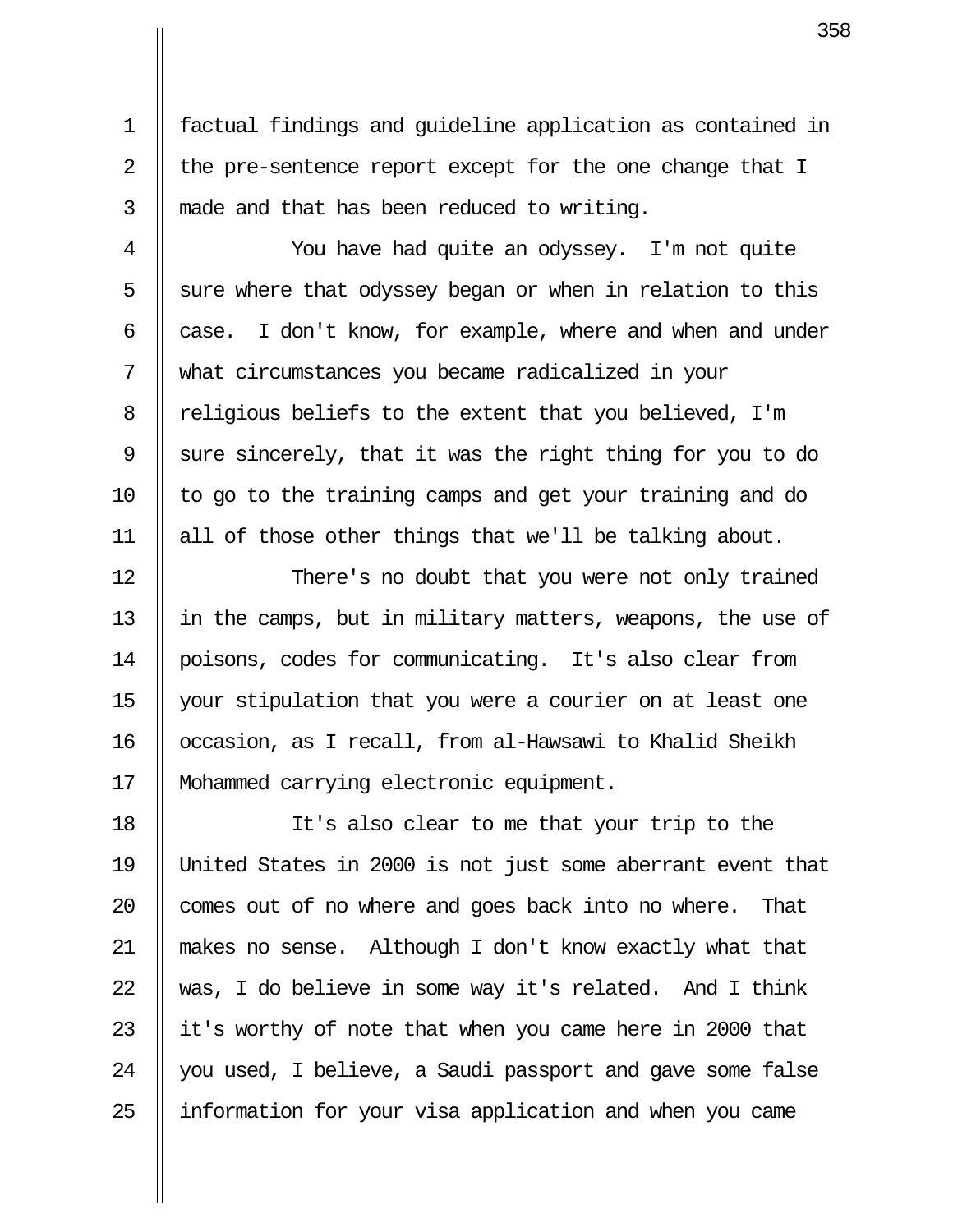| $\mathbf 1$ | here you set up a fictitious company, AAA Carpet.          |
|-------------|------------------------------------------------------------|
| 2           | So I don't know. I would be -- I would like to             |
| 3           | I won't know. But I would be curious to know how<br>know.  |
| 4           | you became radicalized and when because when I look at     |
| 5           | your family on this screen, it's a beautiful family. It's  |
| 6           | a wonderful family. Not just your children, but your       |
| 7           | brothers. That's a family that anybody, whether you live   |
| 8           | in that country or here, would justifiably be very proud   |
| 9           | of.                                                        |
| 10          | It's also clear that you, after you came back in           |
| 11          | '91, got married, you went to work and developed some very |
| 12          | good -- a very good work record, had responsible positions |
| 13          | there. People have commented on that. You were a           |
| 14          | respected person.                                          |
| 15          | Again, putting all of that in context, the                 |
| 16          | family, the respect in the community, the job, all of      |
| 17          | that, I don't understand how we get from that picture to   |
| 18          | training in an al-Qaeda camp in Pakistan, but we know it   |
| 19          | happened.                                                  |
| 20          | I might point out parenthetically right now by             |
| 21          | the way that you're absolutely right about your lawyers.   |
| 22          | One of the things that's clear in this case is that the    |
| 23          | lawyers on both sides have been superlative and your       |
| 24          | lawyers for a long time, as long as I've been involved in  |
| 25          | this case and before that, have been aggressively          |

 $\parallel$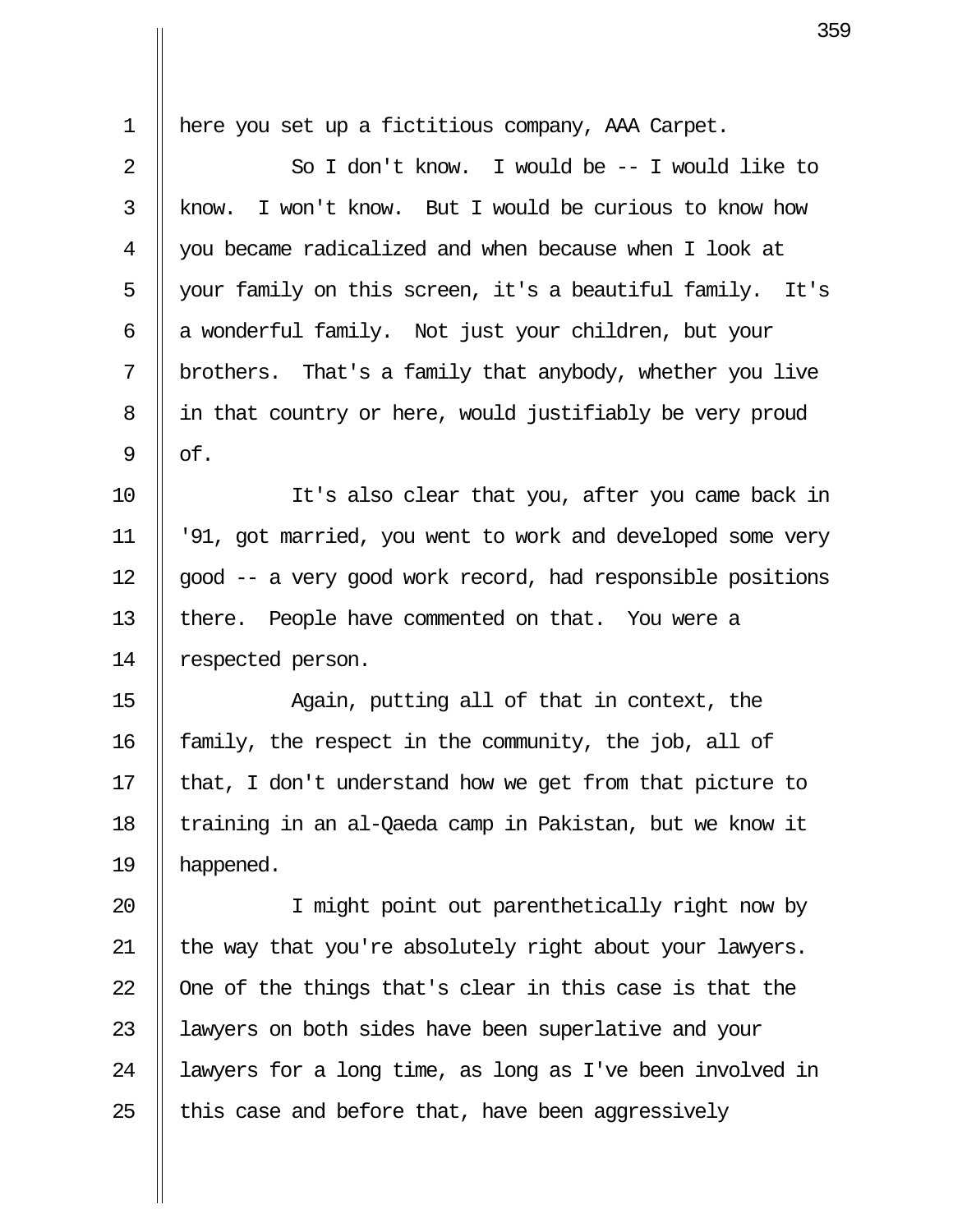1 || representing you in every court in the land up to and 2 | including the Supreme Court. They are very decent people. 3 They are good lawyers. They are very honorable officers 4 || of the Court and you could not do better. I could say the  $5 \parallel$  same thing about the Government attorneys.

6 || Anyway, so we know you came here in 2000 and 7 || then you went back and then certain events happened in 8 || 2001. I believe you were a courier in that year and at 9 Some point the decision was made for you to come here. 10 That was, as I understand it, an agreement that you made 11 with Khalid Sheikh Mohammed that you were to come here and 12 || be a sleeper agent, but you were carefully admonished to 13 | be here by the 10th of September. And we all know what 14 happened on September 11. Someone cited the number 15  $\parallel$  earlier. I don't know, I don't recall the exact number, 16 but it's just under 3,000 people were murdered that day by 17  $\parallel$  the planes that flew into the World Trade Center and the 18 || Defense Department.

19 You said in your statement -- and, again, I have  $\parallel$  great respect for what you said in your statement. I had 21 || the sense that you were being sincere. But one of the  $\parallel$  things you said was, "Nor have I ever agreed to do harm."  $\parallel$  With all due respect, I don't agree with that. It's hard  $\parallel$  to know the extent to which you had specific ideas about  $\parallel$  what you might ultimately be doing here in the United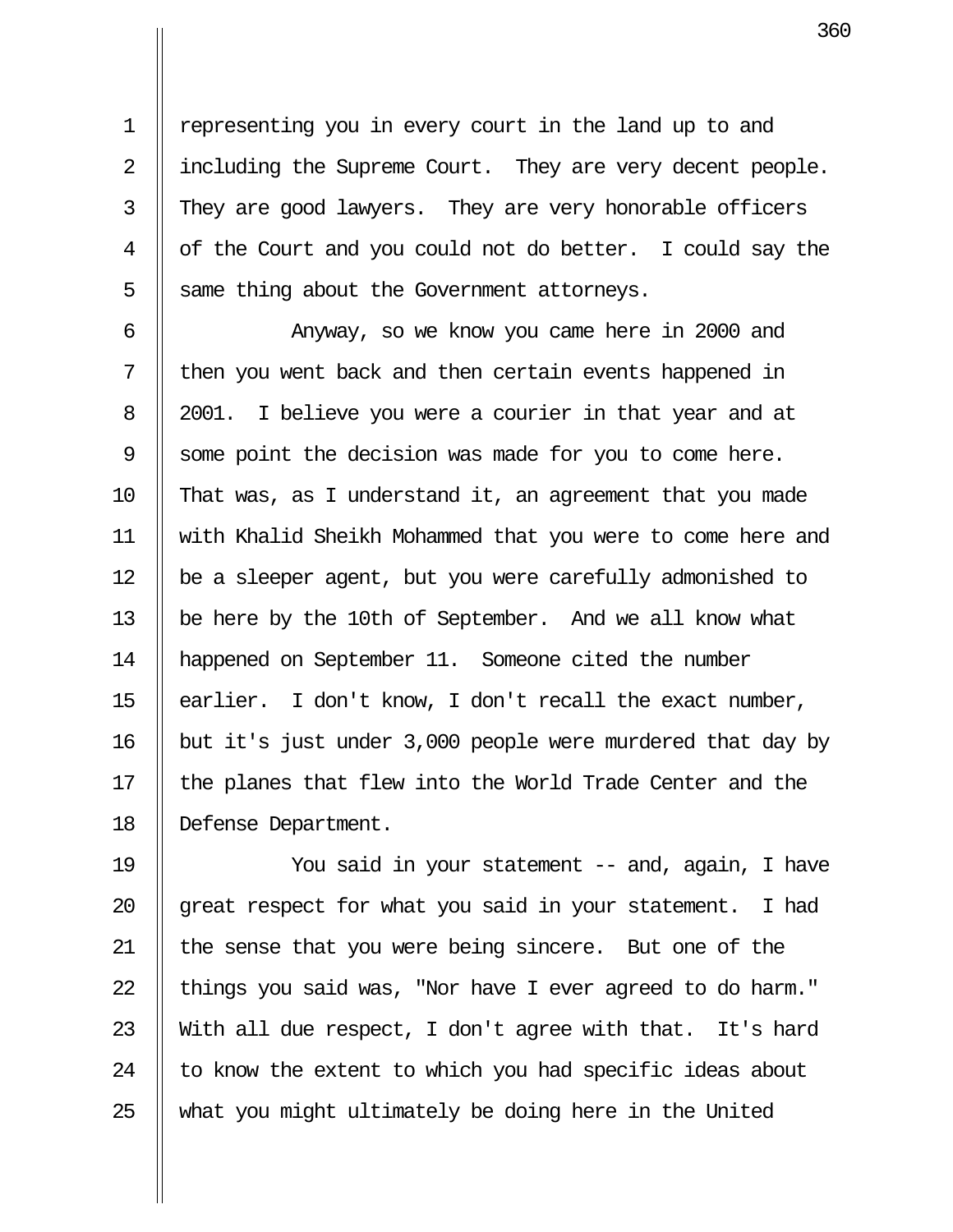1 States as a sleeper agent when you finally did get that 2  $\parallel$  e-mail or that phone call about this is what there is to  $3 \parallel$  be done, but it's also clear in my mind that as of 4 September 11 you had to know what was going to be expected  $5 \parallel$  of you.

6 || And I've thought a lot about this case and 7 Struggled with the idea of what the just sentence would 8 | be. One of the things that popped into my mind when I was 9 | thinking about this was, you know, I recall where I was 10 when I first heard about the planes going into the World 11 Trade Center. I was right out here in the parking lot 12  $\parallel$  coming to work after a meeting at a hospital. I think 13 | every American knows where they were that day. Your 14 | lawyers know where they were that day. You were somewhere 15 that day and you were here and so you heard of these same 16 || things that all of us heard and after that you made a 17 || conscious, deliberate decision to continue. You could 18 have stopped at that point, may not have been easy but you 19 | could have stopped, but you didn't.

20 || The Way, I want to mention another thing 21 about your family. And I am absolutely convinced you have 22  $\parallel$  the greatest love for your family. But with all due 23  $\parallel$  respect, I have to ask what kind of man comes to this 24 | country as a sleeper agent for al-Qaeda, knowing what 25  $\parallel$  al-Qaeda does and learning on September 11 what it had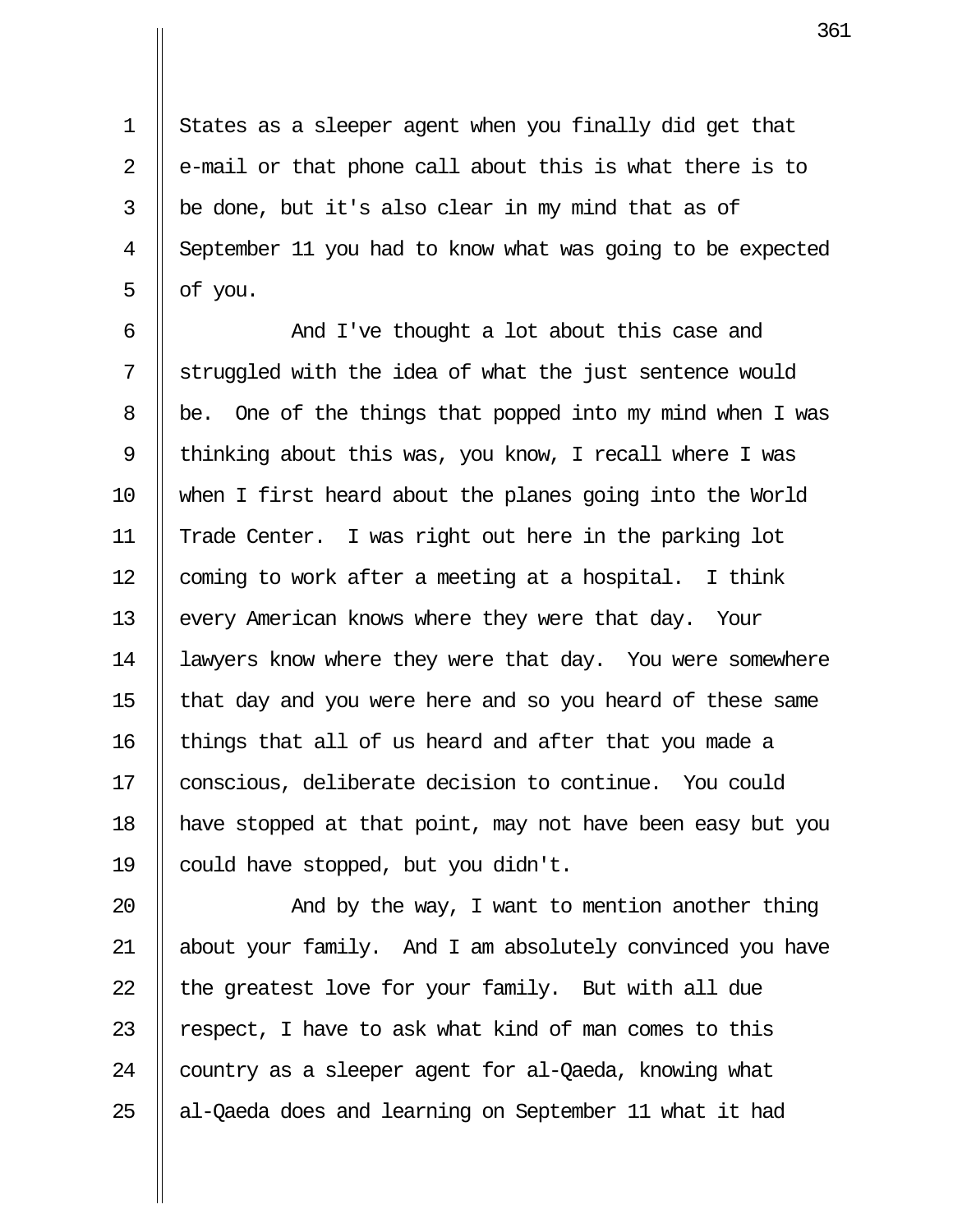1 done, what sort of man brings his family to this place, a 2 || family, a young family, small children, where apparently  $3$  || they don't speak the language. I don't understand that, 4 sir. I don't understand how you made that choice to do  $5$  | that because then it was not just your commitment to 6 jihad. It was committing all of those that you loved and 7 || I find that troubling.

8 || So I think that 9-11 was the defining moment for 9 || you, at least in terms of how I view this case, in terms 10 || of the seriousness of the conduct and other things. I 11 || think 9-11 -- not what happened in the training camps, not 12 what happened when you were acting as a courier, not when 13  $\parallel$  you came over here for some nefarious reason in 2000. 14 9-11 was the defining moment for you because that's when 15 you decided to remain part of a conspiracy when you could 16 || only expect that you were going to be asked to either 17 || directly or indirectly harm American citizens.

18 || So talking about the criminal history 19 category VI, I recognize that I have the discretion to 20 || depart downward from level VI to a lower level. I choose 21 in the exercise of discretion not to because I do not 22  $\parallel$  believe that a level VI substantially overstates the 23 Seriousness of your history or, for that matter, the 24 || likelihood of recidivism. And I'll talk about that later. 25  $\parallel$  I'm not going to repeat all of the things that I've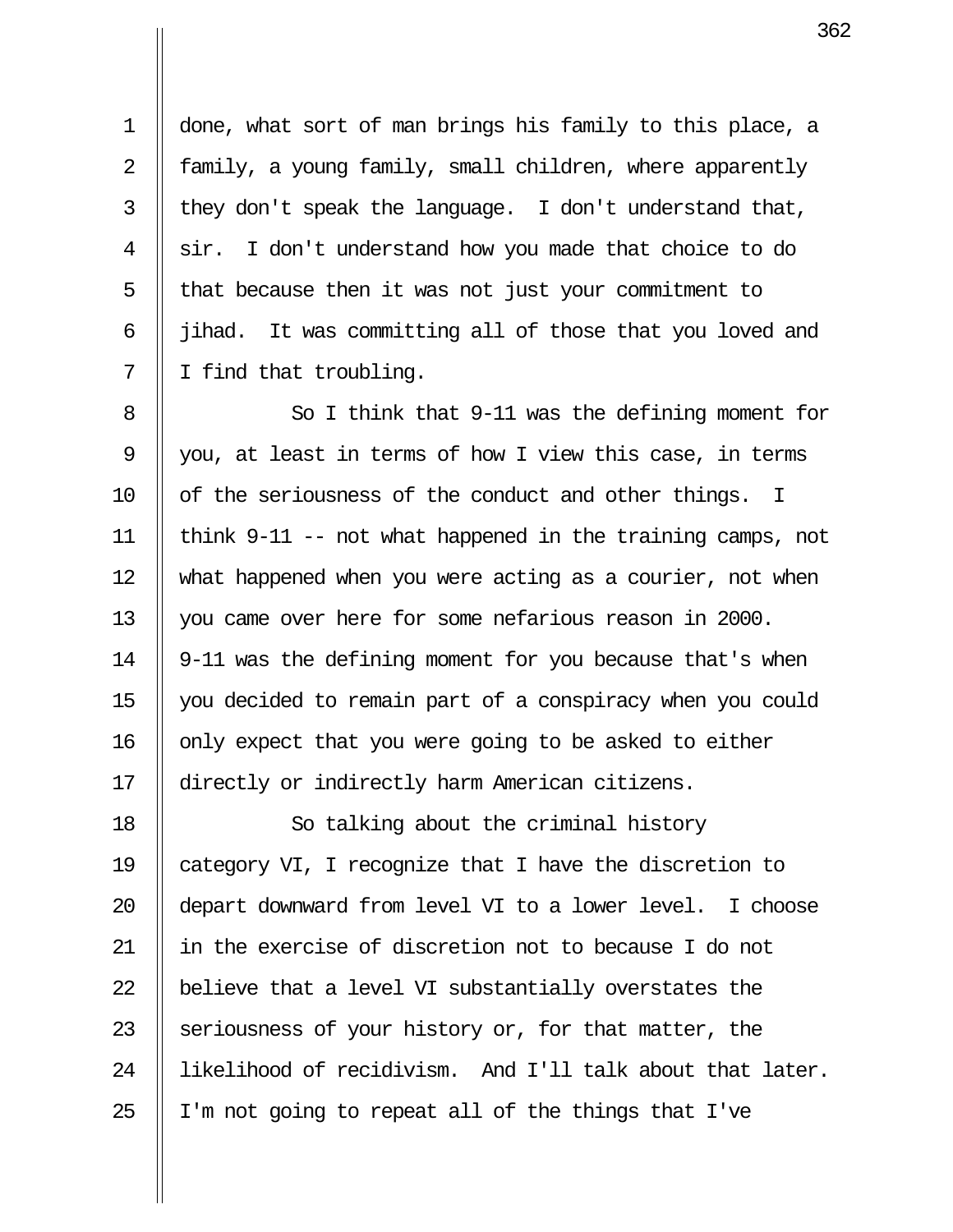1 || already said. All of those are part of the explanation 2  $\parallel$  for why I feel that this category VI is appropriate.

3 || The training, I might point out, the training 4 || that you received was all very consistent with your  $5$  || mission here, at least it would have to have been 6  $\parallel$  explained to you that way I think, and that was to inflict 7 damage on the United States. I would be the first one to  $8 \parallel$  say that I am not in any way well read concerning the 9 dynamics of al-Qaeda, but I think I could reasonably 10 assume that not everyone who trains in training camps or 11 did at that time develops the personal relationship that 12 || you did with Khalid Sheikh Mohammed and al-Hawsawi. And 13 | of course at that time you knew about the embassy bombings 14 || in East Africa. You knew about the USS Cole.

15  $\parallel$  I do also think it's worthy of note that  $-$ 16 || there have been different interpretations placed on this 17 | concerning what was found on your computer. Concerning 18 || the cyanide poison, that does not exist in isolation on 19 your computer. It exists beside or on the same computer 20 || with information about waterways and I believe dams and 21  $\parallel$  tunnels, things like that. I don't believe it would be an 22 Uunreasonable inference to conclude that that research was 23  $\parallel$  at least the beginning attempt to develop information upon 24 || which later decisions could be made concerning possible --25  $\parallel$  the use of some sort of weapon of mass destruction. Any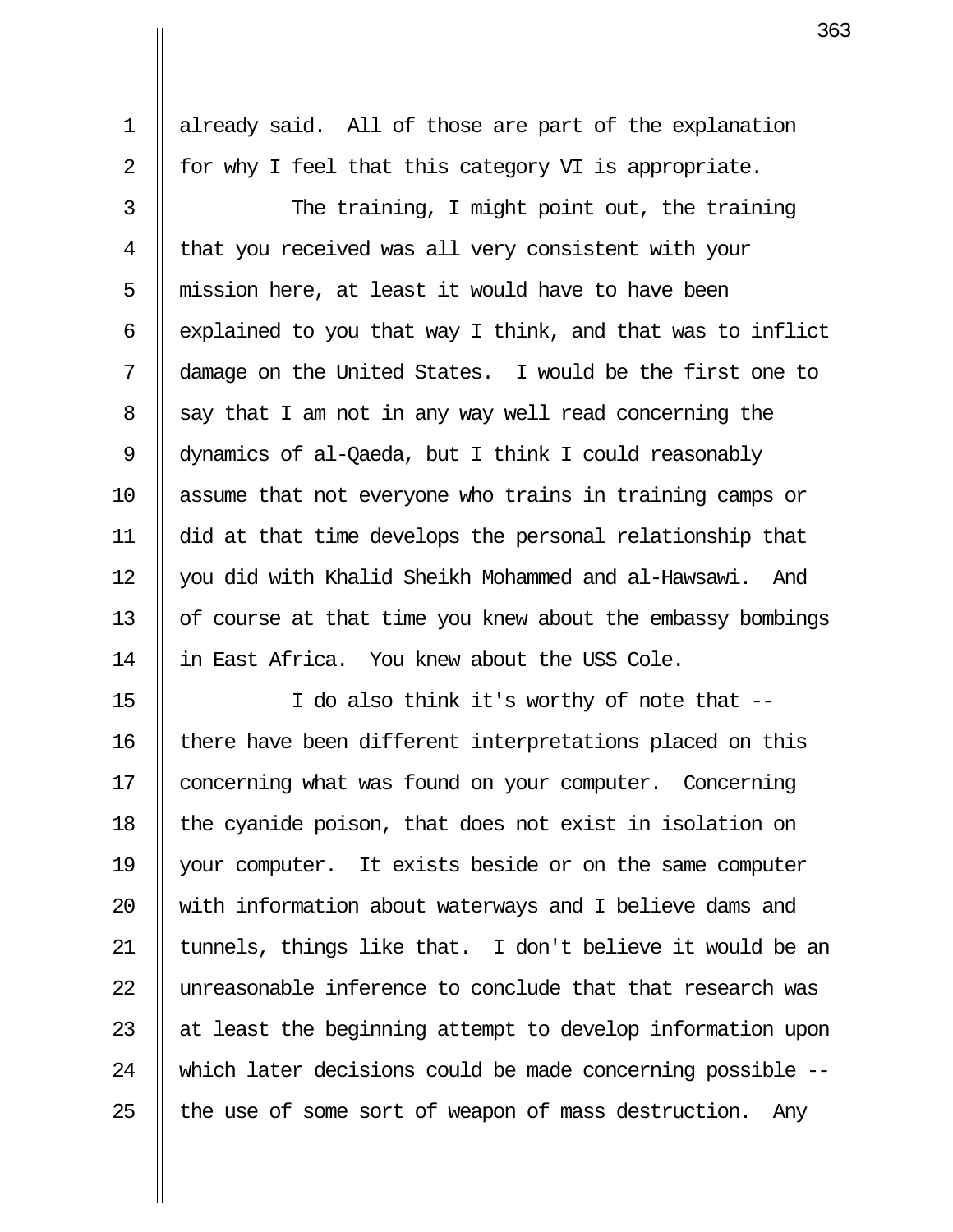1 suggestion that you developed this cyanide information for 2  $\parallel$  a cousin at home, in the context of this case I don't 3 | believe that has any merit.

4 || So all of this means in my mind that this was 5 | extremely serious conduct and in that sense I do not 6 | believe that  $-$  I don't believe that your criminal 7 || history VI is substantially overstated.

8 || Concerning the likelihood for you to recidivate, 9 || that's a difficult analysis. At the end of the day, in  $10$  || spite of what you've said here today, and I believe that 11 you've spoken sincerely and from your heart, I believe 12  $\parallel$  that the risk of recidivism is very high. I heard what 13 you said in your statement. I don't really see that as a 14  $\parallel$  repudiation of al-Qaeda. I think it can be fairly 15 characterized as you giving your word to me that you would 16 not go back to being involved with that organization, but 17 || I don't hear it as a repudiation of al-Qaeda or a 18 disavowal for others of jihad. And whatever your sentence 19  $\parallel$  ends up being here today, I believe that when you do go 20  $\parallel$  home, and you will, I believe that there is a very strong 21 || risk that you will renew old acquaintances and 22 || associations in spite of the wonderful family that you 23  $\parallel$  have.

24 || Counsel has arqued that significant punishment  $25$  || in this case, and it was significant, that is deterrence.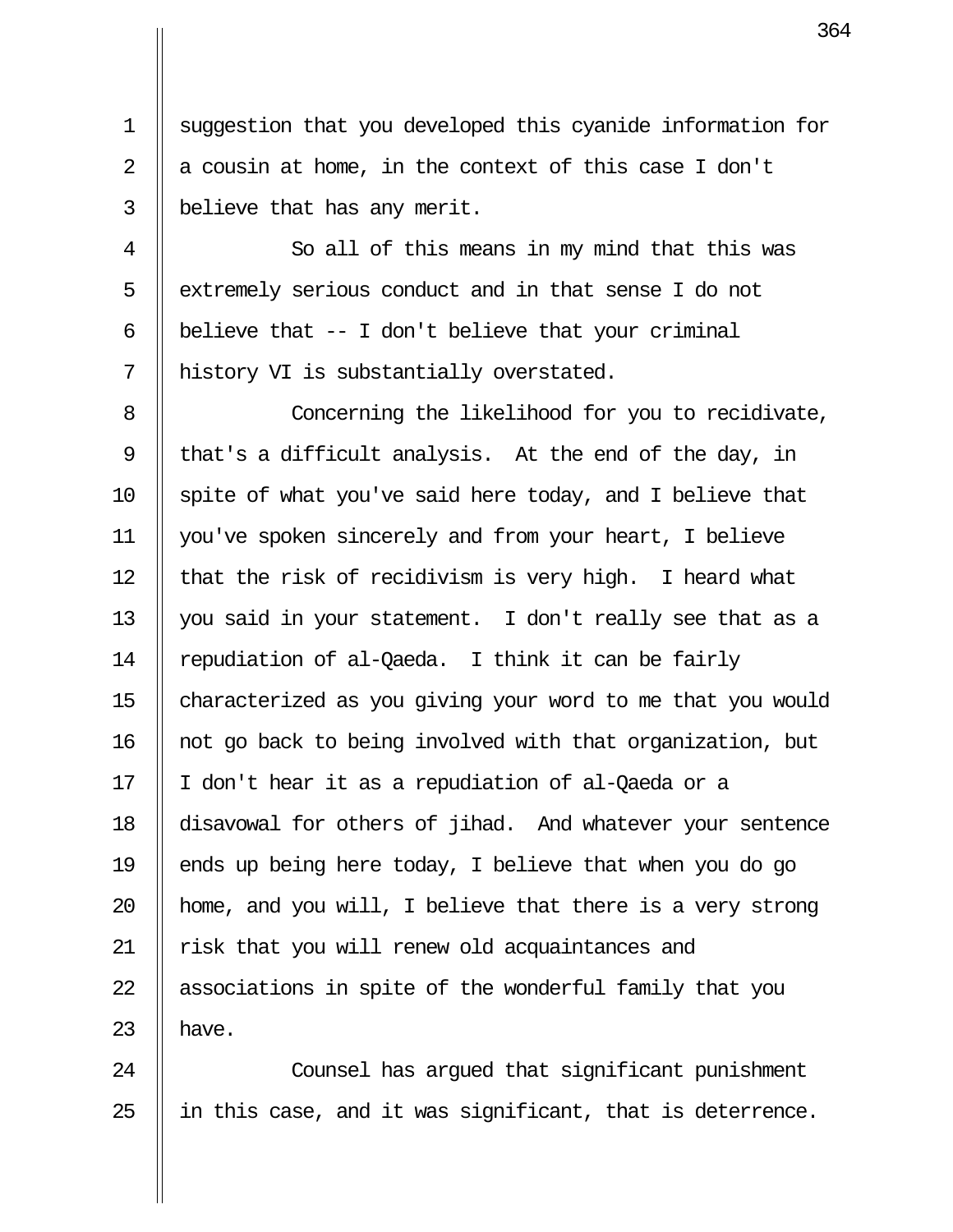1 I certainly agree with him that that can be. I don't 2 || believe in your case that ultimately it will prove to be  $3 \parallel so.$ 

4 || We've heard here today that you have changed, 5 | that  $-$  I mean, it's clear, not only from what you've 6 || written but your relationship during your court 7 || appearances and otherwise, it's clear that you have 8 developed a good friendship and affection for the people 9 || on your defense team. And that's no surprise because 10 || they're very nice people and they've gone way beyond what 11 one would expect a lawyer to feel obligated to do to plead 12 | your case from Peoria all the way to Washington.

13 Your attorneys argue of course it's more than 14  $\parallel$  that, that you have now seen the light because of your 15 exposure with those good people. But what troubles me 16  $\parallel$  about that is that that argument, I won't say 17 | conveniently, but it avoids the reality that you didn't 18 drop here in Peoria out of a helicopter on September 10. 19 You had been in this country for eight years, from 1983 to 20 || 1991. And I forget now the exact number of schools you 21 || attended. I think Southern Illinois, maybe a university 22 | in Macomb, Knox College.

23 || THE DEFENDANT: Canton, Spoon River College. 24 || THE COURT: Okay. And then Bradley University. 25  $\parallel$  I can only assume, I think very strongly assume, that you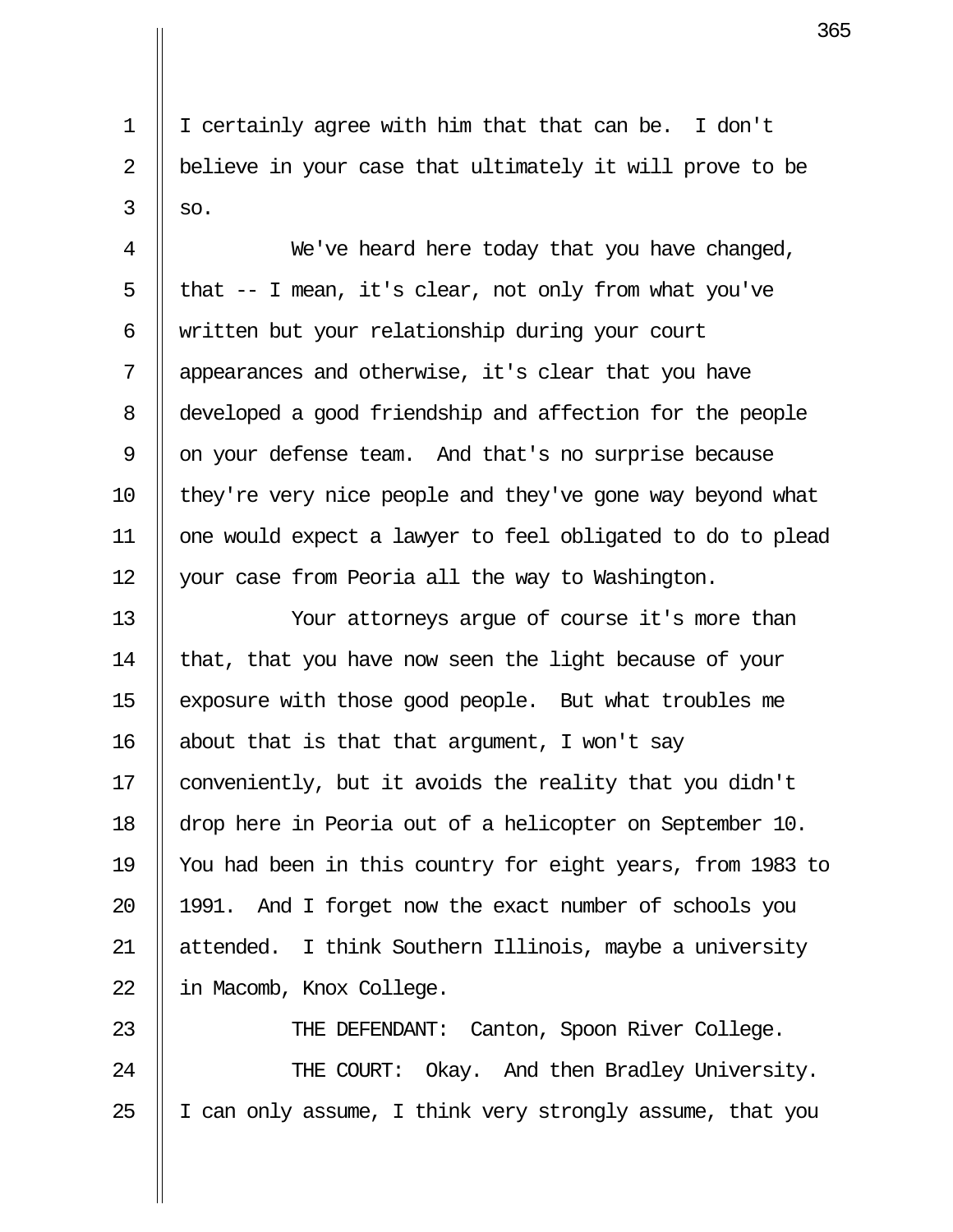1 met an awful lot of nice Americans during that time, a lot 2 || of college professors, fellow students, people that you  $3 \parallel$  may have lived around. And I'm so certain of that 4 because, first of all, these university environments that 5 | I'm talking about, including Peoria, contrary to some  $6$  || belief that someone like you would simply be profiled and  $7 \parallel$  treated differently, in my experience that's not true, 8 | especially in university settings. People go out of their 9 way to encourage folks coming from another place. I know 10  $\parallel$  that Bradley is like that. Bradley has always been that 11 way and I'm sure there were professors that went out of 12  $\parallel$  their way to help you. But the point I'm making is why 13 did you need this epiphany from the friends you've gained 14 | on your defense team now or over the course of their 15 || assistance? You spent eight years here. You knew who we 16 were as a people.

17 || Other judges -- it's been noted there have been 18 | other judges who departed downward from category VI to 19 Something lower. I think one even was to a level I. I 20  $\parallel$  respect their decisions. I assume they made those 21 decisions based on the facts in their case and their 22  $\parallel$  conscience in terms of what they felt, the right thing 23  $\parallel$  that he or she felt was called for under their 24 circumstances. But I don't believe there's anything in  $25$  || any of those findings that would compel me to come to the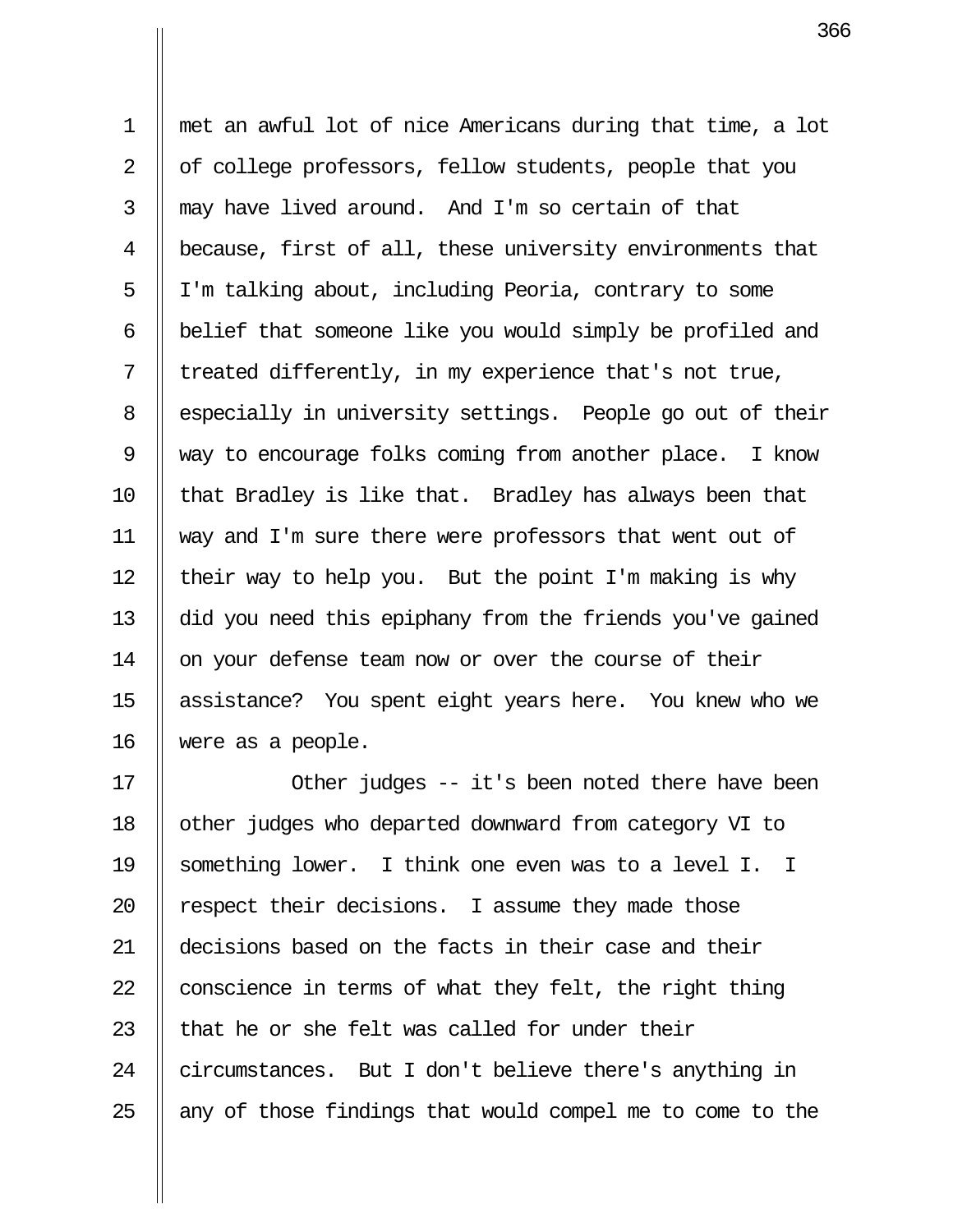1 same conclusion, so I reject the idea of a reduction in 2 || your criminal history category.

 3 Concerning your confinement, I don't know if 4  $\parallel$  this case is unique. There may be other cases that I'm 5 || unaware of that would make it less than unique. But it  $6$  || may be that the early part of your confinement from when  $7 \parallel$  you were a material witness and held in isolation and, 8 || more severely, when you were held as an enemy combatant in 9 South Carolina, that that  $-$ - there may be another case 10 || where that type of treatment while in confinement existed. 11  $\parallel$  I'm not aware of it. I think this case is at least highly 12 unusual.

13 || There can't be any doubt that the treatment you 14 | received at the Brig from the time you arrived there until 15 late 2004 when you were allowed to have lawyers for the 16 first time was very severe and we've heard all the reasons 17 why that characterization is correct. I think the bottom 18 line on most of it, the bottom line on the most serious 19 part of it is the intense and ongoing isolation. 20 || Definitely severe.

21 And I do know that there were some things said  $\parallel$  to you about your family. And whether it was what is  $\parallel$  reported by the government agents or whether it was  $\parallel$  reported by you, in my personal belief as a judge in a  $\parallel$  civilian court, those totally are unacceptable.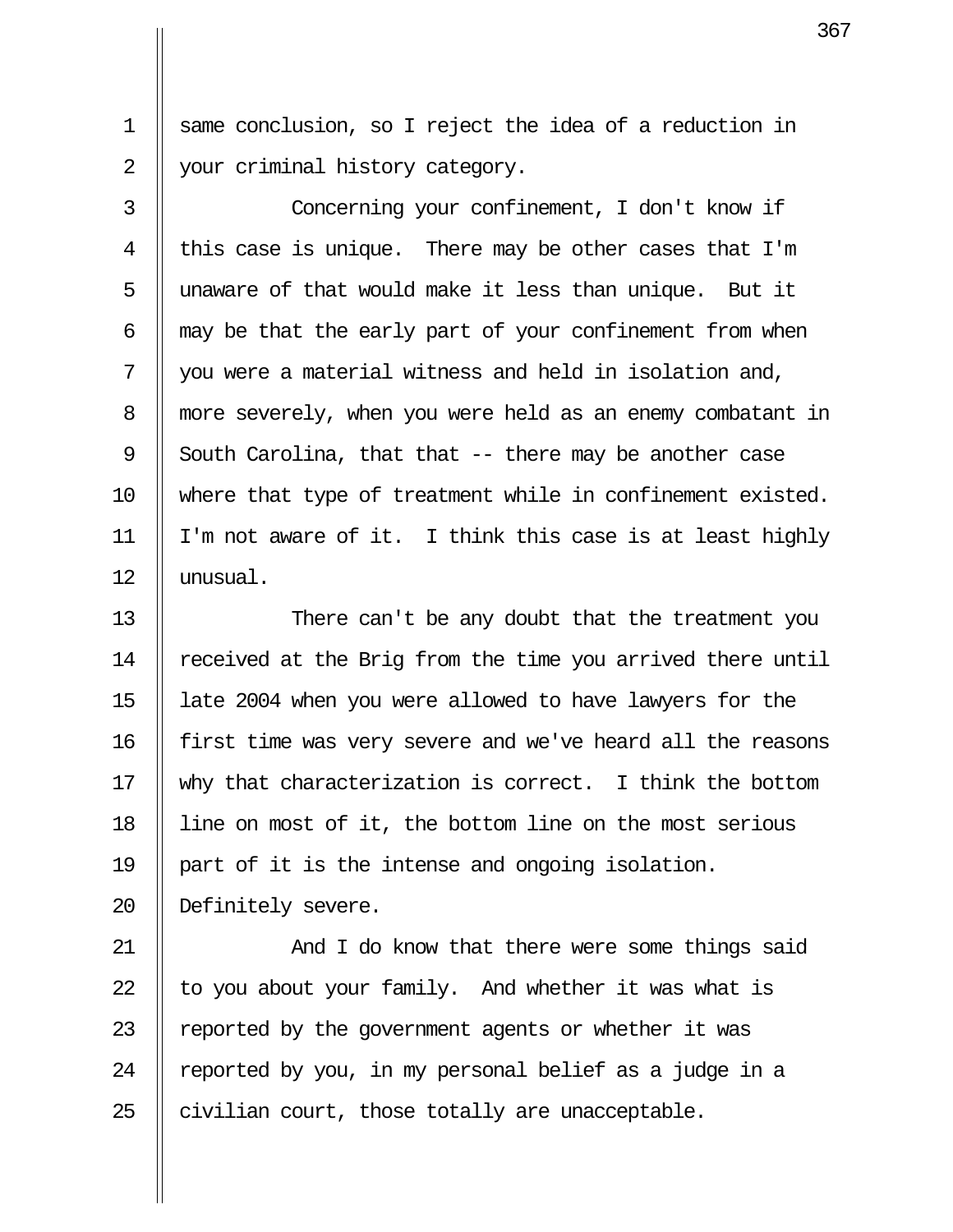1 Threatening someone's family for what they've done, that's 2 || not who we are. Whether these methods of interrogation 3 || are fairly characterized as enhanced interrogation or 4 Something else frankly is irrelevant to me. There's no 5 | doubt that it was very severe.

 6 Certainly things got a lot better later on. It  $7 \parallel$  sounds like by the time you left the Brig you had a lot 8 || more going for you than almost anybody else in the prison 9 System in a lot of ways. Not everybody. Certainly your 10 isolation from your family and things like that remained 11 as a problem.

12 || It's not certainly part of the explanation that, 13 well, this post 9-11 world. It's true that immediately 14 following that not only was there great mourning over the 15 people who died, but certainly great fear and continuing  $16$  concerns that there would be other things that would 17 || happen. But in the context of a civil court, which is 18 where this case ends, not a military tribunal, in the 19 context of this court that period of time, especially from 20  $\parallel$  the time your arrived at the Brig in '03 until late in  $21$  | '04, was very severe.

22 || The Government has suggested in some ways that 23  $\parallel$  this has already been taken into account in the plea 24 || agreement. I'm sorry. I still don't understand that. As 25  $\parallel$  I said earlier today, there were two counts. The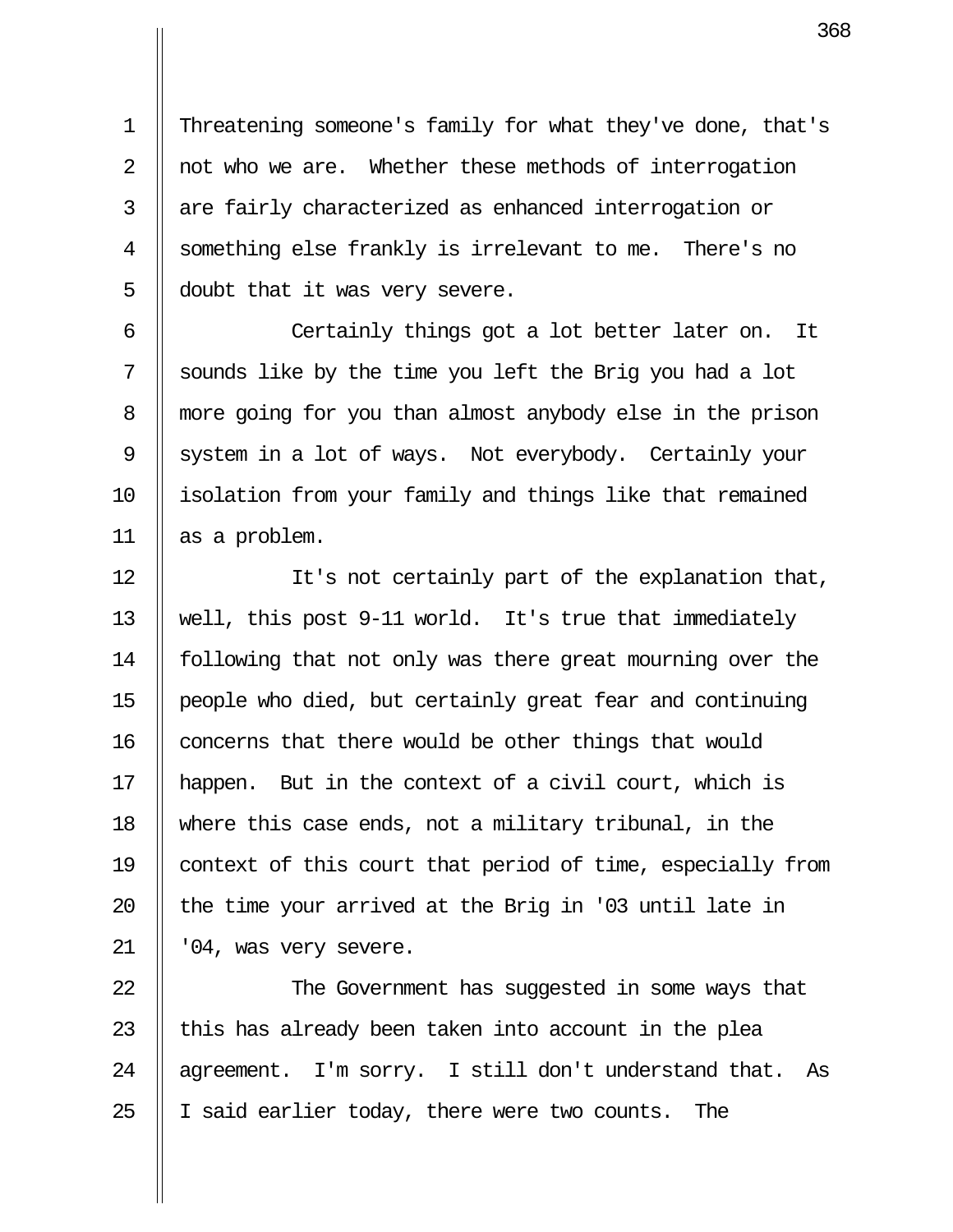1 Government has agreed to drop one count. If they hadn't 2  $\parallel$  and you had gone to trial on both counts and been  $3 \parallel$  convicted, I don't believe there is any way as a matter of 4 | conscience I could have sentenced you to a consecutive 5 S sentence under those circumstances. And I'll talk more  $6 \parallel$  about that in just a minute.

 7 Excuse me just a moment. I did want to comment 8 | about one statement Mr. Savage made about being people 9 || being suspicious of you because of how you looked or 10 dressed. With all due respect, I don't believe that was 11 true here in Peoria. I could be wrong. But I've lived 12 here for 40 years and there's a very large, for example, 13 || Lebanese community here, I think a pretty large 14 | Palestinian community here. People in this area are very 15 used to having folks from the Middle East living here and 16 working here. Then of course we've got Bradley University 17 which has done a great deal to foster acceptance of people 18 || from diverse backgrounds. And frankly, the same thing I 19 think could be said for Caterpillar because of its status  $20$  || in the world and the fact that we have people coming in 21  $\parallel$  and out of here all the time to work. I don't believe 22  $\parallel$  that, based on my experience in this community, that that 23  $\parallel$  happened.

24 || Now there were some specific things that 25 || happened. Candidly, taking a taxi cab from O'Hare Airport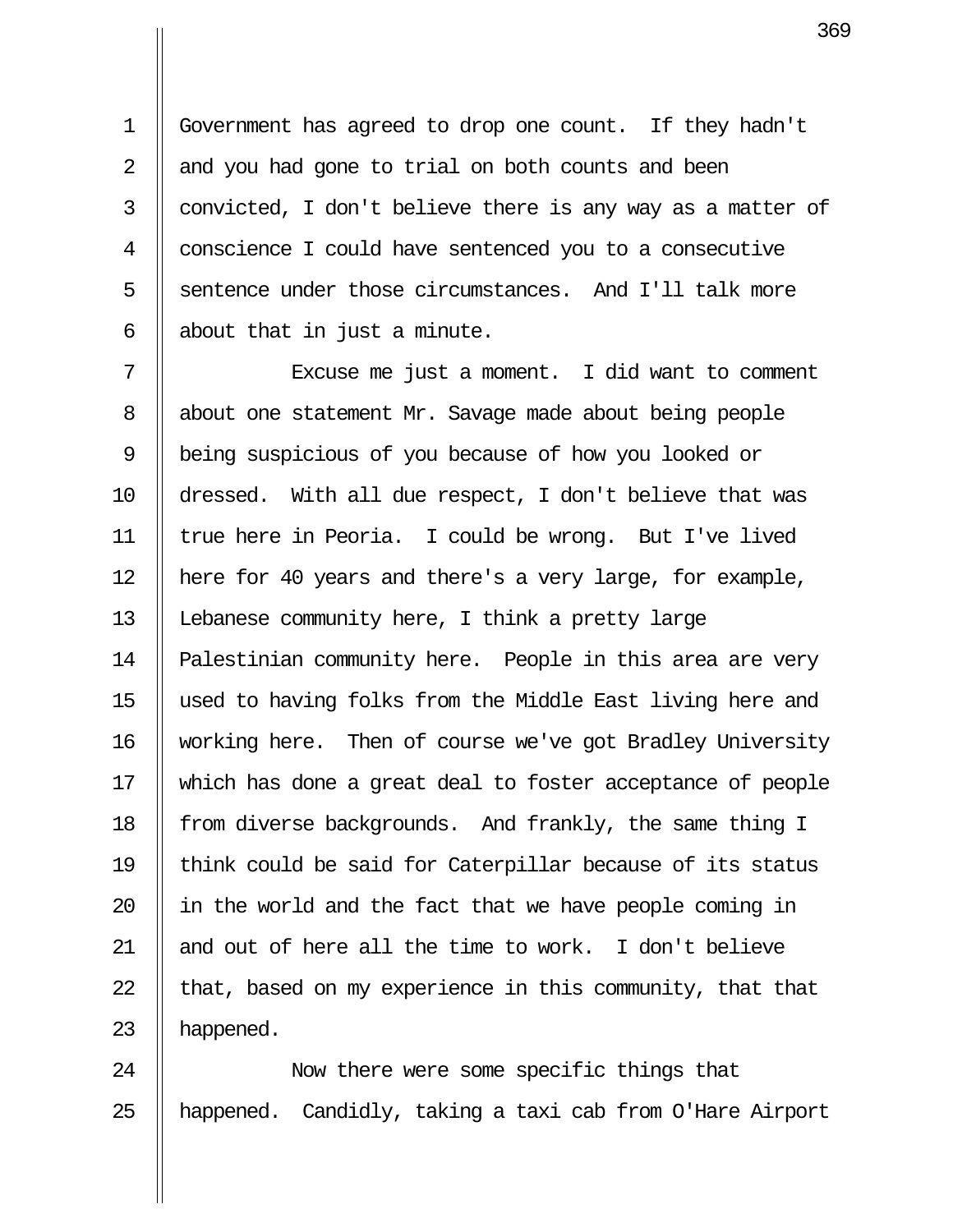1 | to Peoria is unusual. You may not have made other 2 | arrangements to do that, but that would be highly unusual.  $3 \parallel$  You had an incident in an electronic store that was 4  $\parallel$  reported to the FBI, but that happened, I believe, because  $5 \parallel$  of the fact that you paid, if I understand it correctly, 6  $\parallel$  with a credit card and yet claimed to have no credit 7 history and some of the information you put on the 8 | agreement or the contract that you signed was different 9 || from some other information that you had provided. In the 10 post 9-11 world, I can see how that would be suspicious. 11 And then when you were arrested by the police on the old 12 warrant and you, as I understand it, ultimately posted 13 | bond on that, I believe that you paid the bond out of a 14 large amount of cash that was in a briefcase, which would 15 also be suspicious.

16 I want to talk very briefly about the 3553 17 || factors. Concerning the quidelines themselves, it's 18  $\parallel$  certainly correct that the quideline that applies here is 19  $\parallel$  the 180 because that's the statutory maximum. I do think 20  $\parallel$  it's interesting to note that the quidelines, which 21 | consider a number of different factors in determining 22  $\parallel$  where the quideline range should be, consisting not only  $23$  || of the relevant conduct in the offense but also all of the 24 | background information, that in this situation, based on 25  $\parallel$  the change that I made, was 292 to 360, which in fact was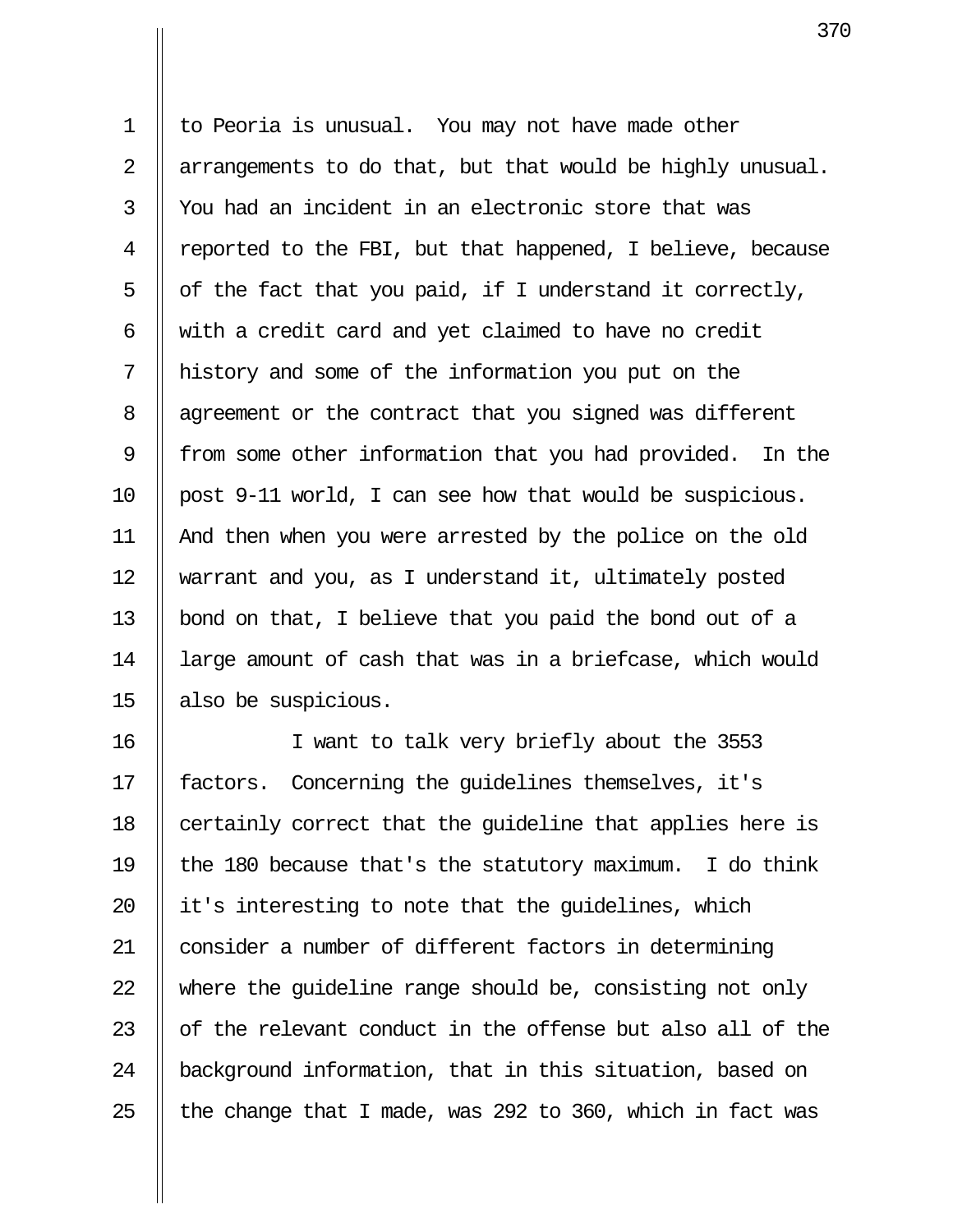1 || substantially more than the 180.

2  $\parallel$  The nature and circumstances of the offense. 3 I'm not going to go through all of those. If anyone who 4 is interested in this wishes to spend the time, the 5 || factual basis, a very detailed factual basis, is set out 6  $\parallel$  in the plea agreement. That document is available for  $7 \parallel$  anyone to copy and take with them.

8 || I do believe that at the time that you came to 9 || this country you had decided to commit yourself to be a 10 sleeper agent for al-Qaeda and I can only assume that that 11 would mean anything that that involved, including, as I 12 || understand it, the ultimate honor of death by martyrdom.

13 || After 9-11 you opened up the e-mail accounts. 14 You enrolled at Bradley University, although I think it's 15  $\parallel$  painfully clear that that was really only done as a cover. 16 | From what it says in the pre-sentence report, you attended 17 virtually no classes, or very few classes I should say, 18  $\parallel$  and you were failing on whatever subjects you were taking 19  $\parallel$  there at the time that you were arrested.

20 || I do not believe that you were a lackey. 21 Someone used that word today. I don't believe that. I 22  $\parallel$  believe that would be not only an insult to your 23  $\parallel$  intelligence -- and I believe you're a very intelligent 24 || person -- but I also think it would be an insult to the  $25$  || commitment you made to al-Qaeda before you came here. And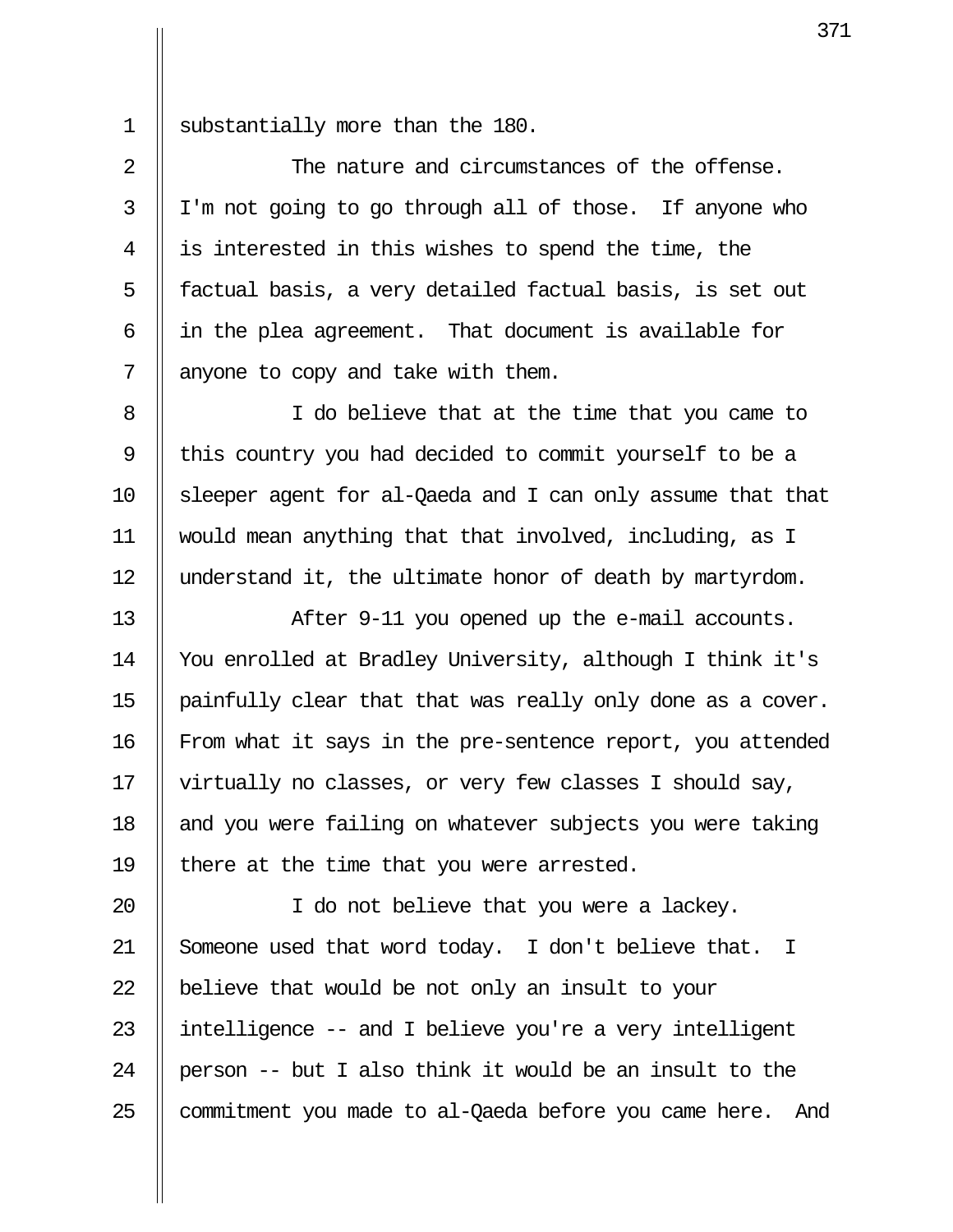1 I'll say it for the last time. In terms of the nature and 2 circumstances, all of this in my view became much worse  $3 \parallel$  effective 9-11.

 4 Your personal characteristics. There has been a  $5 \parallel$  lot of discussion about that. We know that you came from 6  $\parallel$  a very respected family, one of several brothers, very  $7$   $\parallel$  respected. You do have another brother who at least for a 8 | period of time was considered an enemy combatant himself. 9 There's no doubt that you have a very highly respected 10 || family and your own children and wife are very good 11 people. And I guess that says something about you, too, 12 | or you wouldn't have them.

13 || We know you came here, spent eight years here, 14 || ultimately got your bachelor's degree and went back. 15 Responsible jobs after you went back. As I said, the 16 pre-sentence report ends without any real addressing of 17 when and where you became radicalized, but it's clear that 18  $\parallel$  you did.

19 I want to skip over reflects the seriousness of 20  $\parallel$  the offense, promotes respect for law. I'll come back to 21  $\parallel$  that.

22 || In terms of an adequate deterrence to others, I 23  $\parallel$  don't really think that's a particularly active factor in 24  $\parallel$  this case. I think just about any sentence the Court 25 Would impose would properly address that. It's suggested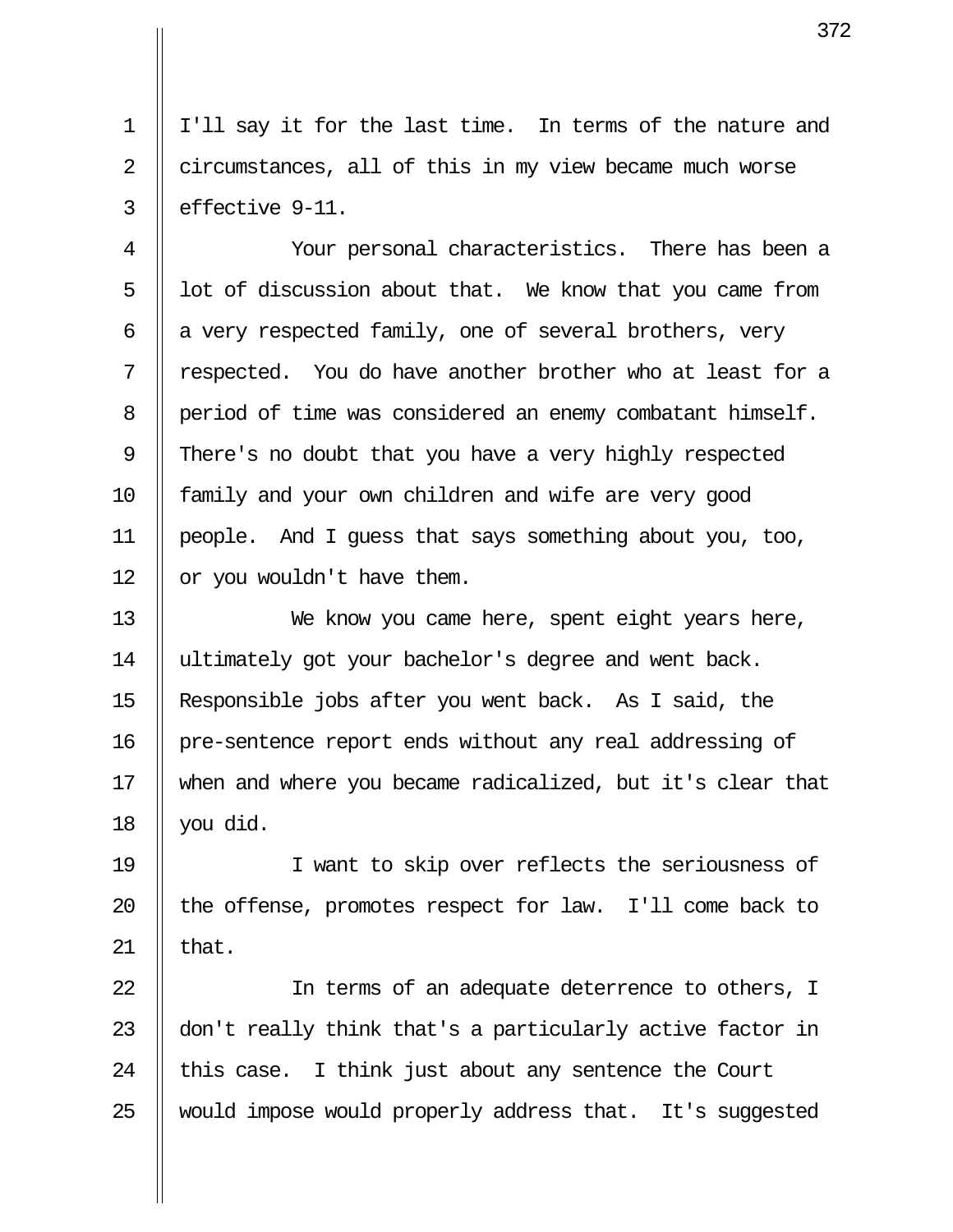1 here that the general deterrence is the fact that you were 2 || removed from your family for eight years, put in Brig  $3 \parallel$  isolation. I'm not sure how effective that is as general 4 deterrence. I'm quessing that people, other people who 5 | become committed to al-Qaeda or some other terrorist 6  $\parallel$  organization, may often believe that they won't be caught 7  $\parallel$  or, if they are caught, that it doesn't matter.

8 || To protect the public from further crimes by 9 || you. Your lawyers have repeatedly, consistently, 10 || aggressively and with great emotion argued that your 11 chance of committing a new crime, new harm to the United 12 States is extremely low. With all due respect, I don't 13 || accept that. I believe that the risk of your 14 | reassociating with those who brought you here to begin 15 with, I believe that's high. I believe that based on 16 | everything I've read and heard that you do not truly 17  $\parallel$  regret what you did and I believe you would do it again 18 | after you go home. Whether that is coming back here or 19 doing something else somewhere else remains to be seen.

20 In terms of desperate sentences, there's been a 21 || reference to some of those and I'm not going to dwell on 22  $\parallel$  them overly much, but I did want to touch on a couple 23  $\parallel$  of them. Bear with me just a moment.

24 || Yaser Hamdi, as I understand it, ultimately his 25  $\parallel$  civil case was dismissed. It was recorded that he was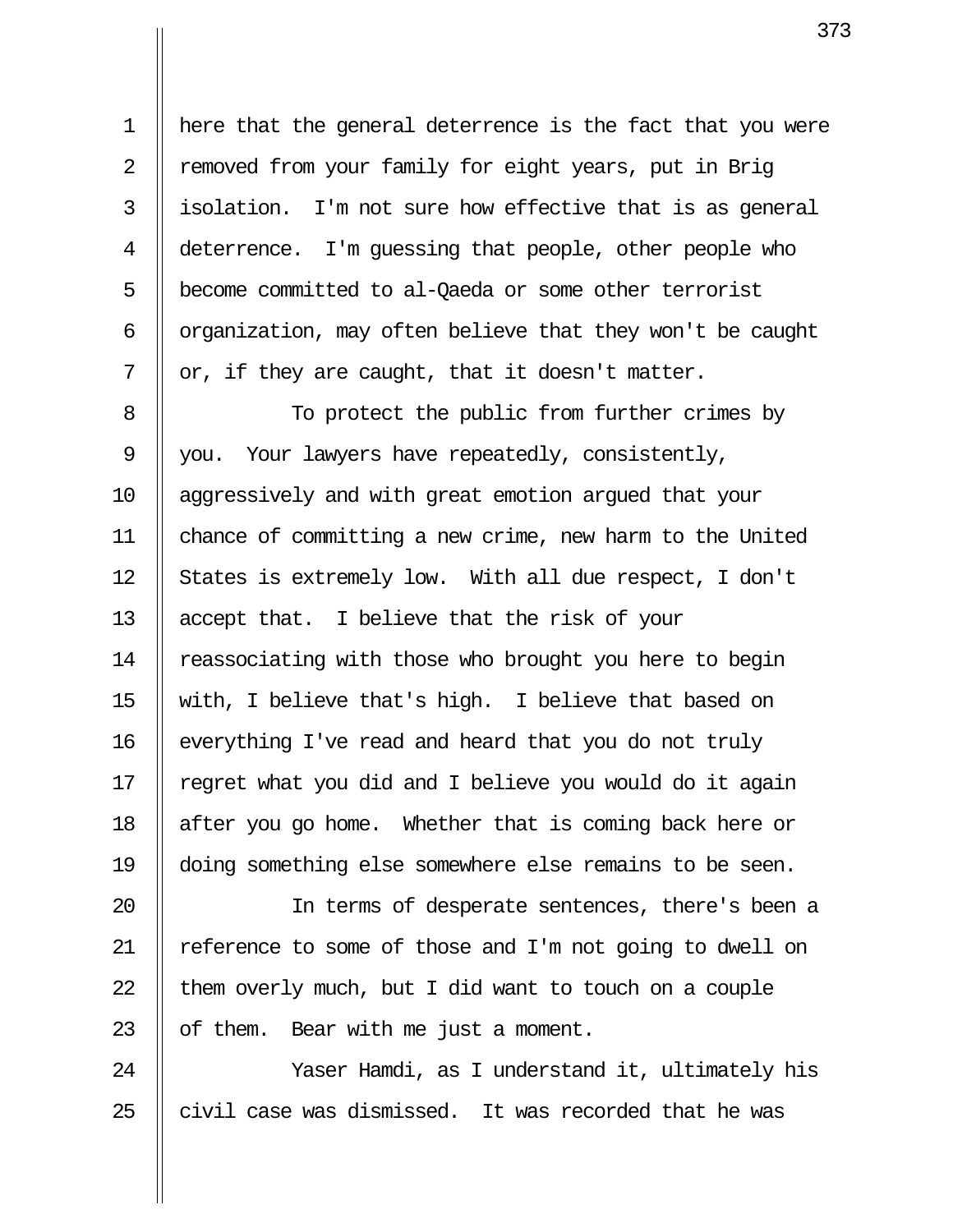1 | released and returned to Saudi Arabia. No reasoning. 2 || There's a suggestion in the Government's argument that it 3 Weding as because of his great remorse. I don't know exactly 4 what that means.

 5 David Hicks was an Australian citizen trained in  $6 \parallel$  al-Qaeda camps. He was captured on the battlefield in  $7$   $\parallel$  Afghanistan after affiliating with the Taliban unit. He 8 Was detained at Guantanamo from January of '02 to March of 9 || '07. He ended up pleading quilty in front of a Military 10 Commission to one count of material support, which is the 11 same type of thing you pled guilty to. He was sentenced 12 || to seven years, but as I understand it only nine months of 13 || that was served and the rest of it was suspended. The 14 || reasoning for that is not available and he returned to 15 Australia 60 days after sentencing.

16 Jose Padilla was one of the other people held  $17$   $\parallel$  there at that time. He was an American citizen trained in 18 al-Qaeda camps, sought to provide support to al-Qaeda. He 19 was arrested as a material witness in May of 2000 for 20  $\parallel$  suspicion of plotting a dirty bomb attack. He was 21 declared an enemy combatant, transferred to the Brig in 22  $\parallel$  June of 2002, which is before you got there. He was held 23  $\parallel$  there until November of '05 when he was transferred to a 24 Miami jail, charged with a conspiracy to murder, kidnap, 25 || maim and a conspiracy to provide material support to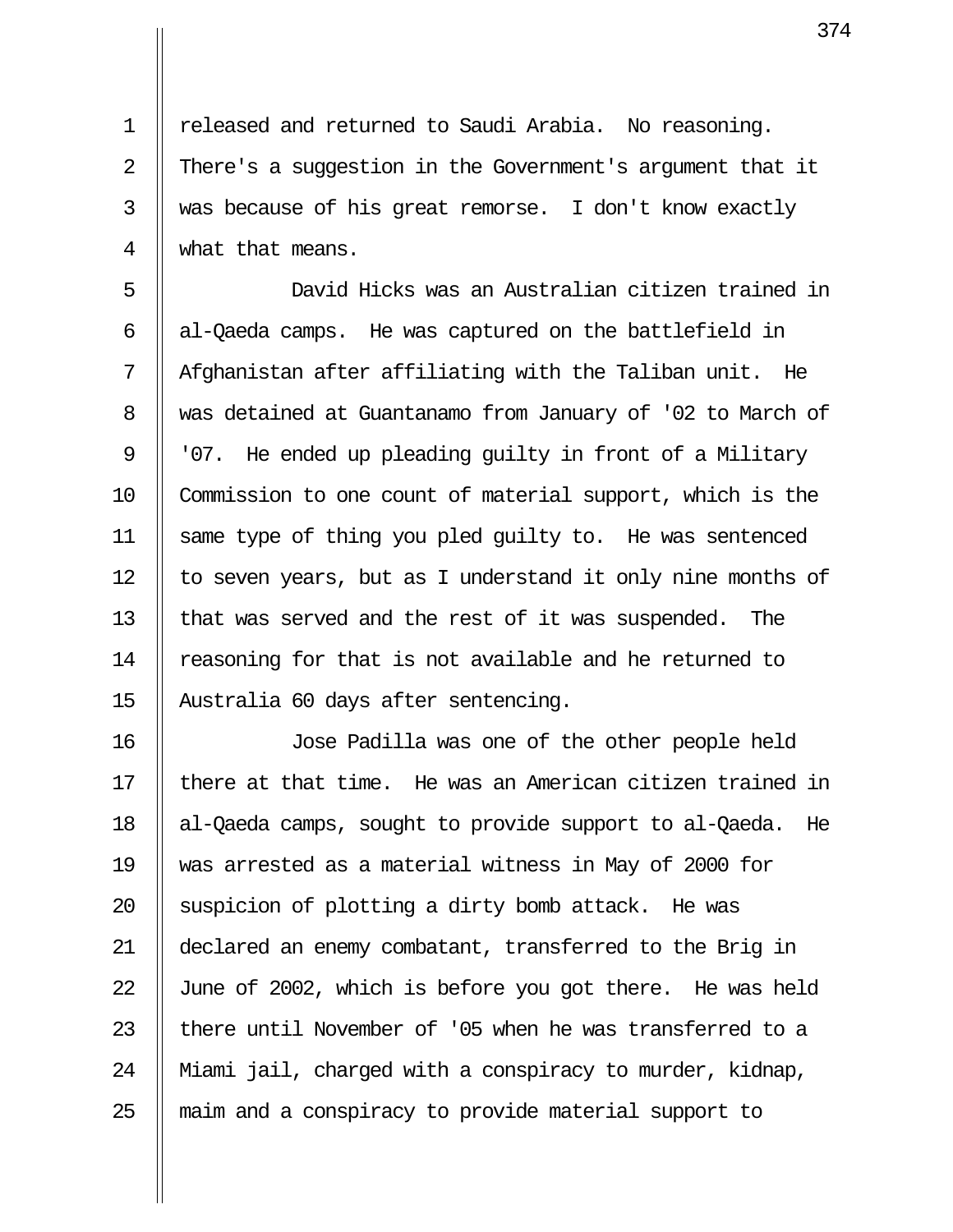1 || terrorism. As I understand it, he received 208 months on 2 Count 1, 60 months on Count 2 and 180 months on Count 3 to  $3 \parallel$  run concurrently and, as I understand it, that case is on  $4 \parallel$  appeal.

 5 Warsame, Mohamed Warsame, has been referred to. 6 He was a Canadian citizen, attended two al-Qaeda camps, 7 including lectures by Osama Bin Laden, received funds to 8 | return to Toronto. He solicited an equivalent amount of 9 || funds to send back to Pakistan. He entered the U.S. as a 10 || resident alien in August of 2001, maintained 11 communications with al-Qaeda associates. He was held in 12 Minnesota corrections for 5.5 years prior to trial and he 13 || pled quilty to the same exact count that you did. In that 14 || case the judge imposed a sentence of 92 months with full 15 || credit for 68 months spent in pre-trial detention and that  $16$  credit was given, the explanation was, because his 17 | confinement was significantly more onerous than the 18 | conditions faced by the ordinary pre-trial detainee and 19 found the terrorism enhancement overstated his criminal 20 || history category and there was never any link to any 21 || specific terrorist plan or plot.

22 || I could go on, but I think that each of these 23  $\parallel$  cases is instructive. As I said earlier, every one of 24 || those judges had to make their own decisions based on  $25$  || their assessment of the facts and the various sentencing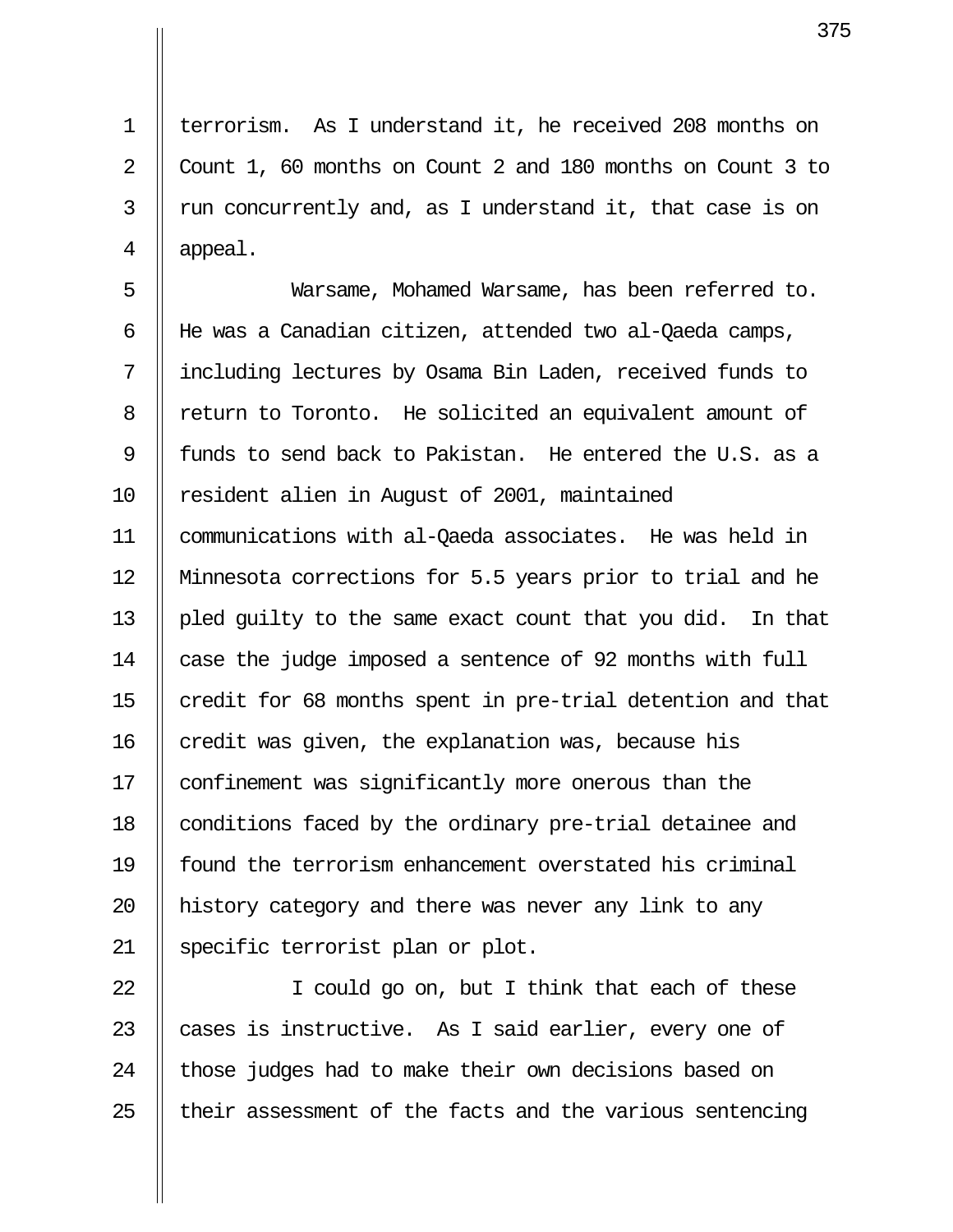1 factors.

2 || Lastly, I want to talk about the sentence should 3 || reflect the seriousness of the offense, promote respect 4 || for law, provide just punishment. Mr. Lustberg is  $5 \parallel$  correct. Usually this part about just punishment, that's 6  $\parallel$  usually, when it is invoked in any detailed way, it's 7 || invoked because of a judge's belief that there is a call 8 || for a very serious sentence.

9 || I take very seriously this mandate of providing 10  $\parallel$  a just punishment. That in effect is a very personal 11 decision. It's my decision and the weight of that 12 decision remains with me after you leave, just as it does 13 || almost every Friday when I sentence other people. I see 14  $\parallel$  this as a terribly serious responsibility. There may be 15  $\parallel$  some appeals that are filed yet that are still allowed by 16 || the plea agreement, but in all other respects this case 17 || ends here in this courtroom today, which I would point out 18 is a civilian court.

19 You were held from December 12 of 2001 to today,  $\parallel$  in my opinion, substantially for the same conduct that was 21 || charged in the indictment. And as a matter of conscience  $\parallel$  for me and I think as a proper reflection of the facts and  $\parallel$  the law, I think a just sentence must reflect that  $\parallel$  71 months that you were held. I say 71 months. As I  $\parallel$  understand it -- and I didn't bring that sheet out with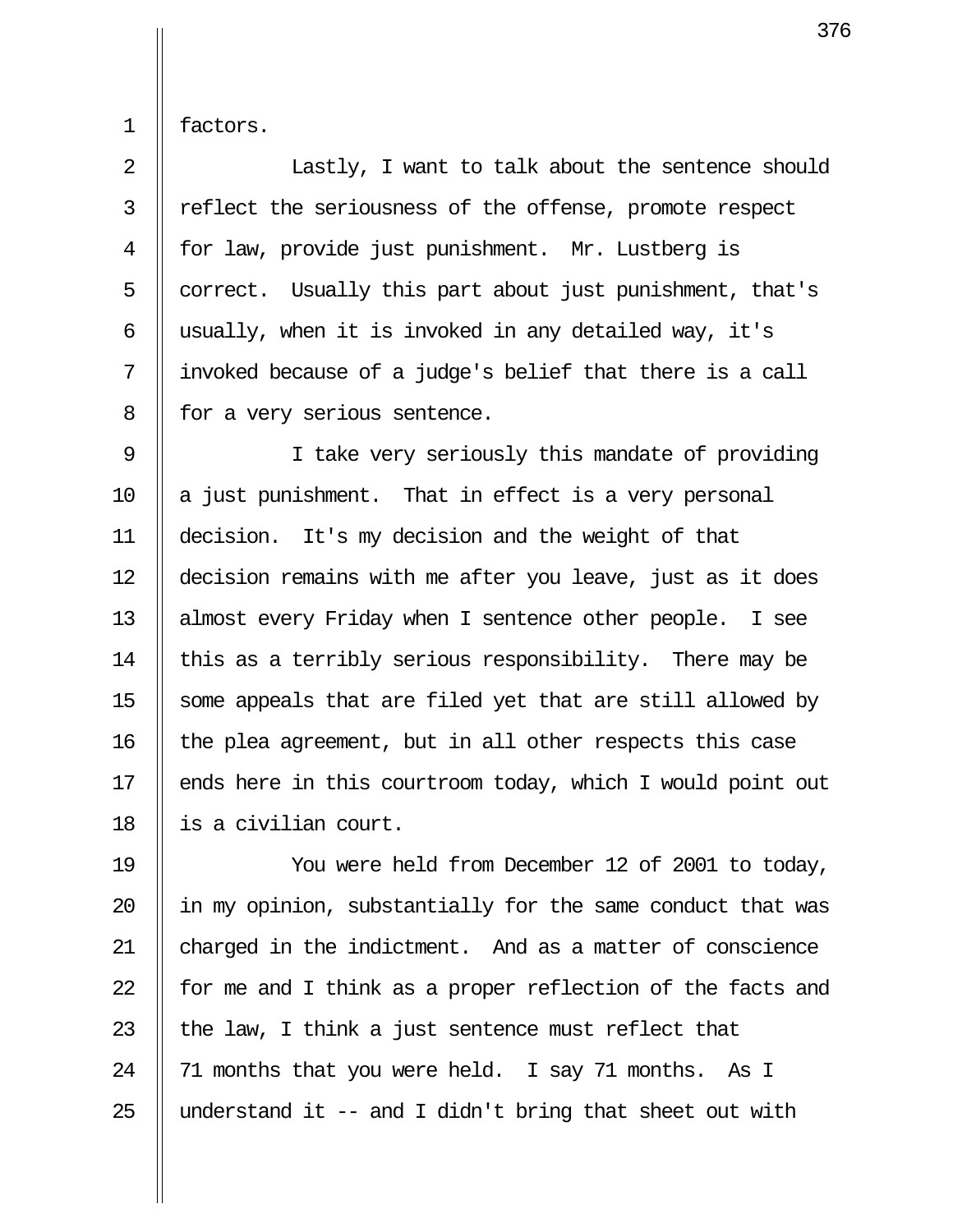1 me. But as I understand it, there's 71 months that you 2 || have been held  $--$  am I correct, Mary? Is it 71 months? 3 || 71 months that you have been held that the Bureau of 4 || Prisons is not going to give you credit for because it was 5 || a period of time when you were a material witness or a 6 || period of time from the day that you left here in June of  $7 \parallel 2003$  until the day you were indicted earlier this year. I 8 | believe that in order for this sentence to reflect respect 9 || for law and be a just punishment that I should reduce your 10 Sentence by that 71 months.

11 The remainder -- there is other time for which 12 you will be given credit by the Bureau of Prisons and I'm 13 || not going to reduce the sentence in that respect. I will 14 | leave them to do their duty under the law. I have no 15  $\parallel$  reason to doubt that they will not do their duty. And we 16 did check with them and they seemed very clear about the 17 || exact amounts that you will receive or not receive.

18 || The last thing that I need to discuss is the 19 conditions of confinement. I've already indicated that 20  $\parallel$  some of them were, if not unique, highly unusual. 21 Especially the period of time from June of '03 until the 22 || late fall of '04 was extremely severe in terms of 23  $\parallel$  isolation and other things and I do believe that some 24  $\parallel$  adjustment for that is appropriate. But I will tell you 25  $\parallel$  that it's not going to be dramatic and the reason that it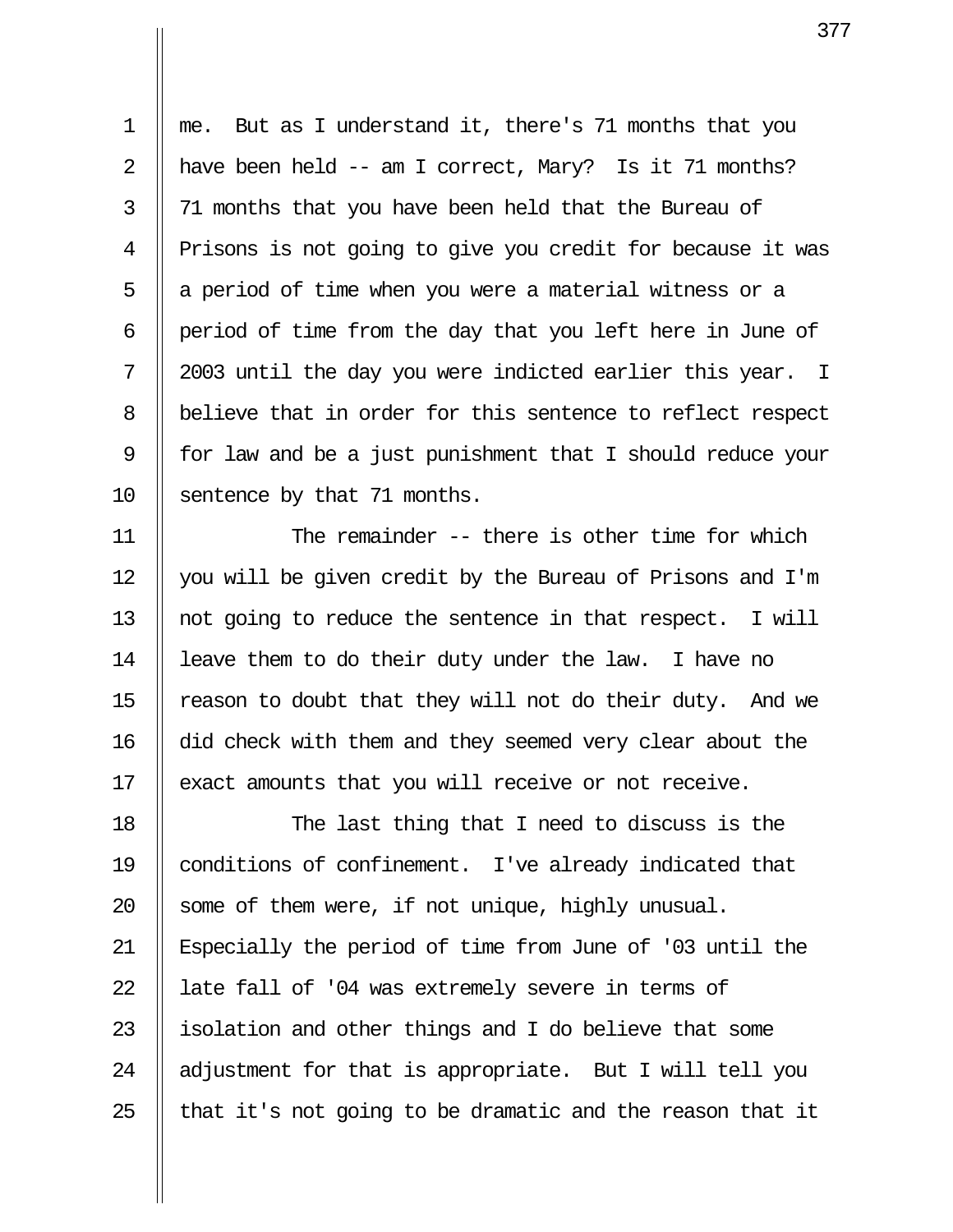1 | isn't is because I have to weigh against that the other 2 || factors that I've talked about with some serious focus on 3  $\parallel$  the fact that I believe that you still present a very 4 dangerous risk of future harm. So I am going to be making 5 || an adjustment on your sentence of an additional 9 months.

 6 If my math is correct, what that means then is 7 | that I'm going to be imposing a sentence of 100 months. 8 There are some other periods of time that will come off of 9 || that, but -- there is nothing that has inevitably drawn me 10  $\parallel$  to these exact numbers. In spite of everything, there is 11 || a certain amount of arbitrariness involved.

12 || I think most judges, certainly the judges that 13 I've known over the years, make every effort to give the 14 Sentence that they believe is correct. At the end of the 15  $\parallel$  day I think we are defined as a people by how we deal with 16 difficult and unpopular legal issues and that's especially 17  $\parallel$  true in this context. There is a war on terror. It 18  $\parallel$  exists. It existed -- I quess it didn't get the full 19 attention of the American public until 9-11, but we know 20  $\parallel$  that it's ongoing both here and in other places and there 21 are many, many Americans in harm's way as I speak and that 22  $\parallel$  creates a very complicated situation for this type of 23  $\parallel$  case. But I can only say as long as cases like this are 24 || processed in the civilian courts, the types of  $25$  | considerations that we've been struggling with here the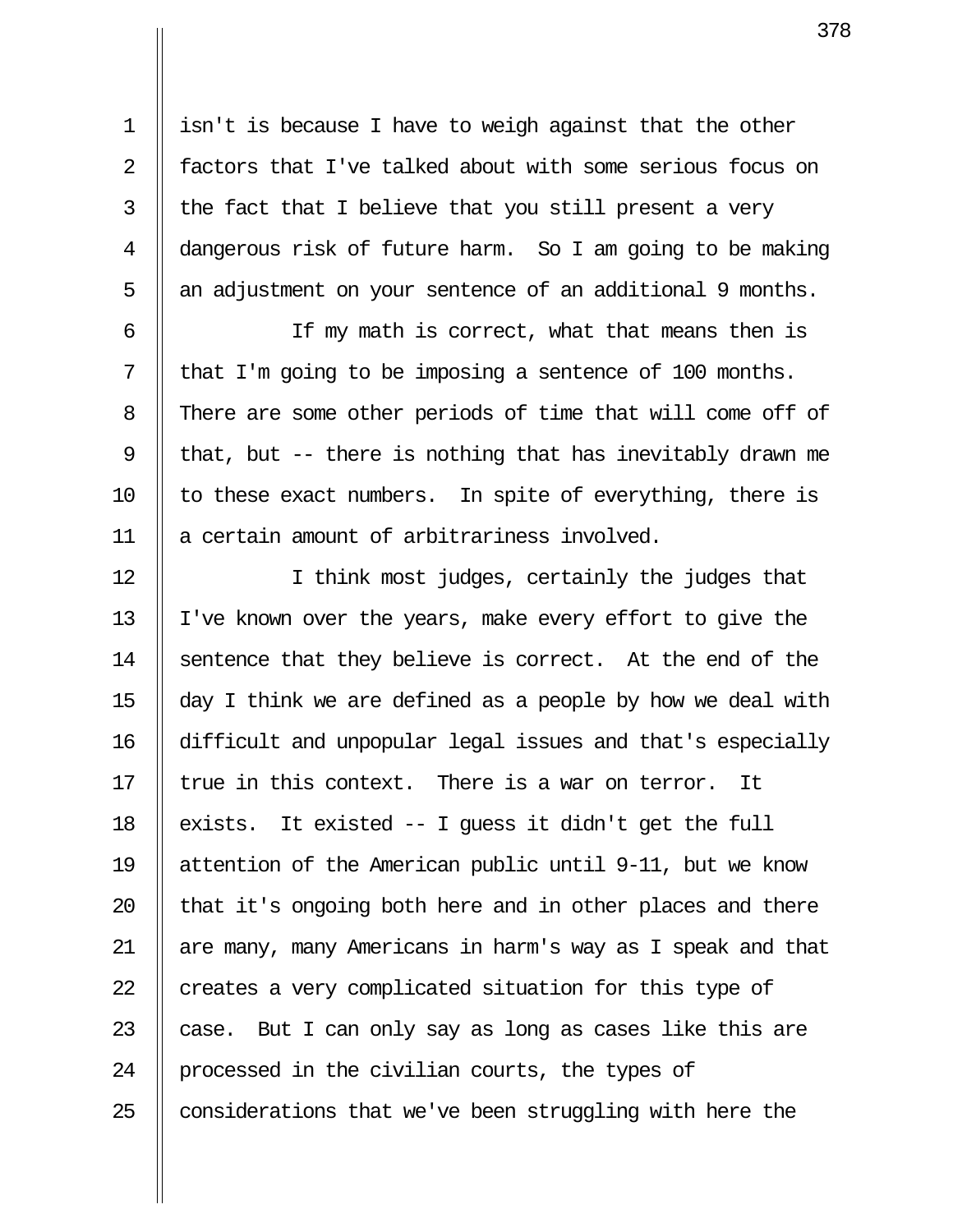1 | last two days, those struggles will continue because there  $2 \parallel$  are very few bright line answers involved.

 3 I recall a couple of years ago I had the great 4 honor of going to China for the State Department to talk  $5$   $\parallel$  to a number of different universities and law schools over 6  $\parallel$  there about the American legal system and the Chinese 7 Students were extremely active in their questioning and 8 | although they were respectful, they didn't take any of my 9 comments at face value so we talked a lot about the Bill 10 || of Rights and other things. And of course I was hit with 11  $\parallel$  a lot of the things that were going on at that time about 12  $\parallel$  the Patriot Act and this and that, cases like yours, 13 whatever, and they demanded explanations for a lot of that 14  $\parallel$  and I told them I thought candidly that I couldn't give 15  $\parallel$  them all the answers at that time. I said we are 16 || struggling with these things and we will continue to 17  $\parallel$  struggle with them and it may take years before we've  $18$   $\parallel$  settled on the answers that we feel comfortable with as a 19  $\parallel$  people, but I said I am certain of the fact that that will 20 || happen because the commitment to the rule of law in this 21 country is not dead. It's not represented by one side or 22  $\parallel$  the other. It's not only represented by defense lawyers. 23 || It's every bit as much embodied by the prosecutors. In 24  $\parallel$  any event, I am now ready to impose sentence.

25 || Pursuant to the Sentencing Reform Act of 1984,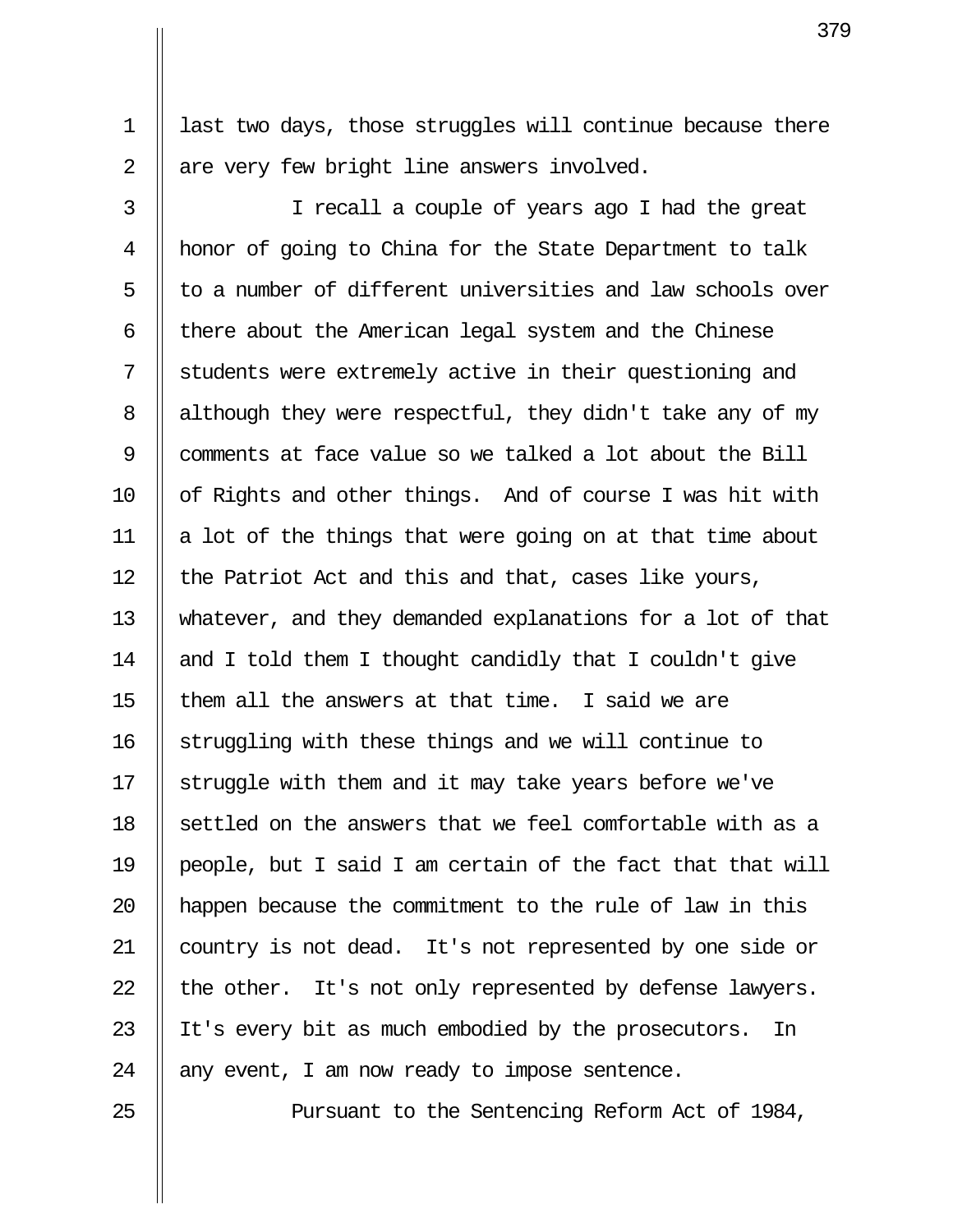1 the defendant is hereby committed to the custody of the 2 | Bureau of Prisons for a period of 100 months. And that  $3 \parallel$  sentence reflects a reduction by the Court of 71 months, 4 which is my understanding of the period of time when you 5 Were in custody beginning on December 12 of 2001 until the 6 | time that you were  $-$  I'm sorry  $-$  the time that's not 7 || going to be given credit by the Bureau of Prisons. So 8 || it's the time that you were a material witness. It's the  $9$  || time that you were in the Brig in South Carolina. It also 10 || reflects a reduction of 9 months for the harsh conditions 11 of confinement for part of the period of time that you 12 were being held and most specifically the first part of 13 || the time that you were being held as an enemy combatant.

14 || The Court finds that you do not have the ability 15  $\parallel$  to pay a fine and no fine is imposed.

16 Following your release from custody you shall 17 Serve a 3-year term of supervised release. Within 72 18 hours of your release from custody you shall report in 19 person to the probation office in the district to which 20 || you are released.

21 || The Court finds that you do not present the 22 Il likelihood of future substance abuse and waives the 23 || mandatory drug testing requirement.

24 While on supervision you shall not commit  $25$  || another federal, state or local crime.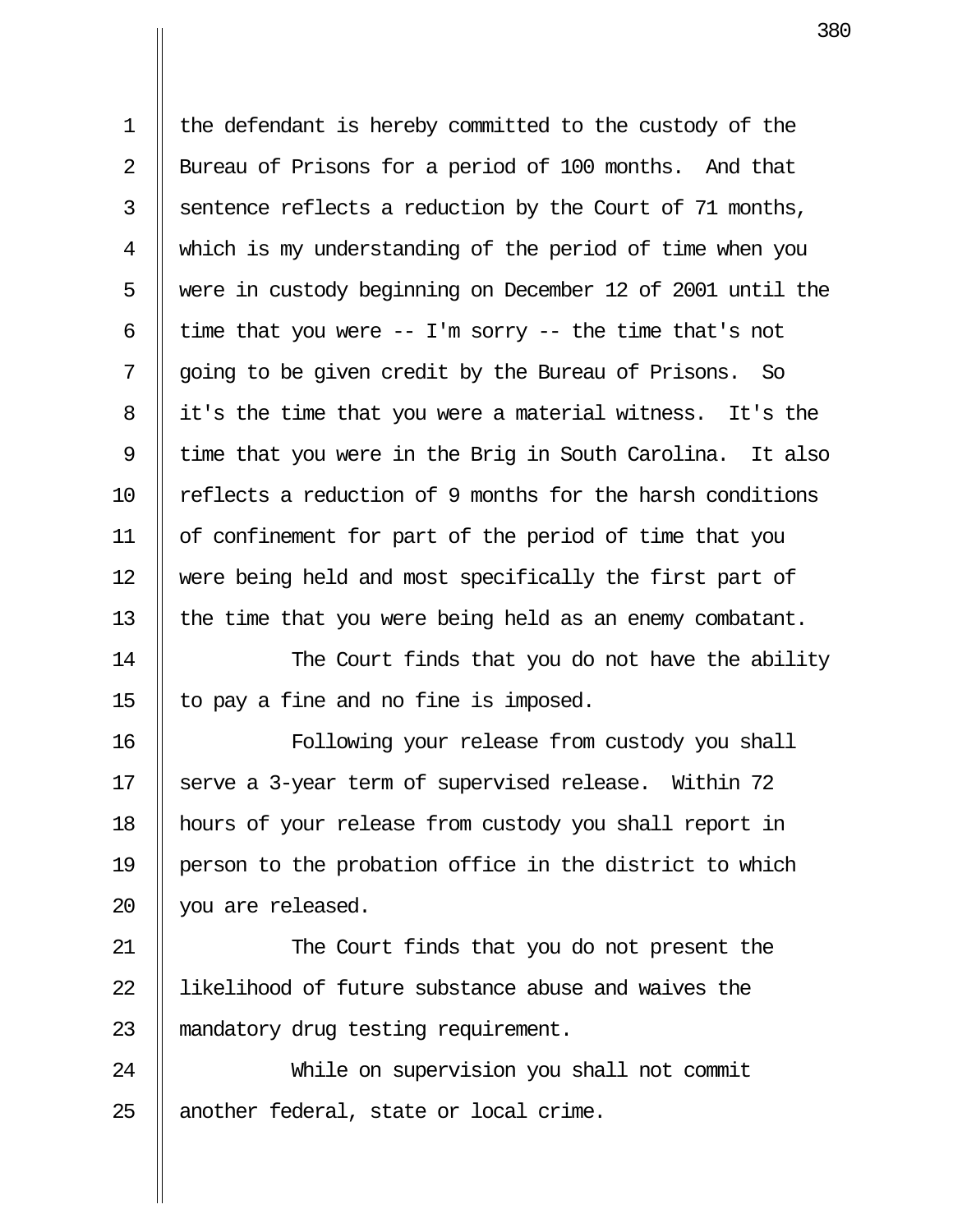|                | 38                                                           |
|----------------|--------------------------------------------------------------|
| $\mathbf 1$    | You shall not possess a controlled substance.                |
|                |                                                              |
| $\overline{2}$ | You shall cooperate in the collection of DNA as              |
| 3              | directed by the probation office or the Bureau of Prisons.   |
| $\overline{4}$ | In addition to the standard conditions of                    |
| 5              | supervision, you shall comply with the following special     |
| 6              | conditions.                                                  |
| 7              | Number one: You shall not reenter the United                 |
| 8              | States illegally during the time of supervision.             |
| 9              | Number two: If for any reason you are released               |
| 10             | in this country during the time of your supervision, you     |
| 11             | must immediately report to the U.S. Probation Office in      |
| 12             | this building or if released by immigration officials        |
| 13             | somewhere else or if you return to the United States for     |
| 14             | any reason you will immediately report to the nearest        |
| 15             | federal probation office.                                    |
| 16             | Number three: You shall not own, purchase or                 |
| 17             | possess a firearm, ammunition or other dangerous weapon.     |
| 18             | A special assessment of \$100 is imposed and                 |
| 19             | payable immediately.                                         |
| 20             | Does the defense have any recommendations for me             |
| 21             | to make to the Bureau of Prisons?                            |
| 22             | MR. LUSTBERG: Your Honor, we have been in touch              |
| 23             | with the Bureau of Prisons and we believe they are going     |
| 24             | through a pretty careful deliberative process with respect   |
| 25             | to that and so we will $--$ in fact, I wouldn't be surprised |

Ш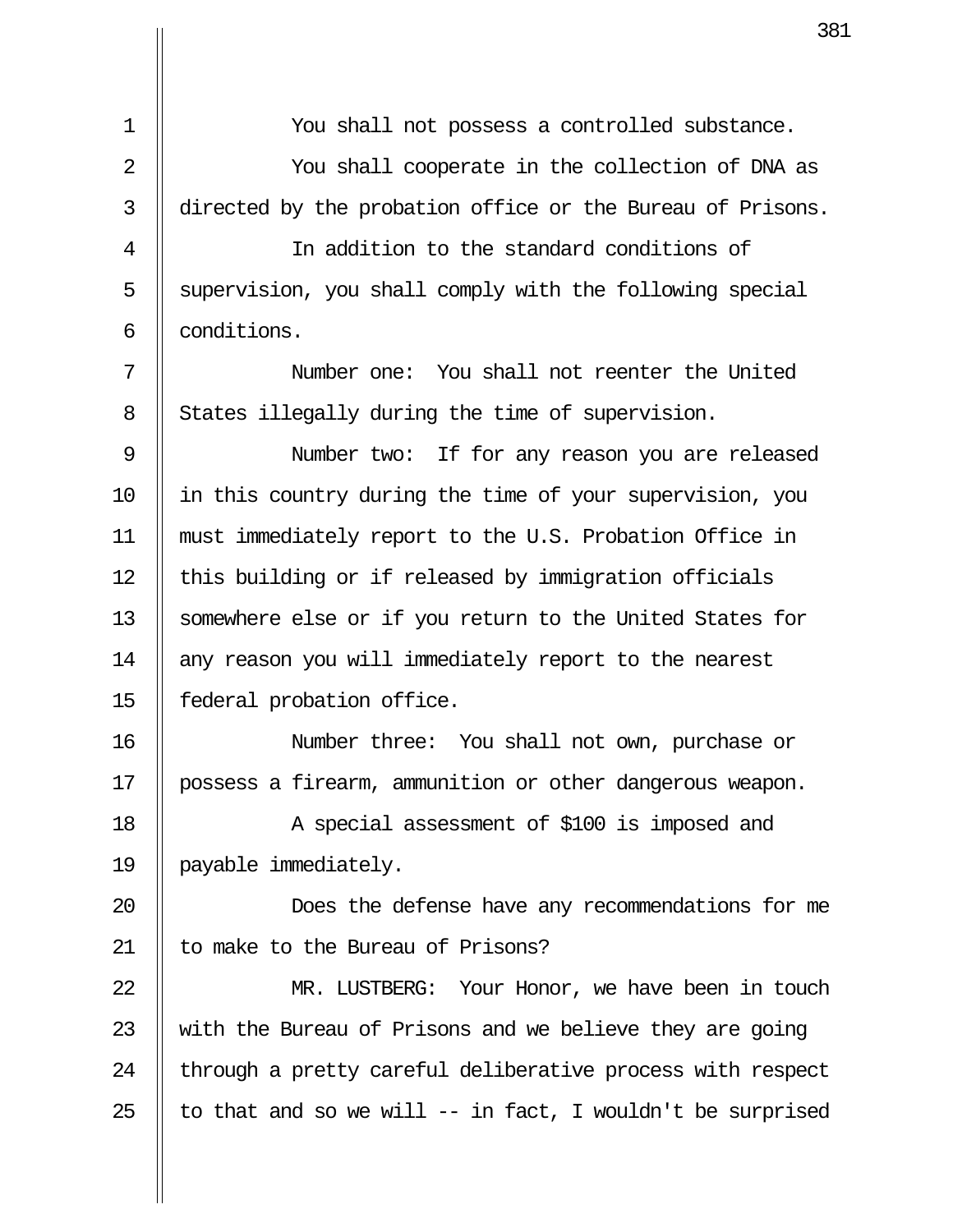1 if decisions have already been made, so we will refrain  $2 \parallel$  from requesting them of the Court.

 3 THE COURT: Does the Government have a motion to 4 make regarding Count 2?

 5 MS. BALTES: Yes, Your Honor. The Government 6 moves to dismiss Count 2 of the indictment.

7 || THE COURT: That motion is granted. Count 2 is 8 dismissed with prejudice.

 9 Now at the time of your plea agreement, you told 10 me that because of the terms of your plea agreement in 11 some respects, not all, you were giving up the right to 12 || file an appeal following your sentence. Nonetheless, to 13  $\parallel$  the extent to which you feel you have any appeal rights 14  $\parallel$  that survive that waiver and it is your wish to appeal, I 15 instruct you that any notice of appeal must be filed with 16 || the Clerk of the Court within ten days of today's date. 17 || As your -- your attorneys standing beside you have an 18 absolute responsibility to file that notice for you if 19 || that is your wish. Do you understand? 20 MR. AL-MARRI: Yes. 21 || THE COURT: All right. Good luck. 22 || MR. LUSTBERG: Your Honor, just one matter. We 23  $\parallel$  have been asked to withdraw the exhibit that is the

24 | blanket as the Court doesn't have any particular place to 25 || put it, so we'll take that back.